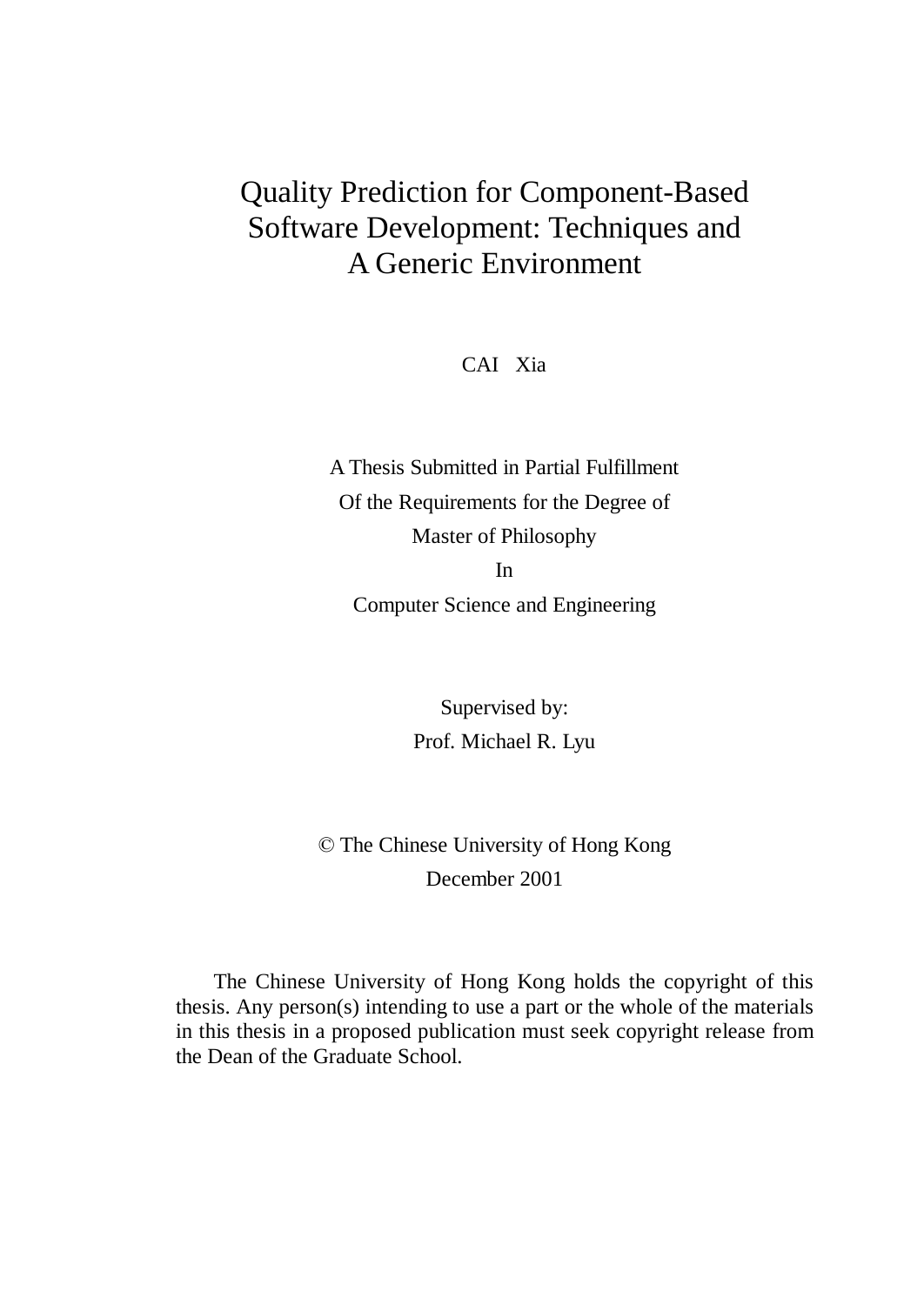# **Abstract**

In this thesis, we address quality assurance issues in component-based software development. First, we propose a quality assurance (QA) model for component-based software development (CBSD), which covers eight main processes in CBSD: component requirement analysis, component development, component certification, component customization, and system architecture design, integration, testing, and maintenance. We propose the Component-based Program Analysis and Reliability Evaluation (ComPARE) environment for evaluation of quality of component-based software systems. ComPARE automates the collection of different metrics, the selection of different prediction models, the formulation of user-defined models, and the validation of the established models according to fault data collected in the development process. Different from other existing tools, ComPARE takes dynamic metrics into account (such as code coverage and performance metrics), integrates them with process metrics and static code metrics for object-oriented programs (such as complexity metrics, coupling and cohesion metrics, inheritance metrics), and provides different models for integrating these metrics to an overall estimation with higher accuracy.

Also, we apply different quality prediction techniques to some real world component-based programs in real world. Based on the analysis, we conclude that the quality prediction models are suitable for component-based software systems.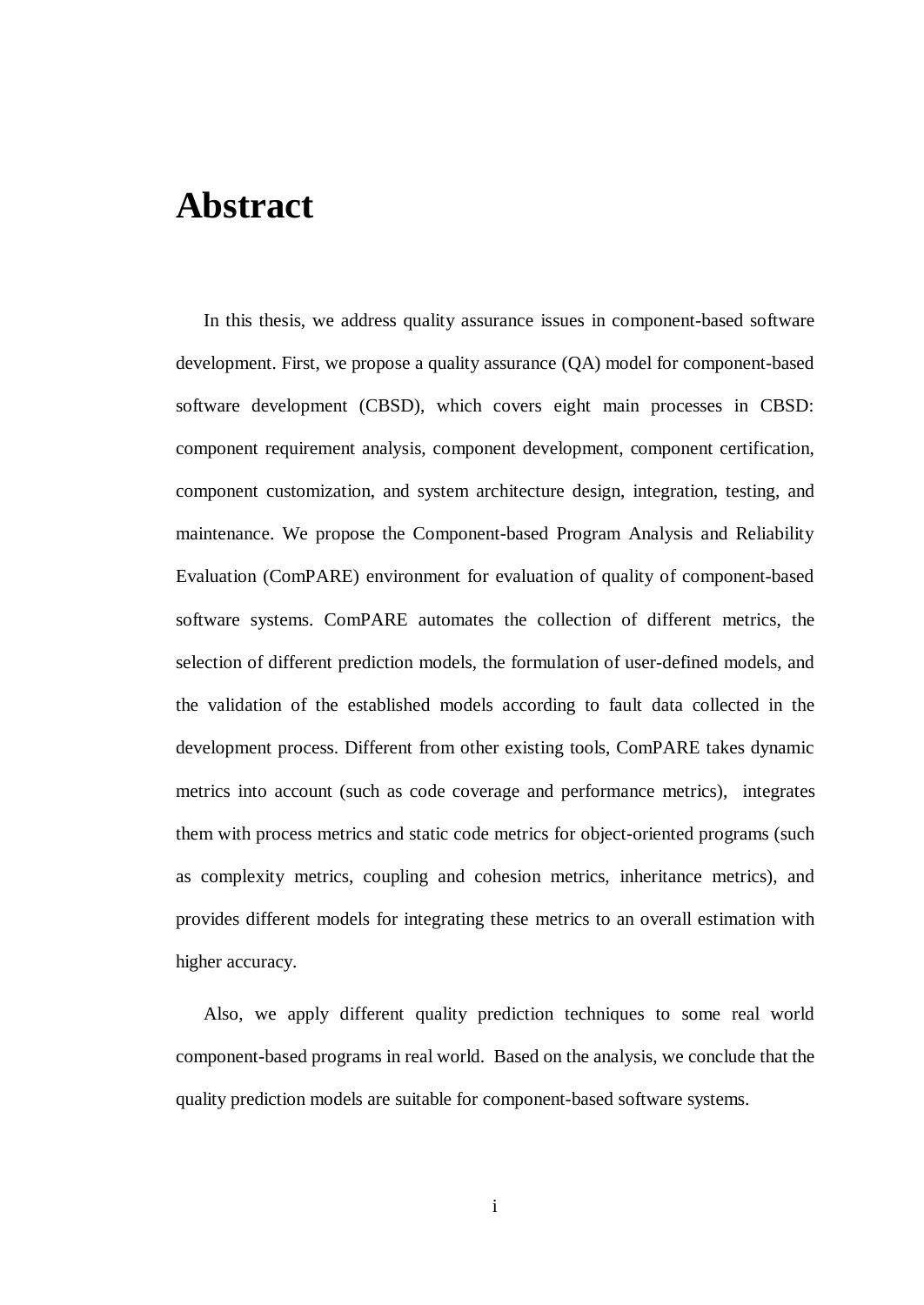## **Acknowledgements**

I would like to take this opportunity to express my gratitude to my supervisor, Prof. Michael R. Lyu, for his generous guidance and patience given to me in the past two years. His numerous support and encouragement, as well as his inspiring advice are extremely essential and valuable in my research work. Also, I am grateful for his support and advice for my further study.

Many thanks go to Prof. Kam-Fai Wong, without whose support and valuable advice I would not step into the component-based software development field. Thanks also go to the colleagues of Open Component Foundation, for their helpful sharing and discussions.

I am so grateful to Prof. Ada Fu and Prof. Mei Hwa Chen for their precious time to serve as my thesis examiners.

I would like to thank all the friends I made here. It is their friendship and encouragement that made my study and life happier and easier. I am also grateful for all the staff in the department, whose smiles and hard work provide a pleasant environment for study and research.

Last but not least, I would like to thank my husband Xuetai Zhang, for his unending love, patience and support. Also thanks to our child to be born, who as a gift from God, gives me courage and strength to finish this thesis.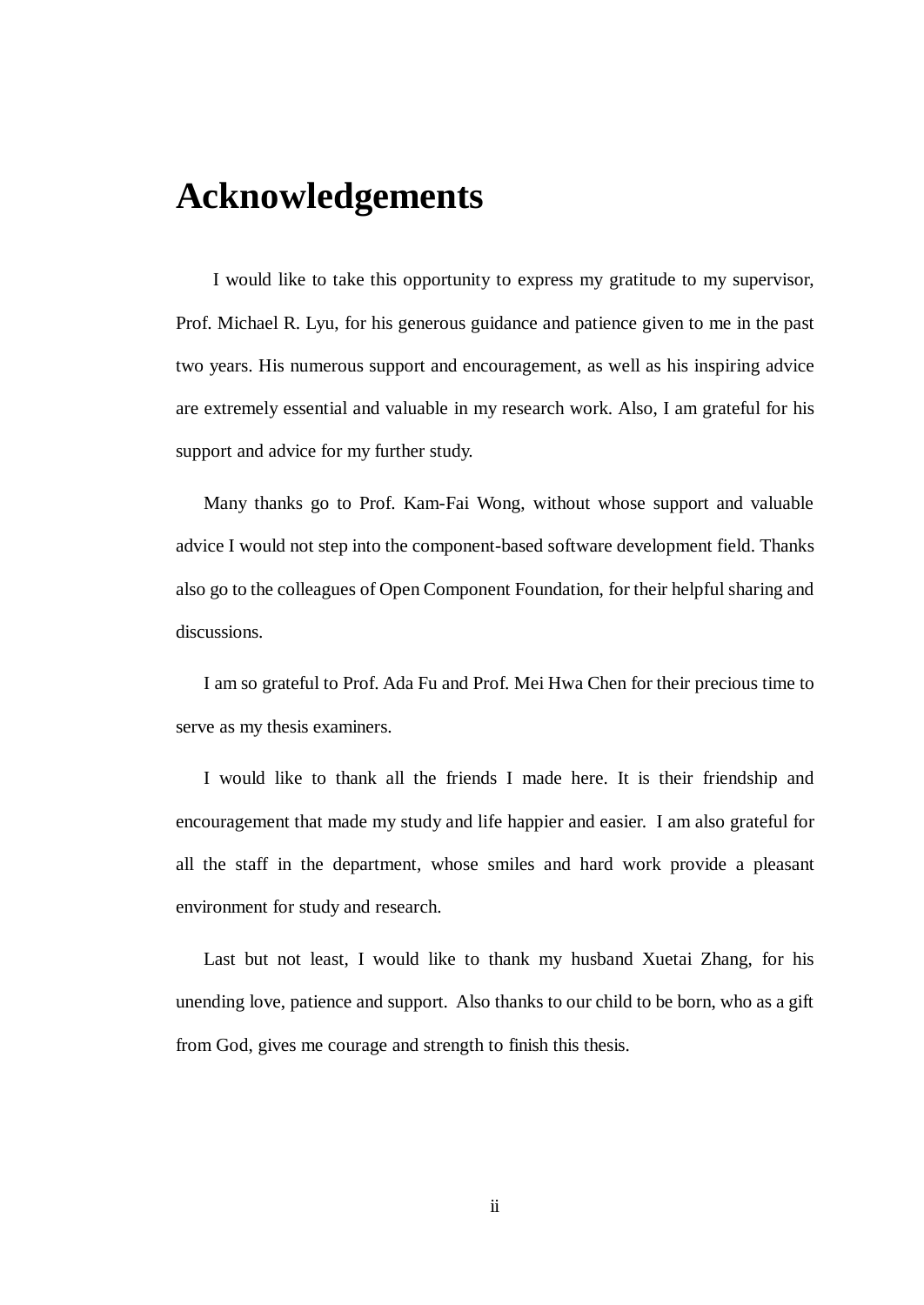# **Content**

| 1.1 Component-Based Software Development and Quality Assurance Issues  1 |  |
|--------------------------------------------------------------------------|--|
|                                                                          |  |
|                                                                          |  |
|                                                                          |  |
|                                                                          |  |
|                                                                          |  |
| 2.1.2 Component Object Model (COM) and Distributed COM (DCOM)12          |  |
| 2.1.3 Sun Microsystems's JavaBeans and Enterprise JavaBeans 14           |  |
|                                                                          |  |
|                                                                          |  |
|                                                                          |  |
| 2.2.2 The Life Cycle of Component-based Software Systems 255             |  |
|                                                                          |  |
|                                                                          |  |
|                                                                          |  |
|                                                                          |  |
|                                                                          |  |
|                                                                          |  |
|                                                                          |  |
|                                                                          |  |
|                                                                          |  |
|                                                                          |  |
|                                                                          |  |
|                                                                          |  |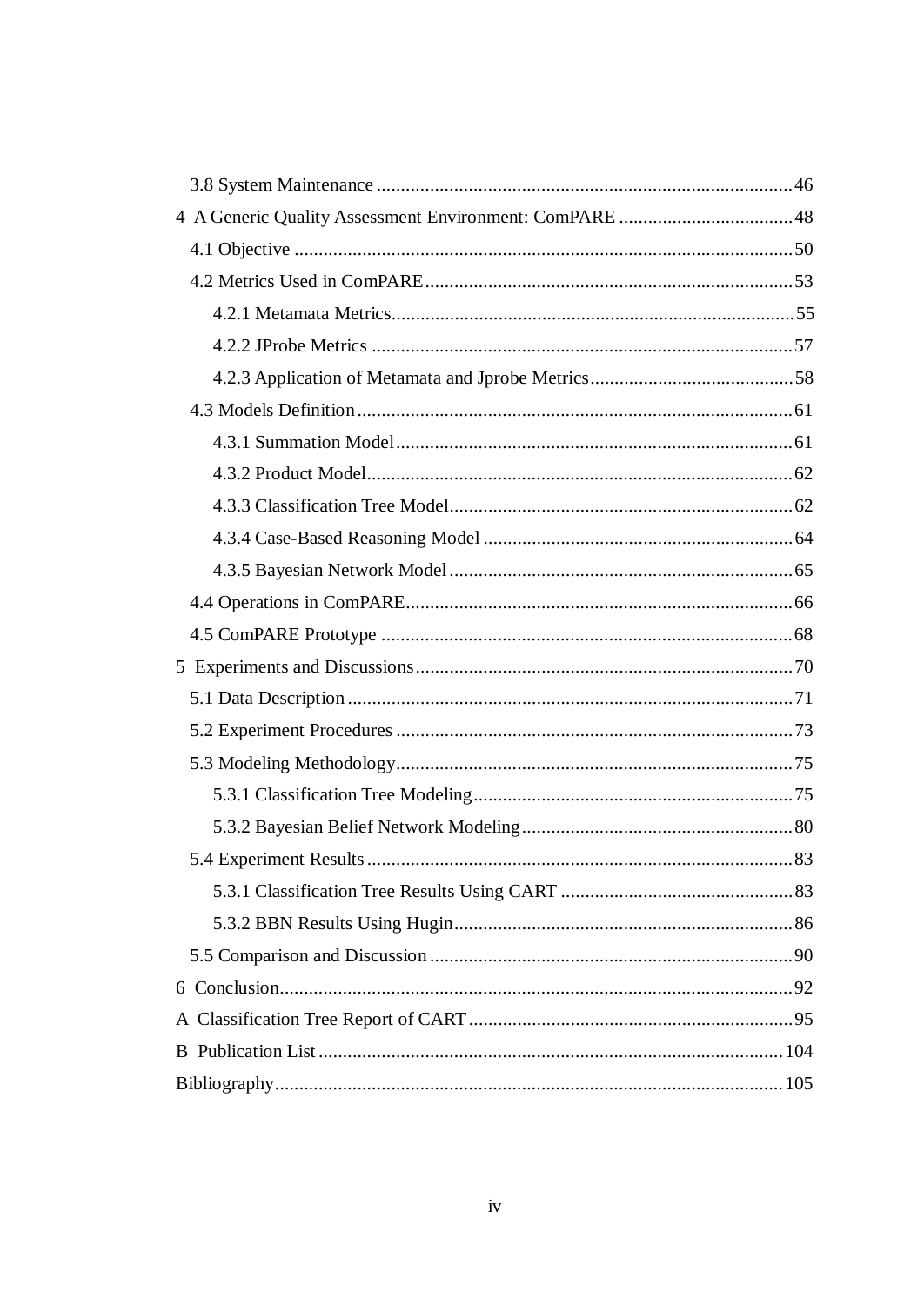# **List of Figures**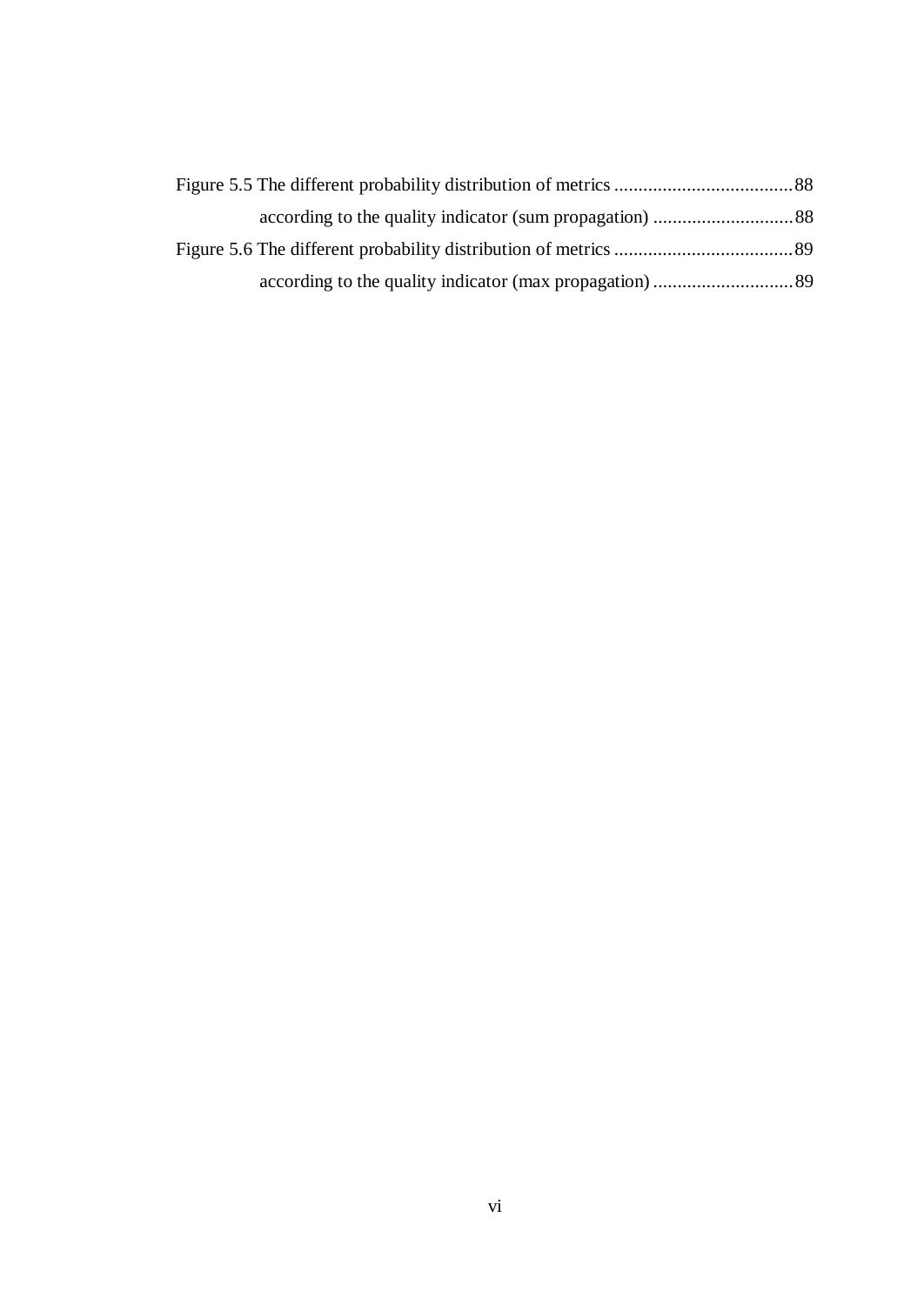# **List of Tables**

| Table 2.1 Comparison of development frameworks for component-based systems18 |  |
|------------------------------------------------------------------------------|--|
|                                                                              |  |
|                                                                              |  |
|                                                                              |  |
|                                                                              |  |
|                                                                              |  |
|                                                                              |  |
|                                                                              |  |
|                                                                              |  |
|                                                                              |  |
|                                                                              |  |
| Table 5.5 Relationship between classification results and 3 main metrics 86  |  |
|                                                                              |  |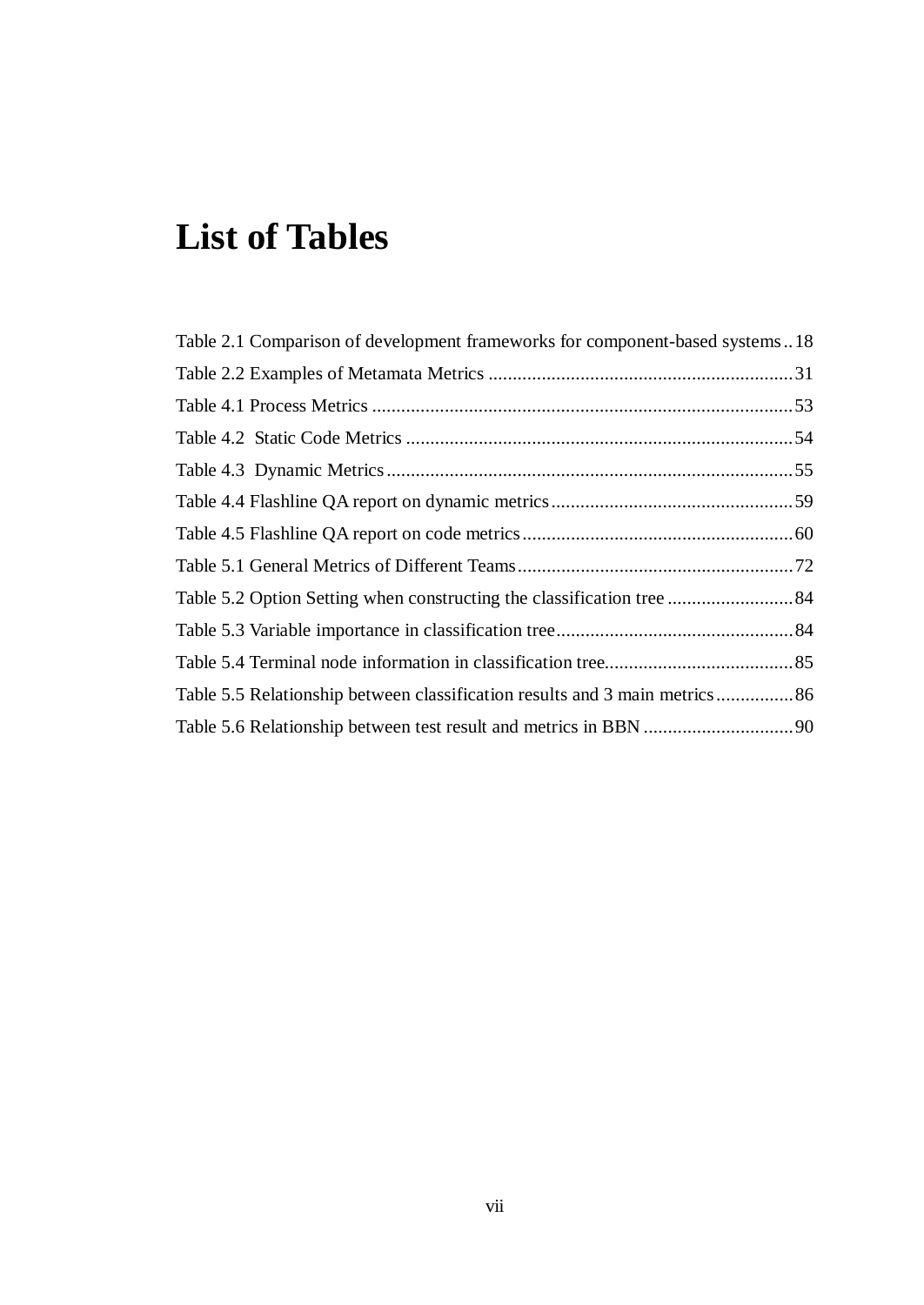# **Chapter 1**

# **Introduction**

## **1.1 Component-Based Software Development and Quality Assurance Issues**

Modern software systems become more and more large-scale, complex and uneasily controlled, resulting in high development cost, low productivity, unmanageable software quality and high risk to move to new technology [15]. Consequently, there is a growing demand of searching for a new, efficient, and cost-effective software development paradigm.

One of the most promising solutions today is the component-based software development approach. This approach is based on the idea that software systems can be developed by selecting appropriate off-the-shelf components and then assembling them with a well-defined software architecture [12]. This new software development approach is very different from the traditional approach in which software systems can only be implemented from scratch. These commercial off-the-shelf (COTS) components can be developed by different developers using different languages and different platforms. This can be shown in Figure 1.1, where COTS components can be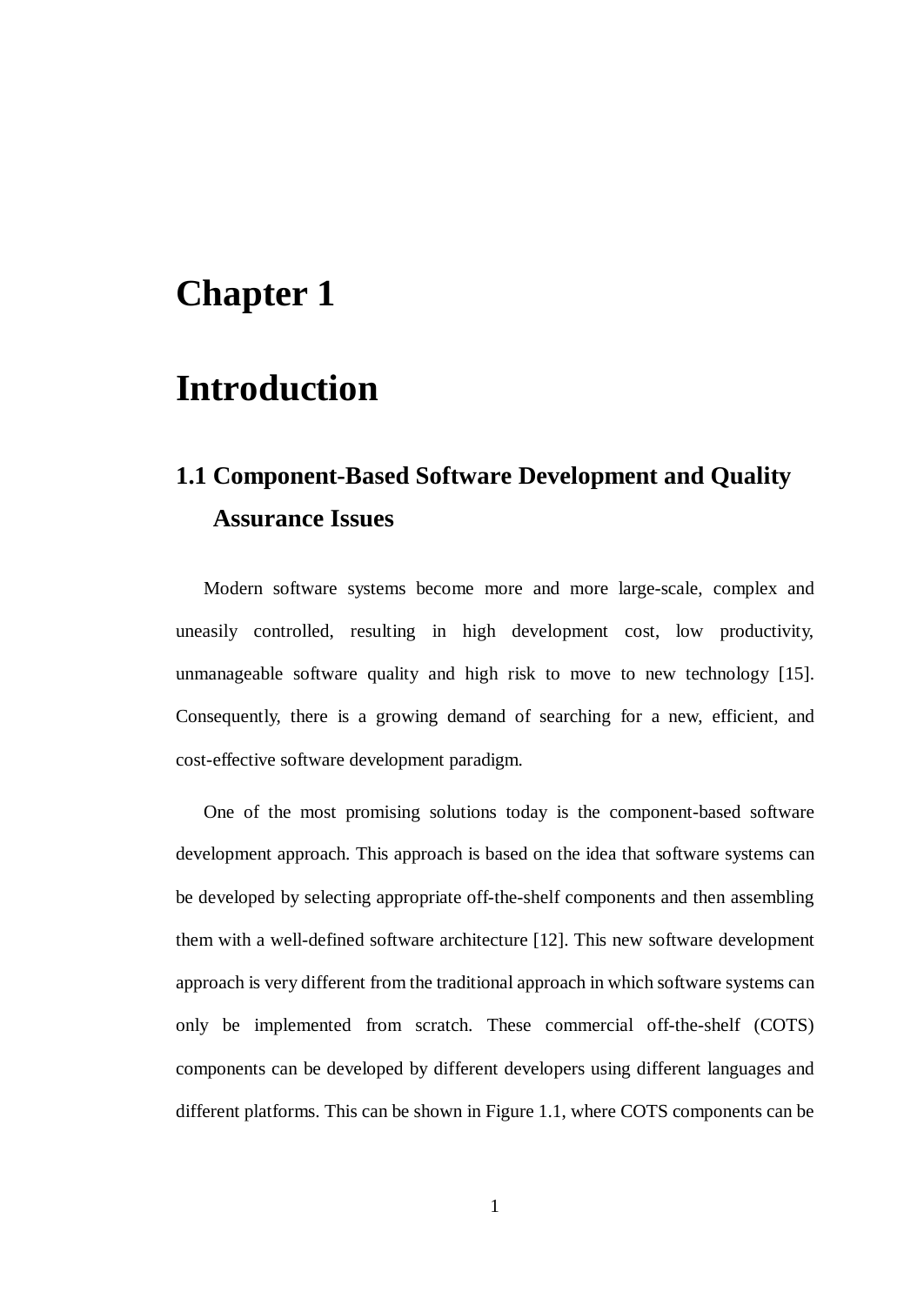checked out from a component repository, and assembled into a target software system.



Figure 1.1 Component-based software development

Component-based software development (CBSD) can significantly reduce development cost and time-to-market, and improve maintainability, reliability and overall quality of software systems [13,14]. This approach has raised a tremendous amount of interests both in the research community and in the software industry. The life cycle and software engineering model of CBSD is much different from that of the traditional ones. This is what the Component-Based Software Engineering (CBSE) is focused.

To ensure that a component-based software system can run properly and effectively, the system architecture is the most important factor. According to both research community [2] and industry practice [5], the system architecture of component-based software systems should be layered and modular. This architecture can be seen in Figure 1.2. The top application layer is the application systems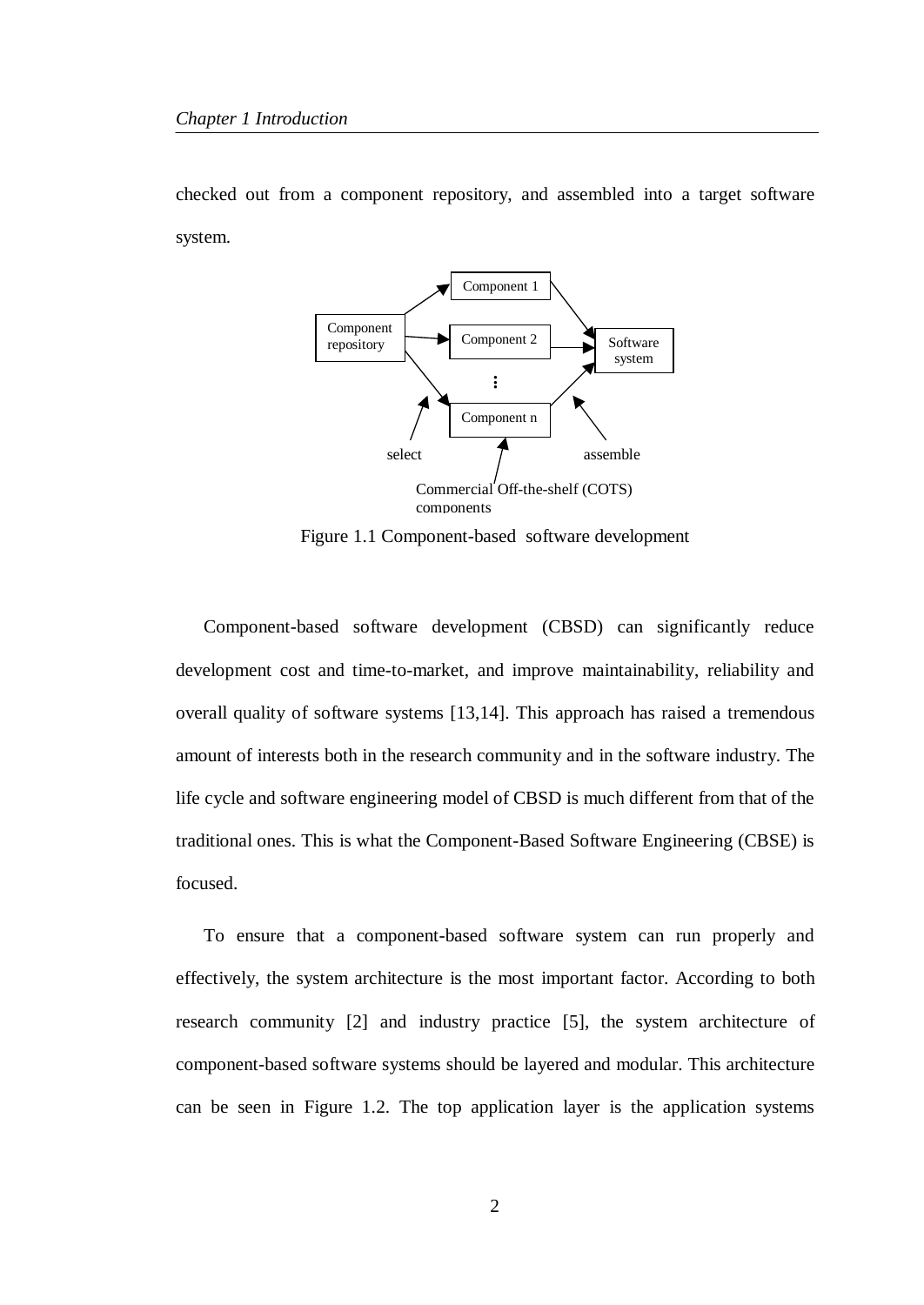supporting a business. The second layer consists of components engaged in only a specific business or application domain, including components usable in more than a single application. The third layer is cross-business middleware components consisting of common software and interfaces to other established entities. Finally, the lowest layer of system software components includes basic components that interface with the underlying operating systems and hardware.



Figure 1.2 System architecture of component-based software systems

Current component technologies have been used to implement different software systems, such as object-oriented distributed component software [23], Web-based enterprise application [13] and embedded software systems [40]. There are also some commercial players involved in the software component revolution, such as BEA, Microsoft, IBM and Sun [7]. A noticeable example is the IBM SanFrancisco project. It provides a reusable distributed object infrastructure and an abundant set of application components to application developers [5].

Up to now, software component technologies are an emerging technology, which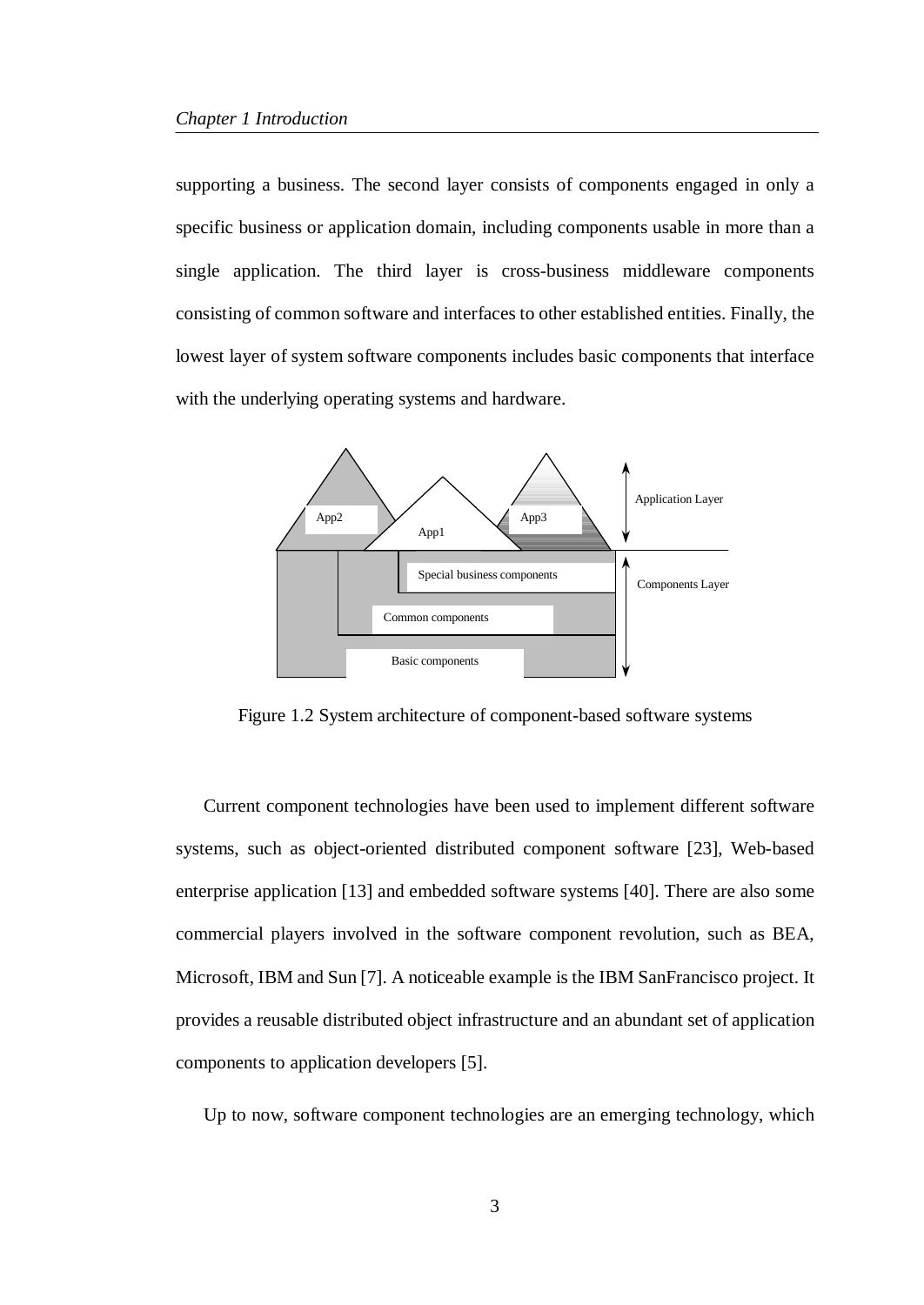is far from being matured. There is no existing standards or guidelines in this new area, and we do not even have a unified definition of the key item "component". In general, however, a component has three main features: 1) a component is an independent and replaceable part of a system that fulfills a clear function; 2) a component works in the context of a well-defined architecture; and 3) a component communicates with other components by its interfaces [1].

As CBSD is to build software systems using a combination of components including off-the-shelf components, components developed in-house and components developed contractually, the over quality of the final system greatly depends on the quality of the selected components. We need to first measure the quality of a component before we can certify it. Software metrics are designed to measure different attributes of a software system and development process, indicating different levels of quality in the final product [24]. Many metrics such as process metrics, static code metrics and dynamic metrics can be used to predict the quality rating of software components at different development phases [24,26]. For example, code complexity metrics, reliability estimates, or metrics for the degree of code coverage achieved have been suggested. Test thoroughness metric is also introduced to predict a component's ability to hide faults during tests [25].

In order to make use of the results of software metrics, several different techniques have been developed to describe the predictive relationship between software metrics and the classification of the software components into fault-prone and non fault-prone categories [27]. These techniques include discriminant analysis [30], classification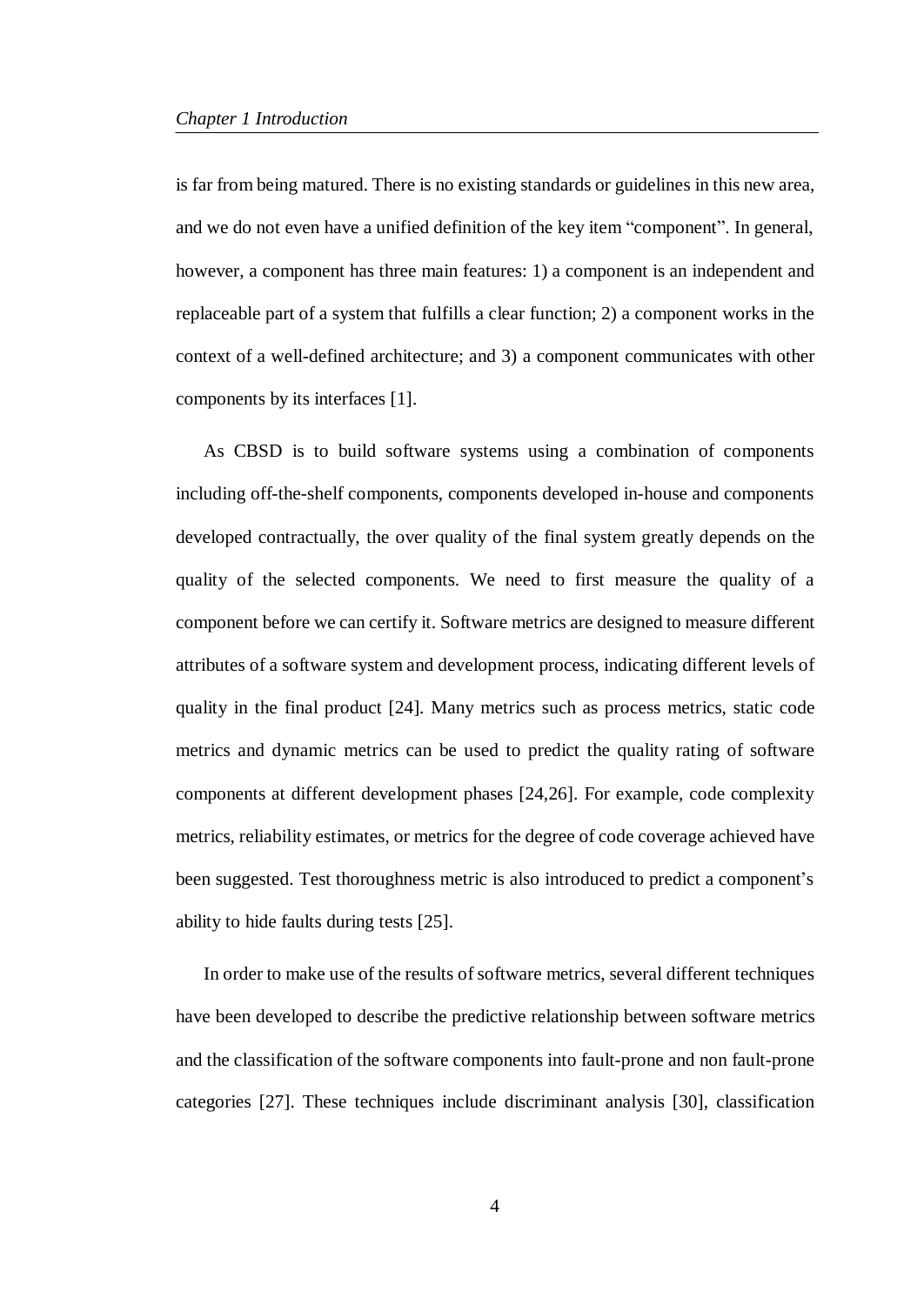trees [31], pattern recognition [32], Bayesian network [33], case-based reasoning (CBR) [34], and regression tree models [27]. There are also some prototype or tools [36, 37] that use such techniques to automate the procedure of software quality prediction. However, these tools address only one kind of metrics, e.g., process metrics or static code metrics. Besides, they rely on only one prediction technique for the overall software quality assessment.

#### **1.2 Our Main Contributions**

From the above, we observe that conventional Software Quality Assurance (SQA) techniques are not applicable to CBSD. In this thesis, we propose an efficient and effective SQA approach for CBSD.

Our research have the following main contributions:

- We propose a QA model for component-based software development. It covers eight main processes in CBSD: component requirement analysis, component development, component certification, component customization, and system architecture design, integration, testing, and maintenance.
- We propose the Component-based Program Analysis and Reliability Evaluation (ComPARE) environment for evaluation of quality of component-based software systems. ComPARE automates the collection of different metrics, the selection of different prediction models, the formulation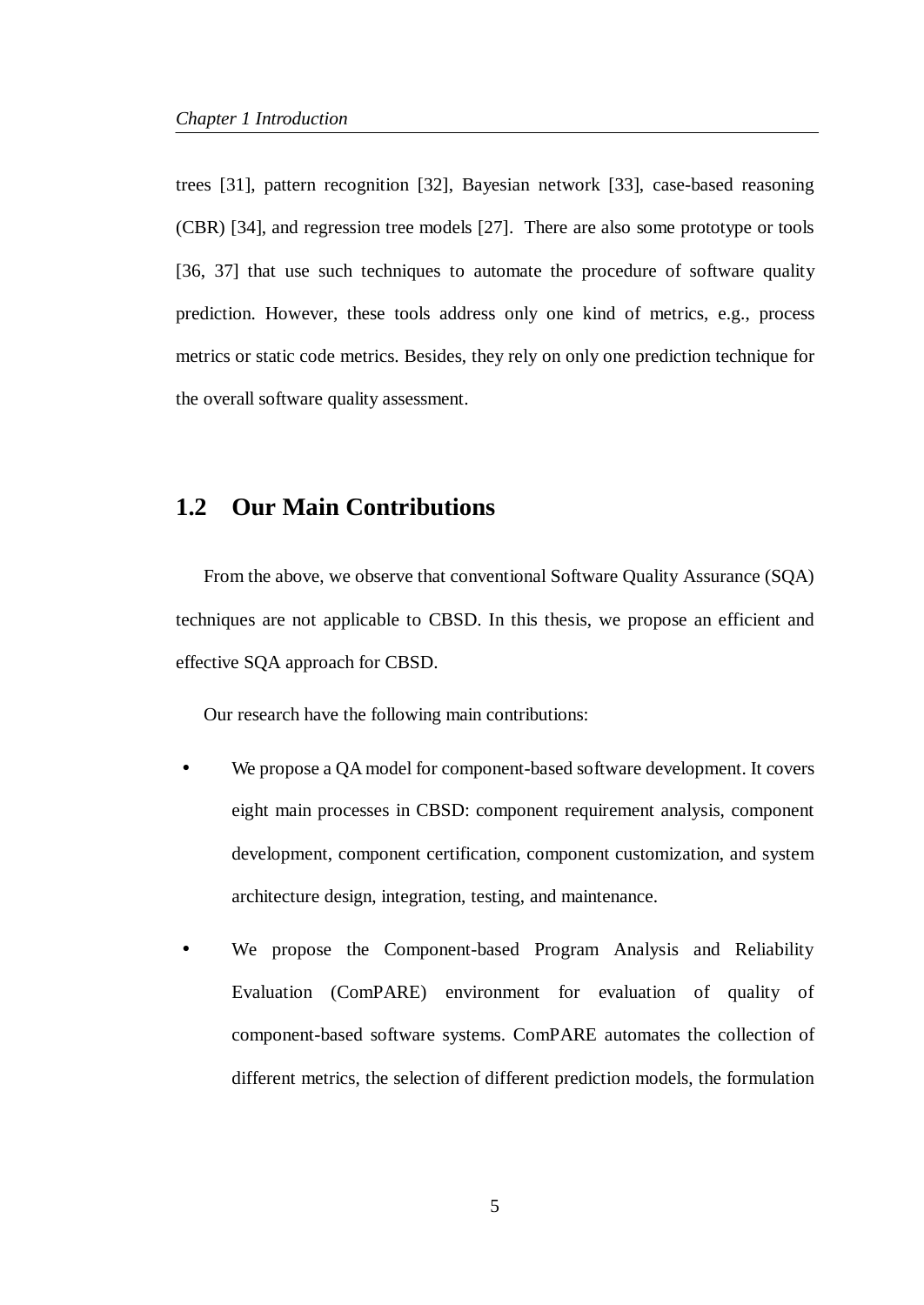of user-defined models, and the validation of the established models according to fault data collected in the development process. Different from other existing tools, ComPARE takes dynamic metrics into account (such as code coverage and performance metrics), integrates them with process metrics and static code metrics for object-oriented programs (such as complexity metrics, coupling and cohesion metrics, inheritance metrics), and provides different models for integrating these metrics to an overall estimation with higher accuracy.

Also, we apply different quality predicted techniques to some real world component-based programs. From the results, we give some guidelines on current component-based software development.

#### **1.3 Outline of This Thesis**

First, we present the technical background and related works of CBSD and SQA in Chapter 2, including the current development frameworks for component based software: e.g., CORBA, COM/DCOM and JavaBeans, and quality assurance issues of CBSD, such as quality prediction techniques based on classification tree, case-based reasoning and Bayesian Network.

Chapter 3 covers the QA model we proposed, which addresses quality management issues in component-based software development process. In Chapter 4, we introduce a generic quality assessment environment called ComPARE to automate the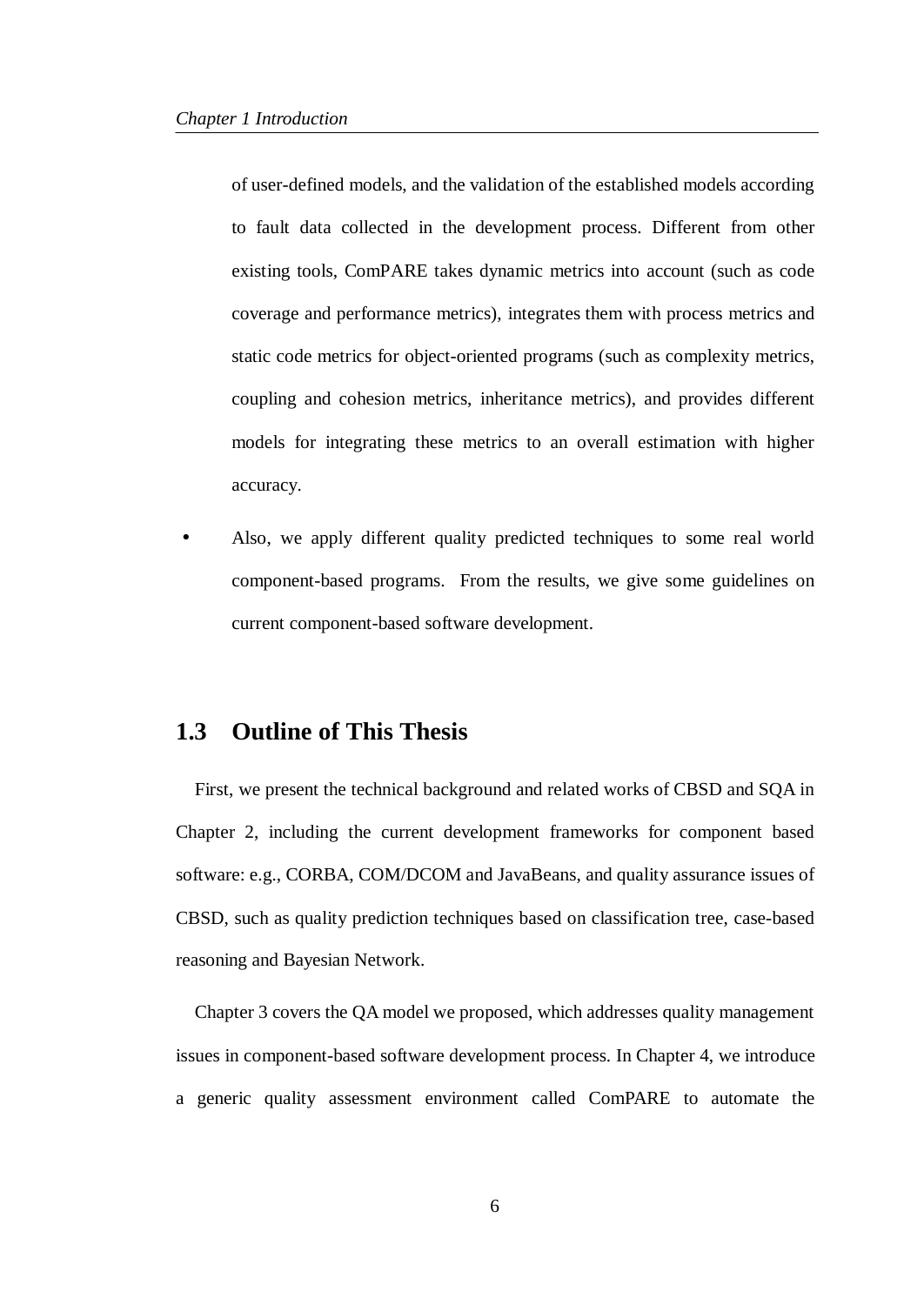systematic procedure of quality assessment for CBSD. ComPARE simulates the process of selecting qualified components from a component repository as well as predicting and evaluating the final system based on these components.

Different predicting models have been applied to on some real world CORBA programs. Chapter 5 outlines the results and analyses. Based on the analysis, the advantages and disadvantages of these models are described. Finally we conclude our research work in Chapter 6.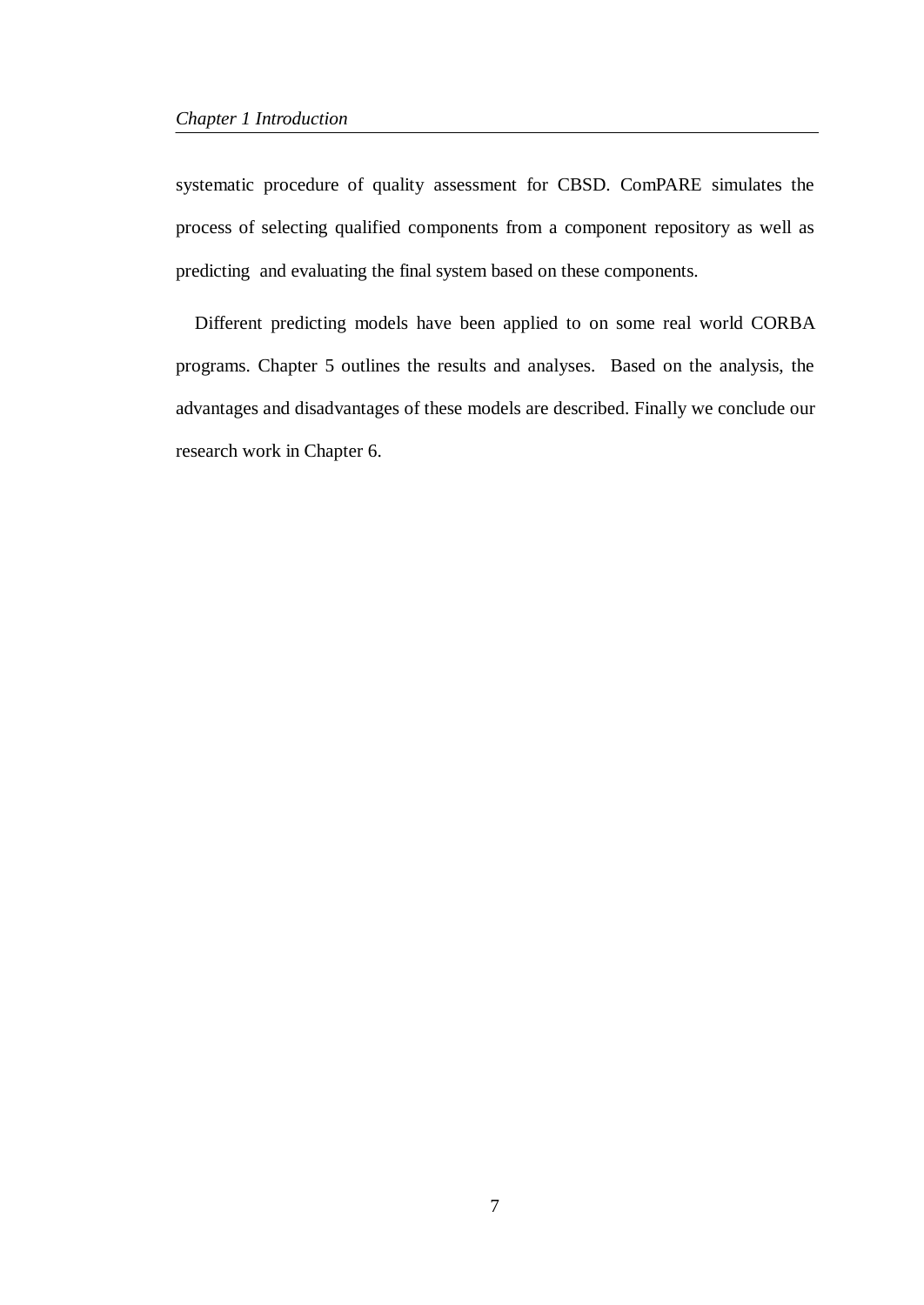# **Chapter 2 Technical Background and Related Work**

Because our research topic is to investigate whether the conventional Software Quality Assurance (SQA) techniques are applicable to component-based software development (CBSD), we address our survey on current component technologies and QA issues in CBSD. As there are so many un-explored issues about QA of CBSD, we narrow our topic to quality prediction to evaluate and assess the quality of components in the component library.

In this chapter, we survey current development frameworks for CBSD and the features they have as well as some related QA issues. After that, we will introduce some quality prediction techniques that we would address in our research, and existing quality prediction tools that we should learn from.

#### **2.1 Development Framework for Component-based Software**

To employ component-based software development, we should know the current development frameworks for this approach. A framework can be defined as a set of constraints on components and their interaction, and a set of benefits that derive from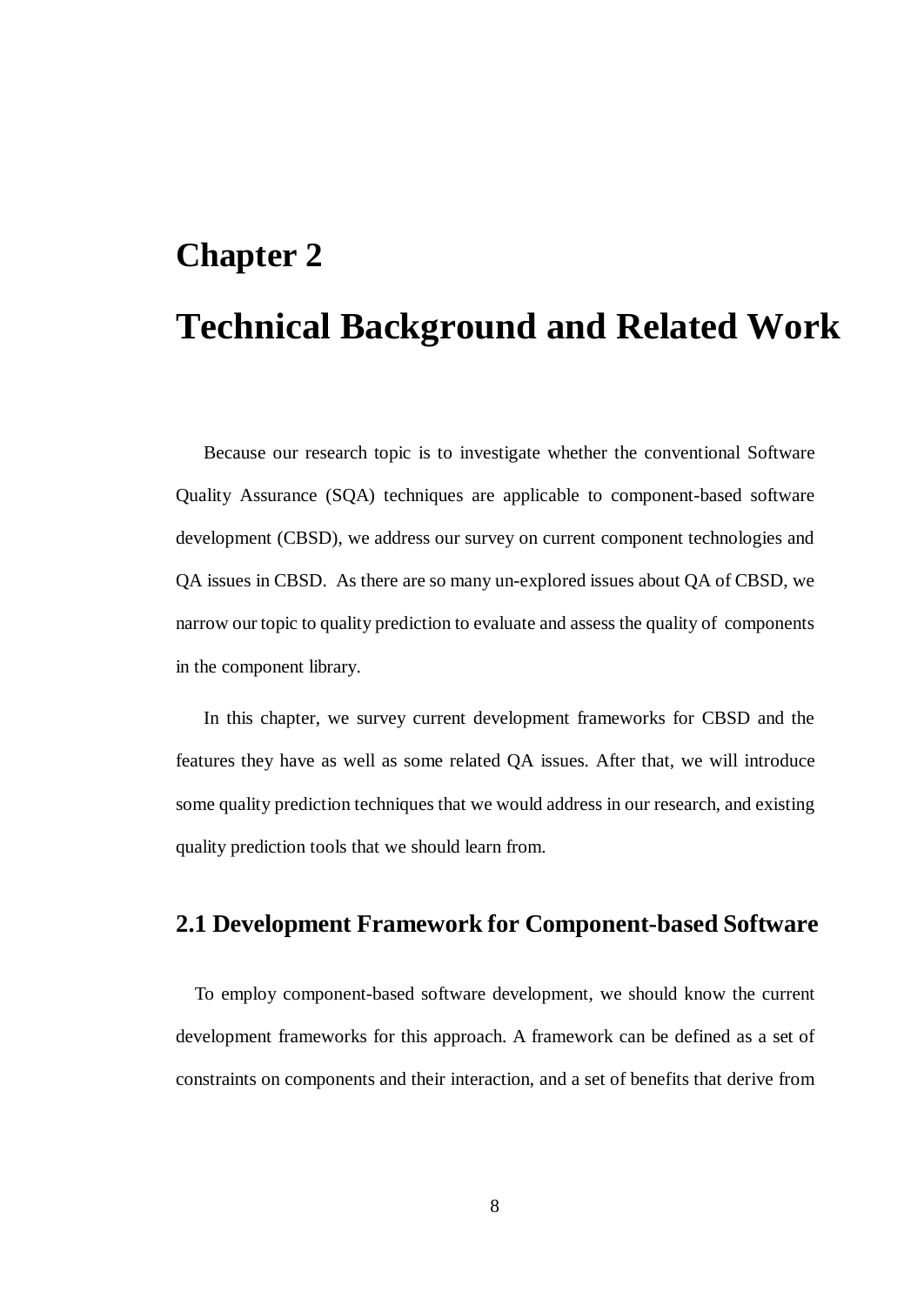those constraints [42]. To identify the development framework for component-based software systems, the framework or infrastructure for components should be identified first, as components are the basic units in component-based software systems.

Some approaches, such as Visual Basic Controls (VBX), ActiveX controls, class libraries, and JavaBeans, make it possible for their related languages, such as Visual Basic, C++, Java, and the supporting tools to share and distribute application pieces. But all of these approaches rely on certain underlying services to provide the communication and coordination necessary for the application. The infrastructure of components (sometimes called a *component model*) acts as the "plumbing" that allows communication among components [1]. Among the component infrastructure technologies that have been developed, three have become somewhat standardized: OMG's CORBA, Microsoft's Component Object Model (COM) and Distributed COM

(DCOM), and Sun's JavaBeans and Enterprise JavaBeans [7].

#### **2.1.1 Common Object Request Broker Architecture (CORBA)**

CORBA is an open standard for application interoperability that is defined and supported by the Object Management Group (OMG), an organization of over 400 software vendors and object technology user companies [11]. Simply stated, CORBA is a vendor-independent architecture and infrastructure that computer applications use to work together over networks. It manages details of component interoperability, and allows applications to communicate with one another despite of different locations and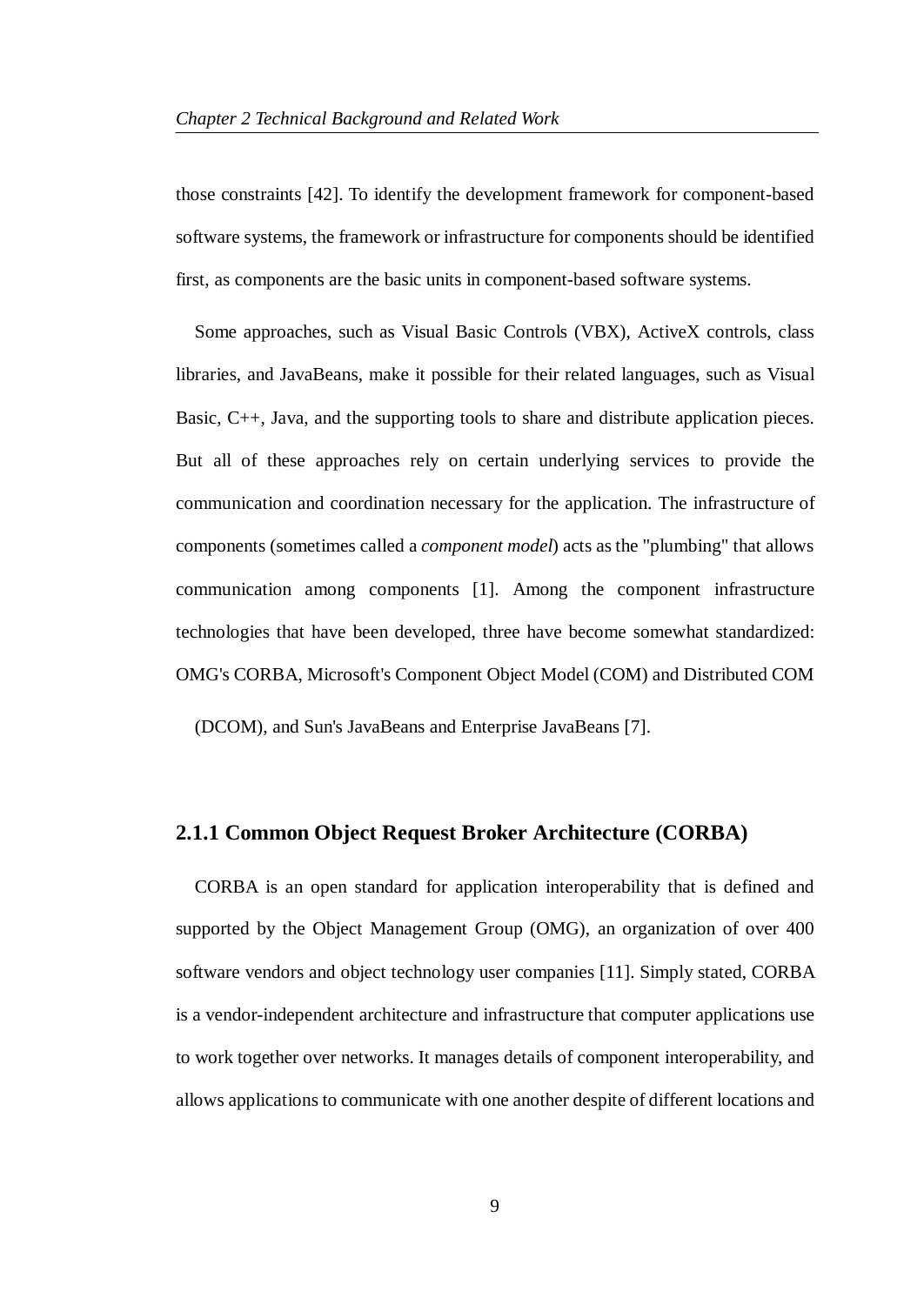designers. The interface is the only way that applications or components communicate with each other. Using the standard protocol IIOP, a CORBA-based program from any vendor, on almost any computer, operating system, programming language, and network, can interoperate with a CORBA-based program from the same or another vendor, on almost any other computer, operating system, programming language, and network.

The most important part of a CORBA system is the Object Request Broker (ORB). The ORB is the middleware that establishes the client-server relationships between components. Using an ORB, a client can invoke a method on a server object, whose location is completely transparent. The ORB is responsible for intercepting a call and finding an object that can implement the request, pass its parameters, invoke its method, and return the results. The client does not need to know where the object is located, its programming language, its operating system, or any other system aspects that are not related to the interface. In this way, the ORB provides interoperability among applications on different machines in heterogeneous distributed environments and seamlessly interconnects multiple object systems.

CORBA applications are composed of *objects*, individual units of running software that combine functionality and data, and that frequently (but not always) represent something in the real world. Typically, there are many *instances* of an object of a single *type* - for example, an e-commerce website would have many shopping cart object instances, all identical in functionality but differing in that each is assigned to a different customer, and contains data representing the merchandise that its particular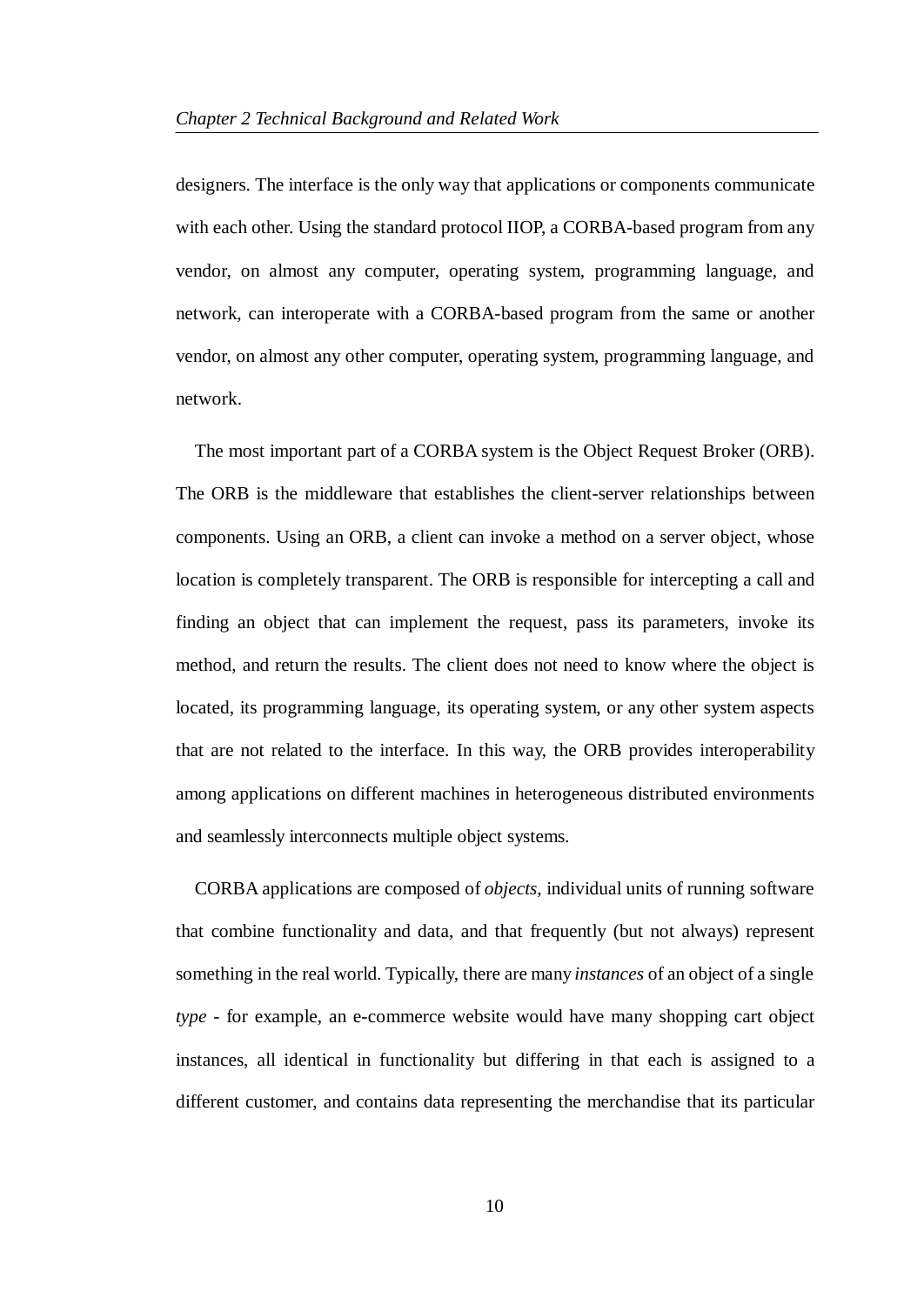customer has selected. For other types, there may be only one instance. When a legacy application, such as an accounting system, is wrapped in code with CORBA interfaces and opened up to clients on the network, there is usually only one instance.

The IDL interface definition is independent of programming language, but maps to all of the popular programming languages via OMG standards: OMG has standardized mappings from IDL to C, C++, Java, COBOL, Smalltalk, Ada, Lisp, Python, and IDLscript. This separation of interface from implementation, enabled by OMG IDL, is the essence of CORBA - how it enables interoperability, with all of the transparencies we've claimed. The interface to each object is defined very strictly. In contrast, the implementation of an object - its running code, and its data - is hidden from the rest of the system (that is, encapsulated) behind a boundary that the client may not cross. Clients access objects only through their advertised interface, invoking only those operations that that the object exposes through its IDL interface, with only those parameters (input and output) that are included in the invocation.

In CORBA, every object instance has its own unique *object reference*, an identifying electronic token. Clients use the object references to direct their invocations, identifying to the ORB the exact instance they want to invoke (e.g., ensuring that the books you select go into your own shopping cart, and not into your neighbor's). The client acts as if it is invoking an operation on the object instance, but it is actually invoking on the IDL stub which acts as a proxy. Passing through the stub on the client side, the invocation continues through the ORB (Object Request Broker), and the skeleton on the implementation side, to get to the object where it is executed.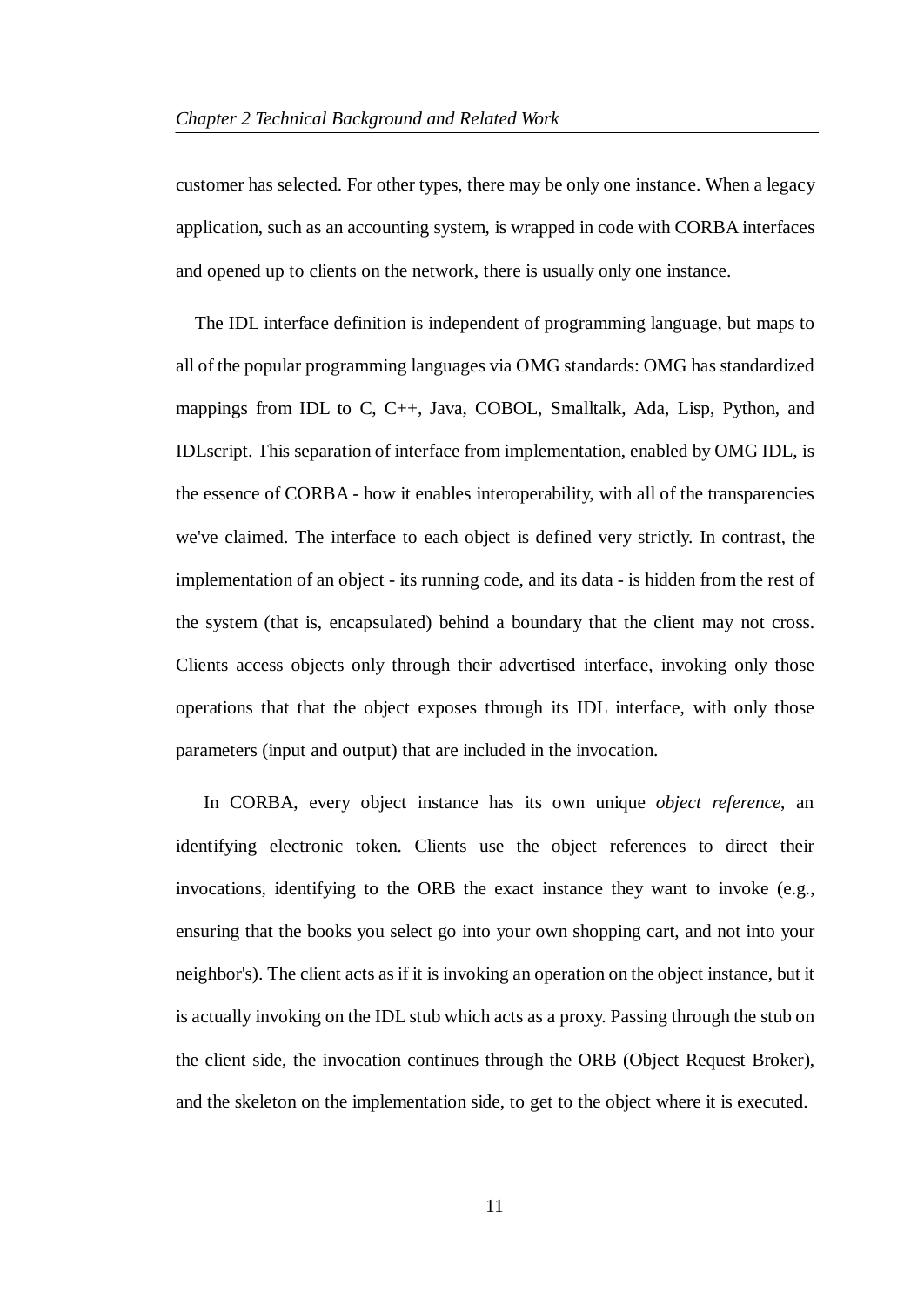CORBA is widely used in Object-Oriented distributed systems [23] including component-based software systems because it offers a consistent distributed programming and run-time environment over common programming languages, operating systems, and distributed networks.

The OMG has also defined two standards for embedded applications: Minimum CORBA and Real-Time CORBA. Minimum CORBA defines a standard, fully interoperable subset (profile) of CORBA functionality that is appropriate for resource-constraint applications, while Real-Time CORBA extends CORBA so that it can be used to build deterministic applications [28].

#### **2.1.2 Component Object Model (COM) and Distributed COM (DCOM)**

Introduced in 1993, The Component Object Model (COM) is a software architecture that allows applications to be built from binary software components [9]. COM provides platform-dependent, based on Windows and Windows NT, and language-independent component-based applications.

COM defines how components and their clients interact. This interaction is defined such that the client and the component can connect without the need of any intermediate system component. Specially, COM provides a binary standard that components and their clients must follow to ensure dynamic interoperability. This enables on-line software update and cross-language software reuse [20].

COM is the underlying architecture that forms the foundation for higher-level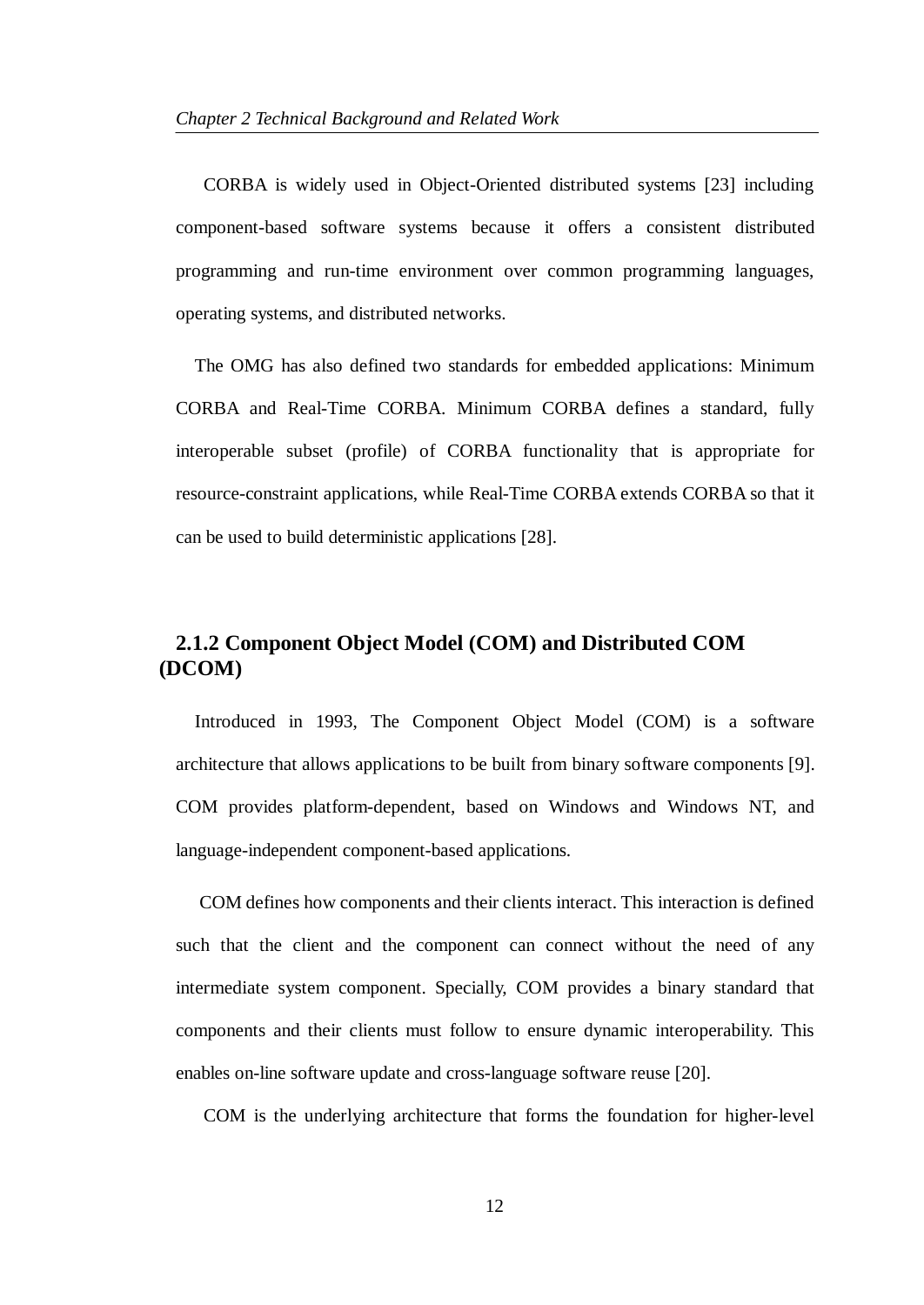software services, like those provided by OLE. OLE services span various aspects of commonly needed system functionality, including compound documents, custom controls, interapplication scripting, data transfer, and other software interactions.

It is important to note that COM is a general architecture for component software. While Microsoft is applying COM to address specific areas such as controls, compound documents, automation, data transfer, storage and naming, and others, any developer can take advantage of the structure and foundation that COM provides.

Microsoft® Distributed COM (DCOM) extends the Component Object Model (COM) to support communication among objects on different computers—on a LAN, a WAN, or even the Internet. With DCOM, your application can be distributed at locations that make the most sense to your customer and to the application.

Because DCOM is a seamless evolution of COM, the world's leading component technology, you can take advantage of your existing investment in COM-based applications, components, tools, and knowledge to move into the world of standards-based distributed computing. As you do so, DCOM handles low-level details of network protocols so you can focus on your real business: providing great solutions to your customers.

DCOM is an extension of the Component Object Model (COM). COM defines how components and their clients interact. This interaction is defined such that the client and the component can connect without the need of any intermediary system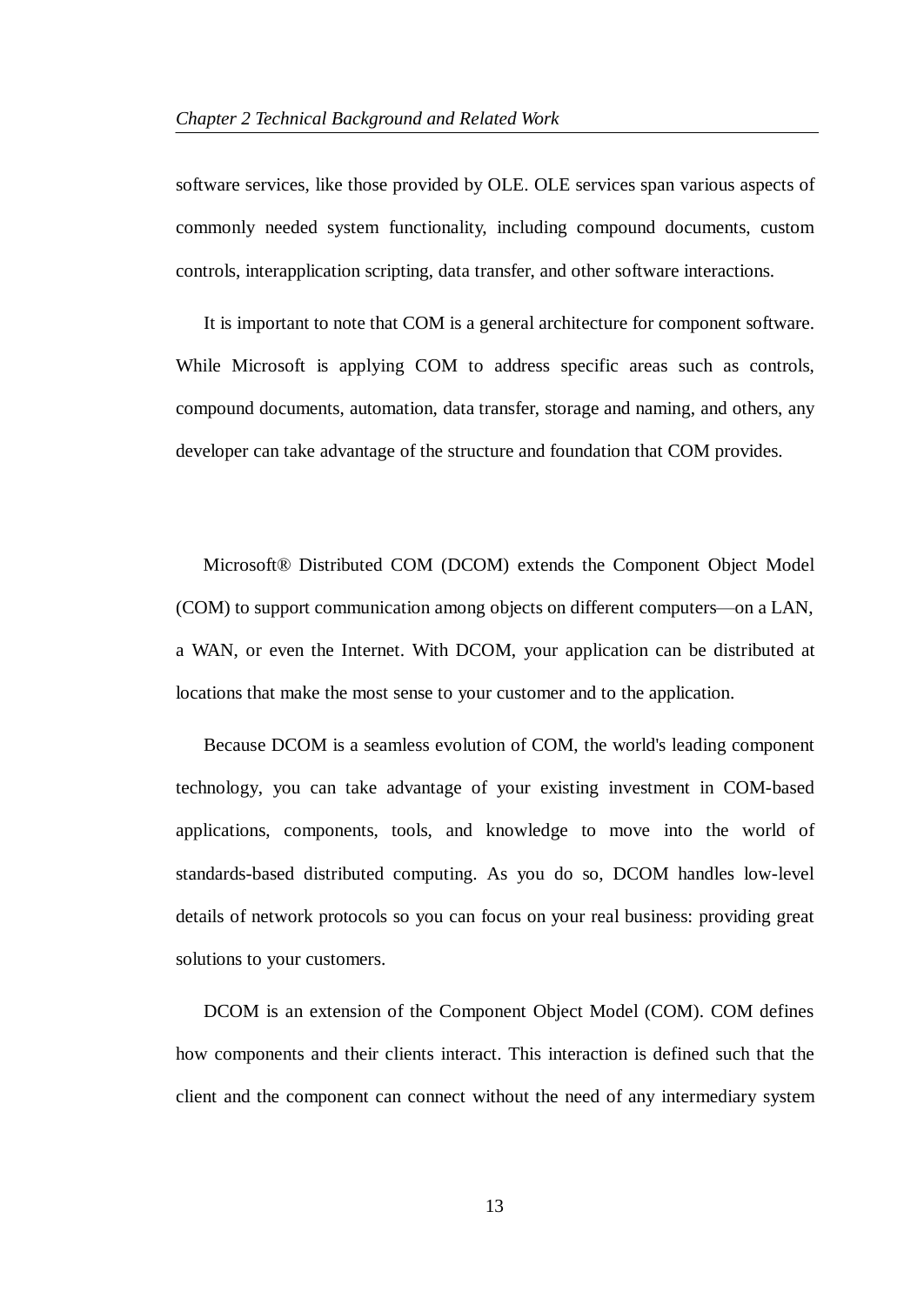component. The client calls methods in the component without any overhead whatsoever.

Since DCOM is an inherently secure protocol, it can be used without being encapsulated in a virtual private network: DCOM applications can simply use the cheap, global TCP/IP network. Most companies do not provide direct Internet access to their desktop computers. All but some dedicated server machines are hidden behind a firewall that typically consists of protocol-level (port-based) and application-level (proxy servers) filters.

To summarize, as an extension of the Component Object Model (COM), Distributed COM (DCOM), is a protocol that enables software components to communicate directly over a network in a reliable, secure, and efficient manner. DCOM is designed for use across multiple network transports, including Internet protocols such as HTTP. When a client and its component reside on different machines, DCOM simply replaces the local interprocess communication with a network protocol. Neither the client nor the component is aware the changes of the physical connections.

#### **2.1.3 Sun Microsystems's JavaBeans and Enterprise JavaBeans**

Sun's Java-based component model consists of two parts: the JavaBeans for client-side component development and the Enterprise JavaBeans (EJB) for the server-side component development. The JavaBeans component architecture supports applications of multiple platforms, as well as reusable, client-side and server-side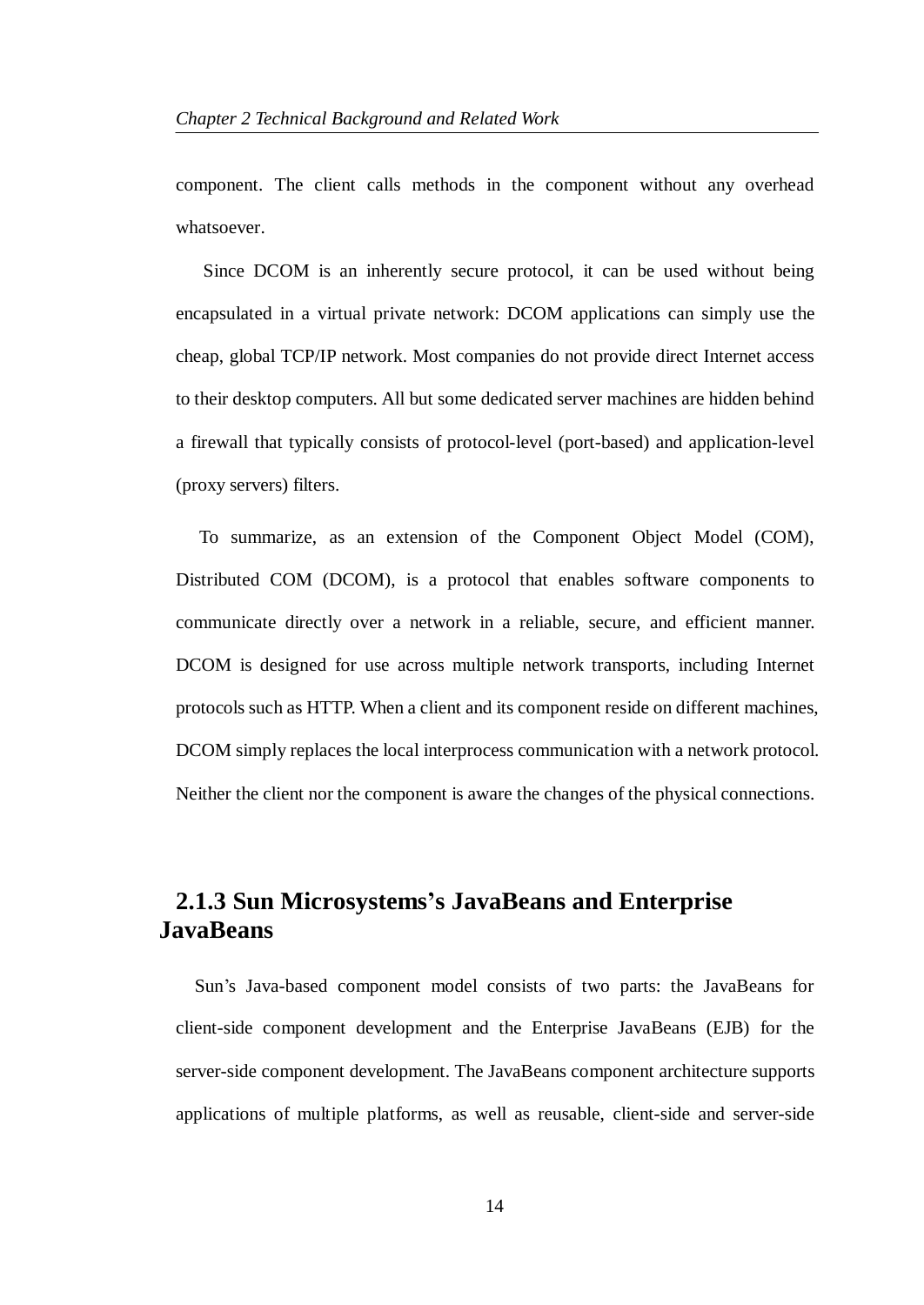components [19].

Java platform offers an efficient solution to the portability and security problems through the use of portable Java bytecodes and the concept of trusted and untrusted Java applets. Java provides a universal integration and enabling technology for enterprise application development, including 1) interoperating across multivendor servers; 2) propagating transaction and security contexts; 3) servicing multilingual clients; and 4) supporting ActiveX via DCOM/CORBA bridges.

JavaBeans and EJB extend all native strengths of Java including portability and security into the area of component-based development. The portability, security, and reliability of Java are well suited for developing robust server objects independent of operating systems, Web servers and database management servers.

The JavaBeans API makes it possible to write component software in the Java programming language. Components are self-contained, reusable software units that can be visually composed into composite components, applets, applications, and servlets using visual application builder tools. JavaBean components are known as *Beans*.

Components expose their features (for example, public methods and events) to builder tools for visual manipulation. A Bean's features are exposed because feature names adhere to specific *design patterns*. A"JavaBeans-enabled" builder tool can then examine the Bean's patterns, discern its features, and expose those features for visual manipulation. A builder tool maintains Beans in a palette or toolbox. You can select a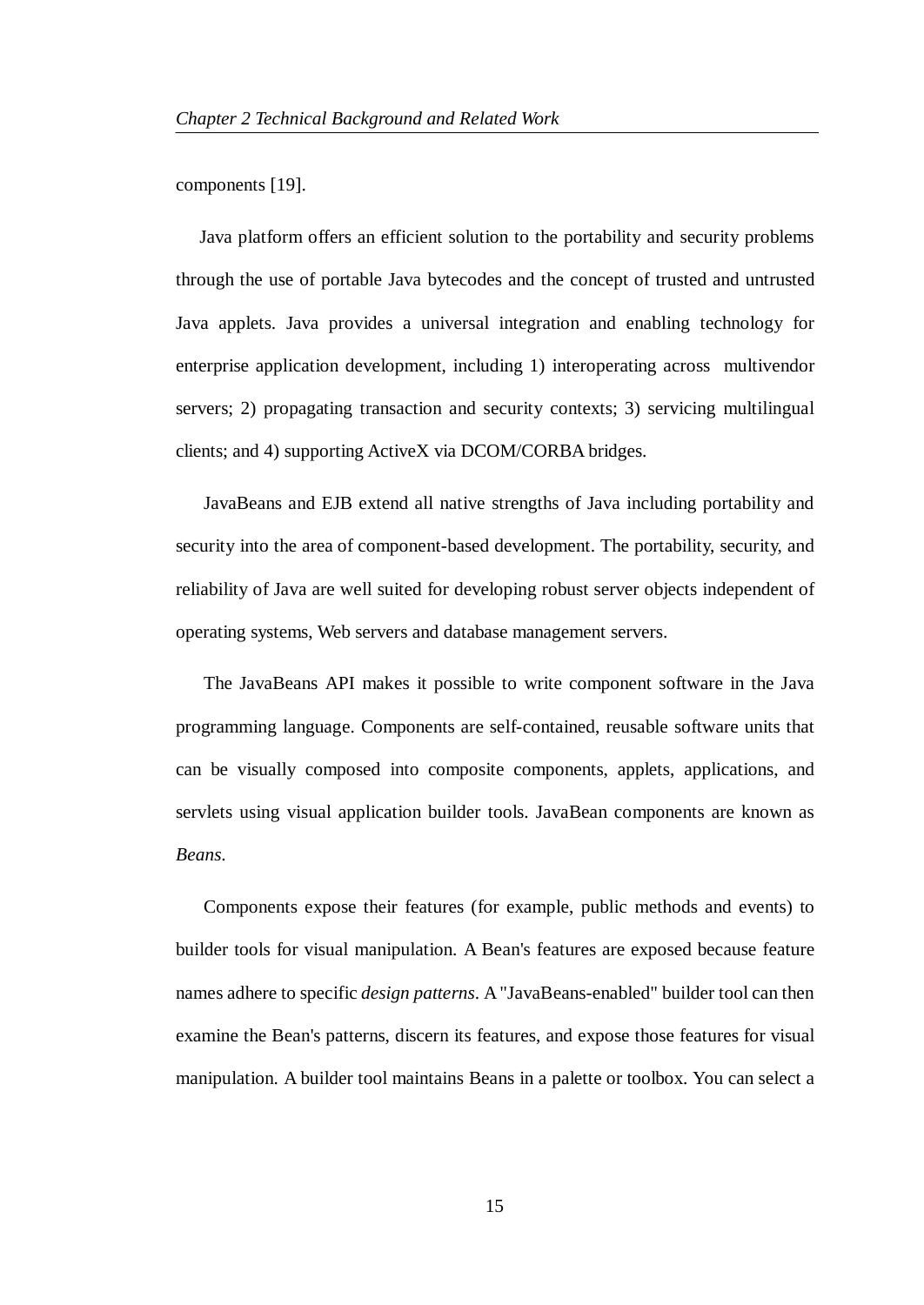Bean from the toolbox, drop it into a form, modify it's appearance and behavior, define its interaction with other Beans, and compose it and other Beans into an applet, application, or new Bean. All this can be done without writing a line of code.

Millions of developers around the world have already embraced the  $Java^{TM}$ platform. The Java platform has opened up an entirely new world of opportunities for building fully portable network-aware applications. Yet many developers are not yet sure how best to take advantage of the capabilities and benefits the Java platform delivers without sacrificing their existing investment in legacy applications.

The JavaBeans component architecture is a platform-neutral architecture for the Java application environment. It's the ideal choice for developing or assembling network-aware solutions for heterogeneous hardware and operating system environments--within the enterprise or across the Internet.

The JavaBeans component architecture extends "Write Once, Run Anywhere $^{TM_{11}}$ capability to reusable component development. In fact, the JavaBeans architecture takes interoperability a major step forward. Based on it, code can theoretically run on every OS and also within any application environment. A beans developer secures a future in the emerging network software market without losing customers that use proprietary platforms, because JavaBeans components interoperate with ActiveX. JavaBeans architecture connects via bridges into other component models such as ActiveX. Software components that use JavaBeans APIs are thus portable to containers including Internet Explorer, Visual Basic, Microsoft Word, Lotus Notes, and others.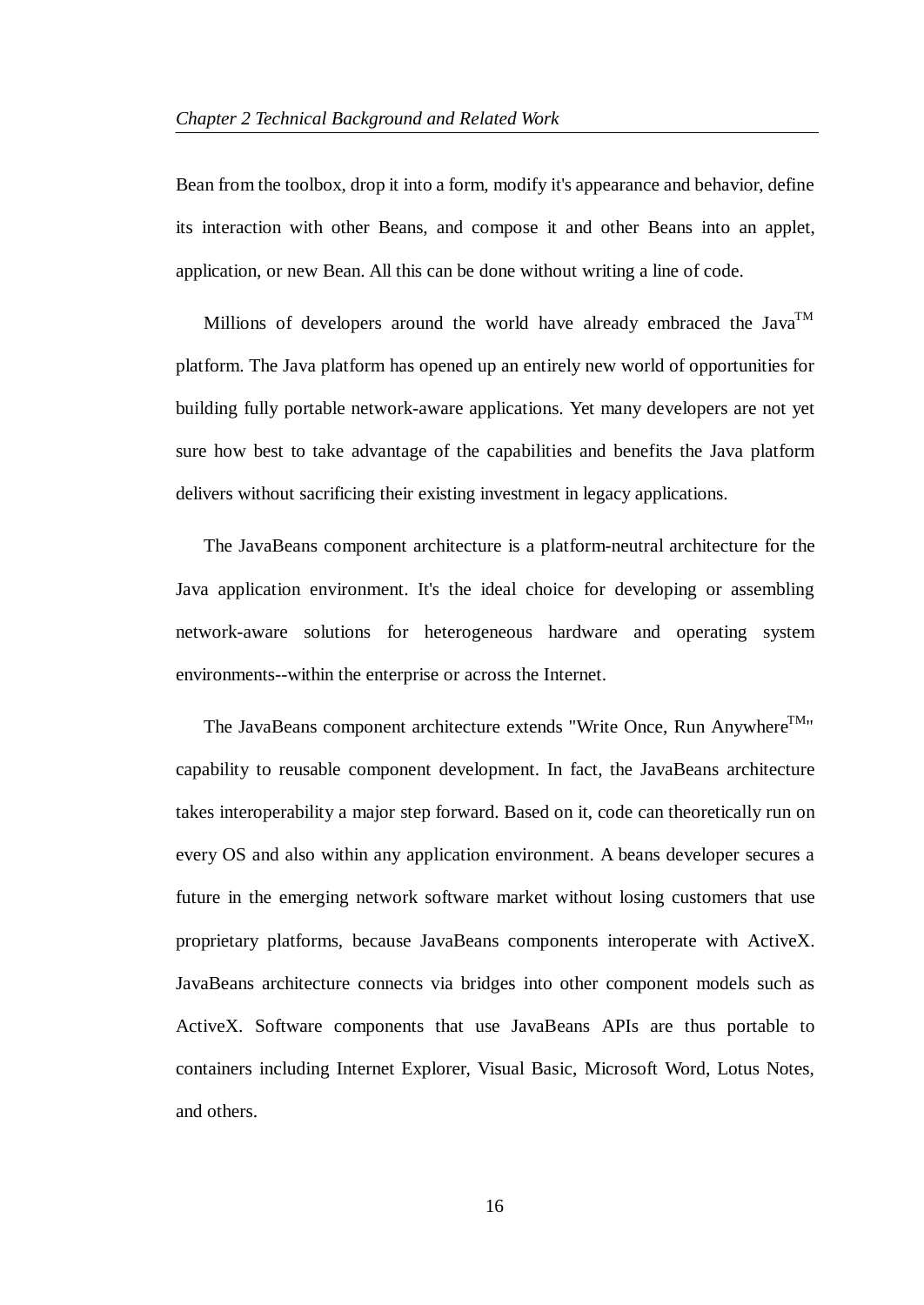The JavaBeans specification defines a set of standard component software APIs for the Java platform. The specification was developed by Sun with a number of leading industry partners and was then refined based on broad general input from developers, customers, and end-users during a public review period.

#### **2.1.4 Comparison among Different Frameworks**

Comparison among the development frameworks for component-based software systems above can be found in [1], [13] and [18]. Here we simply summarize these different features in Table 2.1.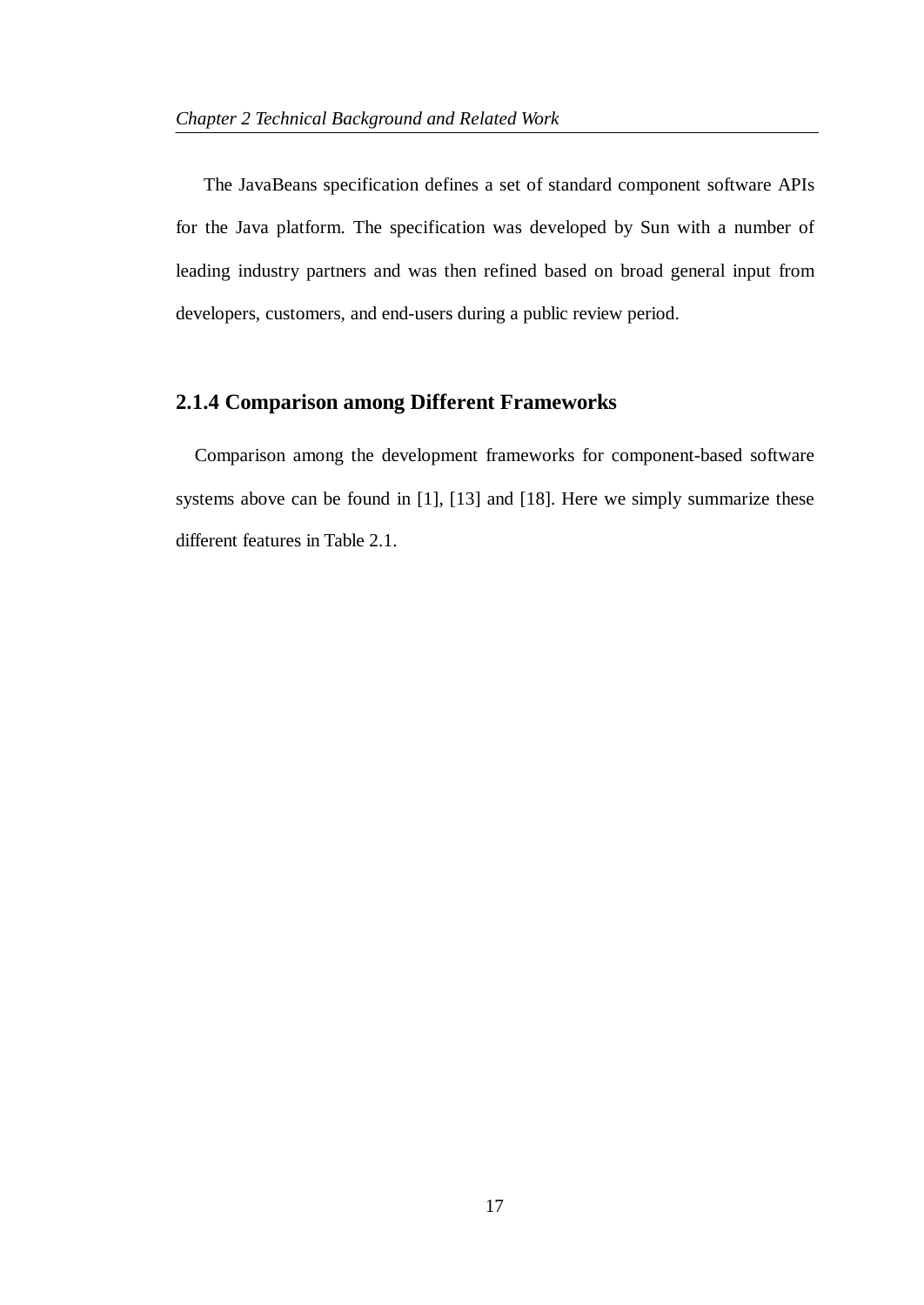|                                          | <b>CORBA</b>                                                                                         | <b>EJB</b>                                                                                                                         | <b>COM/DCOM</b>                                                                                    |
|------------------------------------------|------------------------------------------------------------------------------------------------------|------------------------------------------------------------------------------------------------------------------------------------|----------------------------------------------------------------------------------------------------|
| Development<br>environment               | Underdeveloped                                                                                       | Emerging                                                                                                                           | Supported by a<br>wide range of strong<br>development<br>environments                              |
| <b>Binary</b><br>interfacing<br>standard | Not binary standards                                                                                 | Based on COM;<br>Java specific                                                                                                     | A binary standard<br>for component<br>interaction is the<br>heart of COM                           |
| Compatibility $\&$<br>portability        | Particularly strong in<br>standardizing language<br>bindings; but not so<br>portable                 | Portable by Java<br>language specification;<br>but not very<br>compatible.                                                         | Not having any<br>concept of<br>source-level<br>standard of standard<br>language binding.          |
| Modification &<br>maintenance            | <b>CORBAIDL</b> for<br>defining component<br>interfaces, need extra<br>modification &<br>maintenance | Not involving IDL<br>files, defining<br>interfaces between<br>component and<br>container. Easier<br>modification &<br>maintenance. | Microsoft IDL for<br>defining component<br>interfaces, need<br>extra modification<br>& maintenance |
| <b>Services</b><br>provided              | A full set of<br>standardized services;<br>lack of<br>implementations                                | Neither standardized<br>nor implemented                                                                                            | Recently<br>supplemented by a<br>number of key<br>services                                         |
| Platform<br>dependency                   | Platform independent                                                                                 | Platform independent                                                                                                               | Platform dependent                                                                                 |
| Language<br>dependency                   | Language independent                                                                                 | Language dependent                                                                                                                 | Language<br>independent                                                                            |
| Implementation                           | Strongest for<br>traditional enterprise<br>computing                                                 | Strongest on general<br>Web clients.                                                                                               | Strongest on the<br>traditional desktop<br>applications                                            |

Table 2.1 Comparison of development frameworks for component-based systems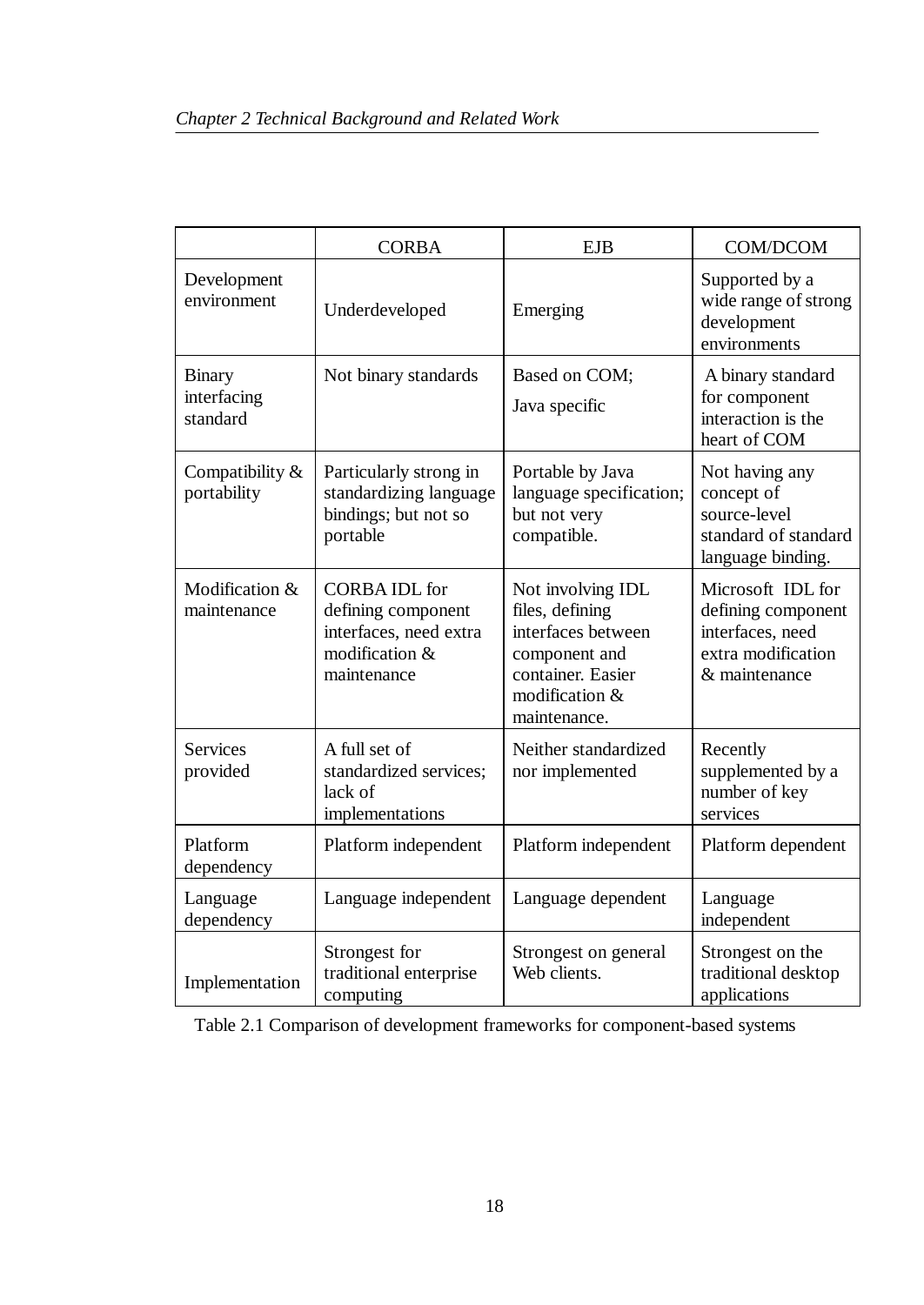#### **2.2 Quality Assurance for Component-Based Systems**

#### **2.2.1 Traditional Quality Assurance Issues**

Traditionally quality is defined as conformance to specification or requirements, and failures arise when the software is not met the requirements. The International Standard Quality Vocabulary (ISO 8402) defines quality as: "The totality of features and characteristics of a product or service that bear on its ability to meet stated or implied needs." According to ISO9126, the definition of quality characteristics includes: functionality, reliability, usability, efficiency, maintainability and portability.

According to Sanders and Curran [43], Software Quality Assurance is a planned and systematic pattern of actions to provide adequate confidence that the item or product conforms to established technical requirements. In a more specific project context, it is about ensuring that project standards and procedures are adequate to provide the required degree of quality, and that they are adhered to throughout the project..

Quality Assurance focused on both the product and the process. The product-oriented part of SQA (often called Software Quality Control) should strive to ensure that the software delivered has a minimum number of faults and satisfies the users' needs. The process-oriented part (often called Software Quality Engineering) should institute and implement procedures, techniques and tools that promote the fault-free and efficient development of software products.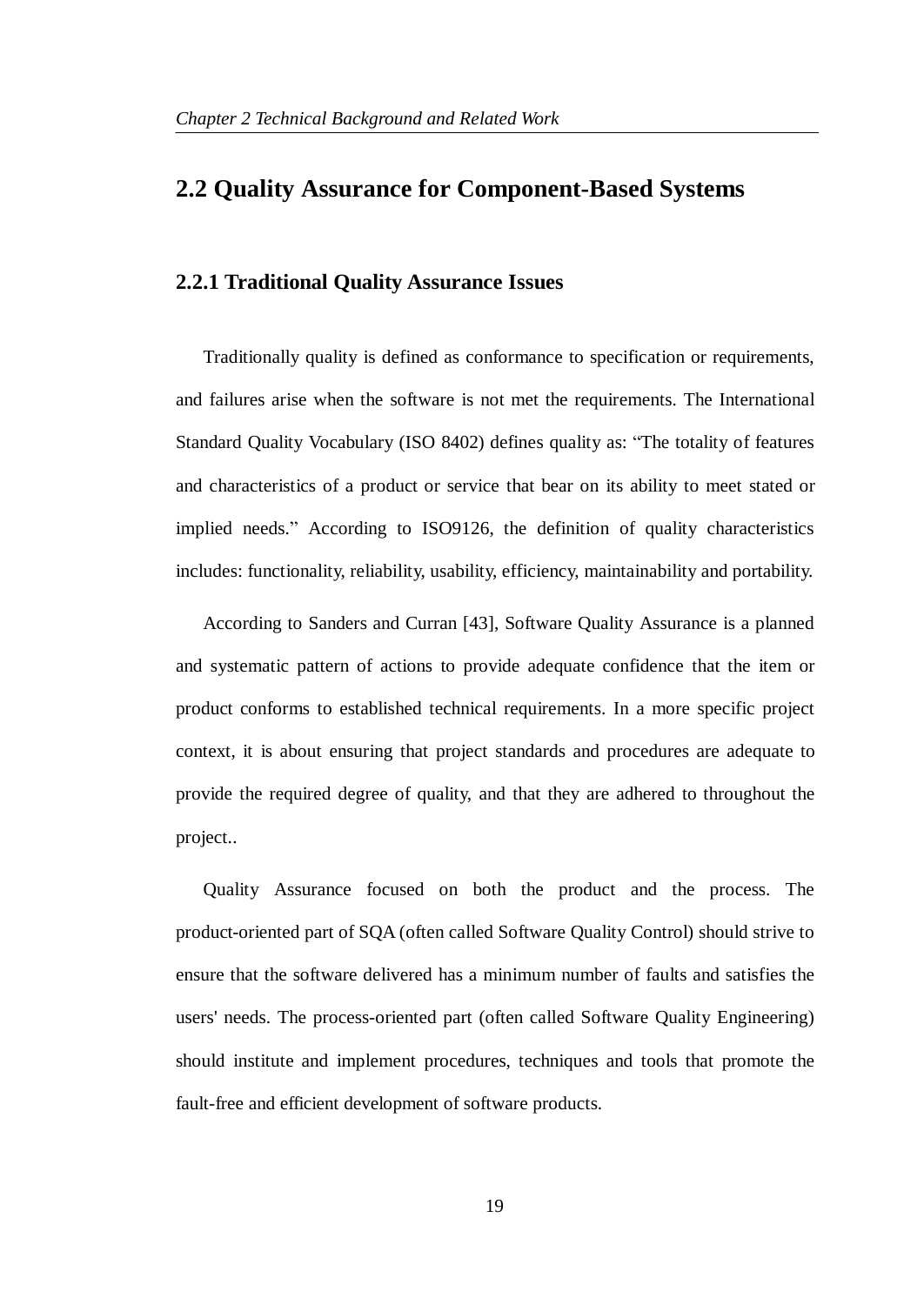Quality assurance activities include:

**Management** 

Analysis of the managerial structure that influences and controls the quality of the software is an SQA activity. It is essential for an appropriate structure to be in place and for individuals within the structure to have clearly defined tasks and responsibilities.

• Documentation

It is essential to analyze the documentation plan for the project, to identify deviations from standards relating to such plans, and to discuss these with project management.

• Standards and Practices

It is essential to monitor adherence to all standards and practices throughout the project.

- o Documentation standards.
- o Design standards.
- o Coding standards.
- o Code commenting standards.
- o Testing standards and practices.
- o Software quality assurance metrics.
- o Compliance monitoring.
- Reviews and Audits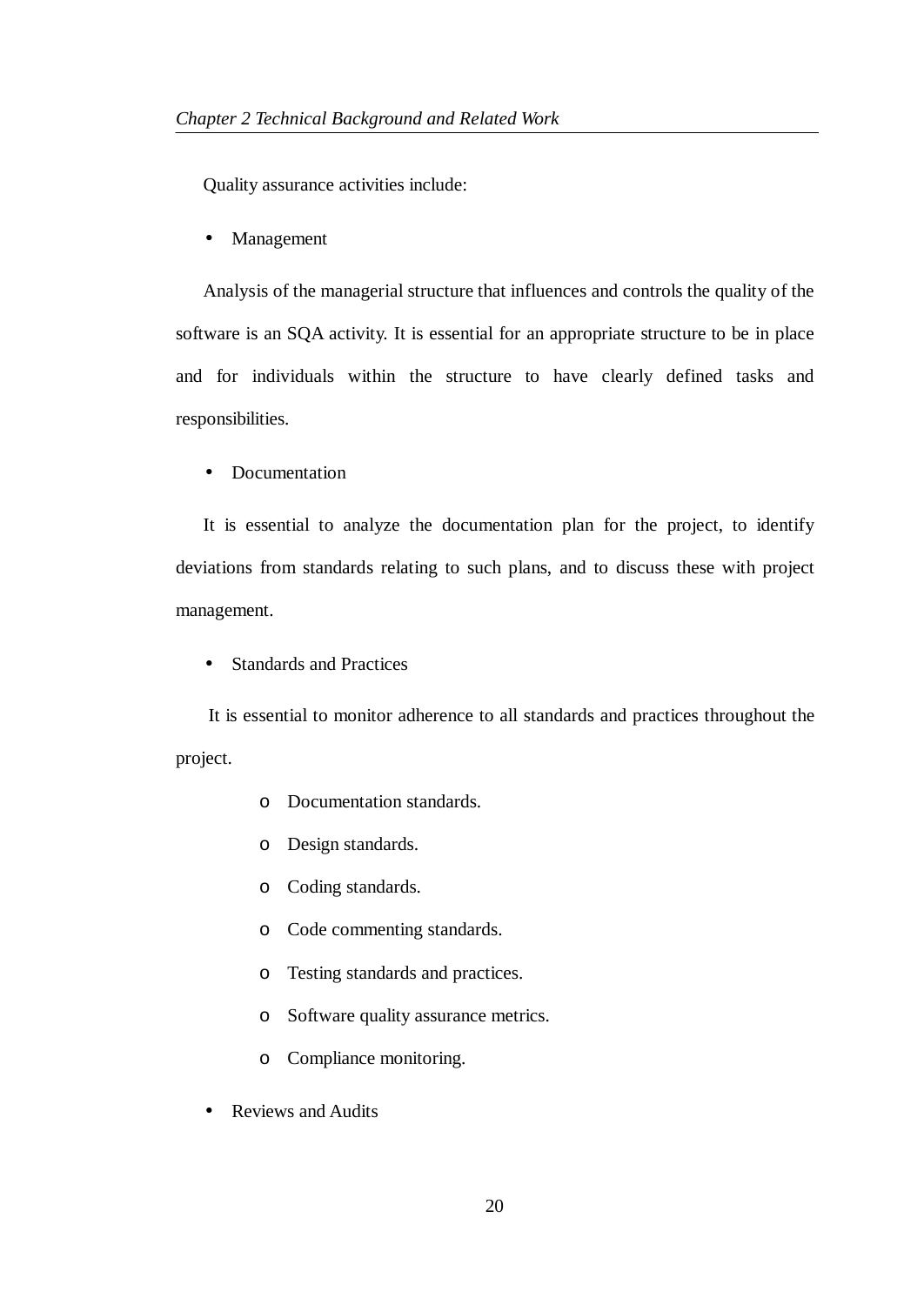It is essential to examine project review and audit arrangements, to ensure that they are adequate and to verify that they are appropriate for the type of project.

**Testing** 

Unit, integration, system and acceptance testing of executable software are an integral part of the development of quality software.

• Problem Reporting and Corrective Action

It is essential to review and monitor project error-handling procedures to ensure that problems are reported and tracked from identification right through to resolution, and that problem caused are eliminated where possible. It is also important to monitor the execution of these procedures and examine trends in problem occurrence.

• Tools, Techniques and Methods

Tools, techniques and methods for software production should be defined at the project level.

• Code and Media Control

It is essential to check that the procedures, methods and facilities used to maintain, store, secure and document controlled versions of software are adequate and are used properly.

Software Quality Assurance aims at cost-effective, flexibility, rich functionality, certain reliability and safety of software systems. To achieve software quality, the life cycle of software design is promoted, it mainly includes [42]: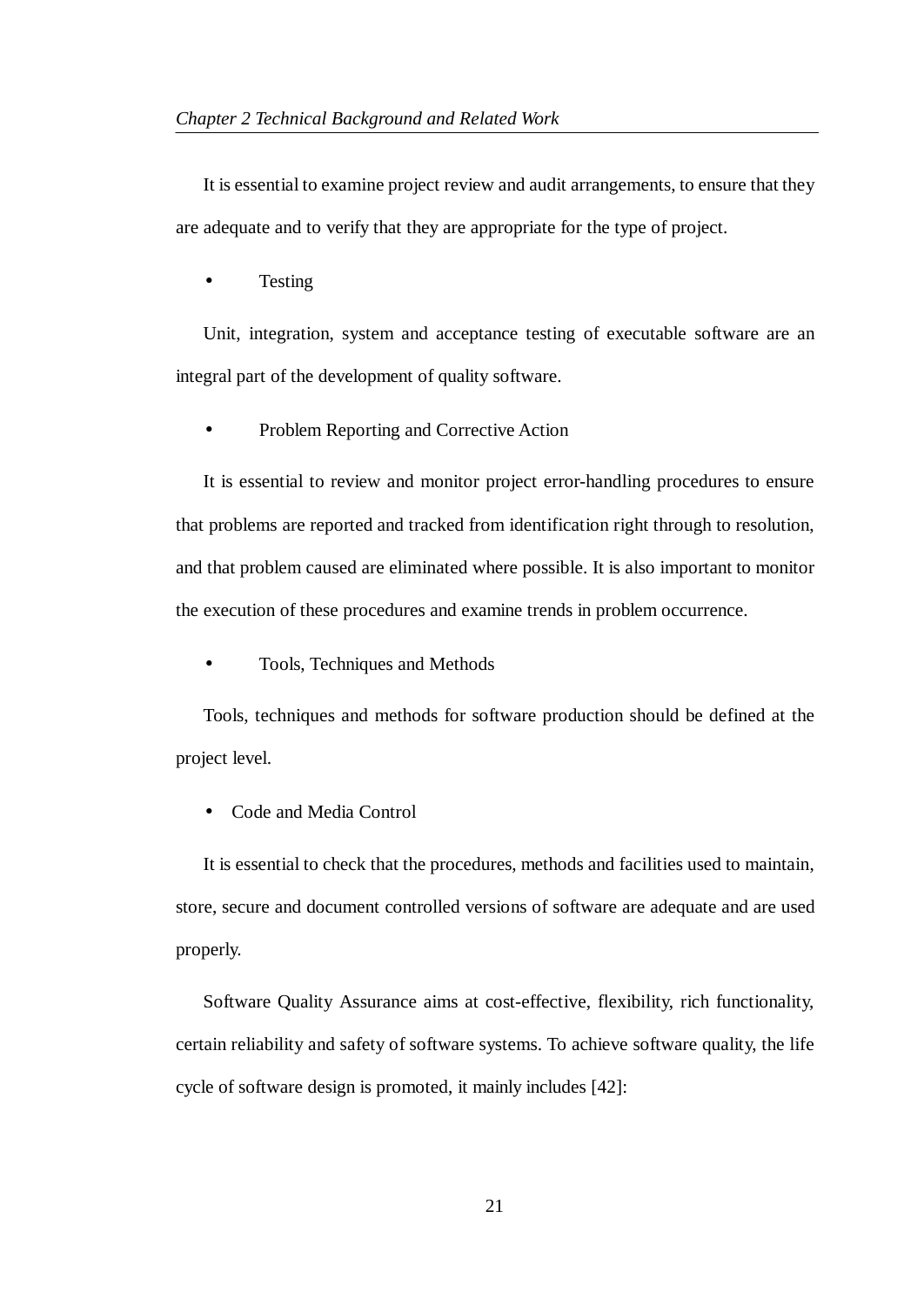- requirements specification;
- system and module design;
- coding and implementation;
- test.

 Also, there are formal methods in software requirements specification, formal methods permit each stage of design to be checked against the previous stage(s) from consistency and correctness. Three main types of Formal Method are: 1) data-oriented Formal Method, including model-based notation (VDM, Z) and algebraic notation (OBJ); 2) process-oriented Formal Method, including communications sequential processes (CSP) and calculus of concurrent systems (CCS); 3) state-oriented formal methods, such as Petri-net.

 Moreover, different metrics can be applied to project control, predicting coding and test times, productivity and machine usage; and quality assurance related to reliability and safety. There are two main types of metrics: process-related metrics and product-related metrics [Jaco92]. Process-related metrics measure things like cost, effort, schedule time and number of faults found during testing. While product-related metrics predict coding and test times, productivity and machine usage. Some traditional metrics are as follows: 1) lines of code; 2) percentage comment; 3) module complexity; 4) subjective complexity; 5) control path cross; 6) design complexity; 7) design to code expansion rate; 8) fan-in, fan-out; 9) fault detection rate; 10) number of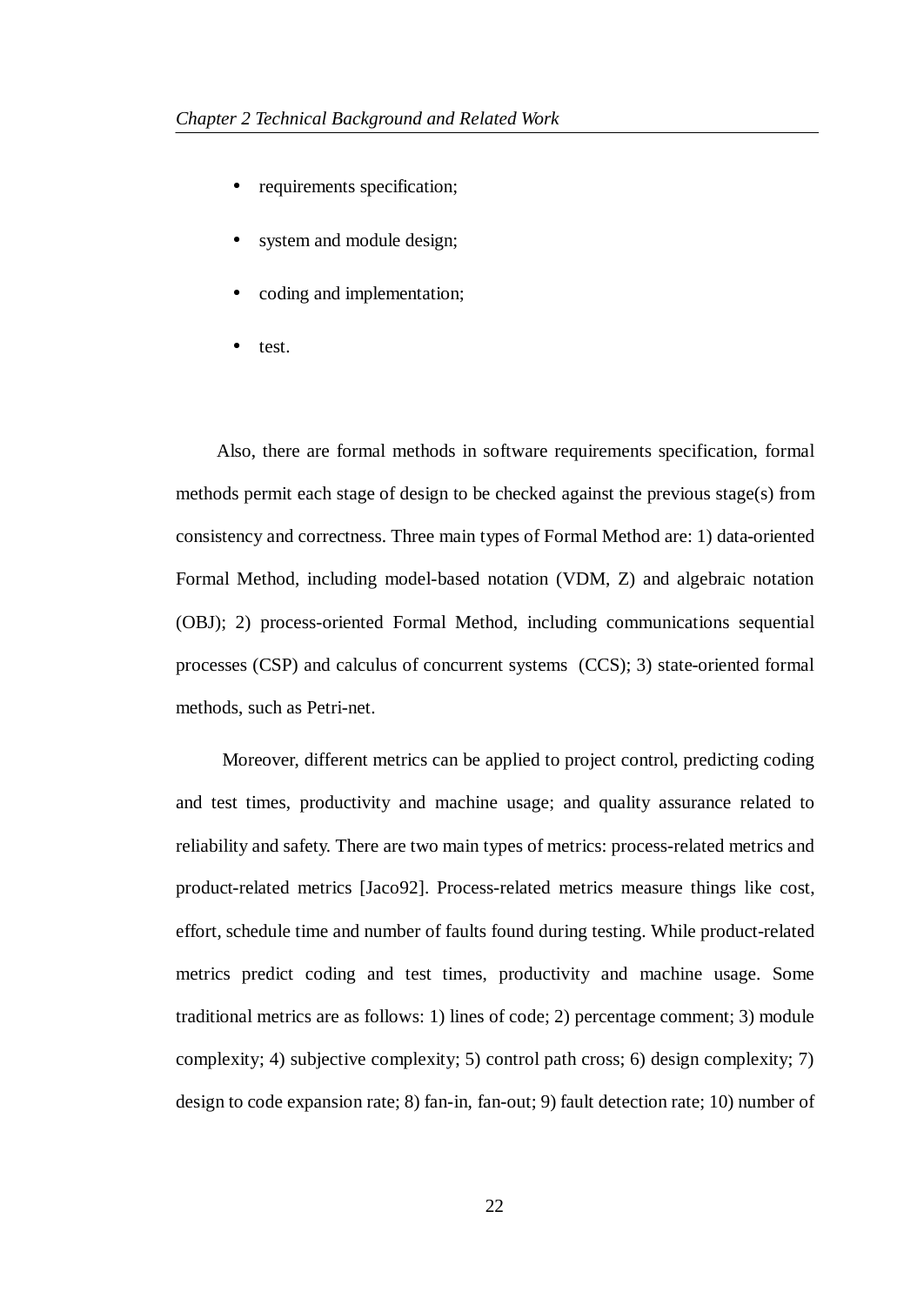changes by type; 11) staff quality and etc. [42].

 Testing is the last procedure to detect the existing faults in software. There are some test tools, such as test drivers, test beds, emulators, and some packages like ADATEST, Cantana, FX, Mans, Orion ICE designed by different companies to test software developed by different languages.

Standards and guidelines are used to control the quality activities. The two most famous and widely-used software quality standards are ISO 9000-3 and CMM model. ISO 9000 is an international series of standards, developed by the International Organization for Standardization, that specifies a basic set of requirements for a quality system to provide consistent, acceptable quality products [24]. Its emphasis is on the development process and the management responsibilities associated with the process. ISO9000-3 provides guidance on how to apply ISO 9000 standards to software development. The guidance is excellent and has been adopted widely by software community for designing quality software systems.

The Capability Maturity Model (CMM), developed by the Software engineering Institute (SEI) , is a framework that describes the elements of an effective software process and an evolutionary path that increases an organization's software process maturity [43]. A fundamental principle underlying the CMM is that the quality of a software product can be improved by improving the process which produces it. The CMM characterizes five levels of increasing process maturity, they are the Initial, Repeatable, Defined, Managed and Optimizing maturity levels, by the extent to which the organization's processes comply with specified key practices. The CMM is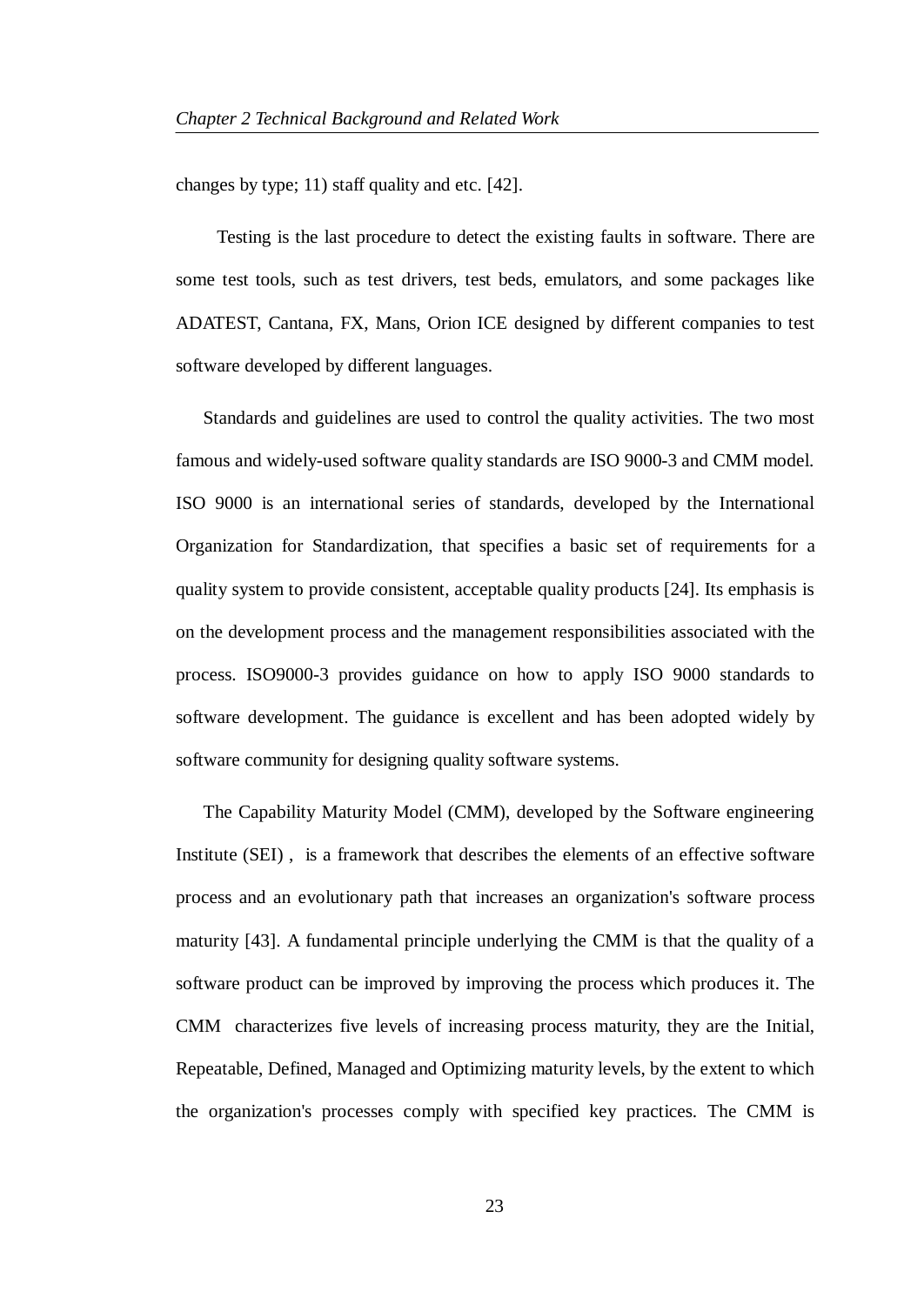something like a type of metric, in that it involves scoring criteria which enable a project or organization to assess its maturity level in terms of software engineering practice.

Besides ISO9003 and CMM, there are many localized and customized guidelines or models of software quality assurance in different countries or areas. Particularly in Hong Kong, Hong Kong Productivity Council has developed *Hong Kong Software Quality Assurance Model*, a framework of standard practices that a software organization in Hong Kong should have to produce quality software [4]. The HK Software Quality Assurance Model provides the standard for local software organizations (independent or internal; large or small) to:

- Meet basic software quality requirements;
- Improve on software quality practices;
- Use as a bridge to achieve other international standards;
- Assess and certify them to a specific level of software quality conformance.

The seven practices that form the basis of the HK Software Quality Assurance Model are: 1) Software Project Management; 2) Software Testing; 3) Software Outsourcing; 4) Software Quality Assurance; 5) User Requirements Management; 6) Post Implementation Support; and 7) Change Control.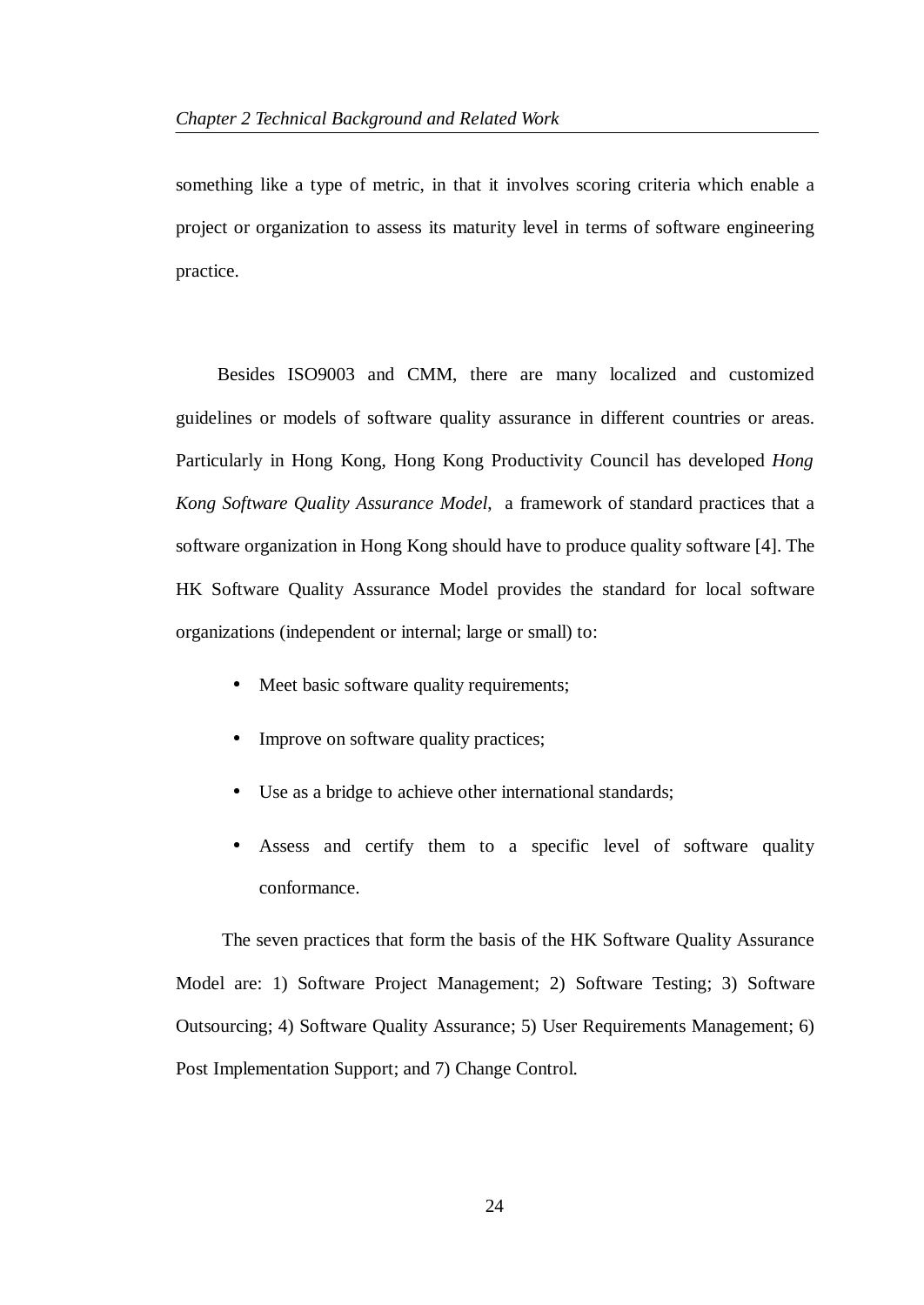#### **2.2.2 The Life Cycle of Component-based Software Systems**

Component-based software systems are developed by selecting various components and assembling them together rather than programming an overall system from scratch, thus the life cycle of component-based software systems is different from that of the traditional software systems. The life cycle of component-based software systems can be summarized as follows [12]: 1) Requirements analysis; 2) Software architecture selection, construction, analysis, and evaluation; 3) Component identification and customization; 4) System integration; 4) System testing; 5) Software maintenance.

The architecture of software defines a system in terms of computational components and interactions among the components. The focus is on composing and assembling components that are likely to have been developed separately, and even independently. Component identification, customization and integration is a crucial activity in the life cycle of component-based systems. It includes two main parts: 1) evaluation of each candidate commercial off-the-shelf (COTS) component based on the functional and quality requirements that will be used to assess that component; and 2) customization of those candidate COTS components that should be modified before being integrated into new component-based software systems. Integration is to make key decisions on how to provide communication and coordination among various components of a target software system.

Quality assurance for component-based software systems should address the life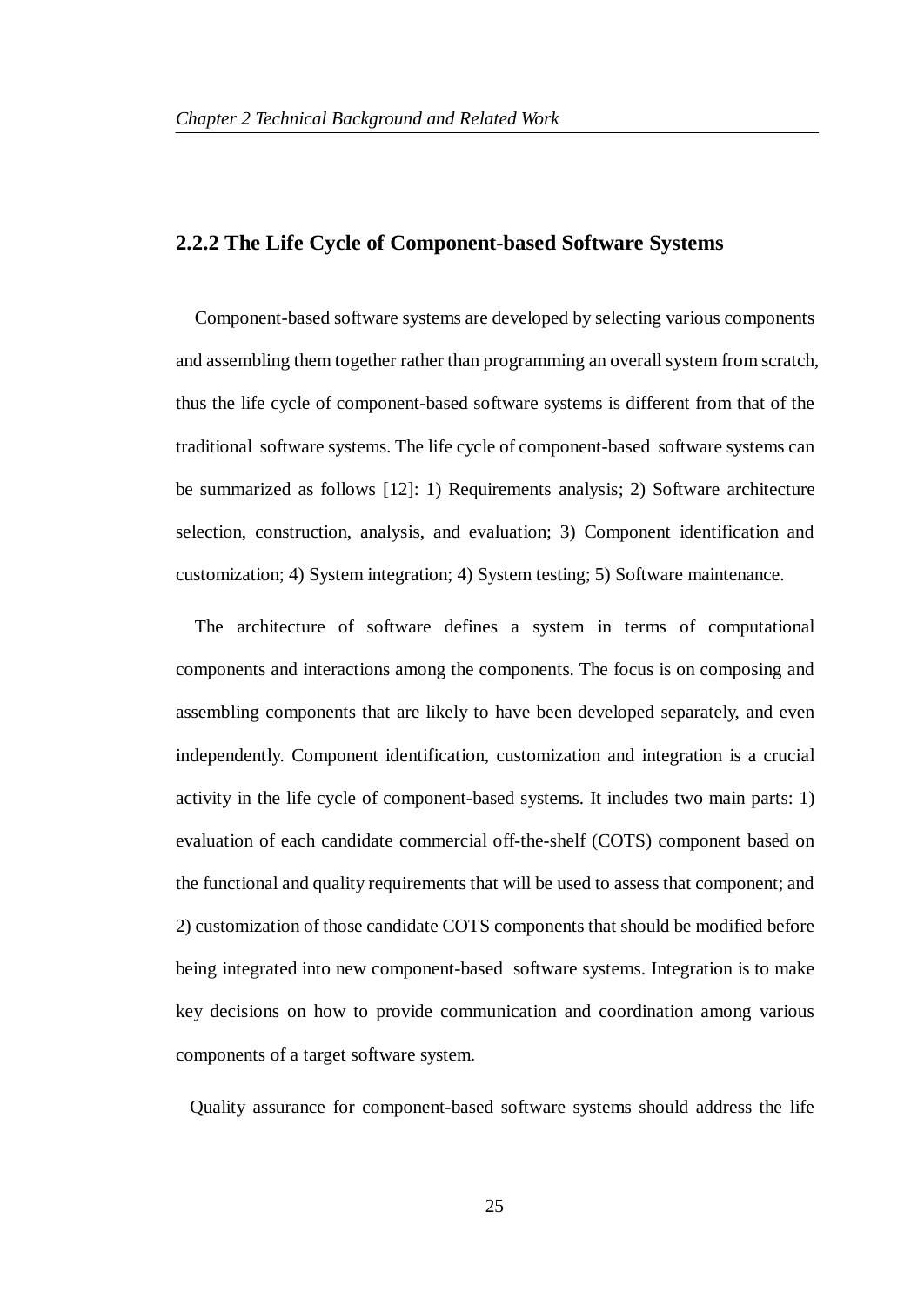cycle and its key activities to analyze the components and achieve high quality component-based software systems. QA technologies for component-based software systems are currently premature, as the specific characteristics of component systems differ from those of traditional systems. Although some QA techniques such as reliability analysis model for distributed software systems [21,22] and component-based approach to Software Engineering [10] have been studied, there is still no clear and well-defined standards or guidelines for component-based software systems. The identification of the QA characteristics, along with the models, tools and metrics, are all under urgent needs.

#### **2.2.3 Differences between components and objects**

Software components represent a new concept in how to build software applications, but the foundations on which they are based have been around for quite some time as objects. That is, component-base technology is based on OO technology, but there still are some differences between component and objects.

Objects are generally (though not always) defined at too low a level to be easily related to a business process, and components are a higher-level, coarser-grained software entity. A crucial difference between objects and components revolves around inheritance. Objects support inheritance from parent objects, when an inherited attribute is changed in the parent object, the change ripples through all the child objects that contain the inherited attribute. While inheritance is a powerful feature, it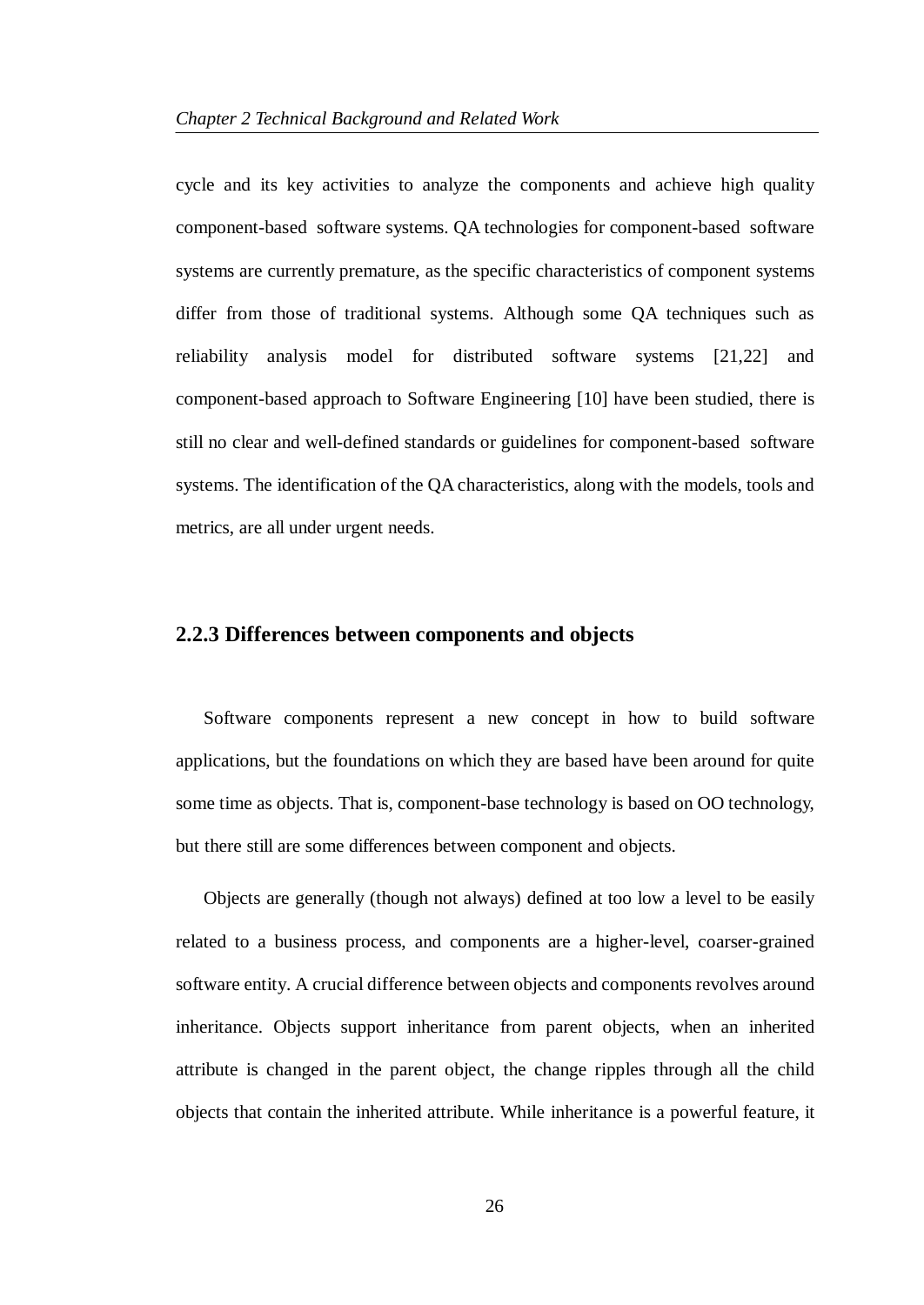can also cause serious complications that result from the inherent dependencies it creates. In contrast to the multiple inheritance model of objects, components are characterized by multiple interfaces. Thus, components effectively eliminate the problem of dependencies related to object inheritance, instead, component interfaces act asthe "contract" between the component and the application, the application has no view inside the component beyond the exposed interface. This provides users with the flexibility to update components while maintaining only the interface and behavior of the components [3].

But as the component development is based on object-oriented programming, there are still objects, methods and classes in a component. So inheritance is also existed between objects inside a component.

#### **2.2.4 Quality Characteristics of Components**

As much work is yet to be done for component-based software development, QA technologies for component-based software development has to address the two inseparable parts: 1) How to assess quality of a component? 2) How to assess quality of the whole system based on components? To answer the questions, models should be promoted to define the overall quality control of components and systems; metrics should be found to measure the size, complexity, reusability and reliability of components and systems; and tools should be decided to test the existing components and systems.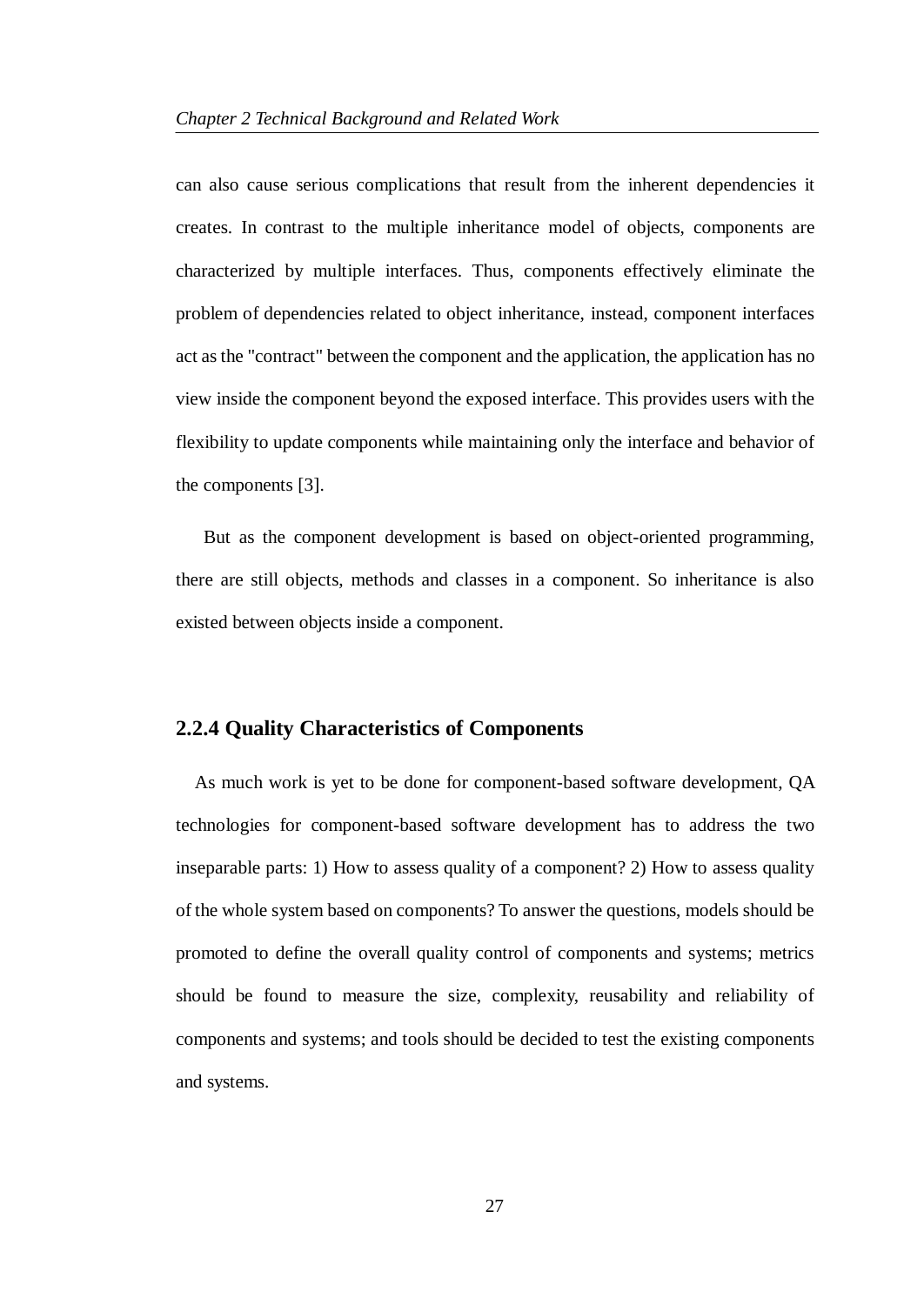To evaluate a component, we must determine how to assess the quality of the component. The quality characteristics of components are the foundation to guarantee the quality of the components, and thus the foundation to guarantee the quality of the whole component-based software systems. Here we suggest a list of recommended characteristics for the quality of components:

#### • **Functionality**

- The degree to which the component implements all required capabilities.
- Contains all references and required items.
- The degree to which a component is free from faults in its specification, design, and implementation;
- The degree to which a component is free from faults in its specification, design, and implementation;

#### • **Interface**

- The completeness of the input/output of a component
- The flexibility of the interface to add/decrease some parameters

#### • **Userability**

- The number of users of a component.
- The sum of the lengths of time when used.

#### • **Testability**

- Equipped with test cases, test plans and test report.
- The ability of exception handling.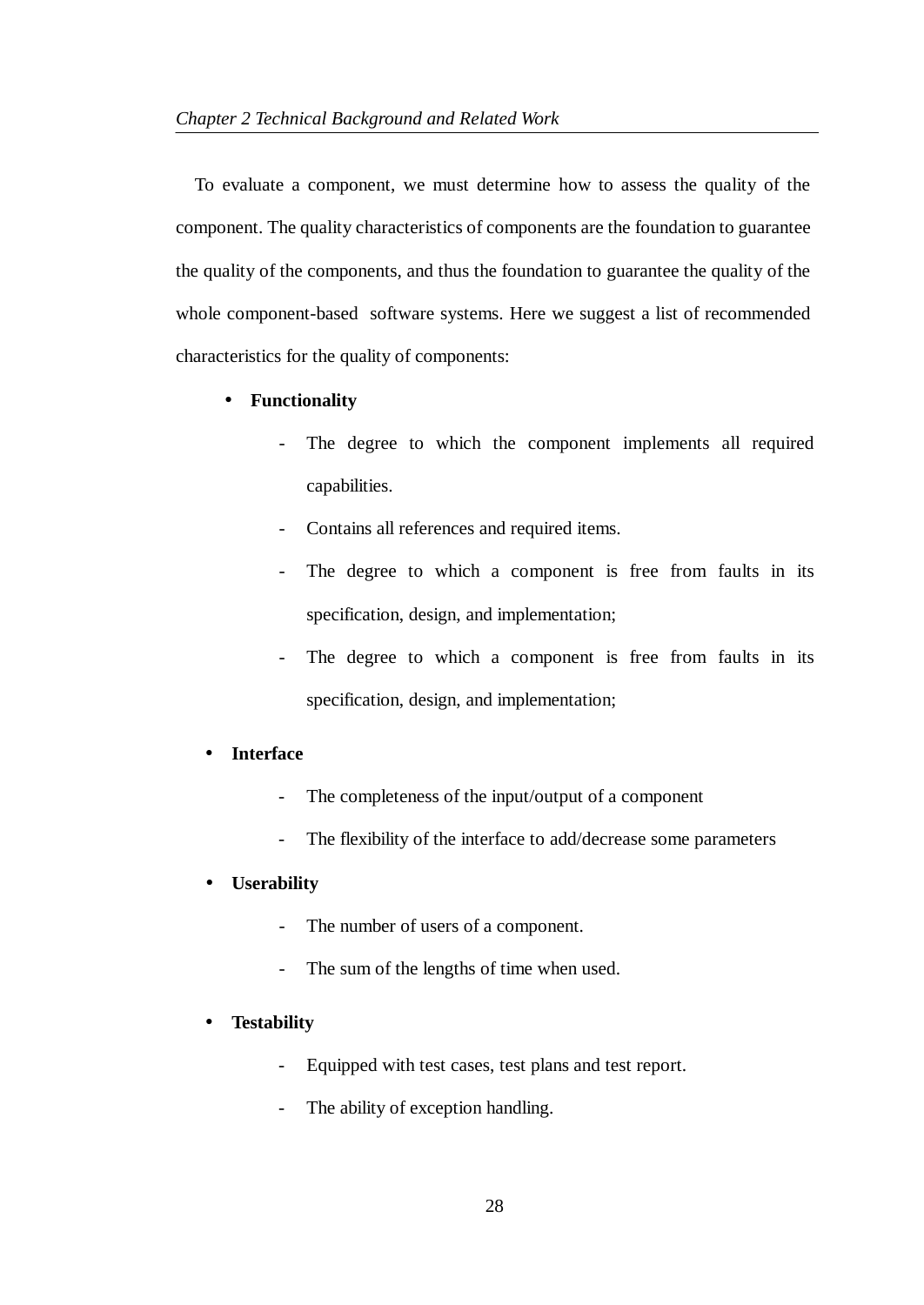### • **Modifiability ( Maintainability )**

- The ease with which a component can be modified to correct faults, improve performance or other attributes, or adapt to a changed environment.
- The ease with which software can be maintained, for example, enhanced, adapted, or corrected to satisfy specified requirements.
- Modifiable with minimal impact.

### • **Documentation**

- Contains all documents necessary.
- **Fault Tolerance ( Reliability )** 
	- The ability of a component tolerates wrong inputs.



Figure 2.1 The life cycle of a component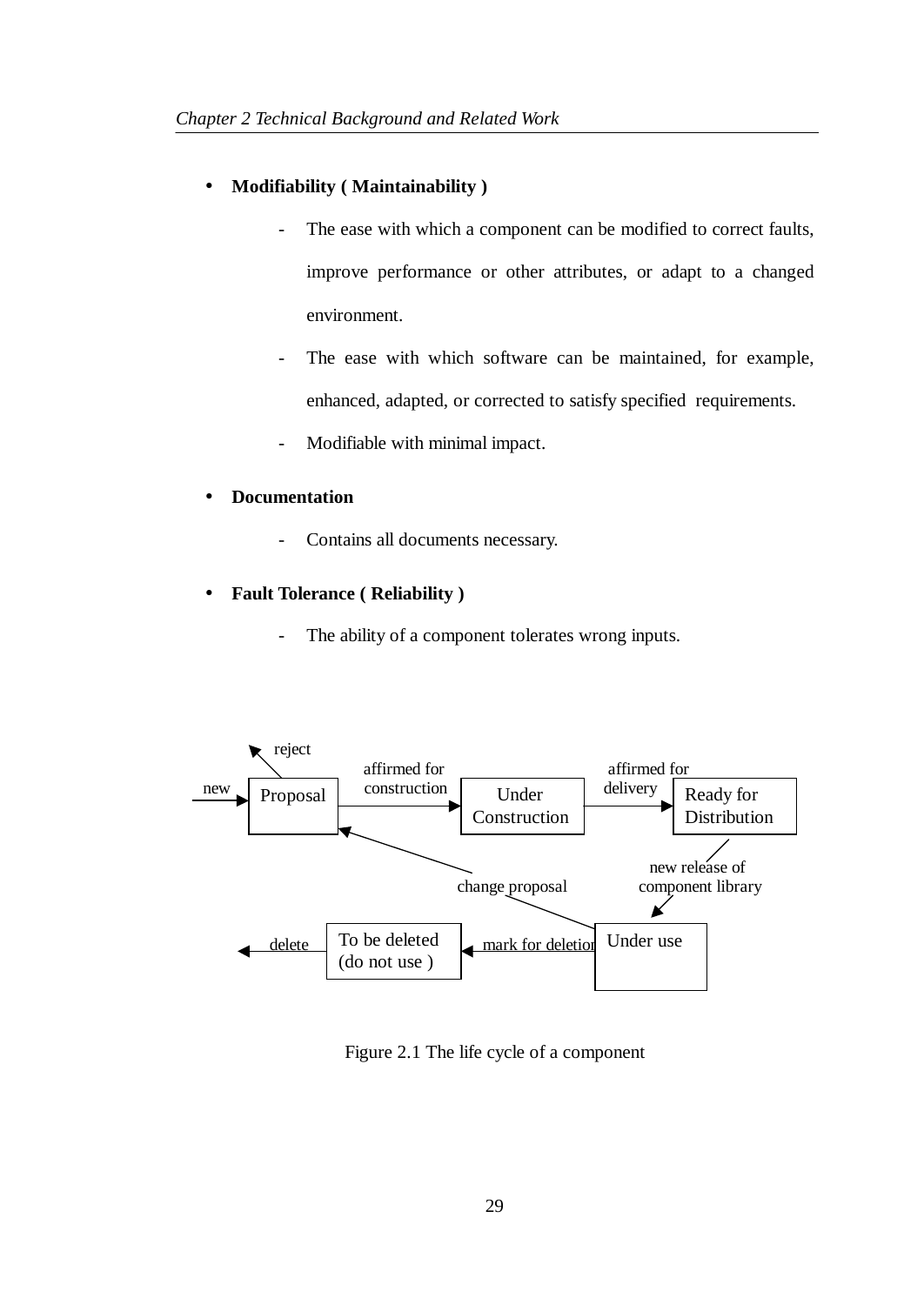A component has a life cycle as illustrated in Figure 2.1. Software metrics have been proposed to measure software complexity and to assure software quality [16,17]. Such metrics are often used to classify components [6]:

- **1) Size.** This affects both reuse cost and quality. If it is too small, the benefits will not exceed the cost of managing it. If it is too large, it is hard to have high quality.
- **2) Complexity.** This also affects reuse cost and quality. A over trivial component is not profitable to reuse while a over complex component is hard to inherit high quality.
- **3) Reuse frequency.** The number of incidences where a component is used is a solid indicator of its usefulness.
- **4) Reliability.** The probability of failure-free operations of a component under certain operational scenarios [8].

Based on the characteristics of Java and some widely used commercial off-the-shelf components, common metric suites have been defined, e.g., Metamata Metrics [28] and JProbe Metrics [29] .

Metamata Metrics calculates global complexity and quality metrics statically from Java source code. It helps organize code in a more structured manner, facilitates the QA process [28] and supports the following:

- Most standard object oriented metrics such as object coupling and object cohesion
- Traditional software metrics such as cyclomatic complexity and lines of code
- Applicable to incomplete Java programs or programs with errors, then it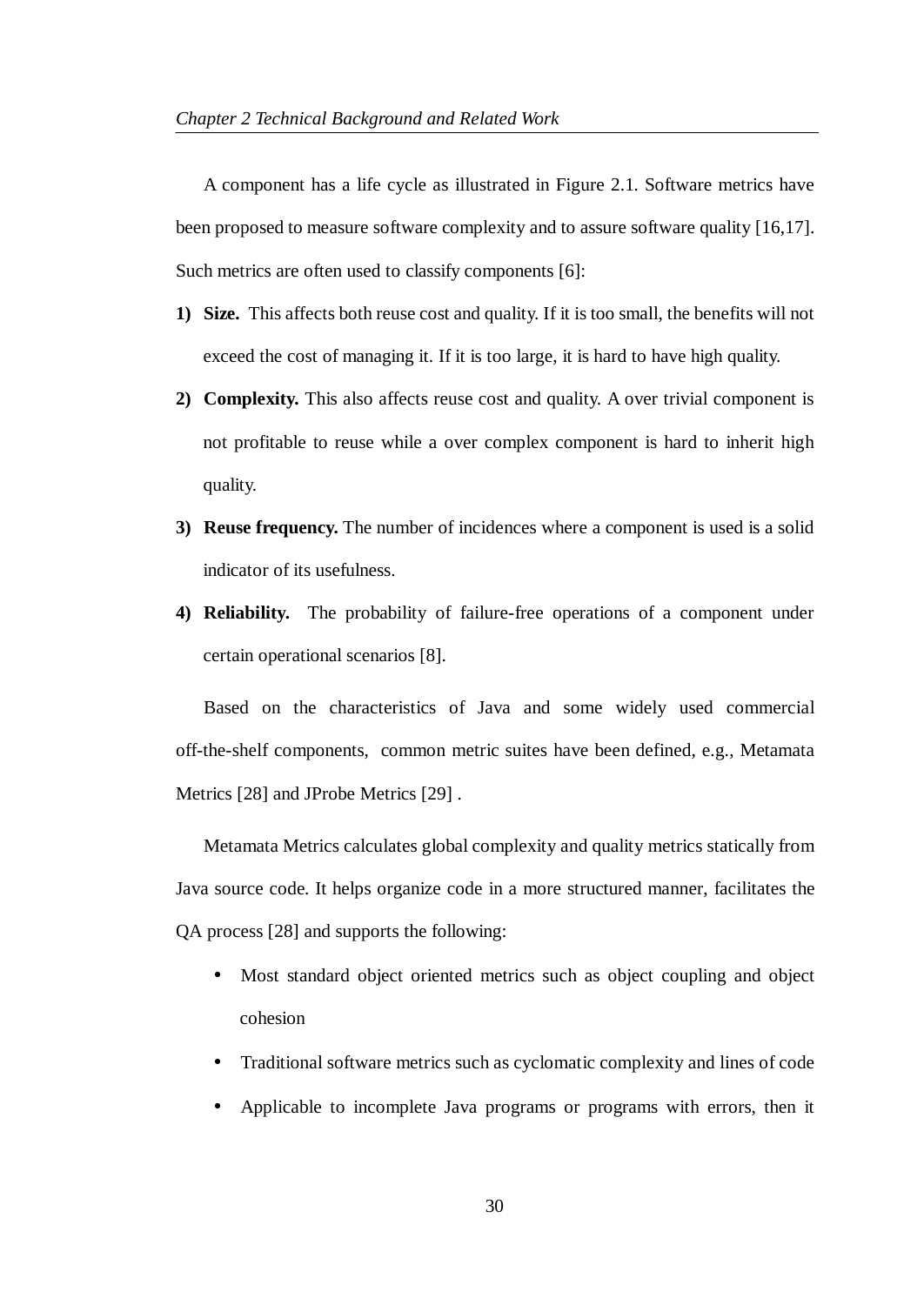could be used from day one of the development cycle

- Metrics acquisition at any level of granularity (methods, classes...)
- Statistical aggregations (mean, median...)
- JDK 1.1 and JDK 1.2 compatibility.

Table 2.2 is the examples of Metamata Metric98s:

| Metric                                     | <b>Measures</b>                                  | Description                                                                                              |
|--------------------------------------------|--------------------------------------------------|----------------------------------------------------------------------------------------------------------|
| Cyclomatic<br>Complexity                   | Complexity                                       | The amount of decision logic in the<br>code                                                              |
| Lines of Code                              | Understandability,<br>maintainability            | The length of the code; related<br>metrics measure lines of comments,<br>effective lines of code, etc.   |
| Weighted<br>Methods<br>per<br><b>Class</b> | Complexity,<br>understandability,<br>reusability | The number of methods in a class                                                                         |
| Response for a<br><b>Class</b>             | usability,<br>Design,<br>testability             | The number of methods that can be<br>invoked from a<br>class<br>through<br>messages                      |
| Coupling<br><b>Between</b><br>Objects      | Design,<br>reusability,<br>maintainability       | The number of other classes to which<br>a class is coupled                                               |
| Depth<br>of<br><b>Inheritance Tree</b>     | Reusability, testability                         | The depth of a class within the<br>inheritance hierarchy                                                 |
| Number<br>of<br><b>Attributes</b>          | Complexity,<br>maintainability                   | The amount of state a class maintains<br>as represented by the number of<br>fields declared in the class |

Table 2.2. Examples of Metamata Metrics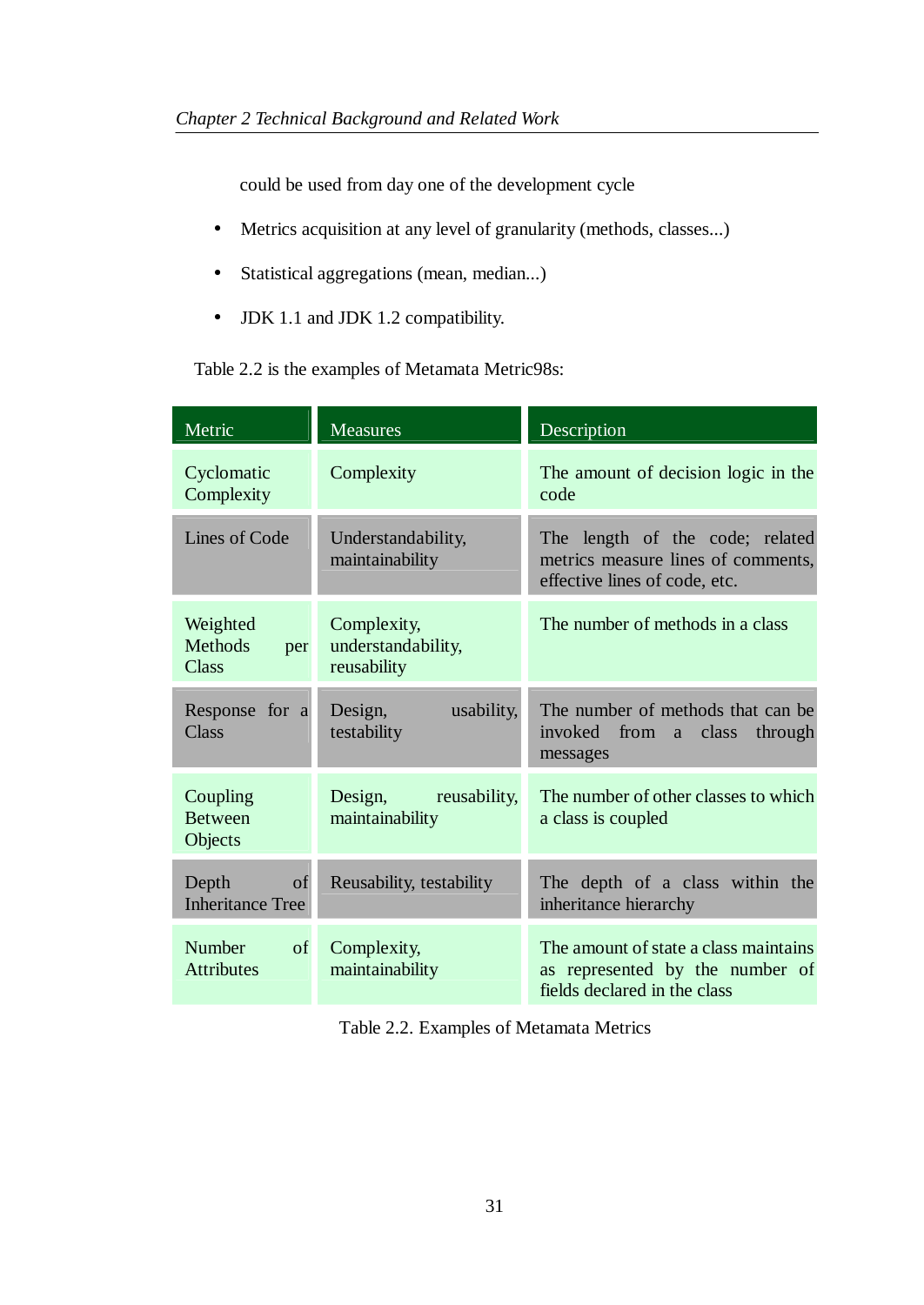JProbe from KL Group has different suites of metrics/tools for different purpose of use [29]. They are designed to help developers build robust, reliable, high-speed business applications in Java. Here is what the JProbe Developer Suite includes:

- *JProbe Profiler and Memory Debugger* eliminates performance bottlenecks and memory leaks in Java code
- *JProbe Threadalyzer* detects deadlocks, stalls and race conditions
- *JProbe Coverage* locates and measures untested Java code.

JProbe Developer Suite paints an intuitive, graphical picture of everything from memory usage to calling relationships, helping the programmer navigate to the root of the problem quickly and easily.

Metamata metrics and Jprobe suites are both used in the QA Lab of Flashline, an industry leader in providing software component products, services and resources that facilitate rapid development of software systems for business applications. We use the result of such metrics in our risk analysis and evaluation tool, which is based on the idea of ARMOR (see section 2.3.2).

### **2.3 Quality Prediction Techniques**

In order to predict the quality of different software components, several techniques have been developed to classify software components according to their reliability [27]. These techniques include discriminant analysis [30], classification trees [31], pattern recognition [32], Bayesian network [33], case-based reasoning (CBR) [34] and regression tree model [37]. Details of some of the prediction techniques are mentioned in section 4.3.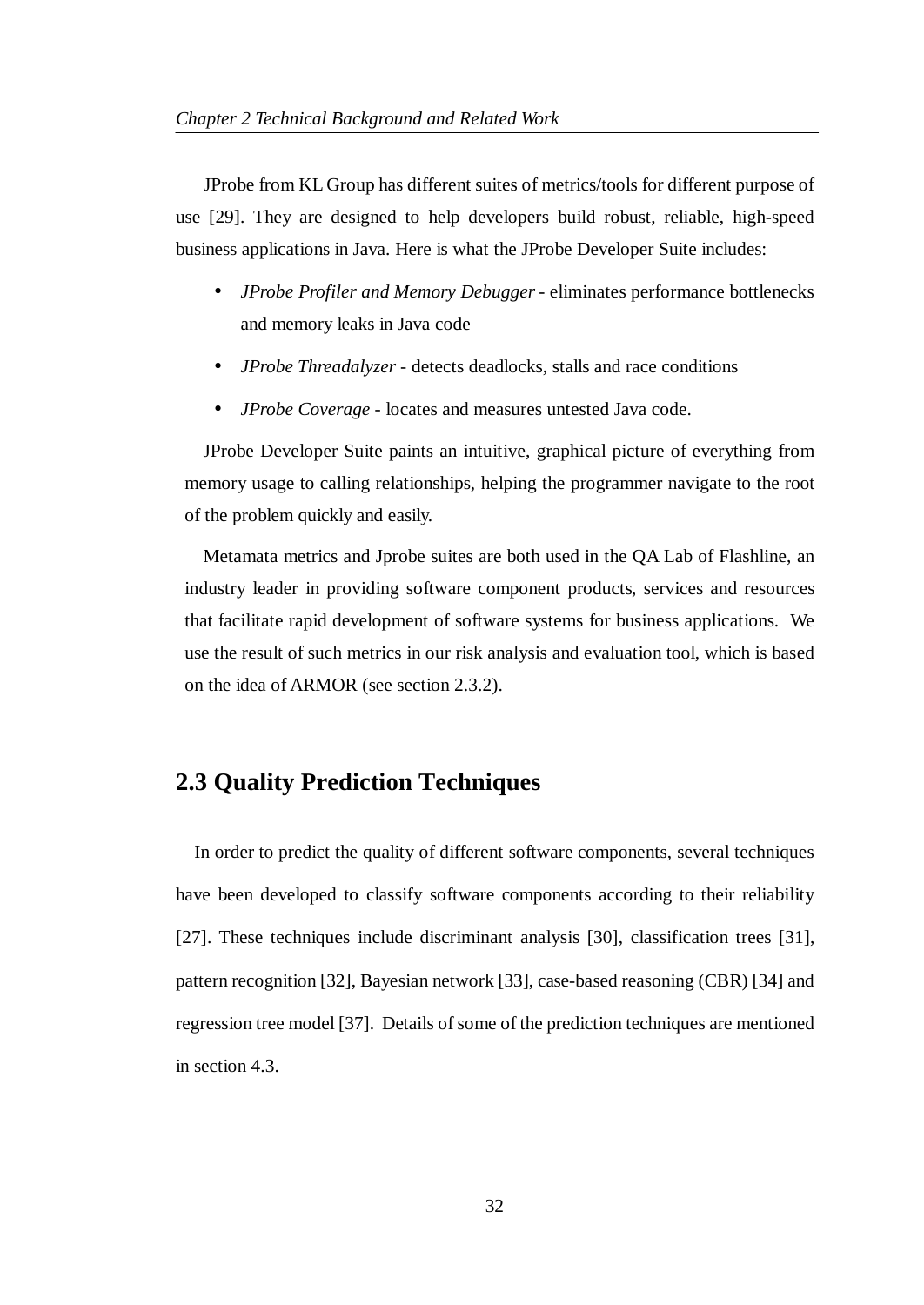#### **2.3.1 ARMOR: A Software Risk Analysis Tool**

As we have mentioned before, there are a lot of metrics and tools to measure and test the quality of a software system. But little of them can integrate the various metrics together and compare the different results of these metrics, so that they can predict the quality as well as the risk of the software.

ARMOR(Analyzer of Reducing Module Operational Risk) is such a tool that is developed by Bell Lab in 1995 [36]. ARMOR can automatically identify the operational risks of software program modules. It takes data directly from project database, failure database, and program development database, establishes risk models according to several risk analysis schemes, determines the risks of software programs, and display various statistical quantities for project management and engineering decisions. The tool can perform the following tasks during project development, testing, and operation: 1) to establish promising risk models for the project under evaluation; 2) to measure the risks of software programs within the project; 3) to identify the source of risks and indicates how to improve software programs to reduce their risk levels; and 4) to determine the validity of risk models from field data.

ARMOR is designed for automating the procedure for the collection of software metrics, the selection of risk models, and the validation of established models. It provided the missing link of both performing sophisticated risk modeling and validate risk models against software failure data by various statistical techniques.

Figure 2.2 shows the high-level architecture for ARMOR.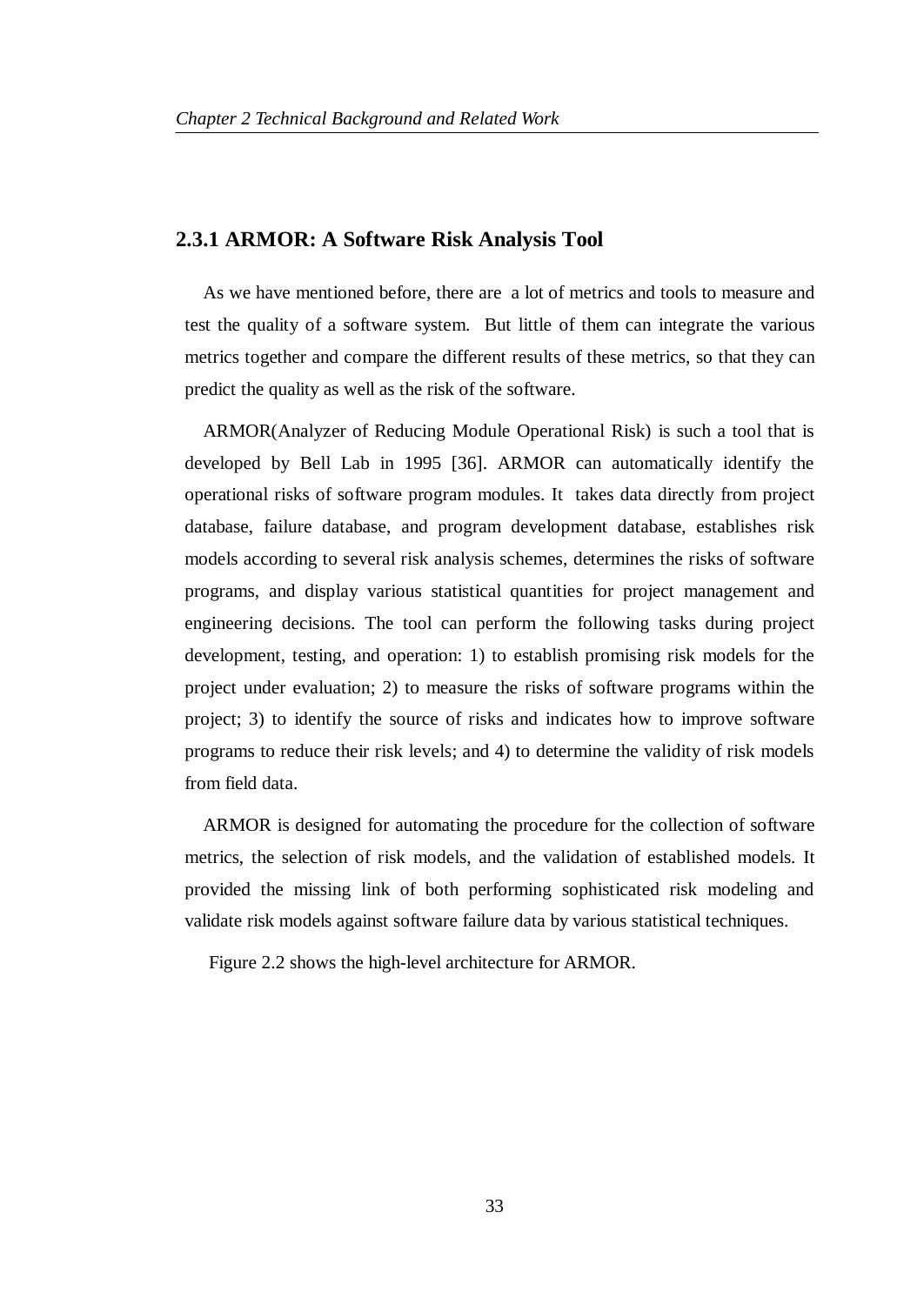

Figure 2.2 High-level architecture for ARMOR

ARMOR can be used:

- To access and compute software data deemed pertinent to software characteristics.
- To compute product metrics automatically whenever possible.
- To evaluate software metrics systematically.
- To perform risk modeling in a user-friendly and user-flexible fashion.
- To display risks of software modules.
- To validate risk models against actual failure data and compare model performance.
- To identify risky modules and to indicate ways for reducing software risks.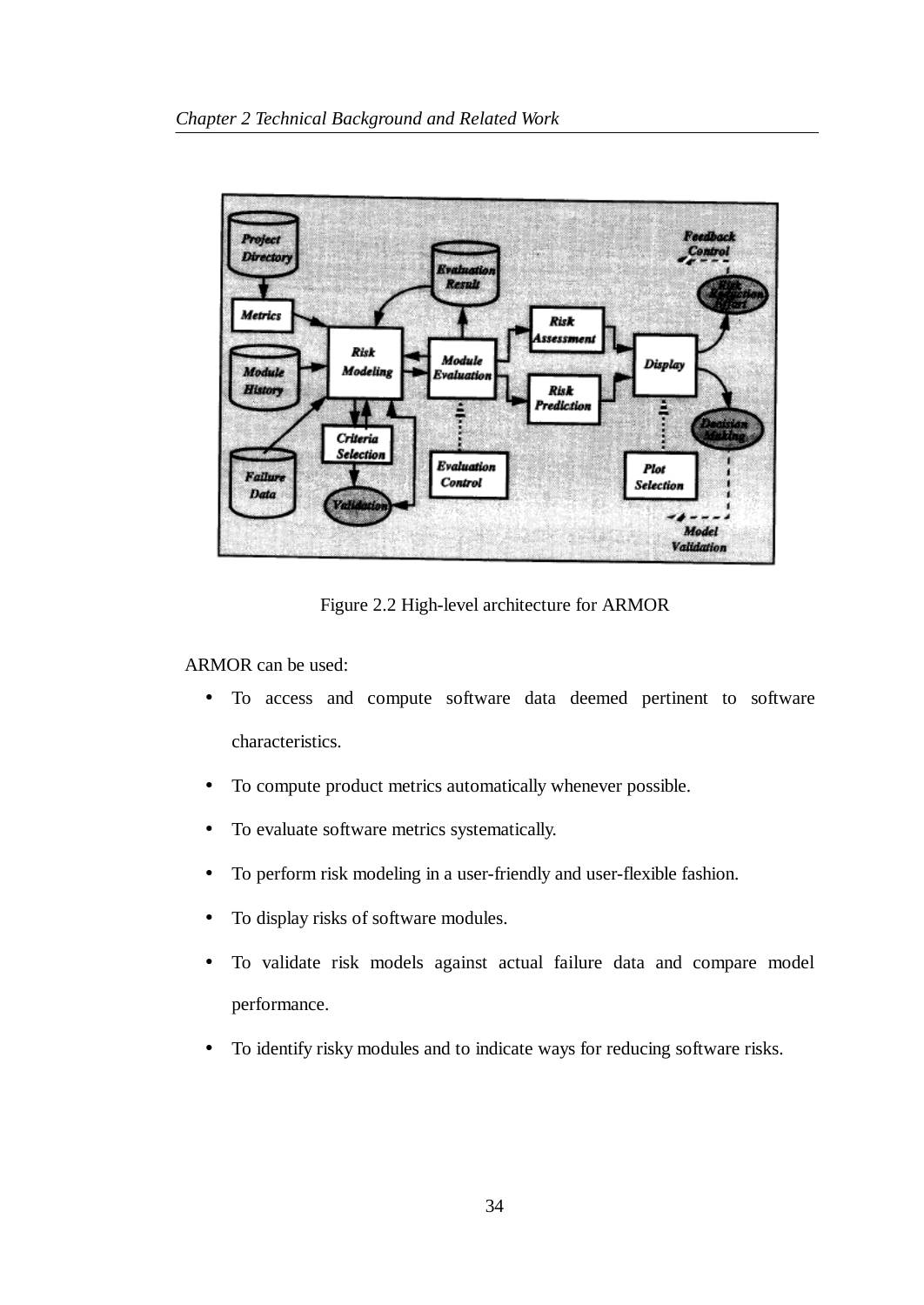# **Chapter 3 A Quality Assurance Model for CBSD**

Many standards and guidelines are used to control the quality activities of software development process, such as ISO9001 and CMM model. In particular, Hong Kong productivity Council has developed the HKSQA model to localize the general SQA models [4]. HKSQA model is a framework of standard practices that a software organization in Hong Kong should follow to produce quality software. The HK Software Quality Assurance Model provides the standard for local software organisations (independent or internal; large or small) to:

- Meet basic software quality requirements;
- Improve on software quality practices;
- Use as a bridge to achieve other international standards. Assess and certify them to a specific level of software quality conformance.

HKSQA model provides the details of procedures that are required to be followed for each of the seven model practices. These seven practices are:

• Software Project Management: the process of planning, organizing, staffing, monitoring, controlling and leading a software project.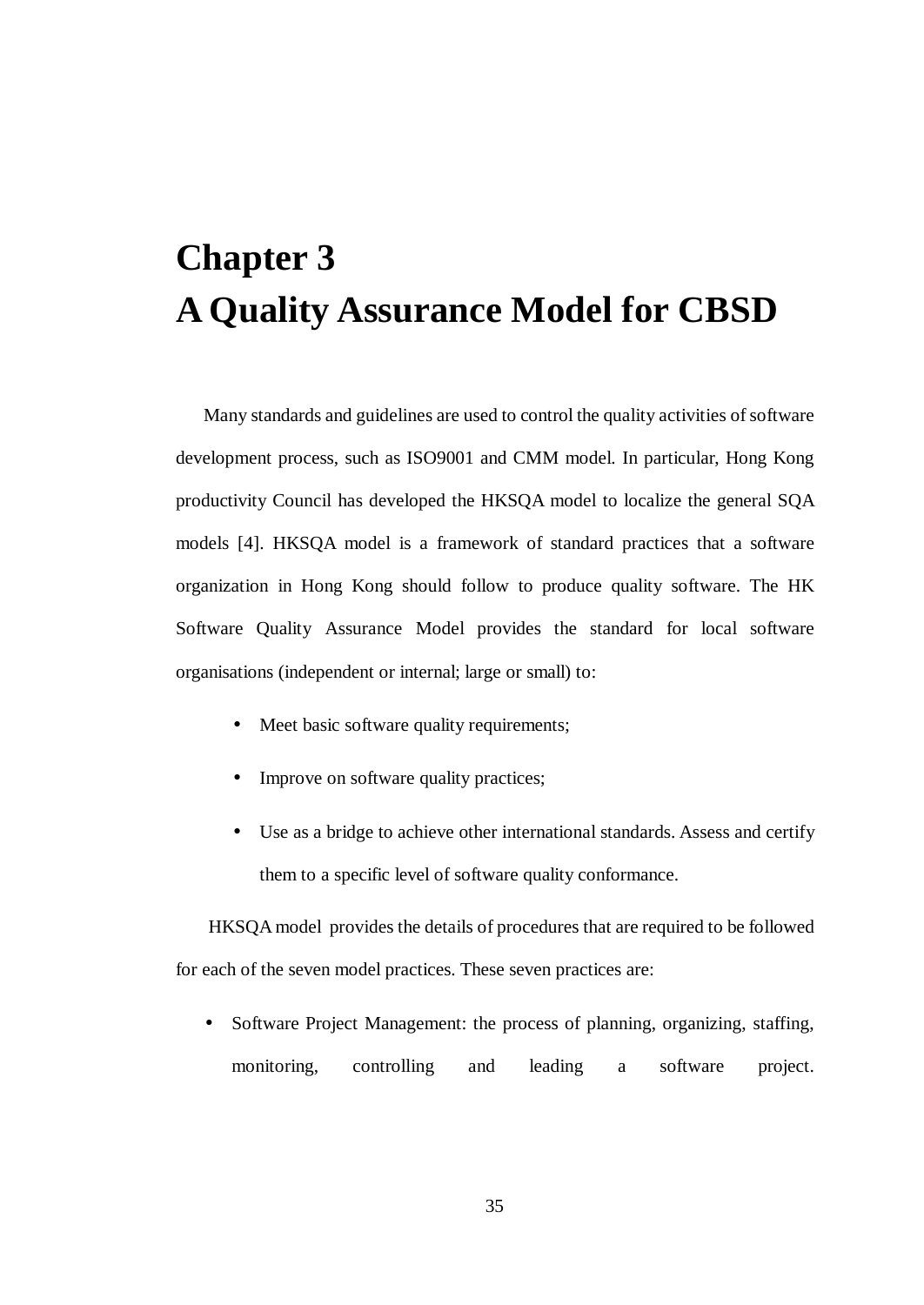- Software Testing: the process of evaluating a system where the software resides to:
	- o confirm that the system satisfies specified requirements;
	- o identify and correct defects in the system before implementation.
- Software Outsourcing: the process that involves:
	- o Establishing a software outsourcing contract (SOC);
	- o Selecting contractor(s) to fulfill the terms of the SOC;
	- o Managing contractor(s) in accordance to the terms of the SOC;
	- o Reviewing and auditing contractor performance based on results achieved;
	- o Accepting the software product and/or service into production when it has been fully tested.
- Software Quality Assurance: a planned and systematic pattern of all actions necessary to provide adequate confidence that the item, product or service conforms to established customer and technical requirements.
- User Requirements Management: the process of discovering, understanding, negotiating, documenting, validating and managing a set of requirements for a computer-based system.
- Post Implementation Support: the process of providing operations and maintenance activities needed to use the software effectively after it has been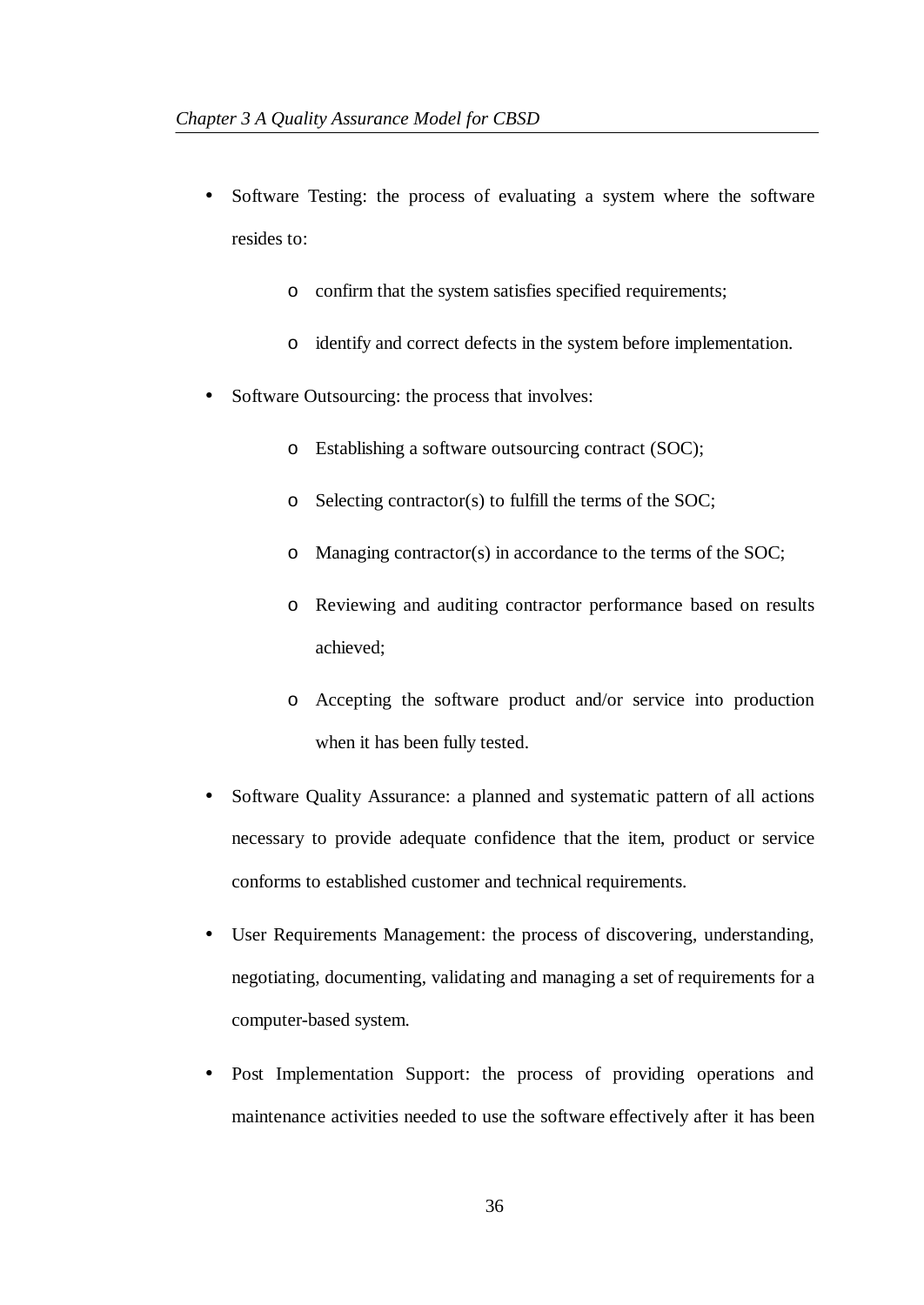delivered.

• Software Change Control: the process of evaluating proposed changes to software configuration items and coordinating the implementation of approved changes to ensure that the integrity of the software remains intact and uncompromised.

In this section, we propose a framework of quality assurance model for the component-based software development paradigm.

Because component-based software systems are developed on an underlying process different from that of the traditional software, their quality assurance model should address both the process of components and the process of the overall system. Figure 3.1 illustrates this view.



Figure 3.1 Quality assurance model for both components and systems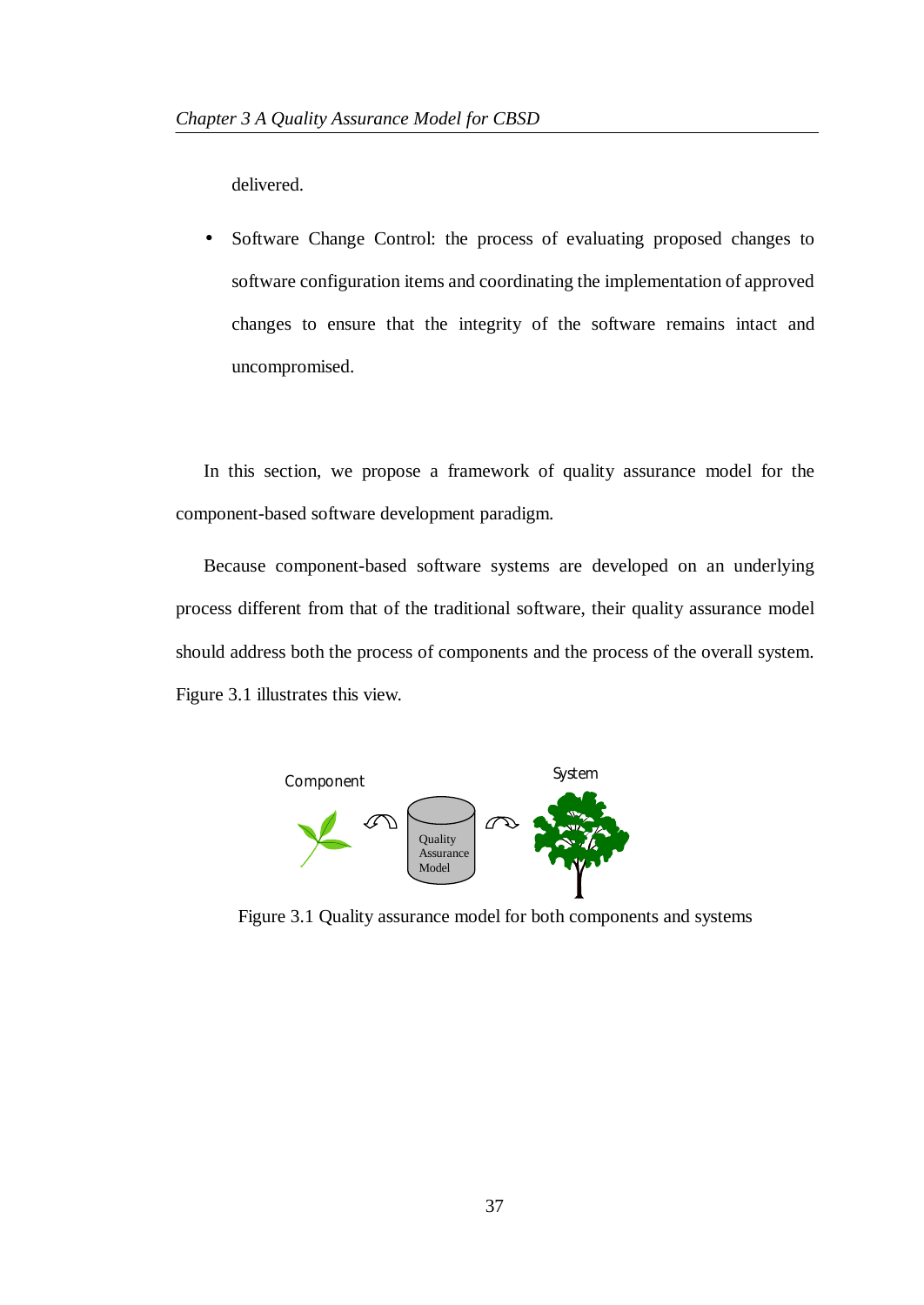The main practices relating to components and systems in this model contain the following phases: 1) Component requirement analysis; 2) Component development; 3) Component certification; 4) Component customization; 5) System architecture design; 6) System integration; 7) System testing; and 8) System maintenance.

Details of these phases and their activities are described as follows.

# **3.1 Component Requirement Analysis**

Component requirement analysis is the process of discovering, understanding, documenting, validating and managing the requirements for a component. The objectives of component requirement analysis are to produce complete, consistent and relevant requirements that a component should realize, as well as the programming language, the platform and the interfaces related to the component.

The component requirement process overview diagram is as shown in Figure 3.2. Initiated by the request of users or customers for new development or changes on old system, component requirement analysis consists of four main steps: requirements gathering and definition, requirement analysis, component modeling, and requirement validation. The output of this phase is the current user requirement documentation, which should be transferred to the next component development phase, and the user requirement changes for the system maintenance phase.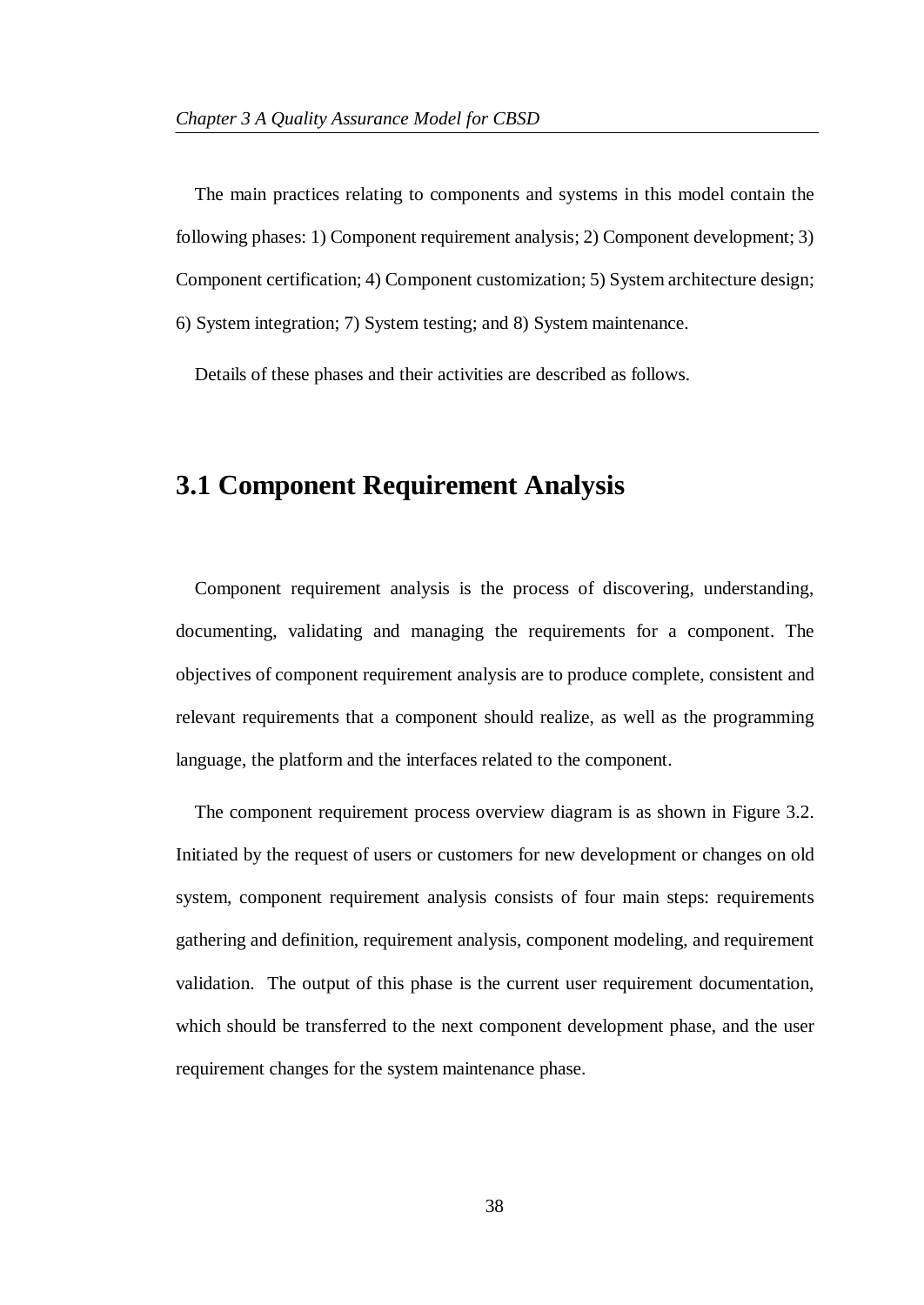

Figure 3.2 Component requirement analysis process overview

# **3.2 Component Development**

Component development is the process of implementing the requirements for a well-functional, high quality component with multiple interfaces. The objectives of component development are the final component products, the interfaces, and development documents. Component development should lead to the final components satisfying the requirements with correct and expected results, well-defined behaviors, and flexible interfaces.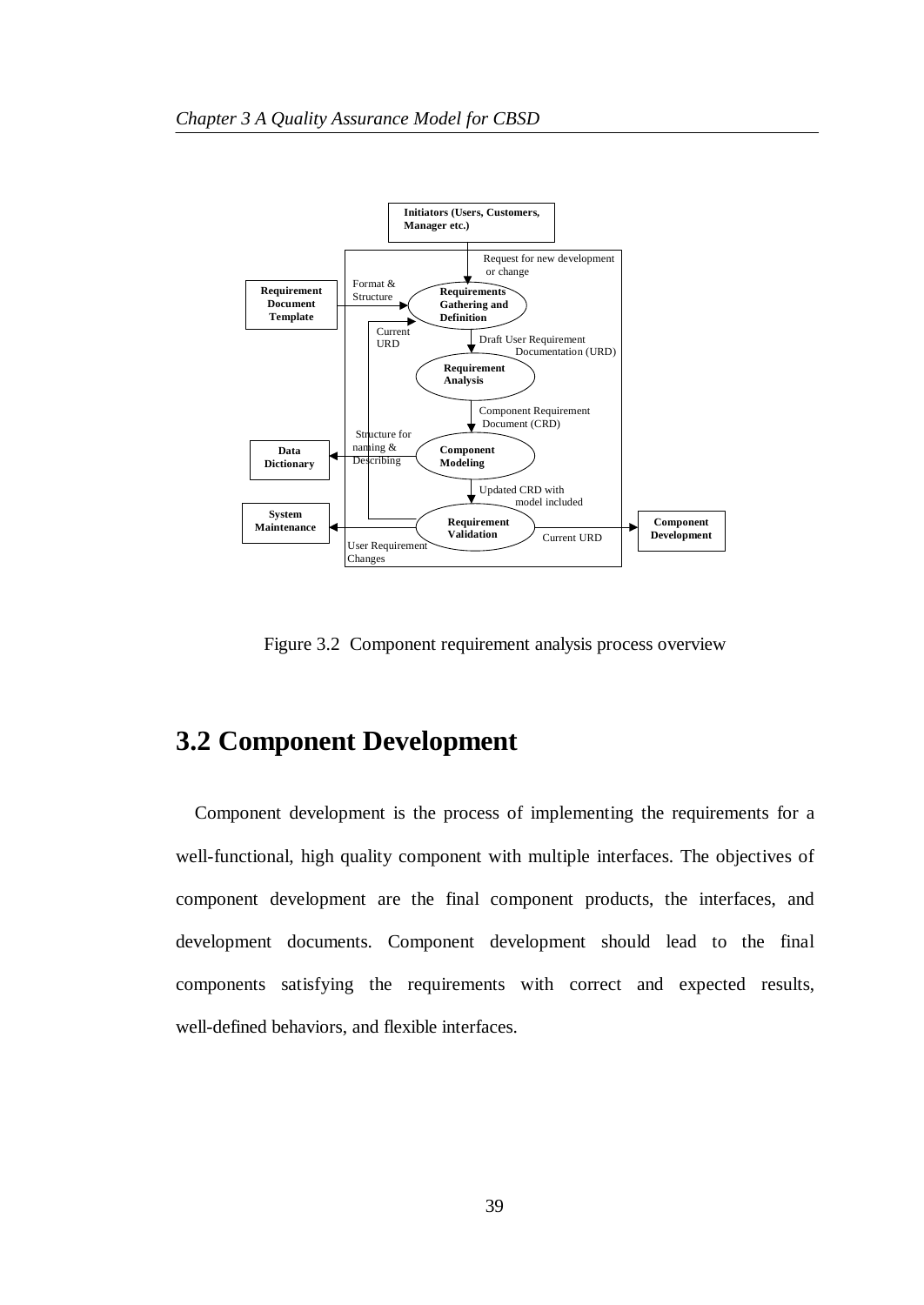The component development process overview diagram is as shown in Figure 3.3. Component development consists of four procedures: implementation, function testing, reliability testing, and development document. The input to this phase is the component requirement document. The output should be the developed component and its documents, ready for the following phases of component certification and system maintenance, respectively.



Figure 3.3 Component development process overview

# **3.3 Component Certification**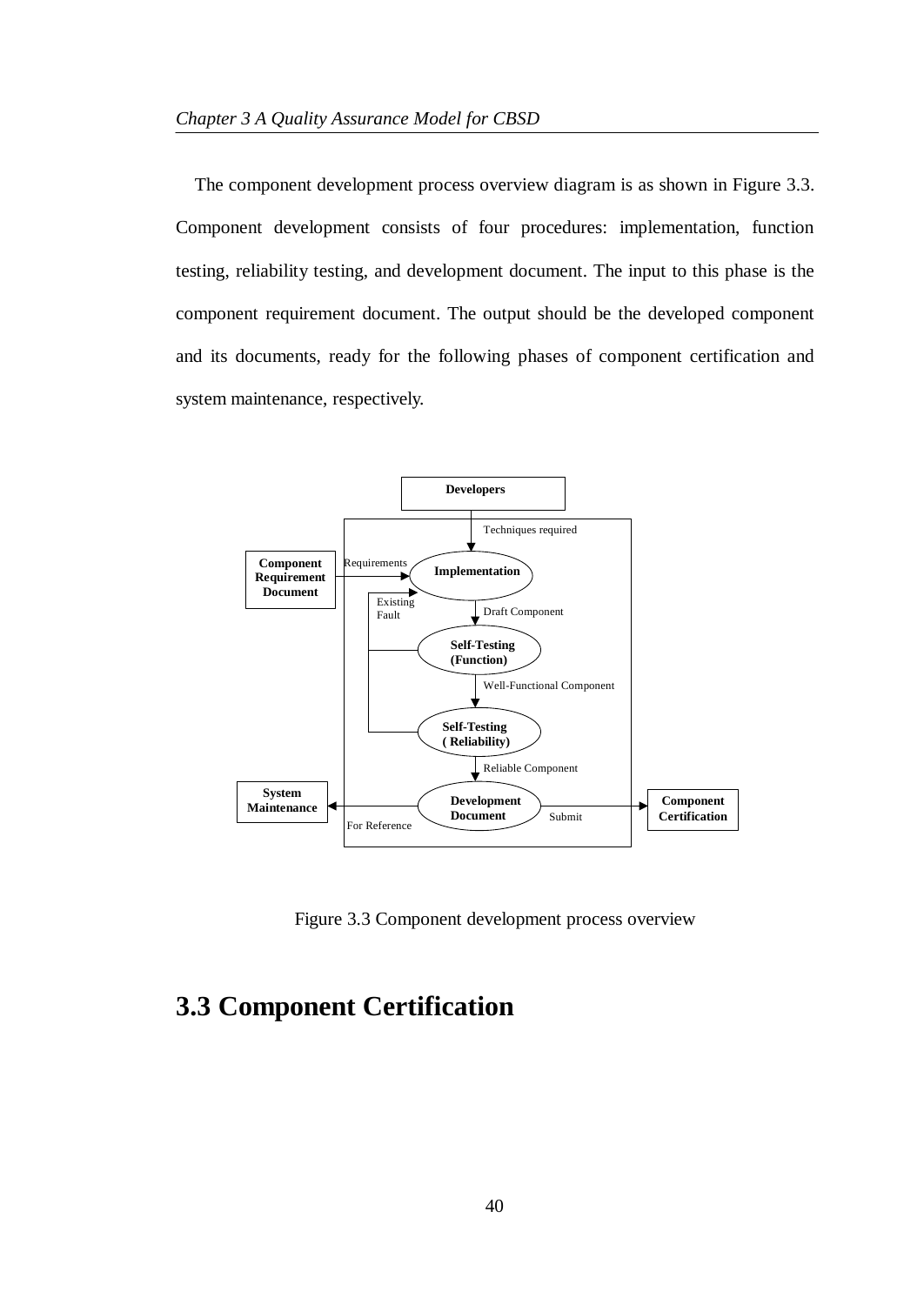Component certification is the process that involves: 1) *component outsourcing*: managing a component outsourcing contract and auditing the contractor performance; 2) *component selection*: selecting the right components in accordance to the requirement for both functionality and reliability; and 3) *component testing*: confirm the component satisfies the requirement with acceptable quality and reliability.



Figure 3.4 Component certification process overview

The objectives of component certification are to outsource, select and test the candidate components and check whether they satisfy the system requirement with high quality and reliability. The governing policies are: 1) Component outsourcing should be charged by a software contract manager; 2) All candidate components should be tested to be free from all known defects; and 3) Testing should be in the target environment or a simulated environment. The component certification process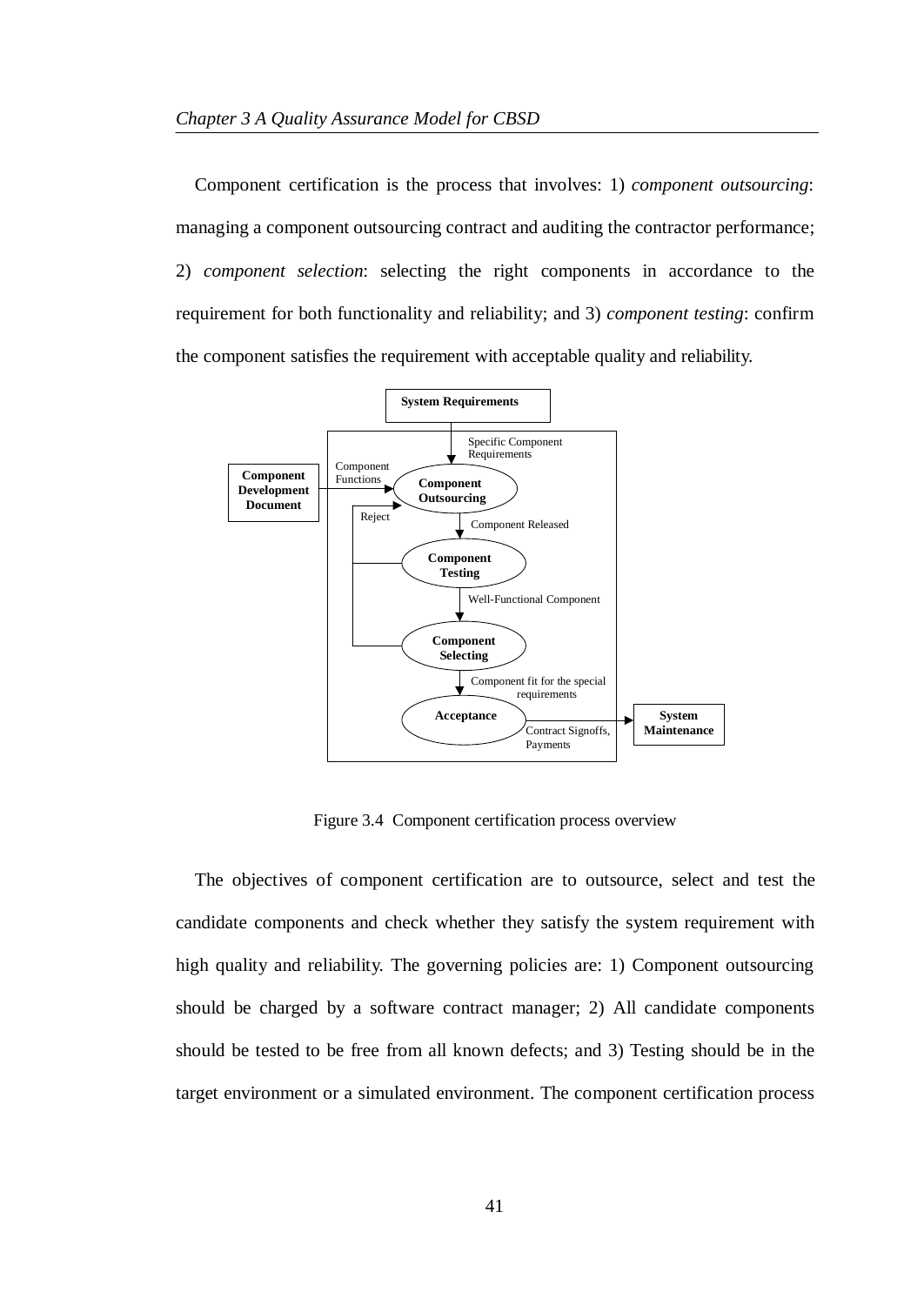overview diagram is as shown in Figure 3.4. The input to this phase should be component development document, and the output should be testing documentation for system maintenance.

# **3.4 Component Customization**

Component customization is the process that involves 1) modifying the component for the specific requirement; 2) doing necessary changes to run the component on special platform; 3) upgrading the specific component to get a better performance or a higher quality.

The objectives of component customization are to make necessary changes for a developed component so that it can be used in a specific environment or cooperate with other components well.

All components must be customized according to the operational system requirements or the interface requirements with other components in which the components should work. The component customization process overview diagram is as shown in Figure 3.5. The input to component customization is the system requirement, the component requirement, and component development document. The output should be the customized component and document for system integration and system maintenance.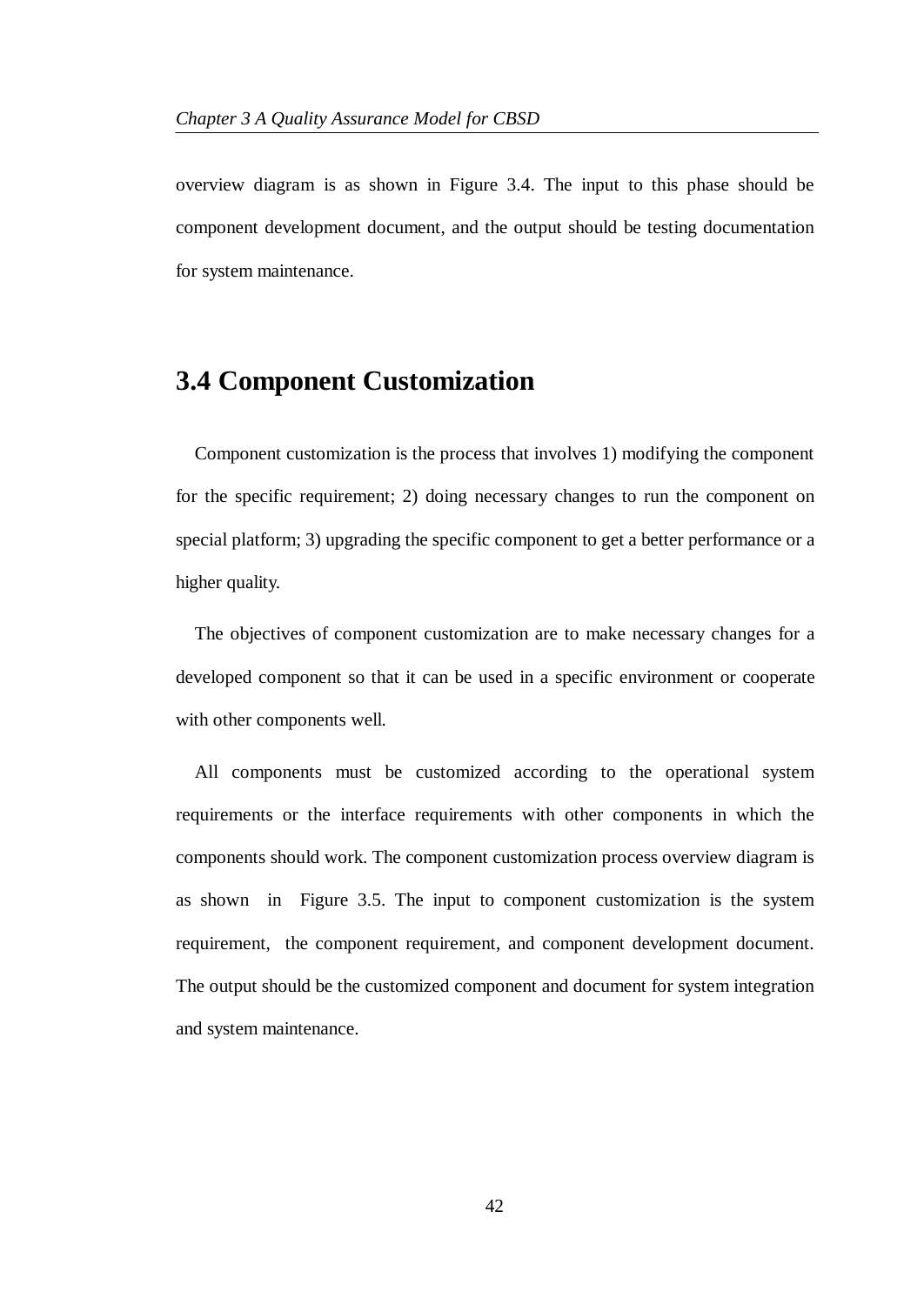

Figure 3.5 Component customization process overview

# **3.5 System Architecture Design**

System architecture design is the process of evaluating, selecting and creating software architecture of a component-based system.

The objectives of system architecture design are to collect the users requirement, identify the system specification, select appropriate system architecture, and determine the implementation details such as platform, programming languages, etc.

System architecture design should address the advantage for selecting a particular architecture from other architectures. The process overview diagram is as shown in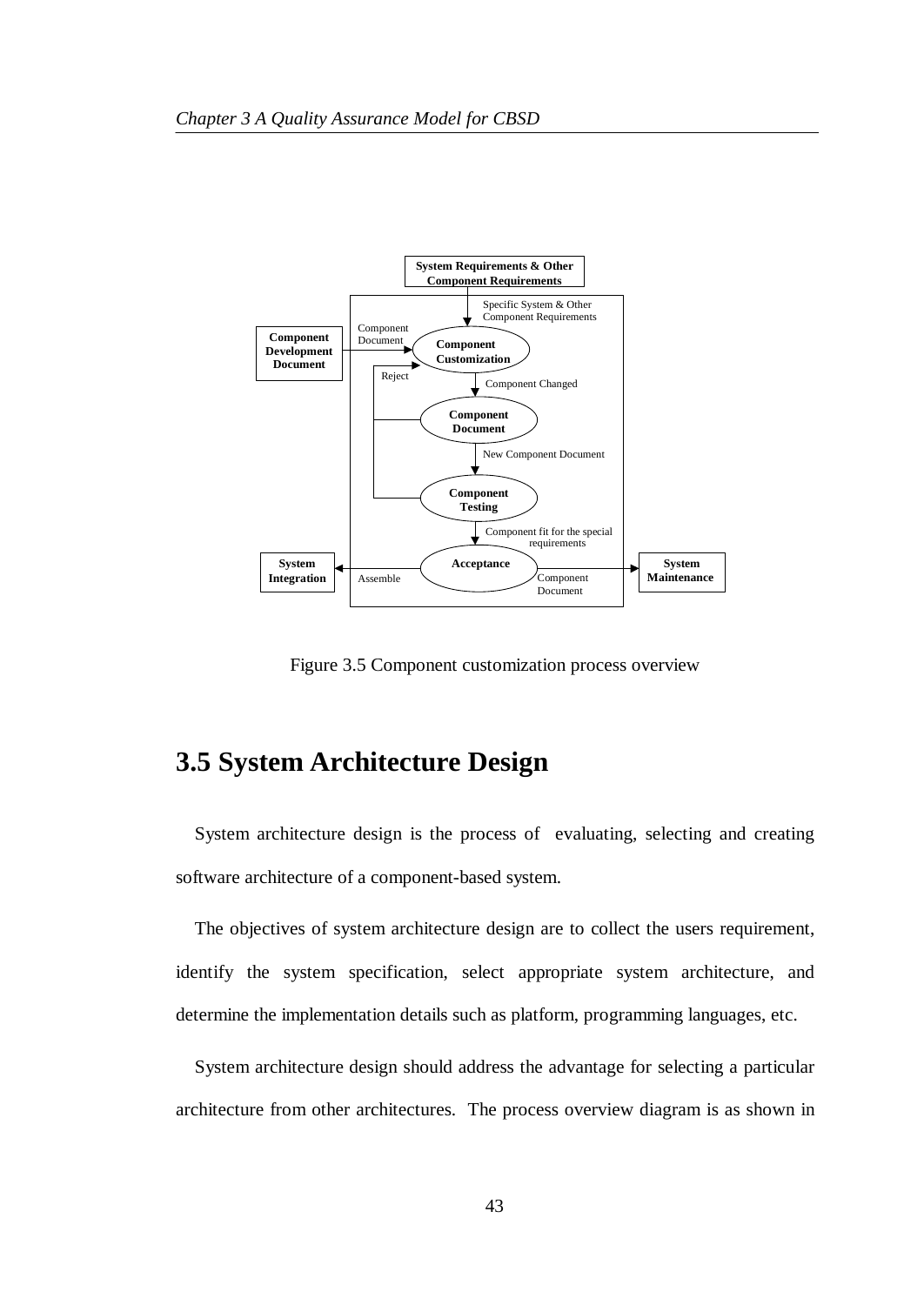Figure 3.6. This phase consists of system requirement gathering, analysis, system architecture design, and system specification. The output of this phase should be the system specification document for integration, and system requirement for the system testing phase and system maintenance phase.



Figure 3.6 System architecture design process overview

# **3.6 System Integration**

 System integration is the process of assembling components selected into a whole system under the designed system architecture.

The objective of system integration is the final system composed by the selected components. The process overview diagram is as shown in Figure 3.7. The input is the system requirement documentation and the specific architecture. There are four steps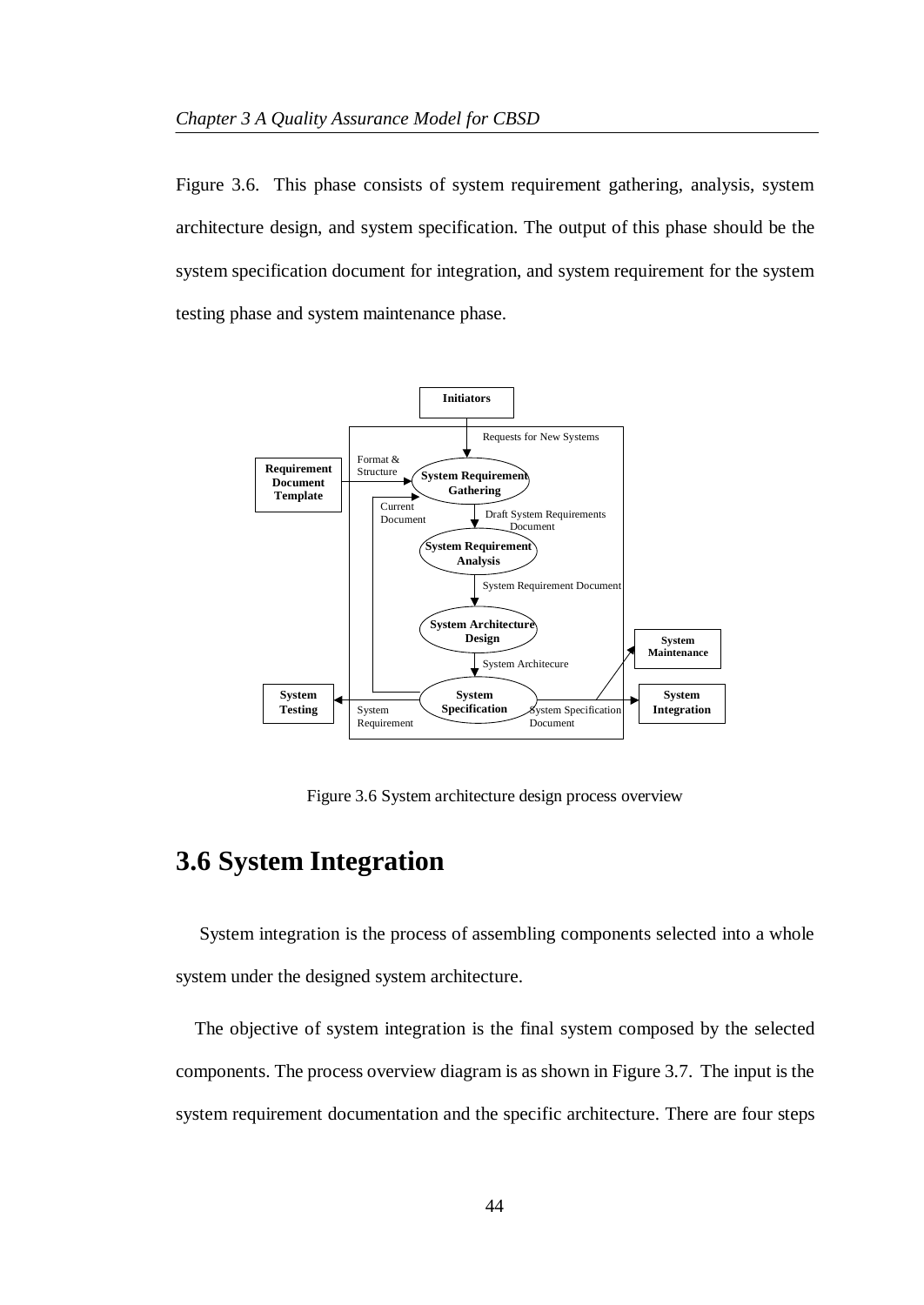in this phase: integration, testing, changing component and re-integration (if necessary). After exiting this phase, we will get the final system ready for the system testing phase, and the document for the system maintenance phase.



Figure 3.7 System integration process overview

# **3.7 System Testing**

System testing is the process of evaluating a system to: 1) confirm that the system satisfies the specified requirements; 2) identify and correct defects in the system implementation.

The objective of system testing is the final system integrated by components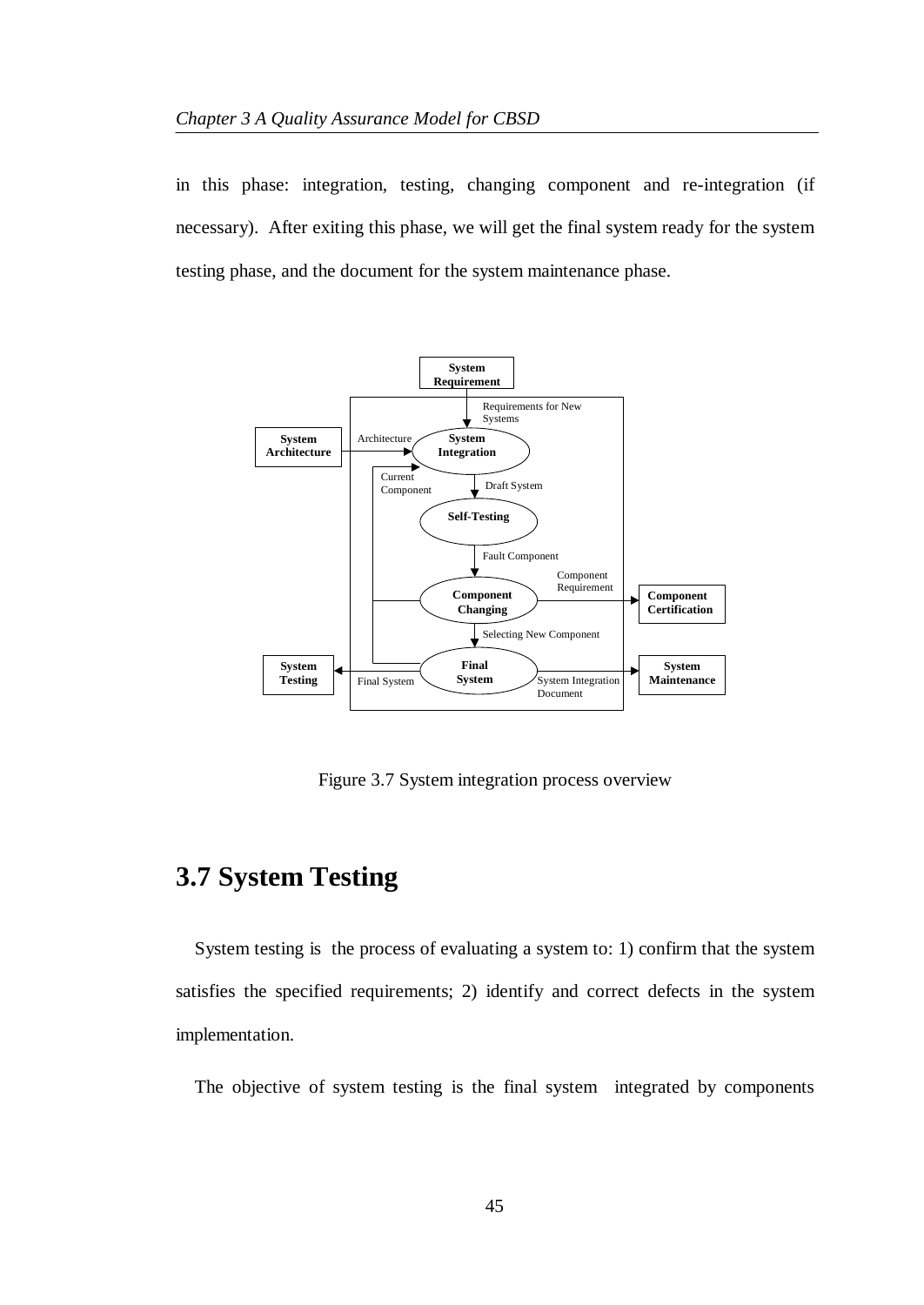selected in accordance to the system requirements. System testing should contain function testing and reliability testing. The process overview diagram is as shown in Figure 3.8. This phase consists of selecting testing strategy, system testing, user acceptance testing, and completion activities. The input should be the documents from component development and system integration phases. And the output should be the testing documentation for system maintenance.



Figure 3.8 System testing process overview

## **3.8 System Maintenance**

System maintenance is the process of providing service and maintenance activities needed to use the software effectively after it has been delivered.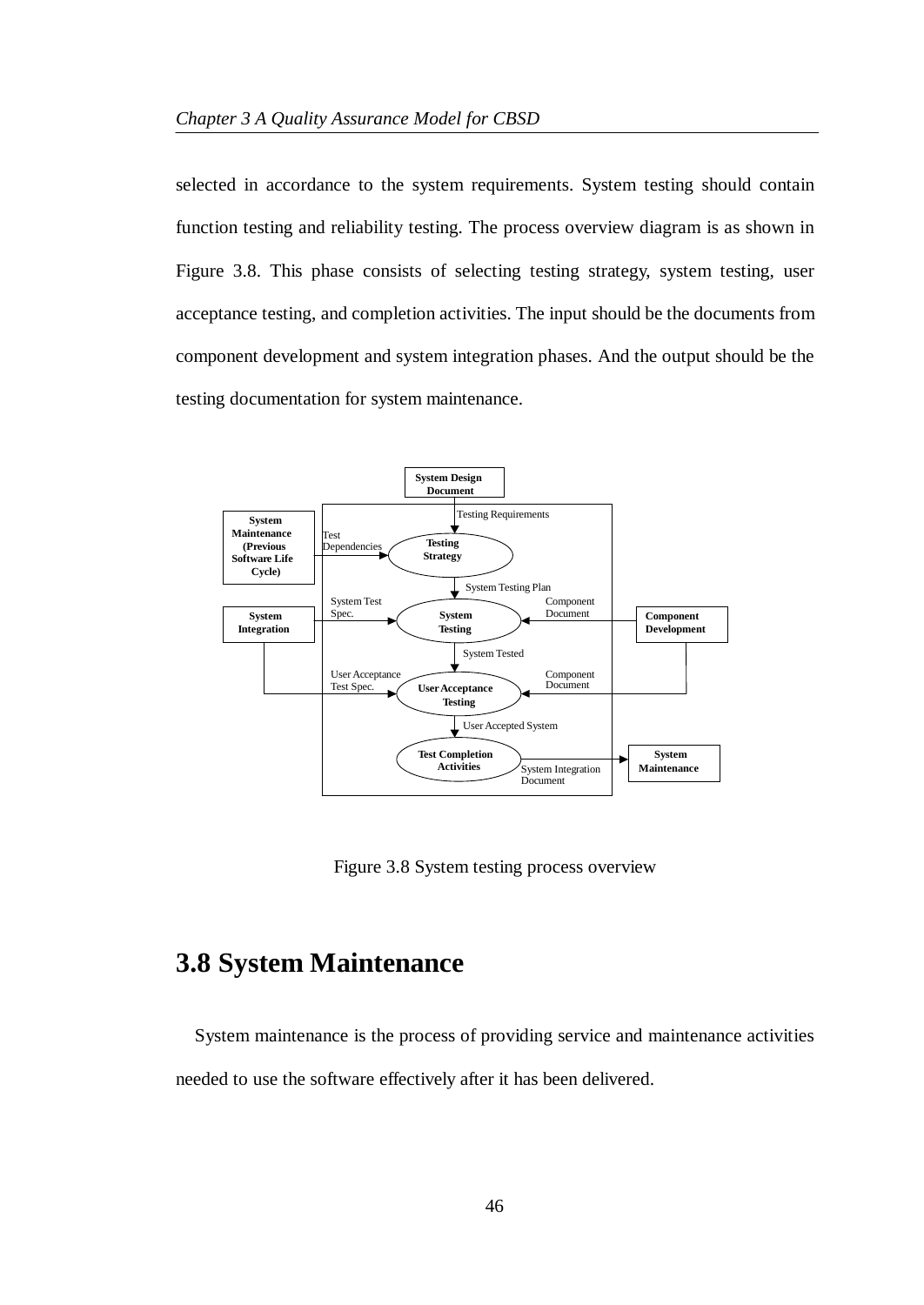The objectives of system maintenance are to provide an effective product or service to the end-users while correcting faults, improving software performance or other attributes, and adapting the system to a changed environment.

There shall be a maintenance organization for every software product in the operational use. All changes for the delivered system should be reflected in the related documents. The process overview diagram is as shown in Figure 3.9. According to the outputs from all previous phases as well as request and problem reports from users, system maintenance should be held for determining support strategy and problem management (e.g., identification and approval). As the output of this phase, a new version can be produced for system testing phase for a new life cycle.



Figure 3.9 System maintenance process overview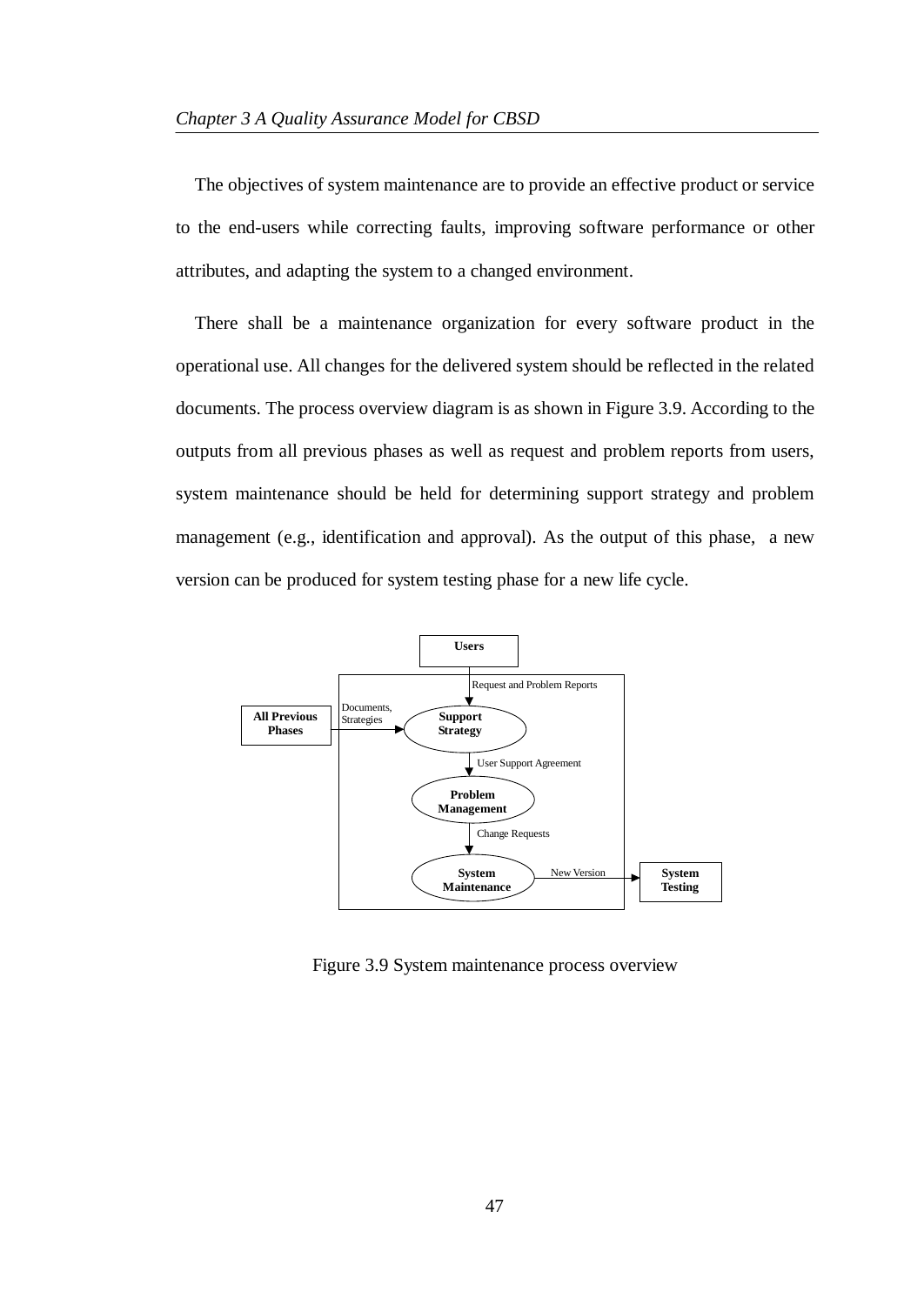# **Chapter 4 A Generic Quality Assessment Environment: ComPARE**

Component-based software development has become a popular methodology in developing modern software systems. It is generally considered that this approach can reduce development cost and time-to-market, and at the same time are built to improve maintainability and reliability. As this approach is to build software systems using a combination of components including off-the-shelf components, components developed in-house and components developed contractually, the over quality of the final system greatly depends on the quality of the selected components.

We need to first measure the quality of a component before we can certify it. Software metrics are designed to measure different attributes of a software system and development process, indicating different levels of quality in the final product [24]. Many metrics such as process metrics, static code metrics and dynamic metrics can be used to predict the quality rating of software components at different development phases [24,27]. For example, code complexity metrics, reliability estimates, or metrics for the degree of code coverage achieved have been suggested. Test thoroughness metric is also introduced to predict a component's ability to hide faults during tests [25].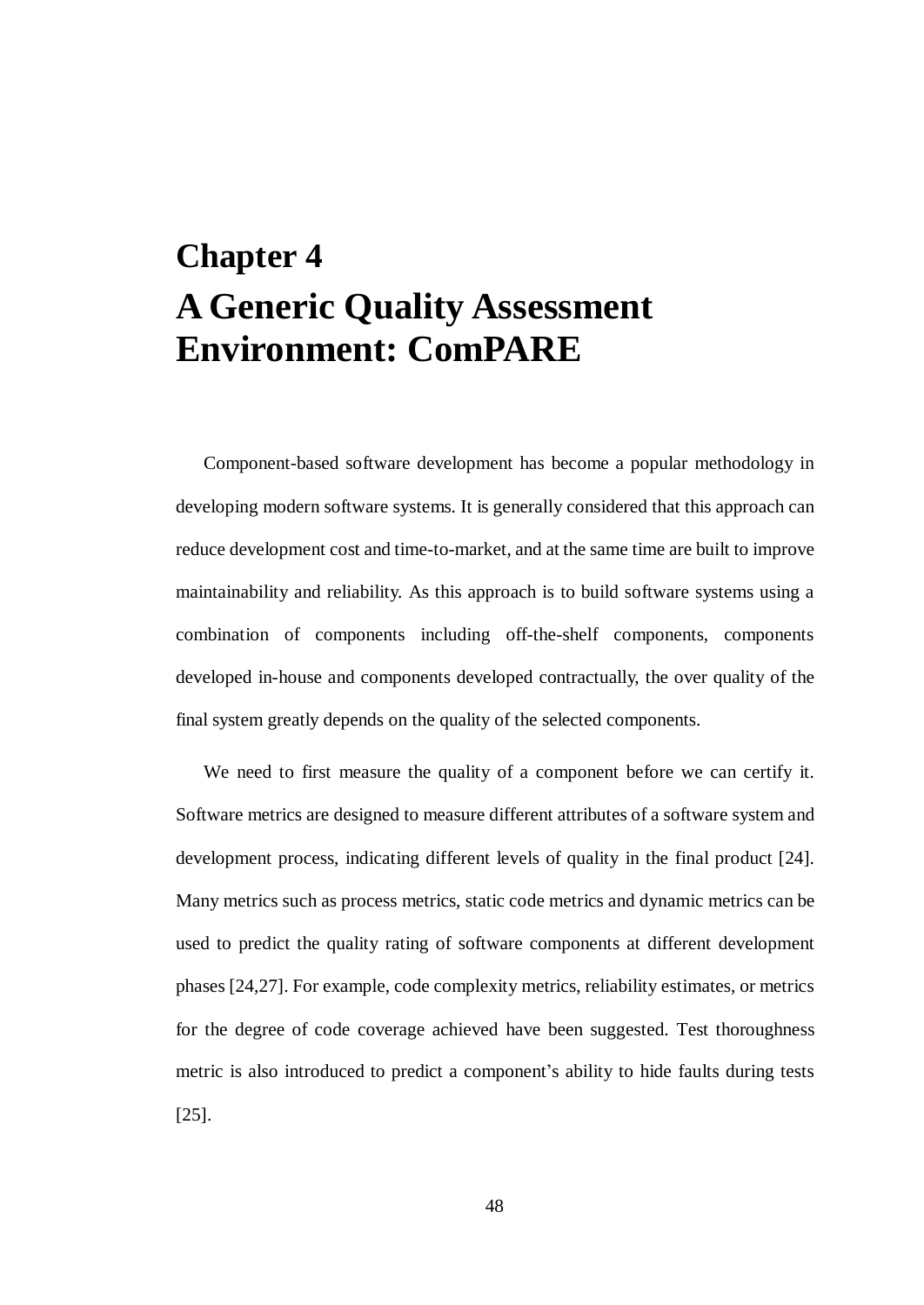In order to make use of the results of software metrics, several different techniques have been developed to describe the predictive relationship between software metrics and the classification of the software components into fault-prone and non fault-prone categories [28]. These techniques include discriminant analysis [30], classification trees [31], pattern recognition [32], Bayesian network [33], case-based reasoning (CBR) [34], and regression tree models [27]. There are also some prototype or tools [36, 37] that use such techniques to automate the procedure of software quality prediction. However, these tools address only one kind of metrics, e.g., process metrics or static code metrics. Besides, they rely on only one prediction technique for the overall software quality assessment.

We propose Component-based Program Analysis and Reliability Evaluation (ComPARE) to evaluate the quality of software systems in component-based software development. ComPARE automates the collection of different metrics, the selection of different prediction models, the formulation of user-defined models, and the validation of the established models according to fault data collected in the development process. Different from other existing tools, ComPARE takes dynamic metrics into account (such as code coverage and performance metrics), integrates them with process metrics and more static code metrics for object-oriented programs (such as complexity metrics, coupling and cohesion metrics, inheritance metrics), and provides different models for integrating these metrics to an overall estimation with higher accuracy.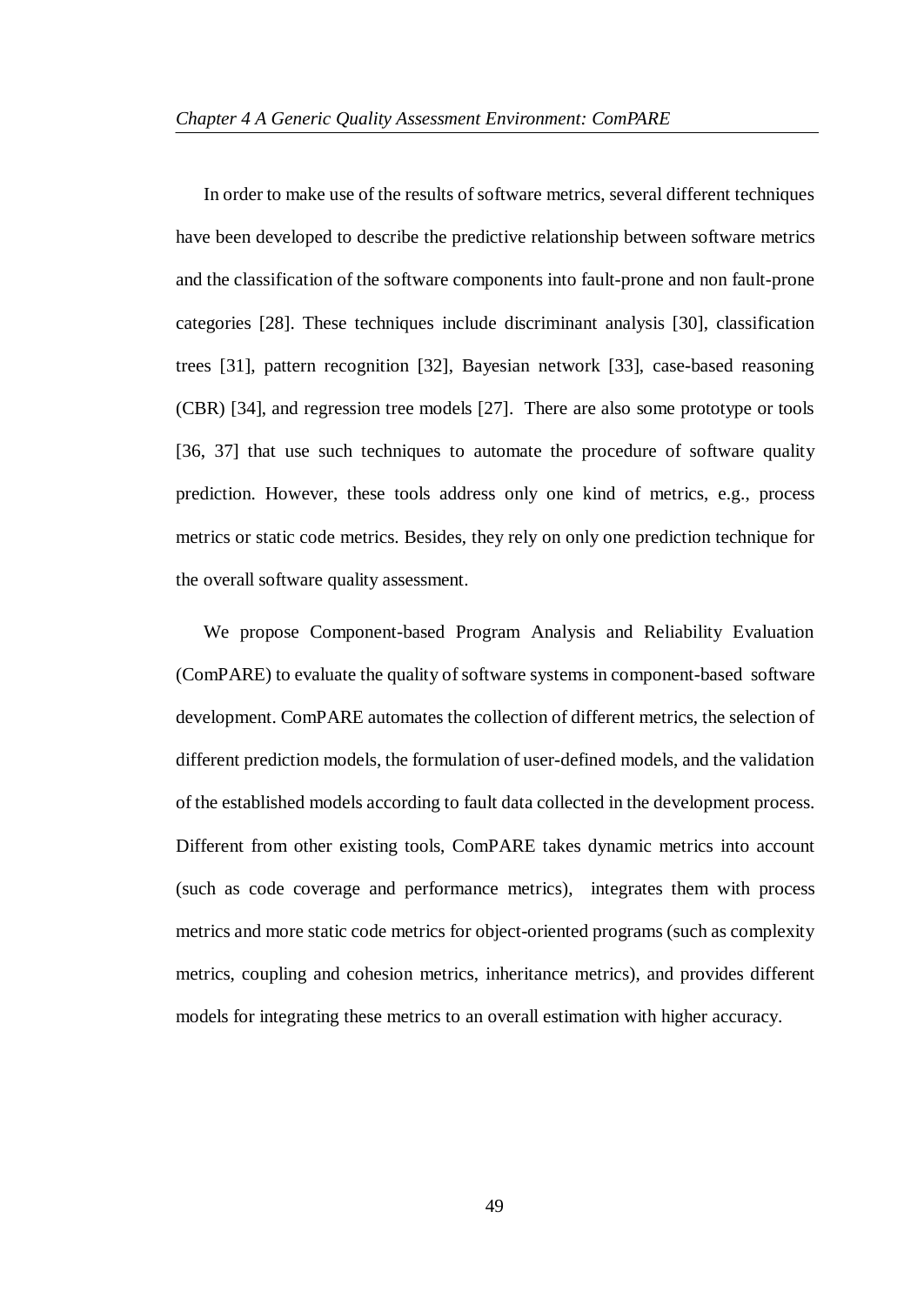# **4.1 Objective**

A number of commercial tools are available for the measurement of software metrics for object-oriented programs. Also there are off-the-shelf tools for testing or debugging software components. However, few tools can measure the static and dynamic metrics of software systems, perform various quality modeling, and validate such models against actual quality data.

ComPARE aims to provide an environment for quality prediction of software components and assess their reliability in the overall system developed using component-based software development. The overall architecture of ComPARE is shown in Figure 4.1. First of all, various metrics are computed for the candidate components. The users can then weigh the metrics and select the ones deemed important for the quality assessment exercise. After the models have been constructed



Figure 4.1 Architecture of ComPARE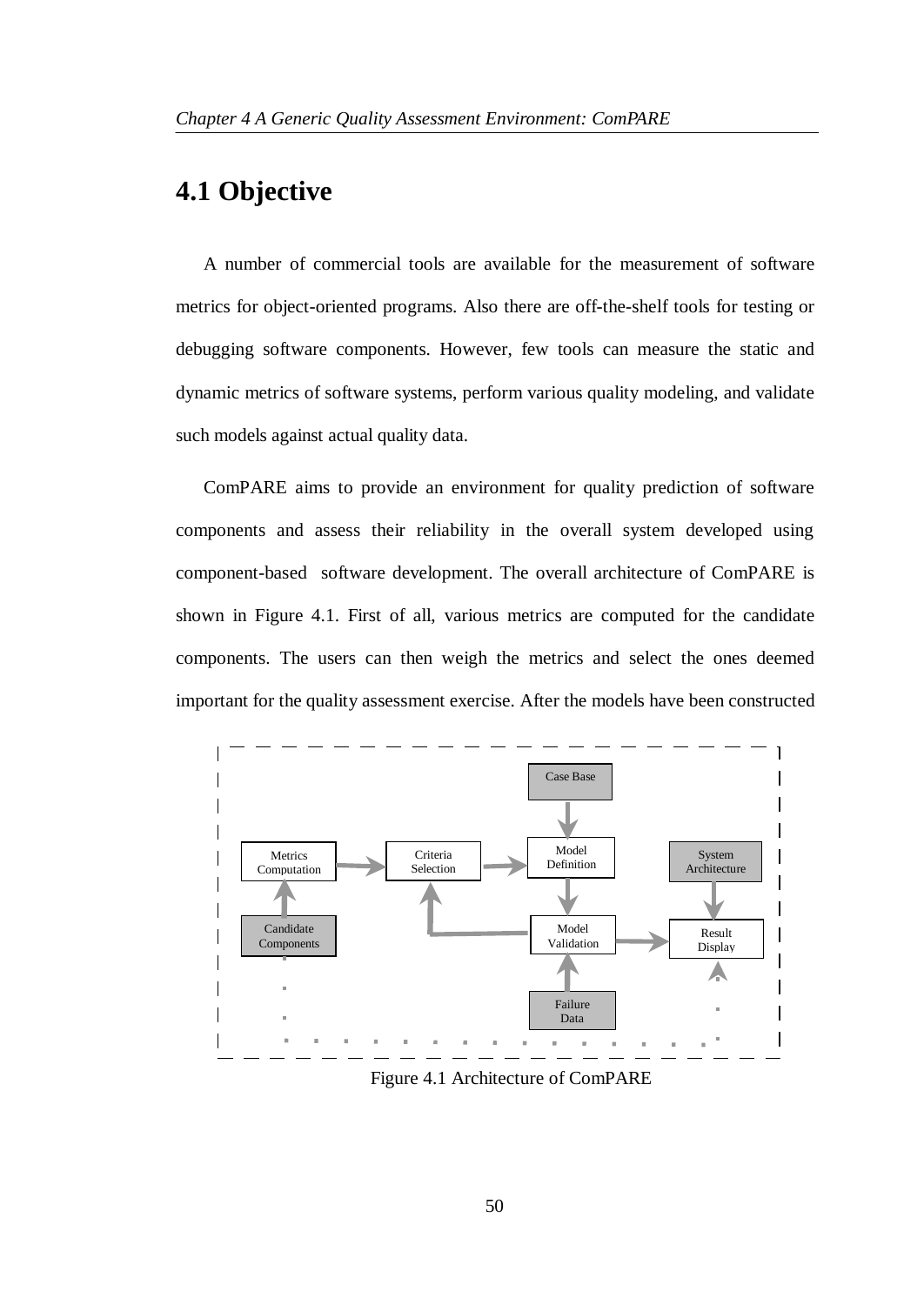and executed (e.g., Case Base with CBR), the users can validate the selected models with failure data in real life. If users are not satisfied with the prediction, they can go back to the previous step, re-define the criteria and construct a revised model. Finally, the overall quality prediction can be displayed under the architecture of the candidate system. Results for individual components can also be displayed after all the procedures.

The objectives of ComPARE can be summarized as follows:

- 1. *To predict overall quality system by using process metrics, static code metrics as well as dynamic metrics.* In addition to complexity metrics, we use process metrics, cohesion metrics, inheritance metrics as well as dynamic metrics (such as code coverage and call graph metrics) as the input to the quality prediction models. Thus the prediction is more accurate as it is based on data from every aspect of the candidate software components.
- 2. *To integrate several quality prediction models into one environment and compare the prediction result of different models.* ComPARE integrates several existing quality models into one environment. In addition to selecting or defining these different models, user can also compare the prediction results of the models on the candidate component and see how good the predictions are if the failure data of the particular component is available.
- 3. *To define the quality prediction models interactively.* In ComPARE, there are several quality prediction models that users can select to perform their own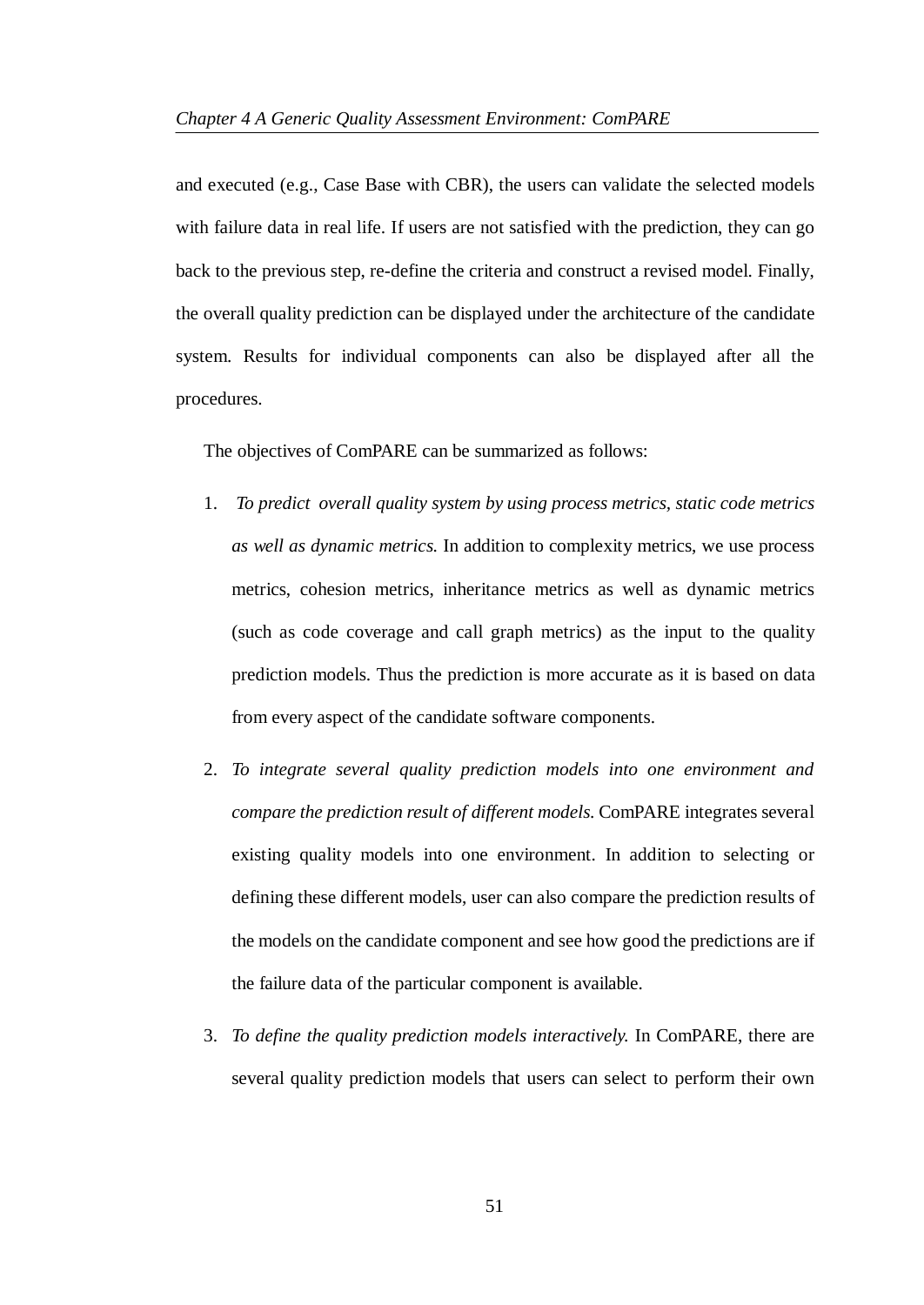predictions. Moreover, the users can also define their own model and validate their own models through the evaluation procedure.

- 4. *To display quality of components in different categories.* Once the metrics are computed and the models are selected, the overall quality of the component can be displayed according to the category it belongs to. Program modules with problems can also be identified.
- 5. *To validate reliability models defined by the user against real failure data (e.g., data obtained from change report).* Using the validation criteria, the result of the selected quality prediction model can be compared with failure data in real life. The user can redefine their models according to the comparison.
- 6. *To show the source code with potential problems at line-level granularity. ComPARE* can identify the source code with high risk (i.e., the code that is not covered by test cases) at line-level granularity. This can help the users to locate high risk program modules or portions promptly and conveniently.
- 7. *To adopt commercial tools in assessing software data related to quality attributes.* We adopt Metamata [28] and Jprobe [29] suites to measure different metrics of the candidate components. These two tools, including metrics, audits, debugging, as well as code coverage, memory and deadlock detected, are commercially available in the component-based program testing market.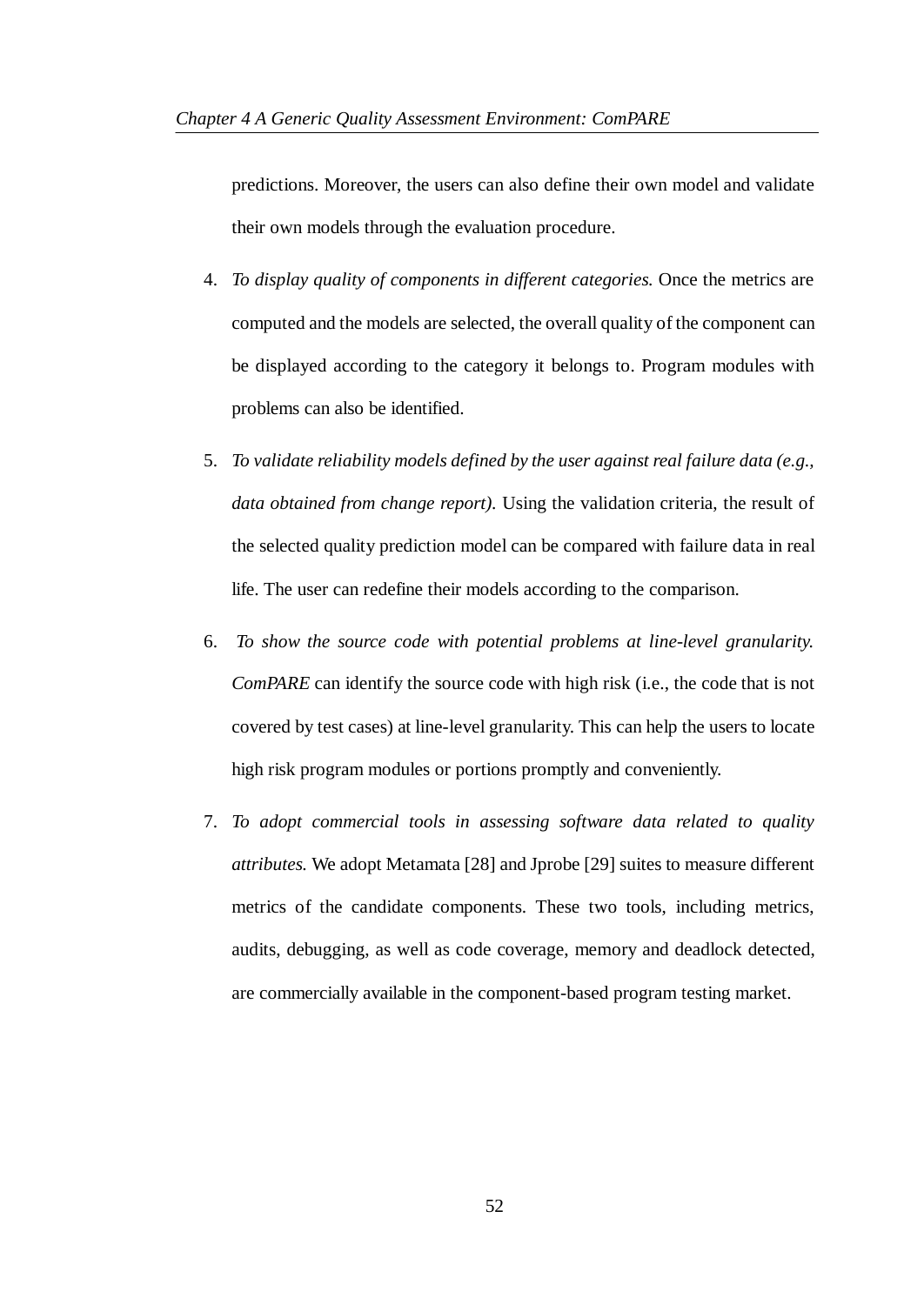# **4.2 Metrics Used in ComPARE**

Three different categories of metrics, namely process, static, and dynamic metrics, are computed and collected in CompARE to give overall quality prediction. We have chosen the most useful metrics, which are widely adopted by previous software quality prediction tools from the software engineering research community. The process metrics we select are listed in Table 4.1 [37].

As we perceive Object-Oriented (OO) techniques are essential in the component-based software development approach, we select static code metrics according to the most important features in OO programs: complexity, coupling, inheritance and cohesion. They are listed in Table 4.2 [28,39]. The dynamic metrics encapsulate measurement of the features of components when they are executed. Table 4.3 shows the details description of the dynamic metrics.

This set of process, static, and dynamic metrics can be collected from some commercial tools, e.g., Metamata Suite [28] and Jprobe Testing Suite [29]. We measure and apply these metrics in ComPARE.

| <b>Metric</b>        | <b>Description</b>                         |
|----------------------|--------------------------------------------|
| <b>Fime</b>          | Time spent from the design to the delivery |
|                      | (months)                                   |
| Effort               | The total human resources used (man*month) |
| <b>Change Report</b> | Number of faults found in the development  |

Table 4.1 Process Metrics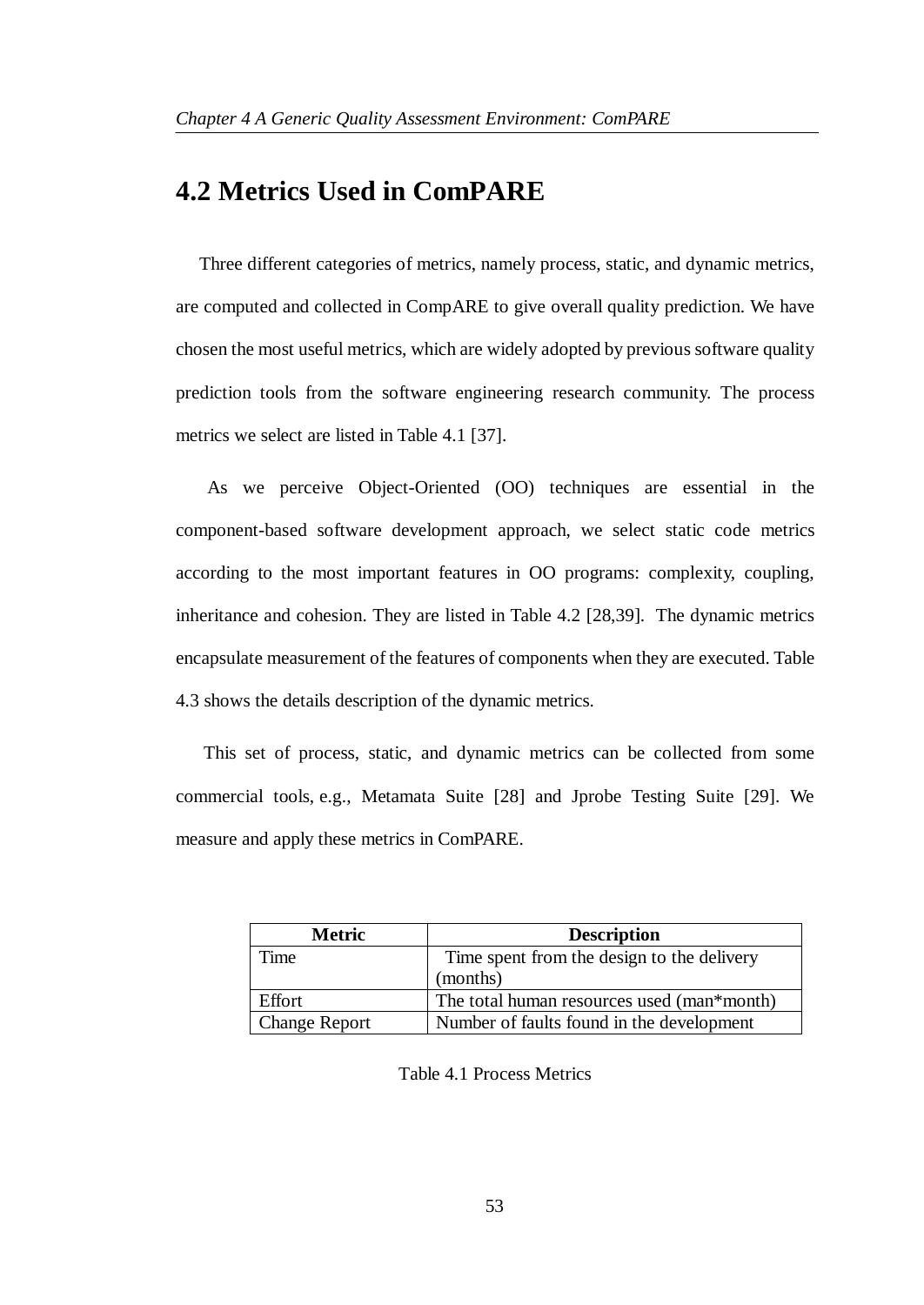| <b>Abbreviation</b>         | <b>Description</b>                                               |  |  |
|-----------------------------|------------------------------------------------------------------|--|--|
| Lines of Code (LOC)         | Number of lines in the components including the statements,      |  |  |
|                             | the blank lines of code, the lines of commentary, and the        |  |  |
|                             | lines consisting only of syntax such as block delimiters.        |  |  |
| Cyclomatic                  | A measure of the control flow complexity of a method or          |  |  |
| Complexity (CC)             | constructor. It counts the number of branches in the body of     |  |  |
|                             | the method, defined by the number of WHILE statements, IF        |  |  |
|                             | statements, FOR statements, and CASE statements.                 |  |  |
| <b>Number of Attributes</b> | Number of fields declared in the class or interface.             |  |  |
| (NA)                        |                                                                  |  |  |
| <b>Number Of Classes</b>    | Number of classes or interfaces that are declared. This is       |  |  |
| (NOC)                       | usually 1, but nested class declarations will increase this      |  |  |
|                             | number.                                                          |  |  |
| Depth of Inheritance        | Length of inheritance path between the current class and the     |  |  |
| Tree (DIT)                  | base class.                                                      |  |  |
| Depth of Interface          | The path between the current interface and the base              |  |  |
| <b>Extension Tree</b>       | interface.                                                       |  |  |
| (DIET)                      |                                                                  |  |  |
| Data Abstraction            | Number of reference types that are used in the field             |  |  |
| Coupling (DAC)              | declarations of the class or interface.                          |  |  |
| Fan Out (FANOUT)            | Number of reference types that are used in field declarations,   |  |  |
|                             | formal parameters, return types, throws declarations, and        |  |  |
|                             | local variables.                                                 |  |  |
| Coupling between            | Number of reference types that are used in field declarations,   |  |  |
| Objects (CO)                | formal parameters, return types, throws declarations, local      |  |  |
|                             | variables and also types from which field and method             |  |  |
|                             | selections are made.                                             |  |  |
| <b>Method Calls</b>         | Number of calls to/from a method. It helps to analyze the        |  |  |
| Input/Output                | coupling between methods.                                        |  |  |
| (MCI/MCO)                   |                                                                  |  |  |
| Lack of Cohesion Of         | For each pair of methods in the class, the set of fields each of |  |  |
| Methods (LCOM)              | them accesses is determined. If they have disjoint sets of       |  |  |
|                             | field accesses then increase the count P by one. If they share   |  |  |
|                             | at least one field access then increase Q by one. After          |  |  |
|                             | considering each pair of methods,                                |  |  |
|                             | LCOM = $(P > Q) ? (P - Q) : 0$                                   |  |  |

Table 4.2 Static Code Metrics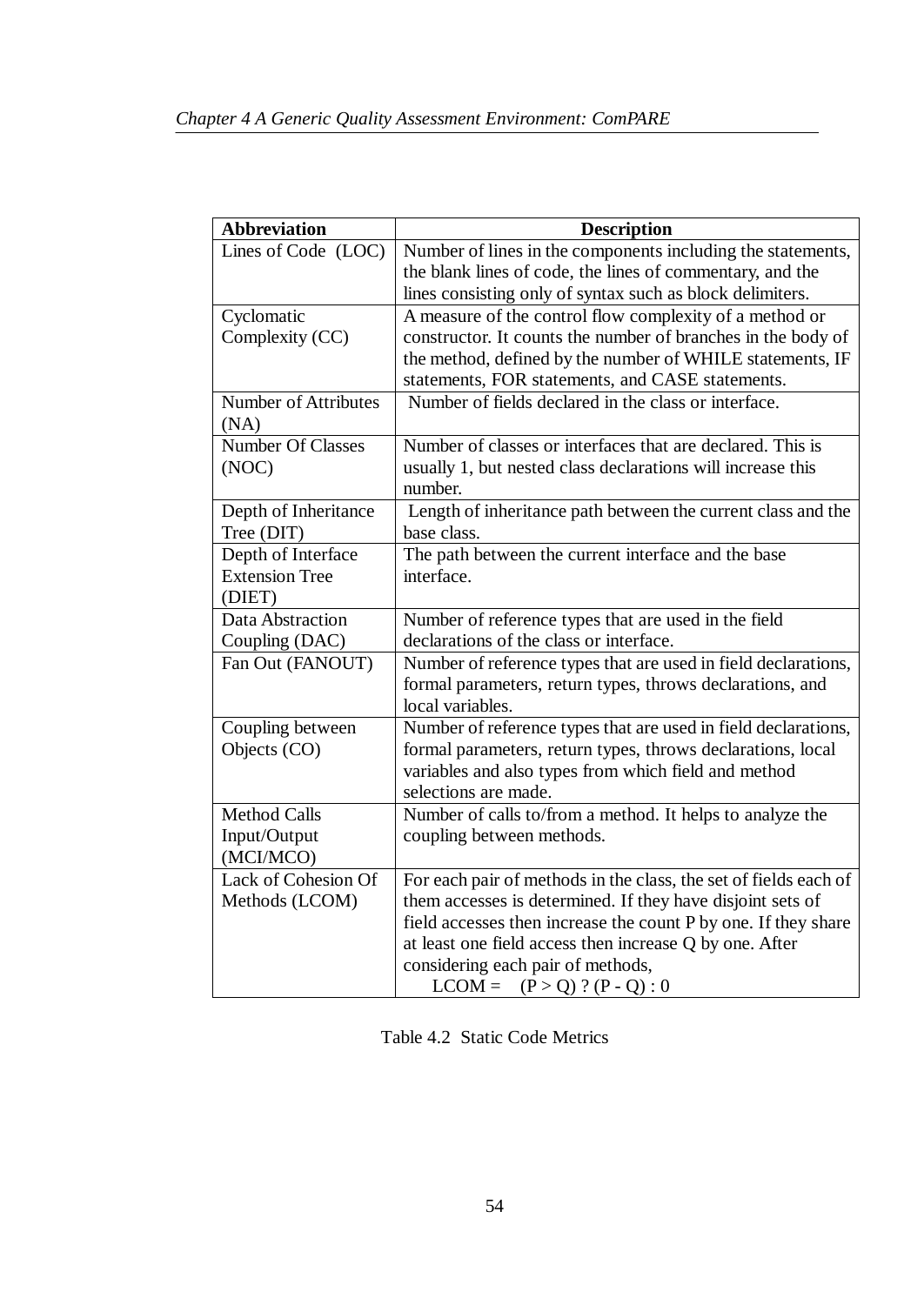| <b>Metric</b>             | <b>Description</b>                                            |  |  |
|---------------------------|---------------------------------------------------------------|--|--|
| <b>Test Case Coverage</b> | The coverage of the source code when executing the given      |  |  |
|                           | test cases. It may help to design effective test cases.       |  |  |
| Call Graph metrics        | The relationships between the methods, including method       |  |  |
|                           | time (the amount of time the method spent in execution),      |  |  |
|                           | method object count (the number of objects created during the |  |  |
|                           | method execution) and number of calls (how many times each    |  |  |
|                           | method is called in you application).                         |  |  |
| Heap metrics              | Number of live instances of a particular class/package, and   |  |  |
|                           | the memory used by each live instance.                        |  |  |

Table 4.3 Dynamic Metrics

## **4.2.1 Metamata Metrics**

Metamata Metrics [28] evaluates the quality of software by analyzing the program source and quantifying various kinds of complexity. Complexity is a common source of problems and defects in software. High complexity makes it more difficult and costly to develop, understand, maintain, extend, test and debug a program. Some of the benefits of using metrics for complexity analysis are:

- It provides feedback into the design and implementation phases of the project to help engineers identify and remove unnecessary complexity.
- It improves the allocation of testing effort by leveraging the connection between complexity and errors, and focusing testing on the more error-prone parts of the code.
- Optimizing testing resources leads to lower testing costs, as well as a reduced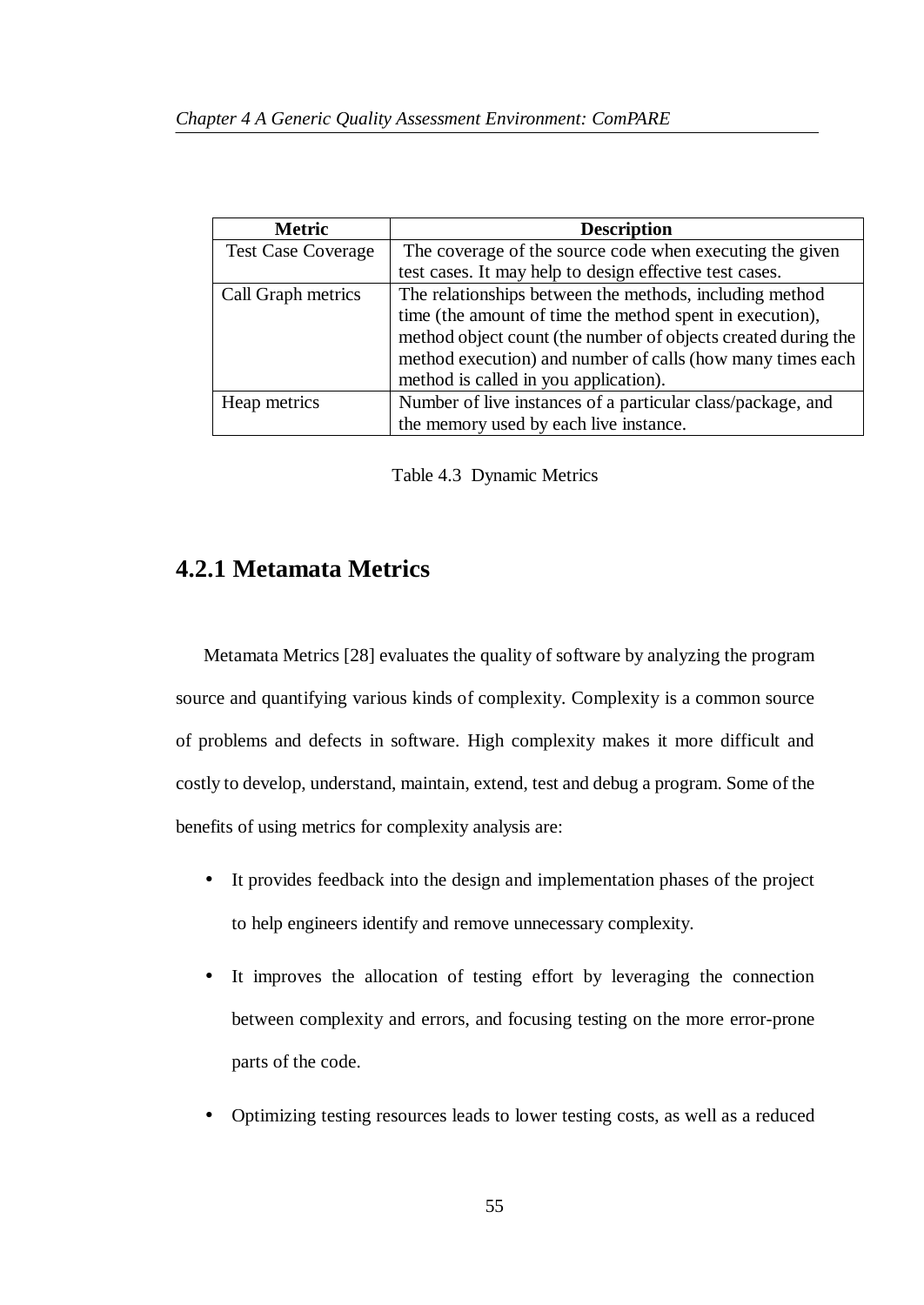release cycle.

• Over time, metrics information collected over several projects can lead to quality control guidelines for measuring *good* software, and can thus improve the overall software development process.

Metamata has a catalog of 13 metrics which are based on standard literature from the quality assurance community and have been accepted as a necessary base of metrics by this same community. Metamata Metrics calculates global complexity and quality metrics statically from Java source code, helps organize code in a more structured manner and facilitates the QA process It has the following features:

- Most standard object oriented metrics such as object coupling and object cohesion
- Traditional software metrics such as cyclomatic complexity and lines of code
- Can be used on incomplete Java programs or programs with errors and consequently, can be used from day one of the development cycle
- Obtain metrics at any level of granularity (methods, classes...)
- Performs statistical aggregations (mean, median...)
- Works with both JDK 1.1 and JDK 1.2

One consequence of this is that Metamata Metrics will calculate a value for a metric when given the source for a class that is different from the value that it calculates when given the corresponding class file generated for it by a Java compiler.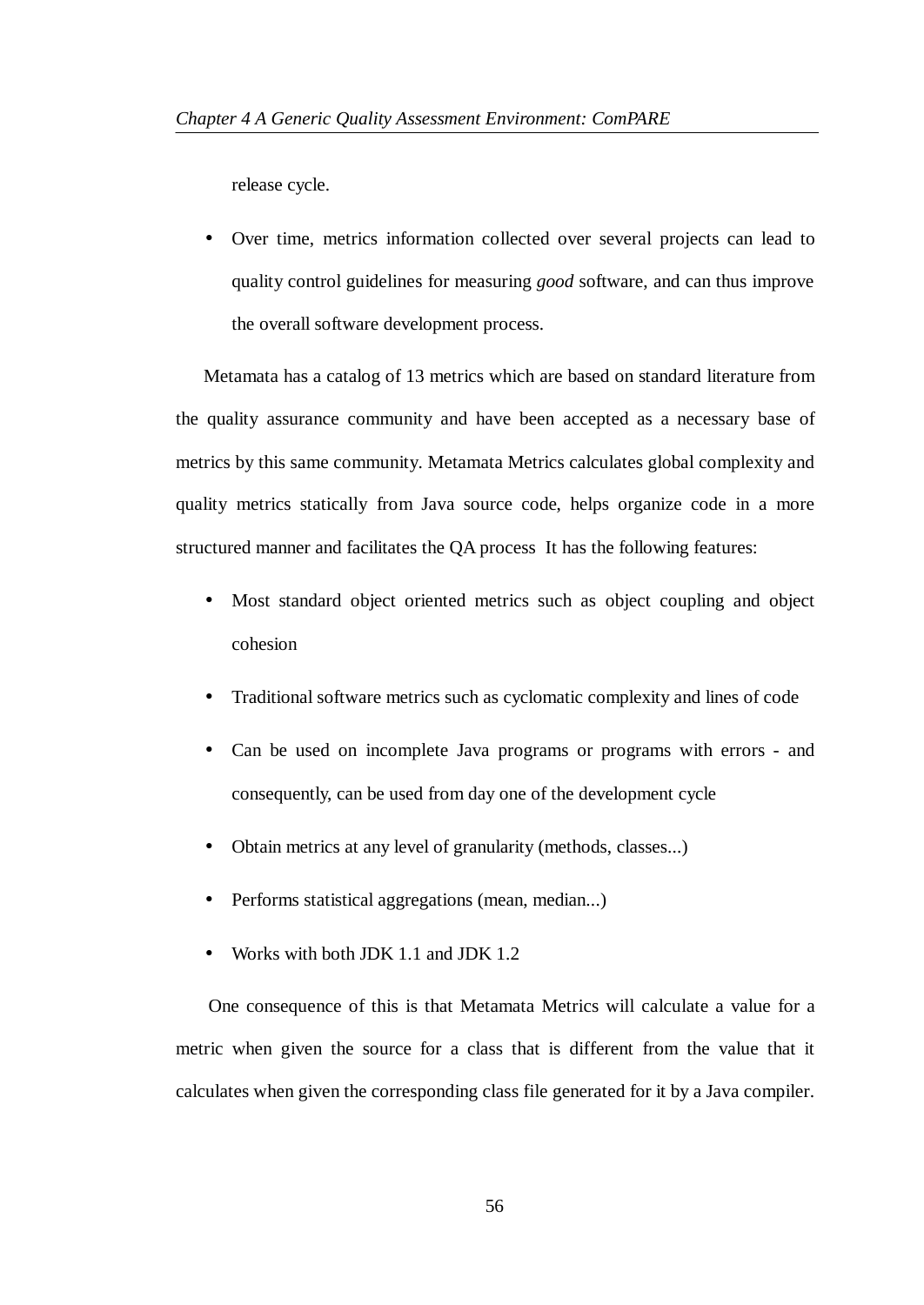The current list of metrics that have equivalent definitions for both Java source and class files: Depth of inheritance tree, Number of attributes, Number of local methods, Weighted methods per class, Data abstraction coupling and Number of classes.

The current list of metrics that are either not available for class files, or can produce different values for source and class files is: Cyclomatic complexity, Lines of code, Number of remote methods, Response for class, Fan out, Coupling between objects and Lack of cohesion of methods.

### **4.2.2 JProbe Metrics**

The JProbe from KL Group has different suites of metrics/tools for different purpose of use [29]. They are designed to help developers build robust, reliable, high-speed business applications in Java. Here is what the JProbe Developer Suite includes:

- *JProbe Profiler and Memory Debugger* eliminates performance bottlenecks and memory leaks in your Java code
- *JProbe Threadalyzer* detects deadlocks, stalls and race conditions
- *JProbe Coverage* locates and measures untested Java code.

JProbe Developer Suite paints an intuitive, graphical picture of everything from memory usage to calling relationships, helping the programmer navigate to the root of the problem quickly and easily. Figure 5.2 is an example of Jprobe coverage window, stating the untested Java code including untested lines of code and methods.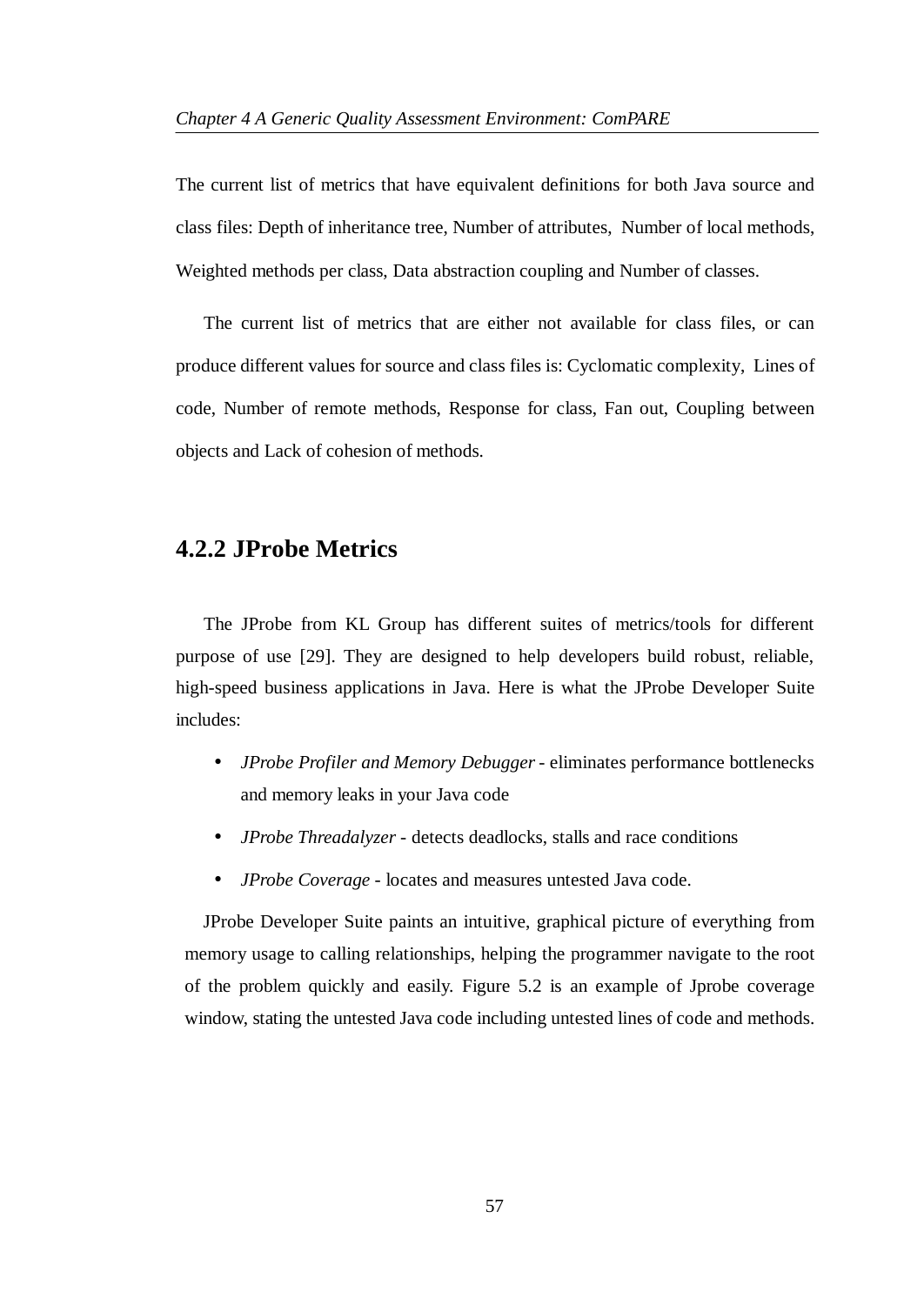| $\blacksquare$ $\blacksquare$<br>Coverage Browser: snapshot_1<br>$\leq 70\%$<br>Show only methods with coverage : |       |                       |                                |                     |                  |  |
|-------------------------------------------------------------------------------------------------------------------|-------|-----------------------|--------------------------------|---------------------|------------------|--|
| Name                                                                                                              | Calls | l% Methods<br>lMissed | <b>Total</b><br><b>Methods</b> | l% Lines<br>lMissed | lTotal<br>lLines |  |
| CoverageTutorialWindow                                                                                            | 135   | 17.6                  | 34                             | 41.0                | 268              |  |
| <b>⊟∰i</b> no package                                                                                             | 135   | 17.6                  | 34                             | 41.0                | 268              |  |
| ⊞े ©CoverageTutorialWindow, id=                                                                                   | 13    | 35.7                  | 14                             | 53.5                | 198              |  |
| SLIFOLinkedList, id=202 meth                                                                                      | 27    | 0.0                   | 6                              | 0.0                 | 36               |  |
| SuperLinkedList, id=203 met@                                                                                      |       | 25.0                  | 4                              | 0.0                 | 8                |  |
| SuperLinkedList\$Link, id=20≨                                                                                     | 59    | 0.0                   | 4                              | 0.0                 |                  |  |
| ESLIFOLinkedList\$LinkedListIte                                                                                   | 29    | 0.0                   | 61                             | 21.1                | 19               |  |
| l≣lLlFOLinkedList\$LinkedLis                                                                                      | 3     |                       |                                | 33.3                | 3                |  |
| <mark>≣</mark> LIFOLinkedList\$LinkedLis                                                                          | 4     |                       |                                | 33.3                | 3                |  |
| LIFOLinkedList\$LinkedListIter                                                                                    |       |                       |                                |                     |                  |  |

*Chapter 4 A Generic Quality Assessment Environment: ComPARE* 

Figure 4.2 Example of a JProbe coverage browser window

### **4.2.3 Application of Metamata and Jprobe Metrics**

Metamata metrics and Jprobe suites are both used in the QA Lab of Flashline, an industry leader in providing software component products, services and resources that facilitate rapid development of software systems for business. We use the result of such metrics applications in our risk analysis and evaluation tool: ComPARE.

Figure 4.3, Table 4.4 and 4.5 are sample reports in the QA Lab of Flashline [44] when testing the EJB components using the commercial tools mentioned above.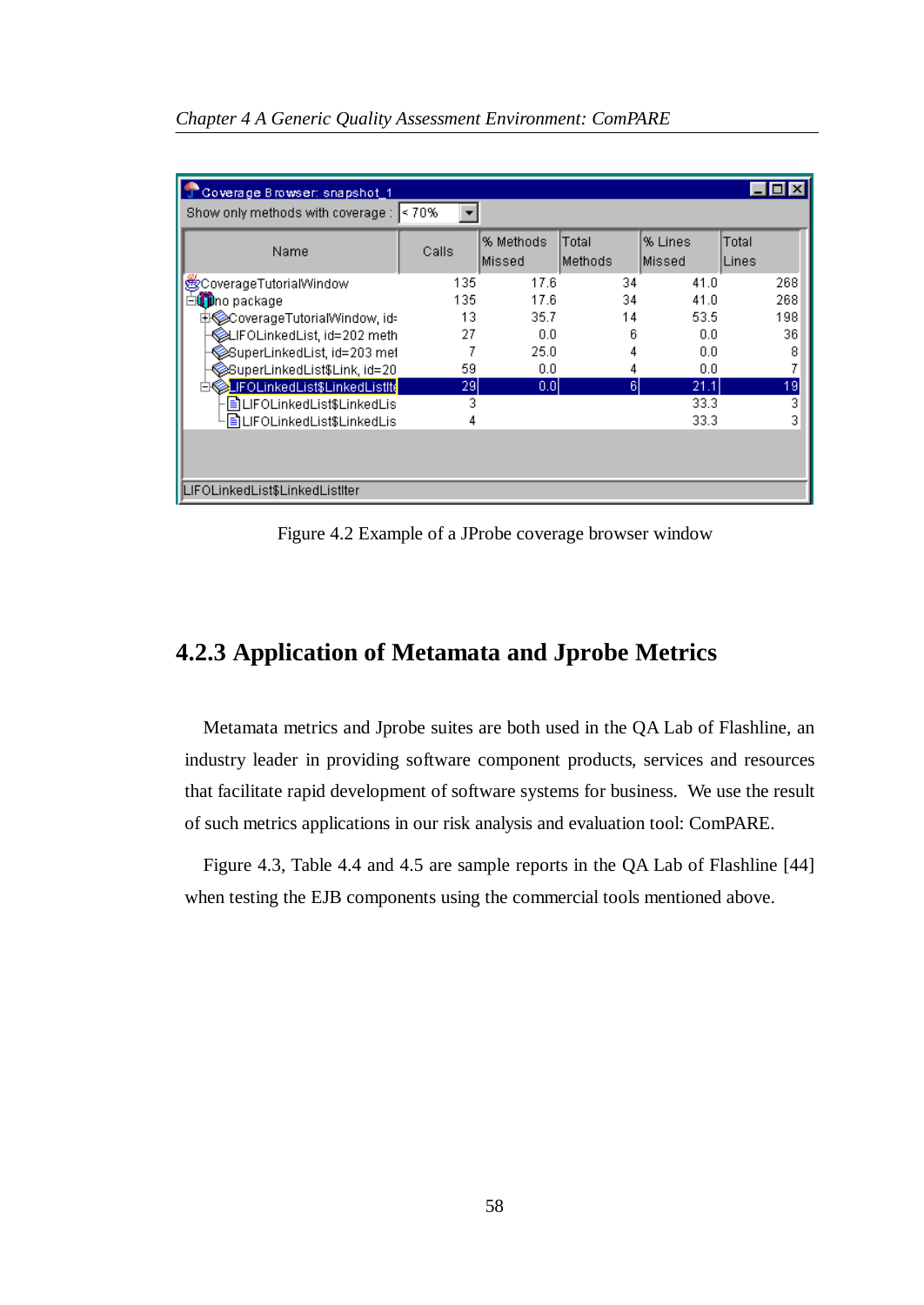

Flashline Pass One - Structure and Code Design - Report 2



| <b>Tests</b>                                                                                  | <b>Applicability</b>                                                                                                                                                                                                                                            | <b>Actions to be taken</b>                                                                        |                            | <b>Value</b>                                  |
|-----------------------------------------------------------------------------------------------|-----------------------------------------------------------------------------------------------------------------------------------------------------------------------------------------------------------------------------------------------------------------|---------------------------------------------------------------------------------------------------|----------------------------|-----------------------------------------------|
| P2.1<br>Performance<br>Metrics (Method<br>time, Object<br>Count. Number<br>of calls)          | Identifies excessive memory usage by certain<br>parts (methods, classes) of the application.<br>Checks coding efficiency.                                                                                                                                       | Avoid excessive object<br>creation and excessive method<br>calling                                | 1.<br>2.                   | Performance<br>Reusability                    |
| P <sub>2.2</sub> Method<br>detail                                                             | Identifies which lines of codes are responsible for<br>excessive memory usage or object creation                                                                                                                                                                | Indentify and correct the<br>methods that are responsible<br>for excessive memory usage           | 1.<br>2.<br>3.             | Performance<br>Maintainability<br>Reusability |
| P <sub>2.3</sub> Method<br>memory<br>utilization                                              | Maps the memory utilization of all methods.<br>Visually portrays the methods that are using<br>memory most heavily as having a relatively darker<br>color than those which are more lean.                                                                       | Audit those methods<br>identified as using excessive<br>memory for correct logic and<br>structure | 1.<br>$\overline{2}$ .     | Performance<br>Maintainability                |
| P2.4 Heap Usage                                                                               | Dynamically portrays, through a series of<br>"snapshots" the amount of memory available to<br>the JVM. This identifies at what point in the<br>program execution cycle there is a memory leak.                                                                  | Audit those classes and<br>methods that are creating the<br>memory leaks.                         | $\mathbf{1}$ .<br>2.<br>3. | Performance<br>Maintainability<br>Reliability |
| P <sub>2.5</sub> Identify<br>untested and<br>unused lines of<br>code                          | Scans code for those lines that have not been<br>tested due to unfulfilled testing conditions and for<br>code that is packaged in classes that are rarely<br>called.                                                                                            | Design testing methodologies<br>that exercise 100% of the<br>code.                                | 1.<br>2.                   | Reliability<br>Maintainability                |
| P <sub>2.6</sub> Thread<br>interaction<br>monitor:<br>deadlock<br>prediction and<br>avoidance | If the program is taking too much time and<br>memory for no apparent reason, thread conflict<br>might be the root cause. This test looks for<br>possible thread interaction sequences that present<br>a danger of deadlock, racing situation, or<br>starvation. | Walk through the logic<br>carefully looking out for<br>potential thread conflict.                 | $\mathbf{1}$ .<br>2.       | Performance<br>Maintainability                |

Table 4.4 Flashline QA report on dynamic metrics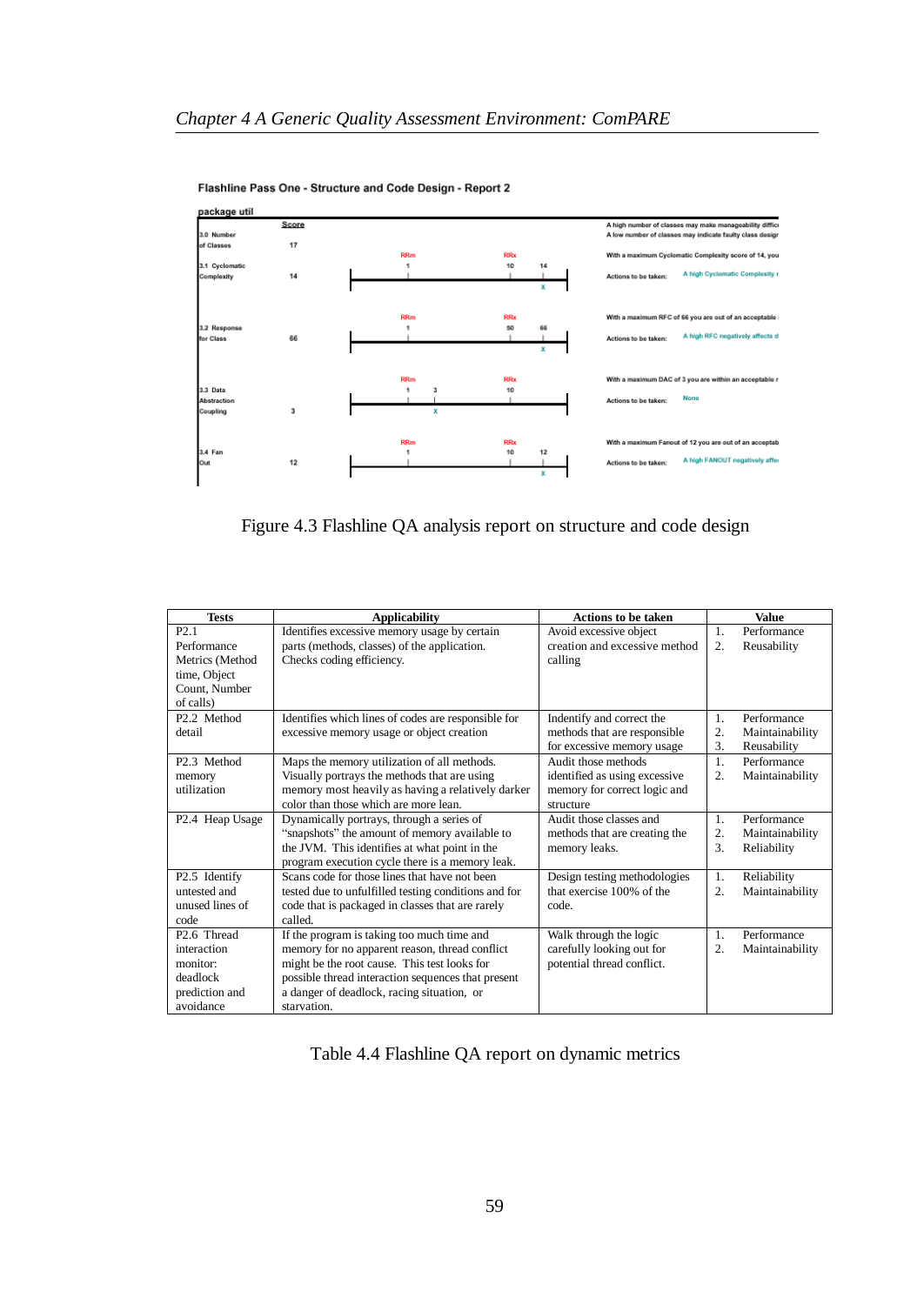| <b>Features</b>                | <b>Applicabiliy</b>                                                                                     | Actions to be taken                                           |                  | <b>Value</b>    |
|--------------------------------|---------------------------------------------------------------------------------------------------------|---------------------------------------------------------------|------------------|-----------------|
| P1.1 Depth of                  | When code hierarchy is too deep, it's difficult to                                                      | Determine, if it's possible to                                | 1.               | Maintainability |
| inheritance                    | understand, predict behavior and (potentially)                                                          | reduce the depth of                                           | 2.               | Reusability     |
| hierarchy                      | debug                                                                                                   | inheritance hierarchy                                         |                  |                 |
| P1.2. Data                     | Counts the number of types that are used in the                                                         | Determine the necessity of                                    | 1.               | Reusability     |
| abstraction                    | field declarations. Too many reference types make                                                       | coupling                                                      | 2.               | Maintainability |
| coupling                       | reuse/coupling/decoupling more difficult                                                                |                                                               |                  |                 |
| P1.3. Number of                | A high number of attributes may lead to inefficient                                                     | Perform attribute usage                                       | 1.               | Maintainability |
| attributes                     | memory utilization and may reflect poor product<br>design. A low number of attributes per class can     | walkthrough to determine<br>necessity of attributes           | 2.               | Reusability     |
|                                | also indicate poor design, for example,                                                                 |                                                               |                  |                 |
|                                | unnecessary levels of inheritance                                                                       |                                                               |                  |                 |
| P1.4. Number of                | A high number of methods per class indicate that                                                        | Perform attribute usage                                       | 1.               | Maintainability |
| methods (simple,               | the class design has been partitioned incorrectly. A                                                    | walkthrough to determine                                      | $\overline{2}$ . | Reusability     |
| by categories,                 | low number of attributes per class can also                                                             | necessity of methods. Check                                   |                  |                 |
| weighted)                      | indicate poor design, for example, unnecessary                                                          | the class cohesion (M12)                                      |                  |                 |
|                                | levels of inheritance                                                                                   |                                                               |                  |                 |
| P1.5. Number of                | A system with high number of classes has                                                                | If number of classes is too                                   | 1.               | Maintainability |
| classes                        | potentially more interactions between objects.                                                          | high, check for high P1.1. If                                 |                  |                 |
|                                | This reduces comprehensibility of the system that                                                       | number of classes is too low,                                 |                  |                 |
|                                | in turn makes it harder to test, debug and maintain.                                                    | check for high P1.12, P1.2,                                   |                  |                 |
|                                | A low number of classes may indicate that that the                                                      | and P1.11.                                                    |                  |                 |
|                                | class design has been partitioned incorrectly                                                           |                                                               | 1.               |                 |
| P1.6. Cyclomatic<br>complexity | Methods with a high cyclomatic complexity tend<br>to be more difficult to understand and maintain       | If cyclomatic complexity is<br>too high, try to split complex |                  | Maintainability |
|                                |                                                                                                         | methods into several simpler                                  |                  |                 |
|                                |                                                                                                         | ones.                                                         |                  |                 |
| P1.7. Lines of                 | A high number of lines of code per class or per                                                         | If a method has a high number                                 | 1.               | Maintainability |
| code                           | method can reduce maintainability                                                                       | of lines of code, check for                                   |                  |                 |
|                                |                                                                                                         | high P1.6 and act accordingly.                                |                  |                 |
|                                |                                                                                                         | If a class has a high number of                               |                  |                 |
|                                |                                                                                                         | lines of code, check for high                                 |                  |                 |
|                                |                                                                                                         | P1.12.                                                        |                  |                 |
| P1.8. Number of                | Counts the number of invocations of methods that                                                        | If the number of remote                                       | 1.               | Maintainability |
| remote methods                 | doesn't belong to class, its superclass, its                                                            | methods is high, check for                                    | 2.               | Reusability     |
|                                | subclasses or interfaces the class implements.                                                          | high P1.2, P1.10, and P1.12.                                  |                  |                 |
|                                | High number of remote methods can be an                                                                 |                                                               |                  |                 |
| P1.9. Response                 | indication of high coupling between classes.<br>Counts the sum of number methods, defined in the        | If the number is high, check                                  | 1.               | Maintainability |
| for class                      | class and number of remote methods                                                                      | separately for high P1.4 and                                  | 2.               | Reusability     |
|                                |                                                                                                         | P1.8                                                          |                  |                 |
| P1.10. Fan out                 | Counts the number of reference types used in:                                                           | If the number is high, check                                  | 1.               | Maintainability |
|                                | field declarations<br>$\bullet$                                                                         | for high P1.2 and P1.11                                       | 2.               | Reusability     |
|                                | formal parameters and return types<br>$\bullet$                                                         |                                                               |                  |                 |
|                                | throws declarations<br>$\bullet$                                                                        |                                                               |                  |                 |
|                                | local variables<br>$\bullet$                                                                            |                                                               |                  |                 |
|                                |                                                                                                         |                                                               |                  |                 |
| P1.11. Coupling                | A high coupling reduces modularity of the class                                                         | If coupling is high, check for                                | 1.               | Maintainability |
| between objects.               | and makes reuse more difficult.                                                                         | high P1.2, P1.5 and P1.12.                                    | 2.               | Reusability     |
| P1.12. Lack of                 | The cohesion of a class is the degree to which its                                                      | Split class if necessary                                      | 1.               | Reusability     |
| class cohesion                 | methods are related to each other. If a class                                                           |                                                               | 2.               | Maintenability  |
|                                | exhibits low method cohesion, it indicates that the                                                     |                                                               |                  |                 |
|                                | design of the class has probably been partitioned<br>incorrectly, and could benefit by being split into |                                                               |                  |                 |
|                                | more classes with individually higher cohesion                                                          |                                                               |                  |                 |
|                                |                                                                                                         |                                                               |                  |                 |

Table 4.5 Flashline QA report on code metrics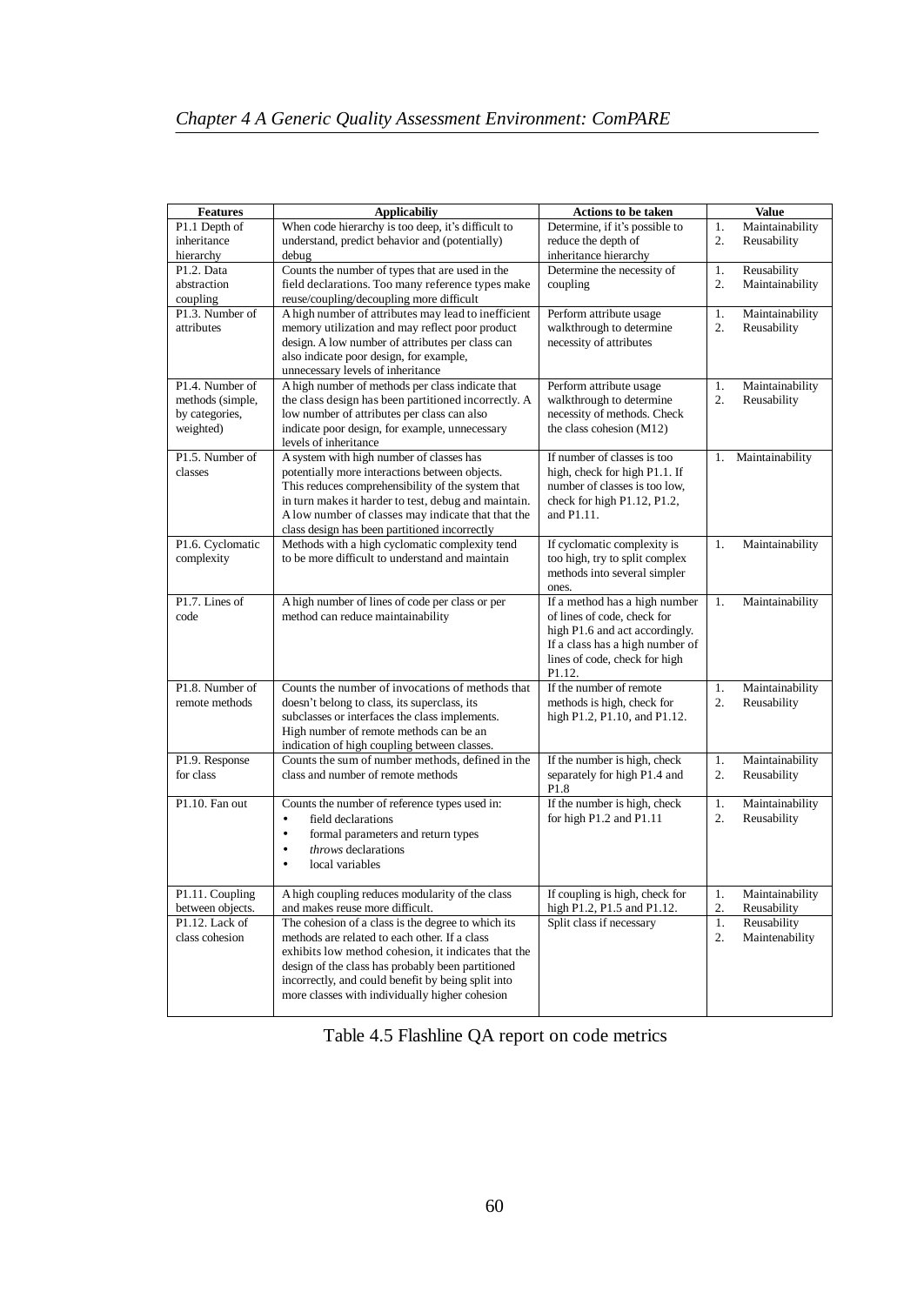# **4.3 Models Definition**

In order to predict the quality of different software components, several techniques have been developed to classify software components according to their reliability [27]. These techniques include discriminant analysis [30], classification trees [31], pattern recognition [32], Bayesian network [33], case-based reasoning (CBR) [34] and regression tree model [37]. In ComPARE, we integrate five types of models to evaluate the quality of the software components for an overall component-based system evaluation. Users can customize these models and compare the prediction results from different tailor-made models.

#### **4.3.1 Summation Model**

This model gives a prediction by simply adding all the metrics selected and weighted by a user. The user can validate the result by real failure data, and then benchmark the result. Later when new components are included, the user can predict their quality according to their differences from the benchmarks. The concept of summation model can be summarized as the following:

$$
Q = \sum_{i=1}^{n} a_i m_i \tag{1}
$$

where  $m_i$  is the value of one particular metric,  $a_i$  is its corresponding weighting factor, n is the number of metrics, and Q is the overall quality mark.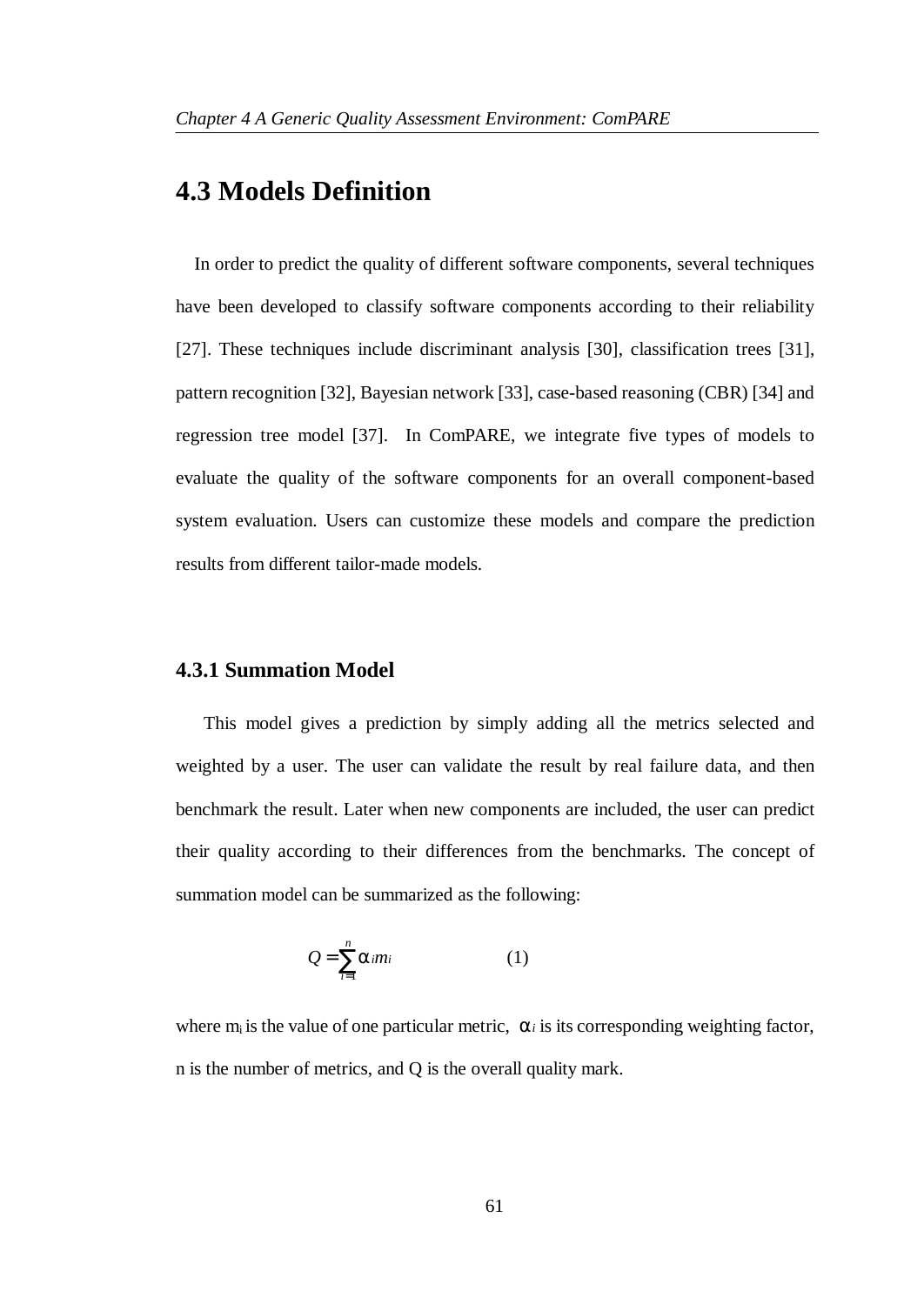### **4.3.2 Product Model**

 Similar to the summation model, the product model multiplies all the metrics selected and weighted by the user and the resulting value indicates the level of quality of a given component. Similarly, the user can validate the result by real failure data, and then determine the benchmark for later usage. The concept of product model is shown as the following:

$$
Q = \prod_{i=1}^{n} mi
$$
 (2)

where  $m_i$  is the value of one particular metric, n is the number of metrics, and Q is the overall quality mark. Note that mis are normalized as a value which is close to 1, so that none of them will dominate the result.

## **4.3.3 Classification Tree Model**

Classification tree model [31] is to classify the candidate components into different quality categories by constructing a tree structure. All the candidate components are leaves in the tree. Each node of the tree represents a metric (or a composed metric calculated by other metrics) of a certain value. All the children of the left sub tree of the node represent those components whose value of the same metric is smaller than the value of the node, while all the children of the right sub tree of the node are those components whose value of the same metric is equal to or larger than the value of the node.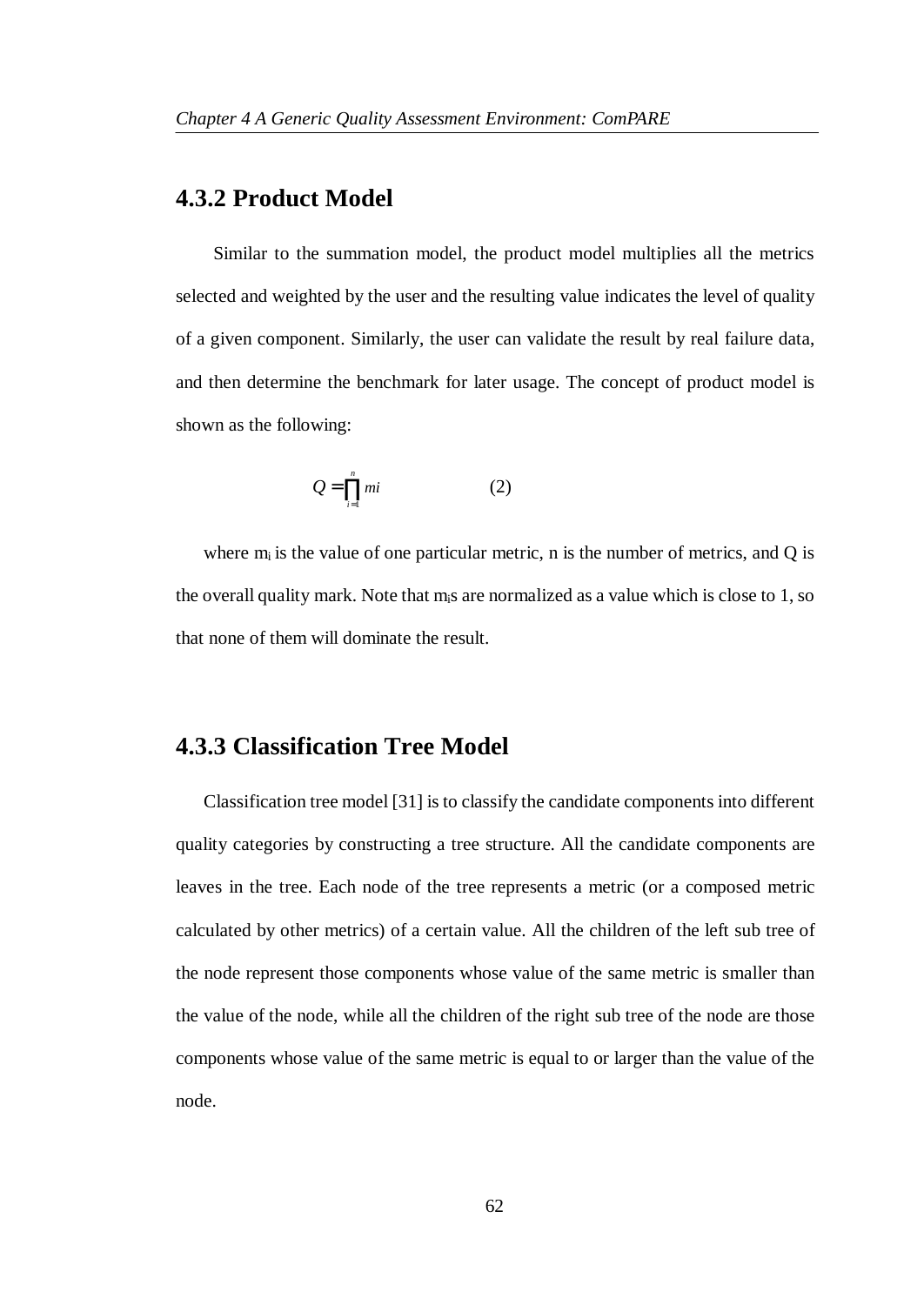The tree modeling approach [27] is a goal oriented statistical technique which consists of recursive partitioning of the variable space using binary splits. The dependent variable or the response variable (usually denoted by y) in this context consists of the number of faults in a software module and the set of classication, predictor or independent variables (usually denoted by x) consists of the various software complexity metrics for the module. The algorithm attempts to partition the predictor variable space into homogeneous regions such that within each region the distribution of the response variable conditional to the predictor variables f(yjx), is independent of the predictor variables (x).

At each step, the tree-construction algorithm searches through all possible binary splits of all the predictor variables until the overall deviance, i.e., the sum of the deviances for each subset is minimized. The algorithm then begins the search again for the next binary split, reconsidering all the variables until the next binary split is made, and so on. Thus the tree-construction method uses a one-step look ahead, i.e., it chooses the next split by minimizing the deviance for that split, without making an effort to optimize the performance of the entire tree which is an NP-complete problem.

Intuitively, the algorithm uses a set of learning data to construct a regression tree which is used as a predicting device. Each terminal node in the tree represents a partition or a subset of the data that is homogeneous with respect to the dependent variable. The predicted value of the dependent variable is the average of all the observations in the node. In the present context, the tree-modeling procedure attempts to identify the modules with the same number of errors, and thus have the same degree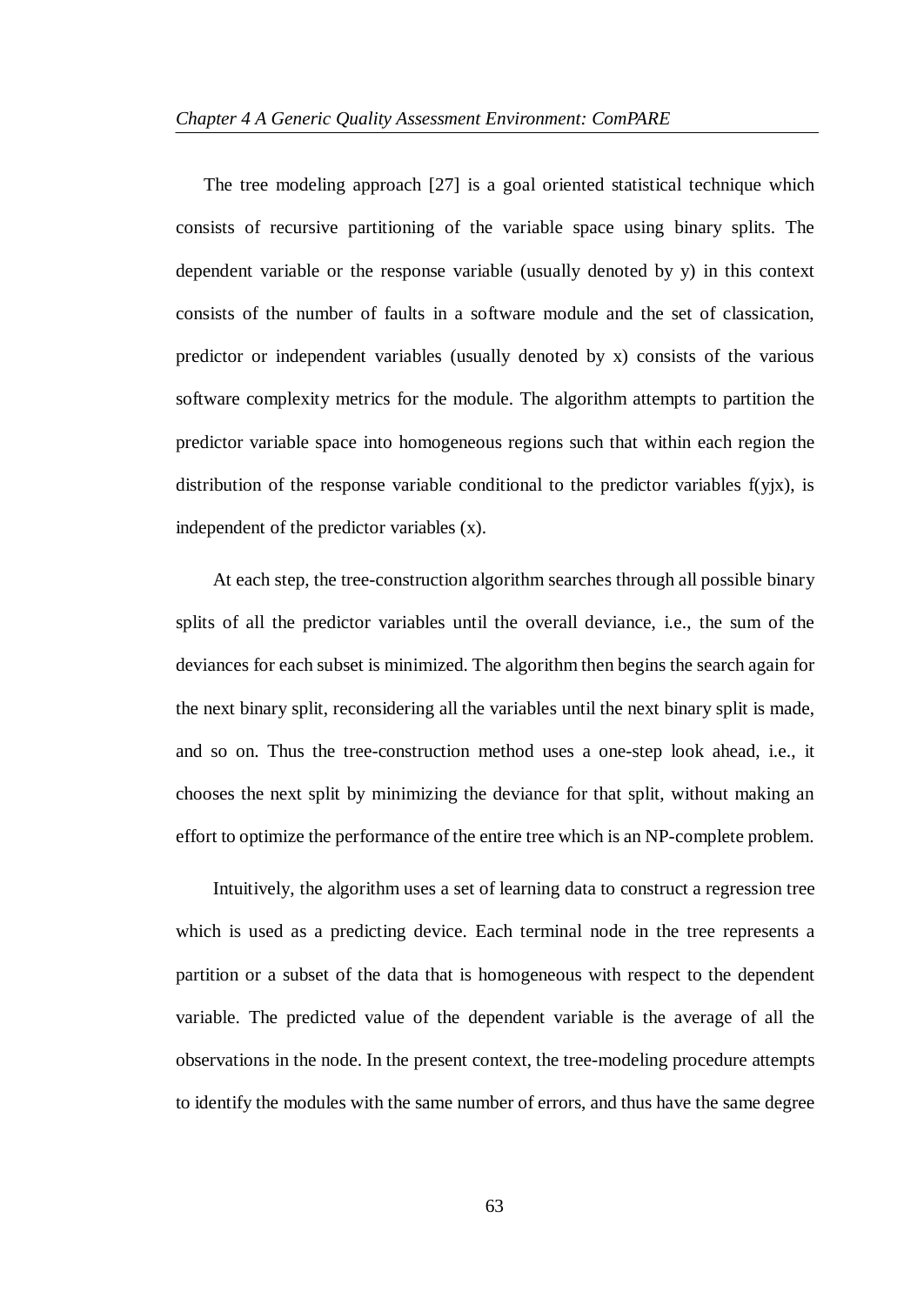of fault-proneness.

In ComPARE, a user can define the metrics and their value at each node from the root to the leaves. Once the tree is constructed, a candidate component can be directly classified by following the threshold of each node in the tree until it reaches a leaf node. The user can validate and evaluate the final tree model after its definition. Below is an example of the outcome of a tree model. At each node of the tree there are metrics and values, and the leaves represent the components with certain number of predicted faults in the classification result.



Figure 4.4 An example of classification tree model

### **4.3.4 Case-Based Reasoning Model**

Case-based reasoning (CBR) has been proposed for predicting the quality of software components [34]. A CBR classifier uses previous "similar" cases as the basis for predicting the quality of a software component.. Previous cases are stored in a case base. Similarity is defined in terms of a set of metrics. The major conjecture behind this model is that the candidate component that has a similar structure to the components in the case base will inherit a similar quality level.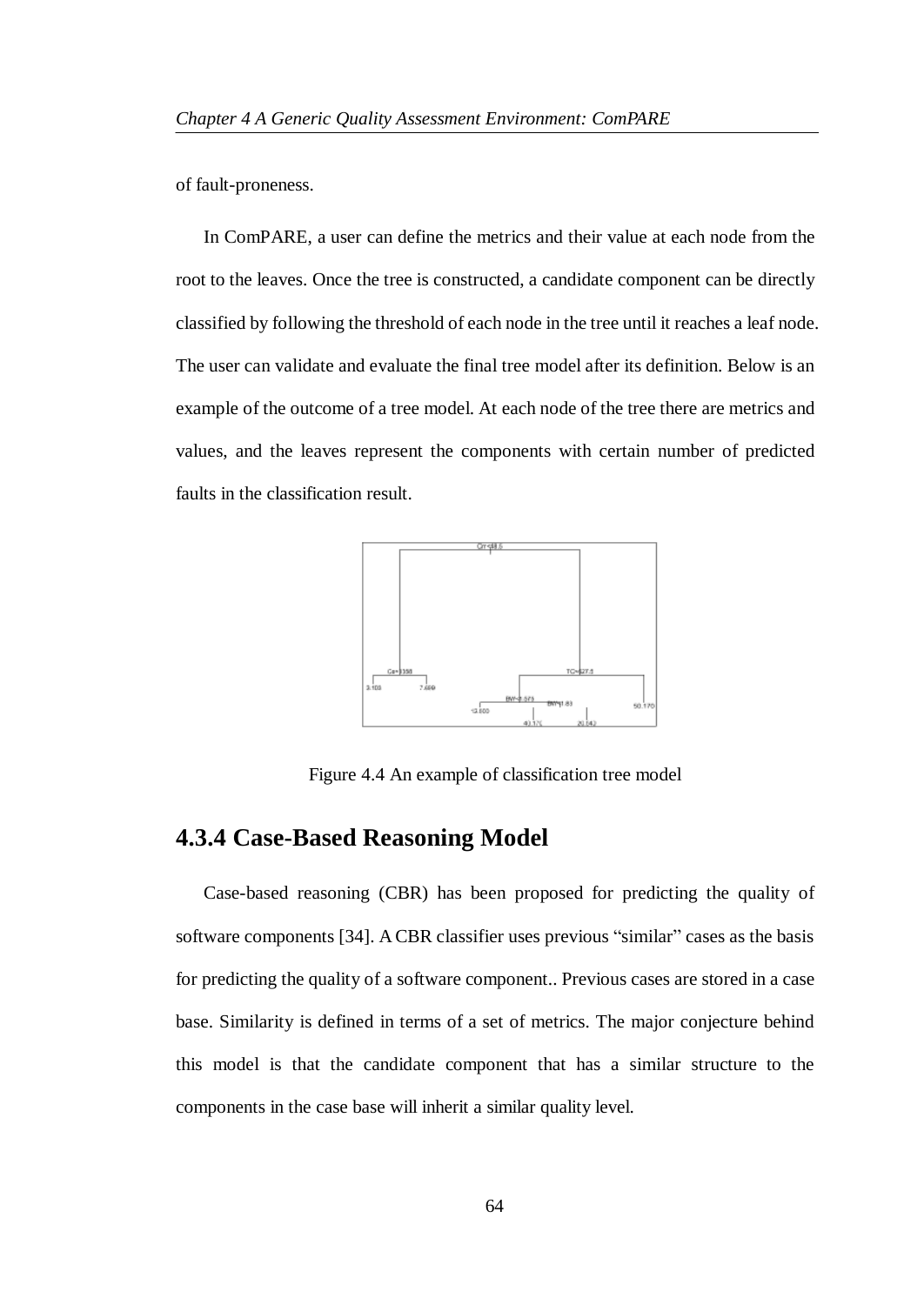CBR method has a number of advantages. Most notable one is that the detailed characterization of the similar cases can help to interpret the automatic classification results. In principle, as well, a CBR classifier would provide a straight forward approach for dealing with missing values. However, in the context of quality prediction using product metrics, there are rarely missing values.

When evaluating the predictive performance of a CBR classifier, one first constructs a case base of previous components where the source code/dynamic metrics and the quality are known. A different data set is then used as the test set. This can be achieved in a number of different ways, such as a holdout sample, cross-validation, bootstrapping, multiple releases, or random subsets.

A CBR classifier can be instantiated in different ways by varying its parameters. But according to the previous research, there is no significant difference in prediction validity when using any combination of parameters in CBR. So we adopt the simplest CBR classifier modeling with Euclidean distance, z-score standardization [34], but no weighting scheme. Finally, we select the single, nearest neighbor for the prediction purpose.

#### **4.3.5 Bayesian Network Model**

Bayesian networks (also known as Bayesian Belief Networks, BBN) is a graphical network that represents probabilistic relationships among variables [33]. BBNs enable reasoning under uncertainty. The framework of Bayesian networks offers a compact,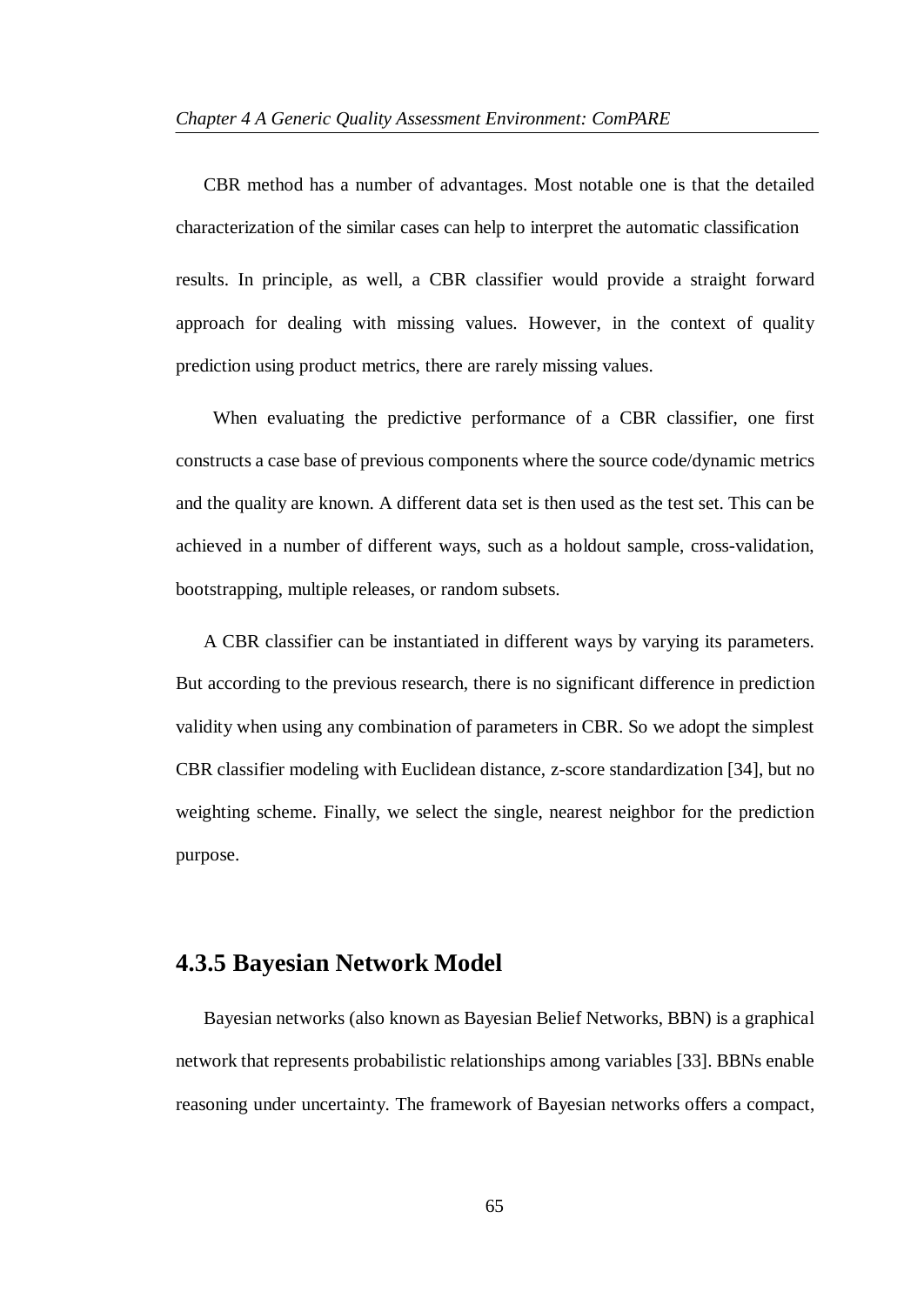intuitive, and efficient graphical representation of dependence relations between entities of a problem domain. The graphical structure reflects properties of the problem domain directly, which provides a tangible visual representation as well as a sound mathematical basis in Bayesian probability [35]. The foundation of Bayesian networks is the following theorem known as Bayes'Theorem:

$$
P(H|E,c) = \frac{P(H|c)P(E|H,c)}{P(E|c)}
$$
(3)

where H, E, c are independent events and P the probability of such event under certain circumstances.

With BBNs, it is possible to integrate expert beliefs about the dependencies between different variables and to propagate consistently the impact of evidence on the probabilities of uncertain outcomes, such as "unknown component quality". Details of the BBN model for quality prediction can be found in [33]. Users can also define their own BBN models in ComPARE and compare the results with other models.

## **4.4 Operations in ComPARE**

As a generic quality assessment environment for component-based software system, ComPARE suggests eight major functional areas: File Operations, Selecting Metrics, Selecting Criteria, Model Selection and Definition, Model Validation,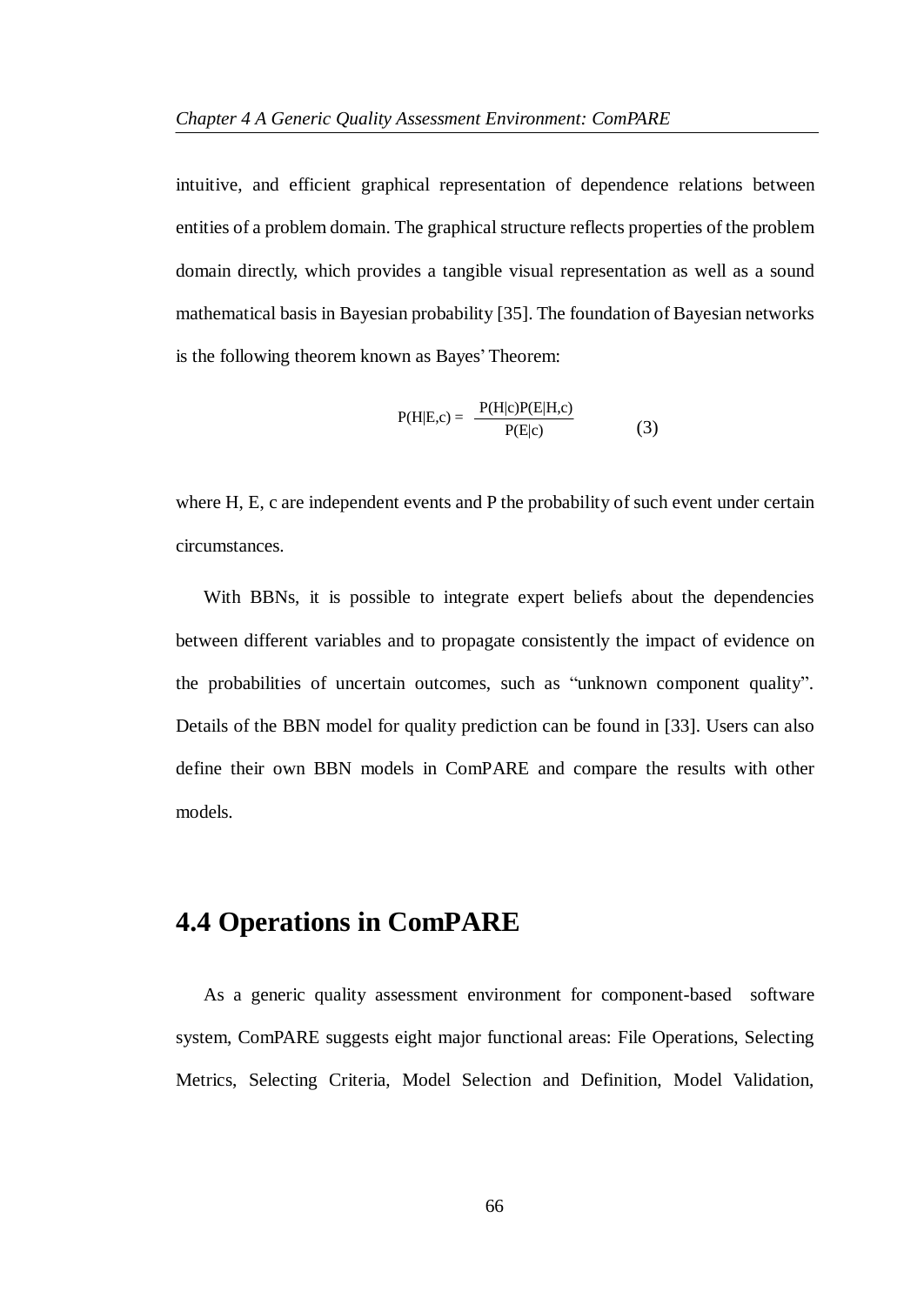Display Result, Windows Switch, and Help System. The details of some key functions are described in the following sections.

#### **4.4.1 Selecting Metrics**

User can select the metrics they want to collect for the opened component-based system. There are three categories of metrics available: process metrics, static metrics and dynamic metrics. The details of these metrics have shown in section 4.2.

#### **4.4.2 Selecting and Weighing Criteria**

After computing the different metrics, users need to select and weigh the criteria on these metrics before using them in the reliability modeling. Each metric can be selected or omitted, and if selected, be marked with the weight between 0 and 100%. Such information will be used as input parameter later in the quality prediction models.

#### **4.4.3 Model Selection and Definition**

The Model operations allow users to select or define the model they would like to perform in the evaluation. The users should give the probability of each item related to the overall quality of the candidate component.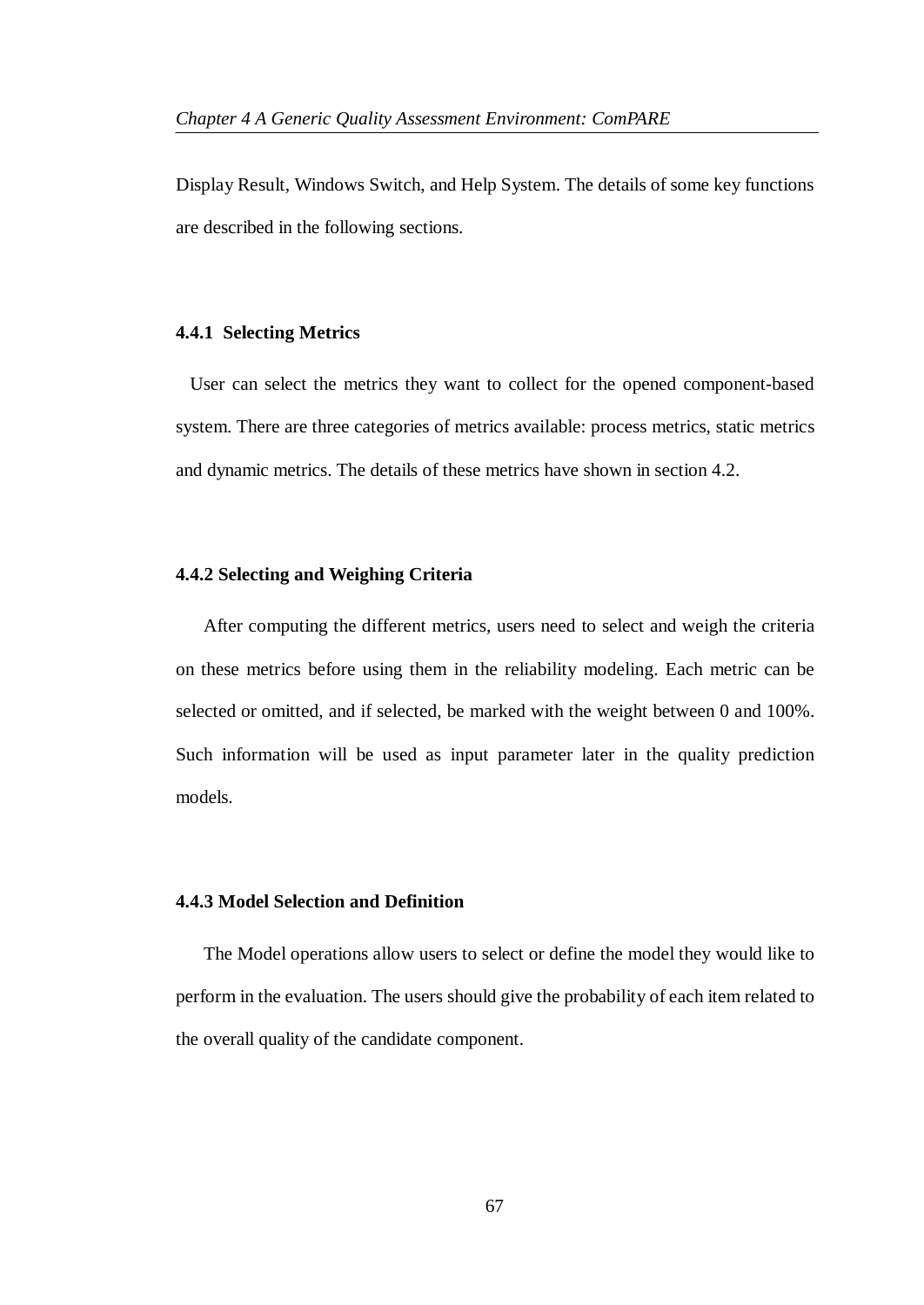#### **4.4.4 Model Validation**

Model validation allows comparison between different models and with respect to actual software failure data. It facilitates the users to compare the different results based on chosen subset of the software failure data under certain validation criteria. The comparisons between different models in their predictive capability are summarized in a summary table. Model Validation operations are activated only when the software failure data are available.

### **4.5 ComPARE Prototype**

Under the framework that we have described, we prototyped a specific version of ComPARE which targets software components developed by the Java language. Java is one of the most popular languages used in off-the-shelf components development today, and can run three standard architectures for component-based software development: i.e., CORBA, COM/DCOM and JavaBeans/EJB.

Figure 4.4 and Figure 4.5 show screen dumps of the described ComPARE prototype tool. Using ComPARE, computation of various metrics for software components and application of quality prediction models are straightforward. Users also have flexible choices in selecting and defining different models. The combination of simple operations and a variety of quality models makes it easy for users to identify an appropriate prediction model for a given component-based system.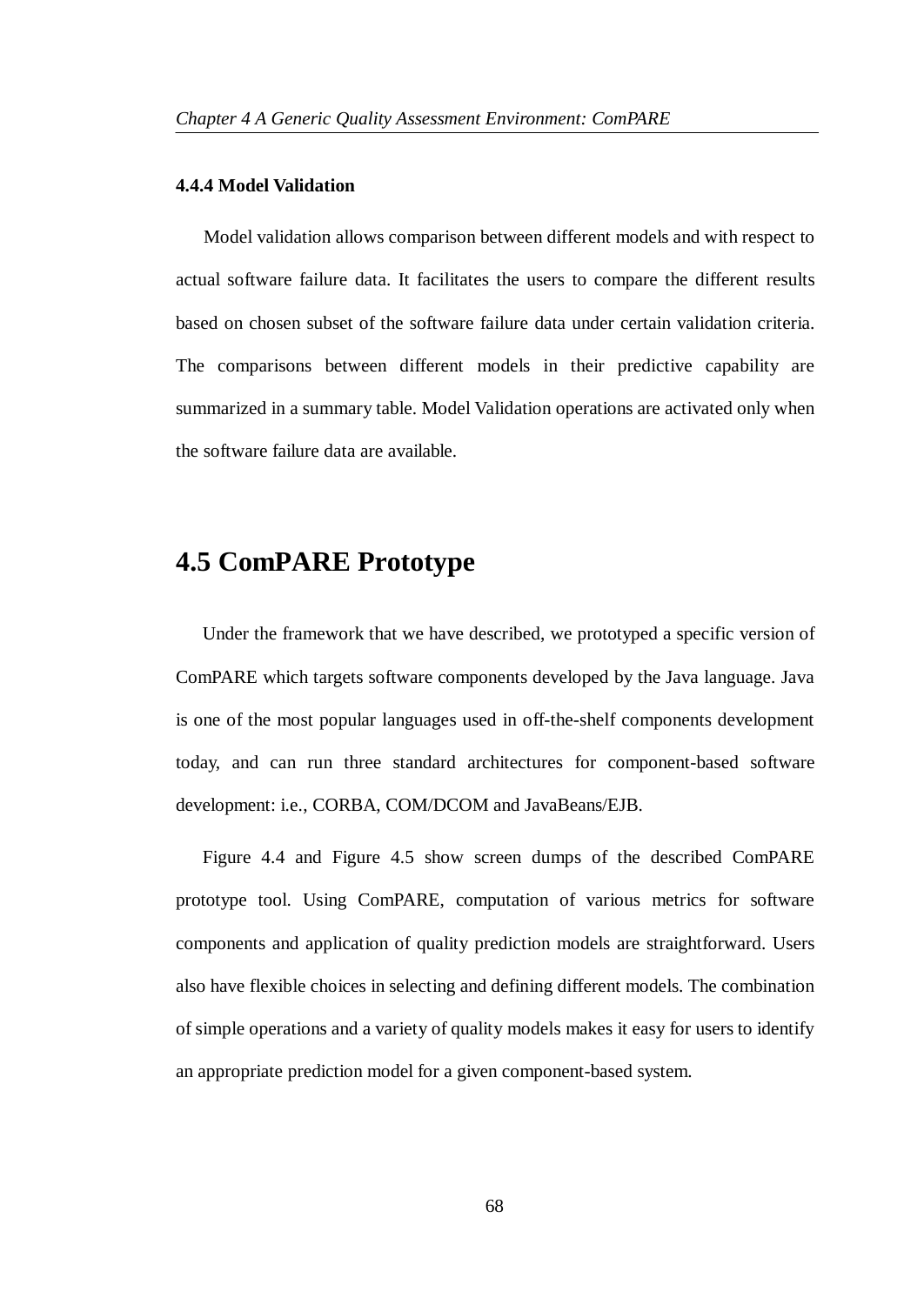

Figure 4.4 GUI of ComPARE for metrics, criteria and tree model



Figure 4.5 GUI of ComPARE for prediction display, risky source code

and result statistics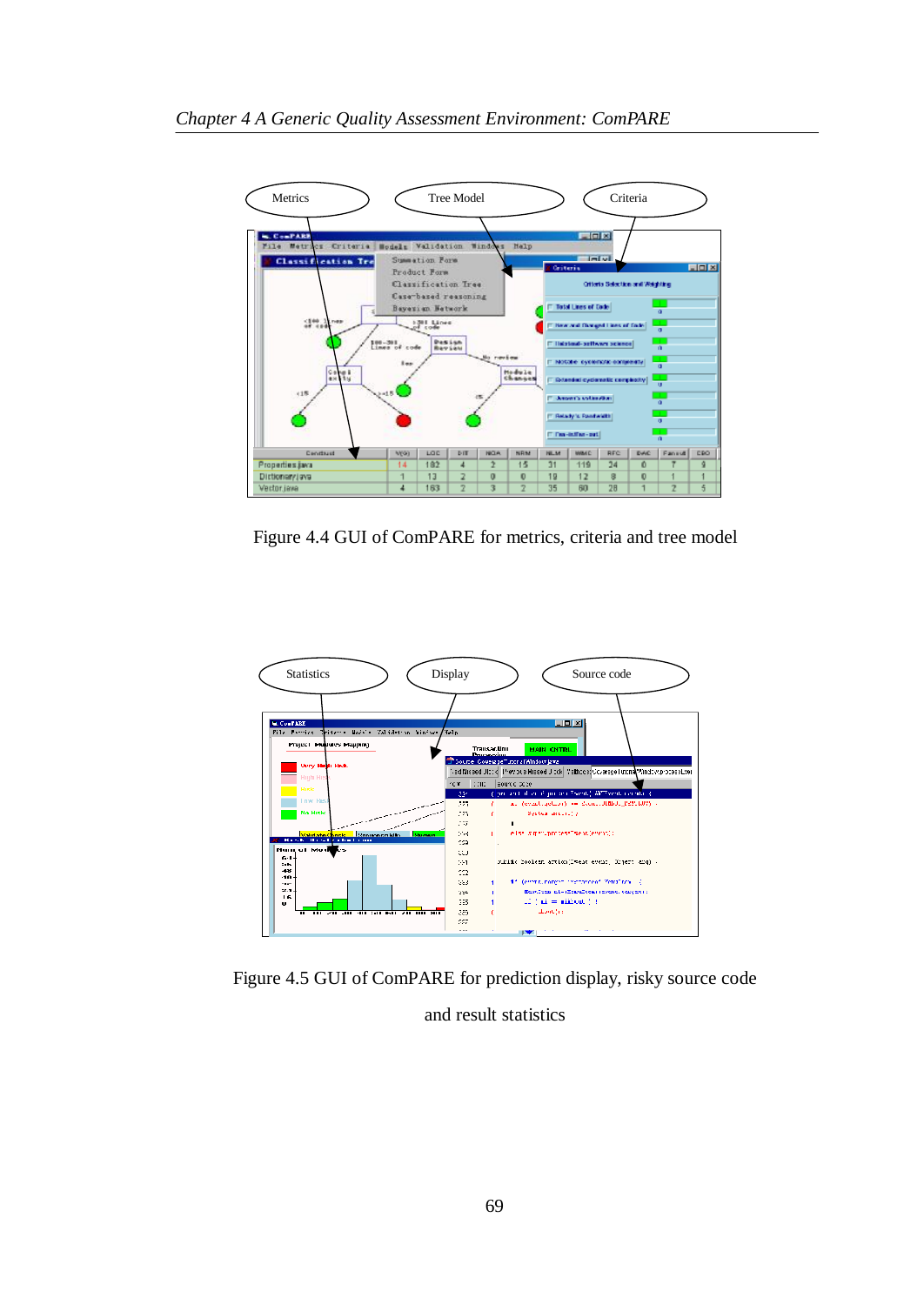## **Chapter 5**

## **Experiments and Discussions**

In ComPARE, we propose to provide a systematic procedure for predicting the quality of software components and assess their reliability in the overall system developed using component-based software development. ComPARE integrates several quality prediction models into one environment and compare the prediction result of different models in case that the failure data of the particular component is available.

Also, ComPARE adopts commercial tools in accessing software data related to quality attributes. We adopt Metamata and Jprobe suites (see section 4.2) to measure the different metrics for the candidate components, as well as CART and Hugin sytems (see section 5.3) as the classification tree and Bayesian Network model to predict the quality of the given components. These tools are widely adopted in the component-based program certification and quality prediction markets.

In this chapter, we use these classification tree and BBN models to predict and evaluate the relationship between the number of faults and software metrics of some CORBA programs. All the programs are designed according to the same specification,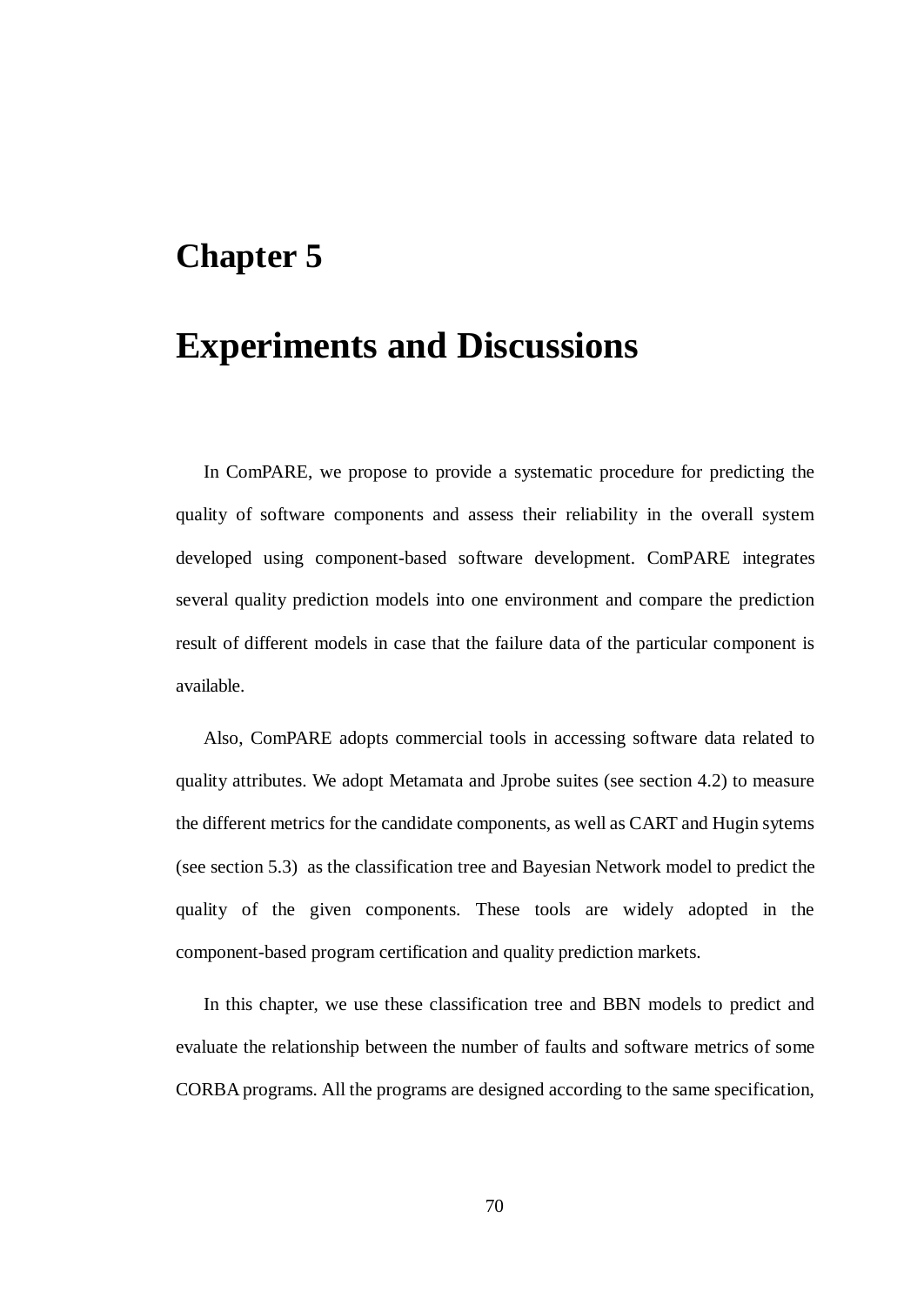the programming teams can choose their own programming languages. The test cases are designed to access the functionalities of the final programs according to the specification. The details of the test can be found in [45]. Here we apply the programs to our prediction models.

### **5.1 Data Description**

In the fall of 1998 we engaged 19 programming teams to design, implement, test and demonstrate a Soccer Team Management System using CORBA, which is a project of a class for the students majored in computer science. The duration of the project was 4 weeks. The programming teams (2-3 students for each team) participating in this project were required to independently design and develop a distributed system, which allows multiple clients to access a Soccer Team Management Server for 10 different operations. The teams were free to choose different CORBA vendors (Visibroker or Iona Orbix), using different programming languages (Java or  $C_{++}$ ) for the client or server programs. These programs have to pass an acceptance test, in which programs were subjected to two types of test cases for each of the 10 operations: one for normal operation and the other for operations which would raise exceptions. The total number of test cases used in this experiment are 57.

Among these 19 programs 12 chose to use Visibroker, while 7 chose to use Iona Orbix. For the 12 Visibroker programs, 9 used Java for both client and server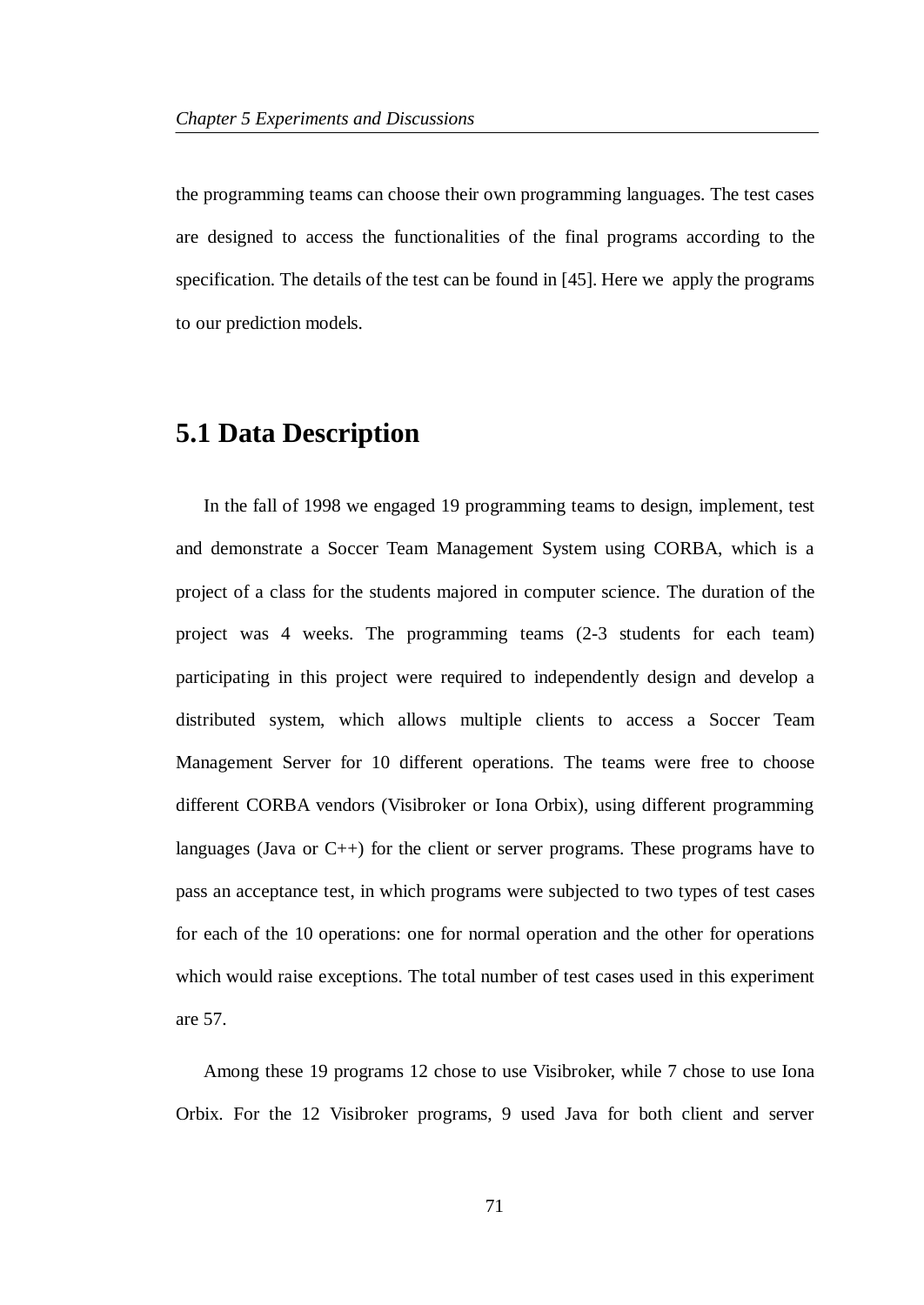implementation, 2 used C++ for both client and server implementation, and 1 used Java as its client and C++ as its server.

The metrics collected and the test results for the different program versions are shown in Table 5.1.

| Team            | TLOC | <b>CLOC</b> | <b>SLOC</b> | <b>CClass</b> | CMethod | <b>SClass</b>  | <b>SMethod</b> | Fail | Maybe          | R    | R1   |
|-----------------|------|-------------|-------------|---------------|---------|----------------|----------------|------|----------------|------|------|
| P <sub>2</sub>  | 1129 | 613         | 516         | 3             | 15      | 5              | 26             | 7    | 6              | 0.77 | 0.88 |
| P3              | 1874 | 1023        | 851         | 3             | 23      | 5              | 62             | 3    | 6              | 0.84 | 095  |
| P4              | 1309 | 409         | 900         | 3             | 12      | 1              | 23             | 3    | 12             | 0.74 | 0.95 |
| P <sub>5</sub>  | 2843 | 1344        | 1499        | 4             | 26      | 1              | 25             | 2    | 1              | 0.95 | 0.96 |
| P <sub>6</sub>  | 1315 | 420         | 895         | 3             | 3       | 1              | 39             | 13   | 10             | 0.60 | 0.77 |
| P7              | 2674 | 1827        | 847         | 3             | 17      | 5              | 35             | 3    | 14             | 0.70 | 0.95 |
| P <sub>8</sub>  | 1520 | 734         | 786         | 3             | 24      | 4              | 30             | 1    | 6              | 0.88 | 0.98 |
| P <sub>9</sub>  | 2121 | 1181        | 940         | 4             | 22      | 3              | 43             | 4    | $\overline{2}$ | 0.89 | 0.93 |
| P <sub>10</sub> | 1352 | 498         | 854         | 3             | 12      | 5              | 41             | 2    | $\overline{2}$ | 0.93 | 0.96 |
| P <sub>11</sub> | 563  | 190         | 373         | 3             | 12      | 3              | 20             | 6    | 3              | 0.84 | 0.89 |
| P <sub>12</sub> | 5695 | 4641        | 1054        | 14            | 166     | 5              | 32             | 1    | 4              | 0.91 | 0.98 |
| P <sub>13</sub> | 2602 | 1587        | 1015        | 3             | 27      | 3              | 32             | 17   | 19             | 0.37 | 0.70 |
| P <sub>14</sub> | 1994 | 873         | 1121        | 4             | 12      | 5              | 39             | 4    | 6              | 0.82 | 0.93 |
| P <sub>15</sub> | 714  | 348         | 366         | 4             | 11      | $\overline{4}$ | 33             | 2    | 5              | 0.88 | 0.96 |
| P <sub>16</sub> | 1676 | 925         | 751         | 3             | 3       | 23             | 44             | 30   | 0              | 0.47 | 0.47 |
| P17             | 1288 | 933         | 355         | 6             | 25      | 5              | 35             | 3    | 3              | 0.89 | 0.95 |
| P18             | 1731 | 814         | 917         | 3             | 12      | 3              | 20             | 4    | 9              | 0.77 | 0.93 |
| P <sub>19</sub> | 1900 | 930         | 970         | 3             | 3       | $\overline{2}$ | 20             | 35   | 1              | 0.37 | 0.39 |

Table 5.1 General Metrics of Different Teams

The meaning of the metrics and testing results are listed below:

- Total Lines of Code (TLOC): the total length of whole program, including lines of codes in client program and server program;
- Client LOC (CLOC): lines of codes in client program;
- Server LOC (SLOC): lines of codes in server program;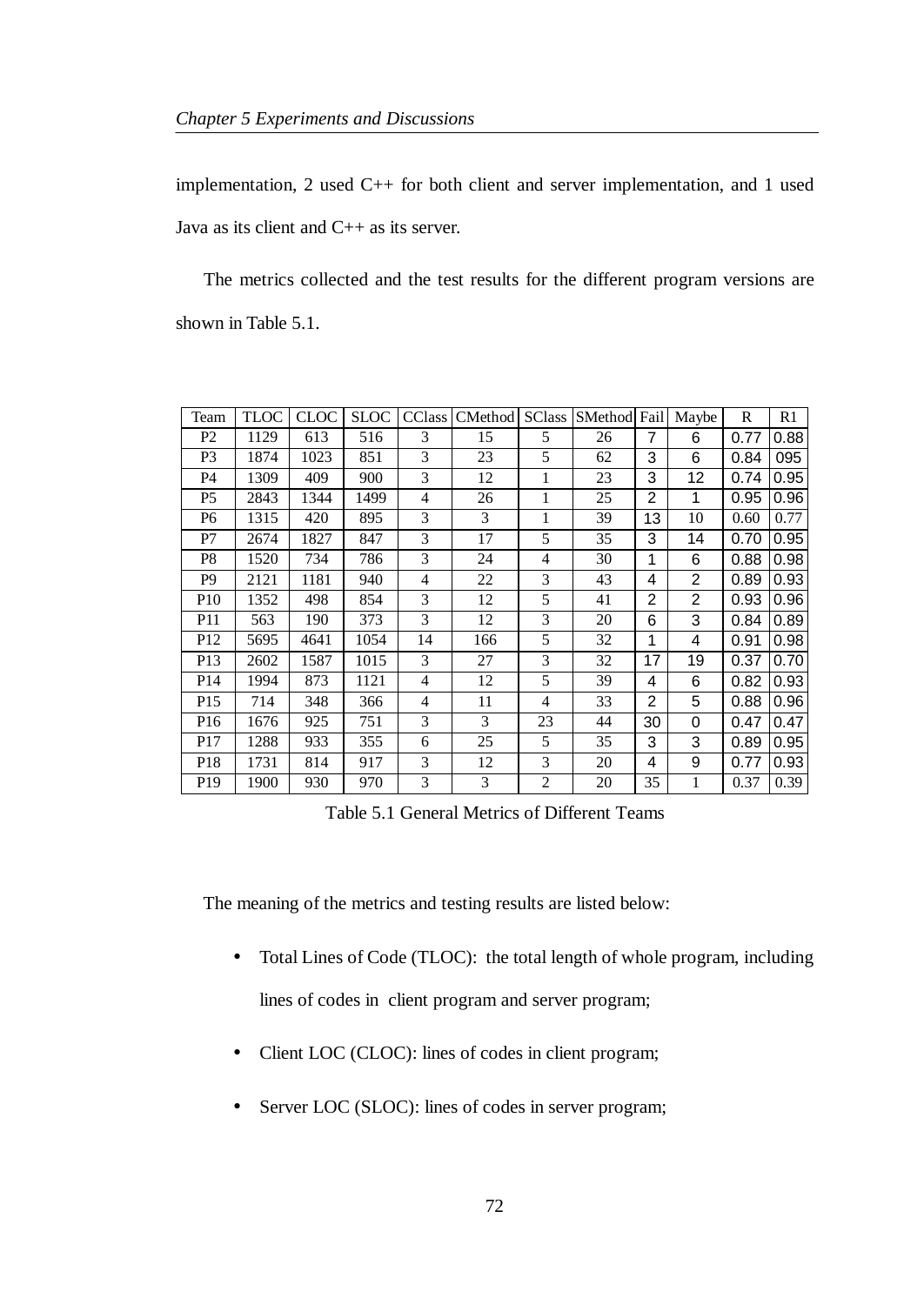- Client Class (CClass): number of classes in client program;
- Client Method (CMethod): number of methods in client program;
- Server Class (SClass): number of classes in server program;
- Server Method (SMethod): number of methods in server program;
- Fail: the number of test cases that the program failed on
- Maybe: the number of test cases, which were designed to raise exceptions, and failed to work as the client side of the program forbid it. In this situation, we were not sure whether the server was designed properly to raise the expected exceptions. Thus we put down "maybe" as the result.
- R: pass rate, defined by  $R_j = \frac{P_j}{Q}$ *C*  $=\frac{1}{2}$ , where C is the total number of test cases applied to the programs ( i.e., 57);  $P_j$  is the number of "Pass" cases for program j,  $P_i = C - Fail - Maybe$ .
- R1: pass rate 2, defined by  $R1_j = \frac{P_j + M_j}{q}$ *C*  $=\frac{P_j+M_j}{2}$ , where C is the total number of test cases applied to the programs ( i.e., 57);  $P_i$  is the number of "Pass" cases for program j,  $P_i = C - Fail - Maybe$ ; M<sub>i</sub> is the number of "Maybe" cases for program j.

### **5.2 Experiment Procedures**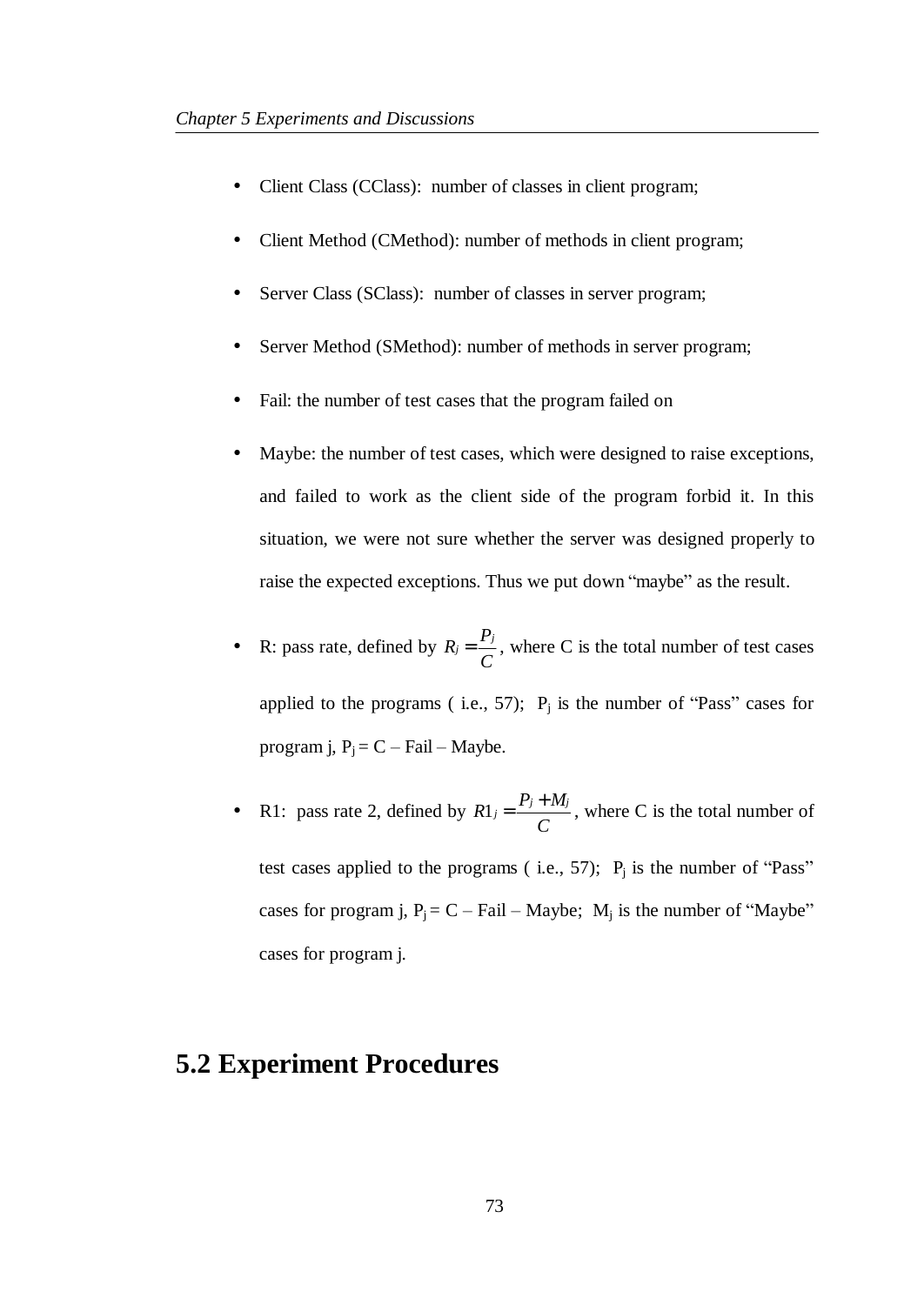In order to evaluate the quality of these CORBA programs, we applied the test cases to the programs and assessed their quality and reliability based on the test results. We describe our experiment procedures below.

First of all, we collected the different metrics of all the programs. Metamata and JProbe Suite were used for this purpose.

We designed test cases for these CORBA programs according to the specification. We used black box testing method, i.e., testing was on system functions only. Each operation defined in the system specification was tested one by one. We defined some test cases for each operation. The test cases were selected in 2 categories: normal cases and cases that caused exceptions in the system. For each operation in the system, at least 1 normal test case was conducted in the testing. In the other cases, all the exceptions were covered. But in order to reduce the work load, we tried to use as few test cases as possible so long as all the exceptions have been catered for.

We used the test results as indicator of quality. We applied different quality prediction models: i.e., classification tree model and Bayesian Network model to the metrics and test results. We then validate the prediction results of these models against the test results.

We divided the programs into two groups: training data and test set, and adopted cross evaluation. This was done after or during the prediction process according to the prediction models.

After applying the metrics to the different models, we analyzed the accuracy of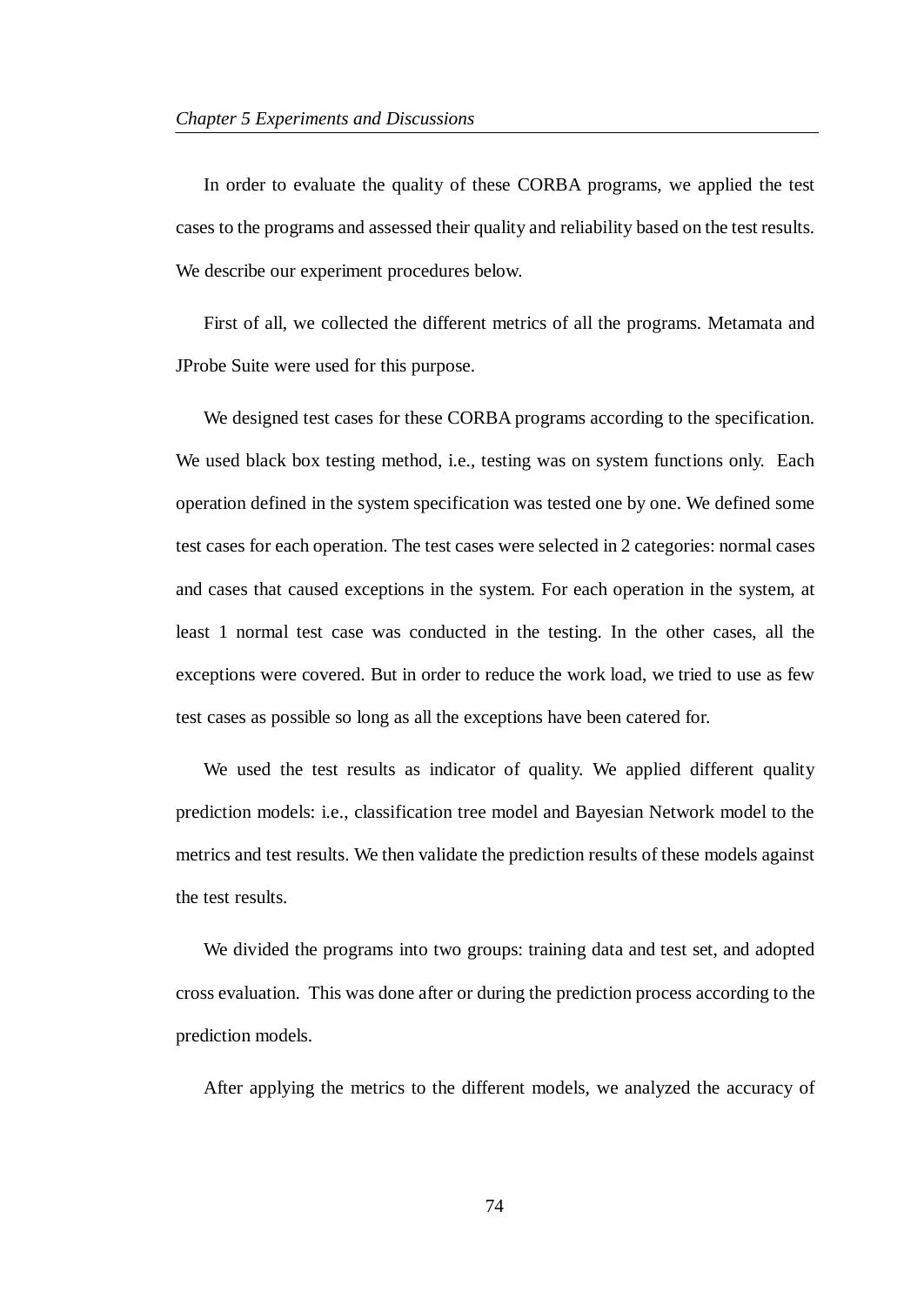their predicting results and identified their advantages and disadvantages. Also, based on the results, we adjusted the coefficients and weights of different metrics in the final models.

## **5.3 Modeling Methodology**

We adopted two quality prediction models in our experiment: classification tree model and Bayesian Belief Network. Respectively, two commercial tools CART and Hugin Explorer tool were used.

#### **5.3.1 Classification Tree Modeling**

CART is an acronym for Classification and Regression Trees, a decision-tree procedure introduced in 1984. Salford Systems' CART [41] is the only decision tree system based on the original CART code and included enhancements. The CART methodology solves a number of performance, accuracy, and operational problems that still plague many current decision-tree methods. CART's innovations include:

- solving the "how big to grow the tree" problem;
- using strictly two-way (binary) splitting;
- incorporating automatic testing and tree validation, and;
- providing a completely new method for handling missing values.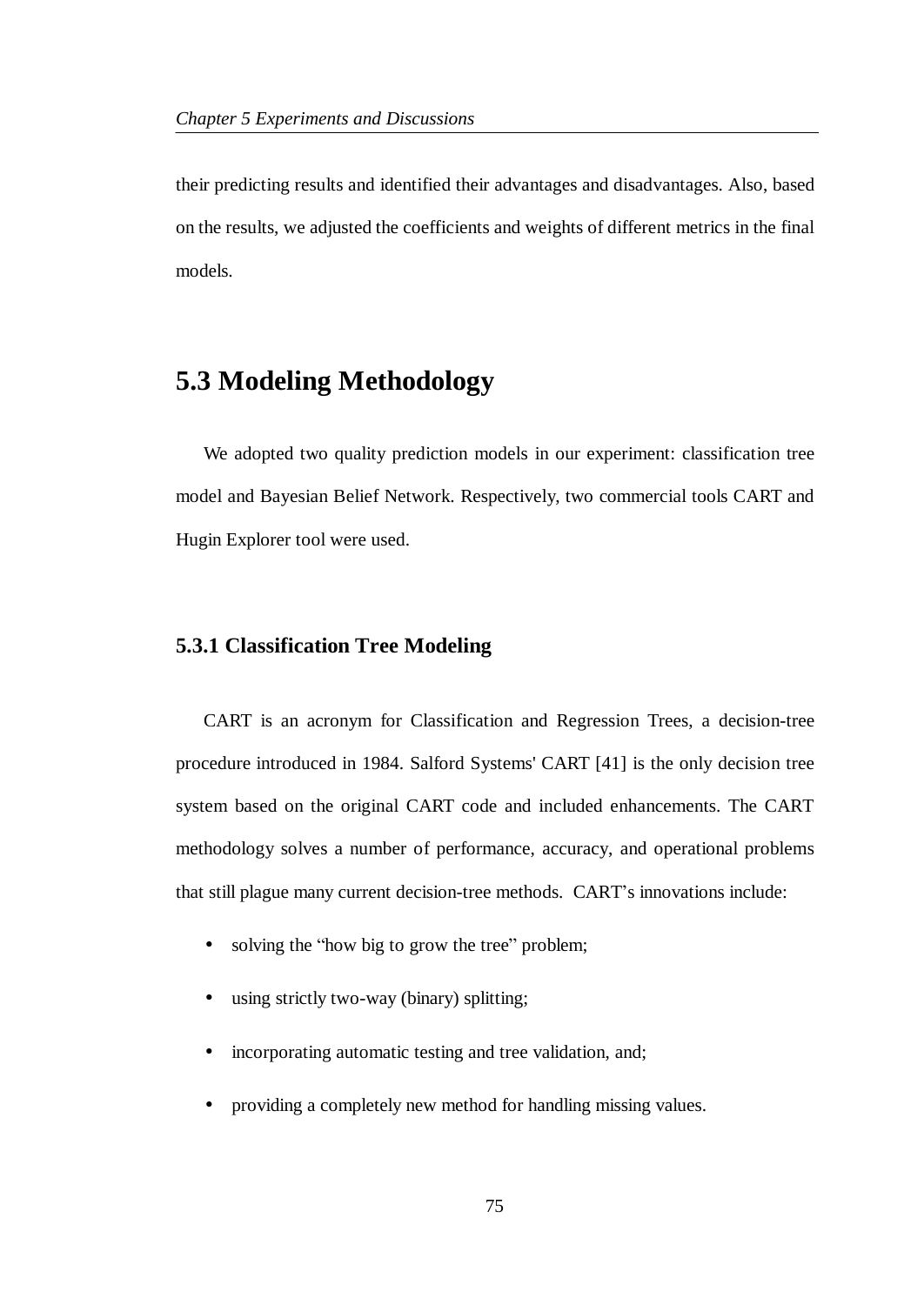The CART methodology is technically known as binary recursive partitioning. The process is binary because parent nodes are always split into exactly two child nodes and recursive because the process can be repeated by treating each child node as a parent. The key elements of a CART analysis are a set of rules for:

- splitting each node in a tree;
- deciding when a tree is complete; and
- assigning each terminal node to a class outcome (or predicted value for regression)

#### *Splitting Rules*

To split a node into two child nodes, CART always asks questions that have a "yes" or "no" answer. For example, the questions might be: is age  $\le$  = 55? Or is credit score  $\leq 600$ ?

How do we come up with candidate splitting rules? CART's method is to look at all possible splits for all variables included in the analysis. For example, consider a data set with 215 cases and 19 variables. CART considers up to 215 times 19 splits for a total of 4085 possible splits. Any problem will have a finite number of candidate splits and CART will conduct a brute force search through them all.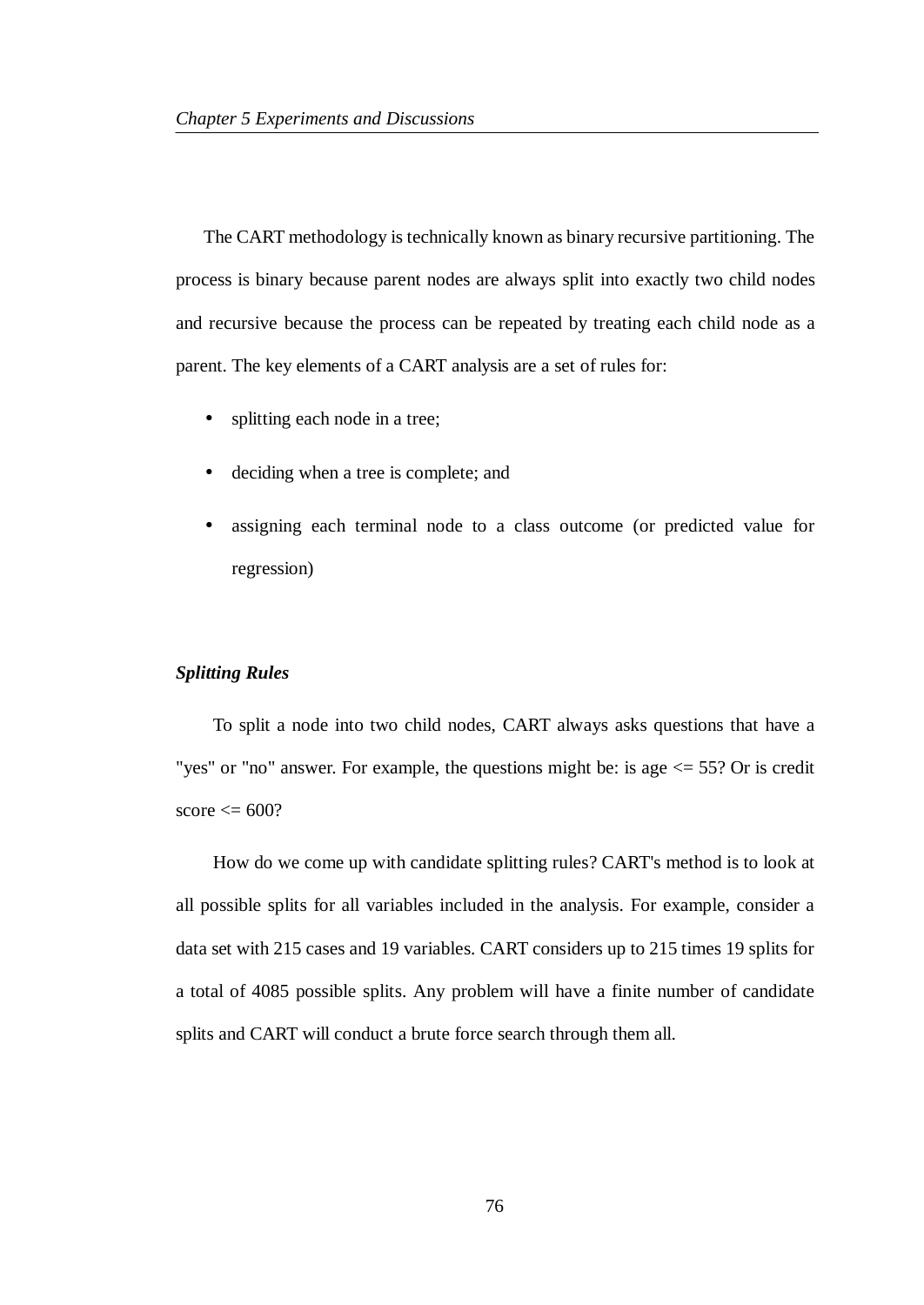#### *Choosing a Split*

CART's next activity is to rank order each splitting rule on the basis of a quality-of-split criterion. The default criterion used in CART is the GINI rule, essentially a measure of how well the splitting rule separates the classes contained in the parent node.

Besides Gini, CART includes six other single-variable splitting criteria - Symgini, twoing, ordered twoing and class probability for classification trees, and least squares and least absolute deviation for regression trees - and one multi-variable splitting criteria, the linear combinations method. The default Gini method typically performs best, but, given specific circumstances, other methods can generate more accurate models. CART's unique "twoing" procedure, for example, is tuned for classification problems with many classes, such as modeling which of 170 products would be chosen by a given consumer.

#### *Stopping Rules and Class Assignment*

Once a best split is found, CART repeats the search process for each child node, continuing recursively until further splitting is impossible or stopped. Splitting is impossible if only one case remains in a particular node or if all the cases in that node are exact copies of each other (on predictor variables). CART also allows splitting to be stopped for several other reasons, including that a node has too few cases. (The default for this lower limit is 10 cases, but may be set higher or lower to suit a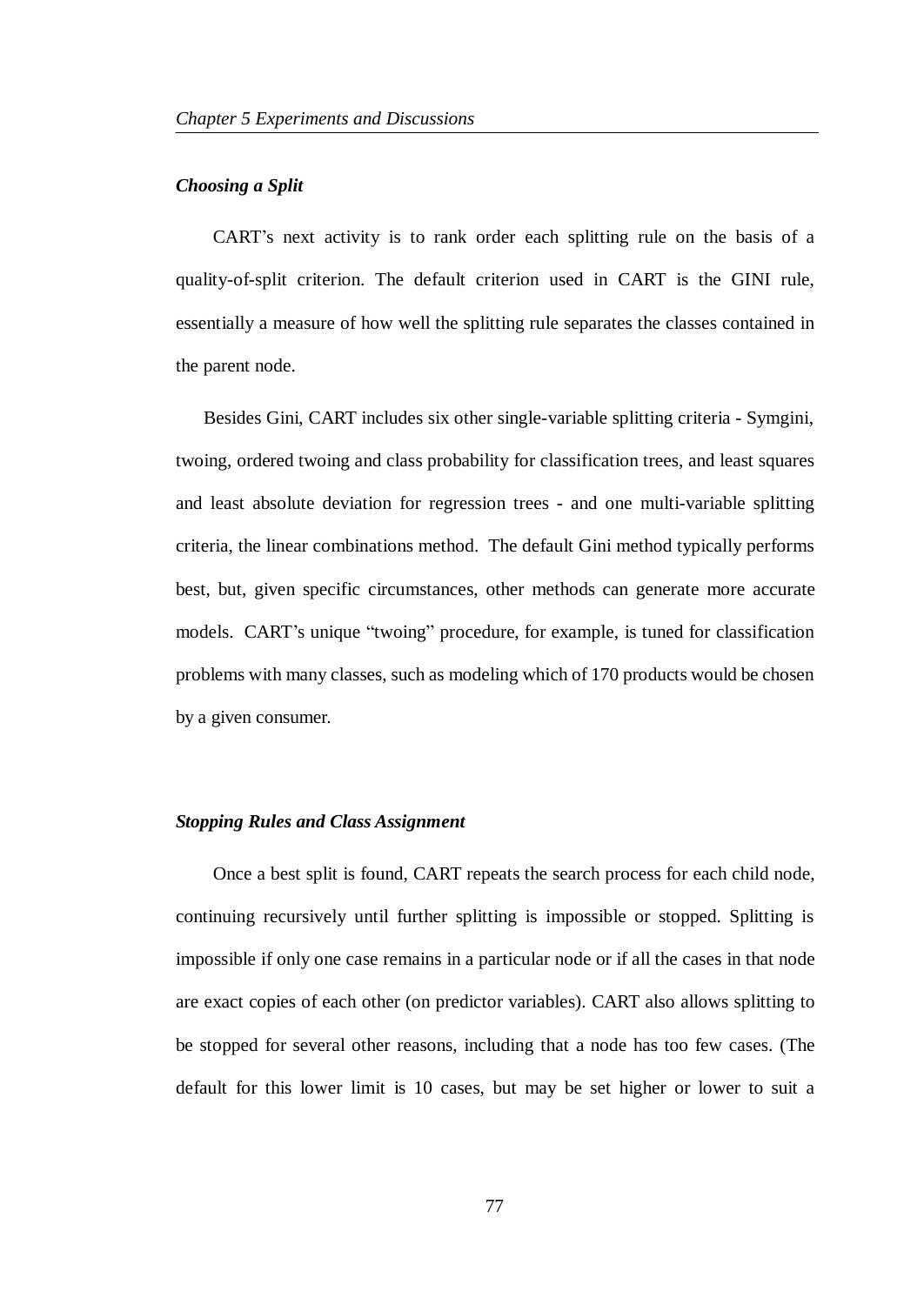particular analysis).

Once a terminal node is found we must decide how to classify all cases falling within it. One simple criterion is the plurality rule: the group with the greatest representation determines the class assignment. CART goes a step further: because each node has the potential for being a terminal node, a class assignment is made for every node whether it is terminal or not. The rules of class assignment can be modified from simple plurality to account for the costs of making a mistake in classification and to adjust for over- or under-sampling from certain classes.

#### *Pruning Trees*

Instead of attempting to decide whether a given node is terminal or not, CART proceeds by growing trees until it is not possible to grow them any further. Once CART has generated what we call a maximal tree, it examines smaller trees obtained by pruning away branches of the maximal tree. The reason CART does not stop in the middle of the tree-growing process is that there might still be important information to be discovered by drilling down several more levels.

#### *Testing*

Once the maximal tree is grown and a set of sub-trees are derived from it, CART determines the best tree by testing for error rates or costs. With sufficient data, the simplest method is to divide the sample into learning and test sub-samples. The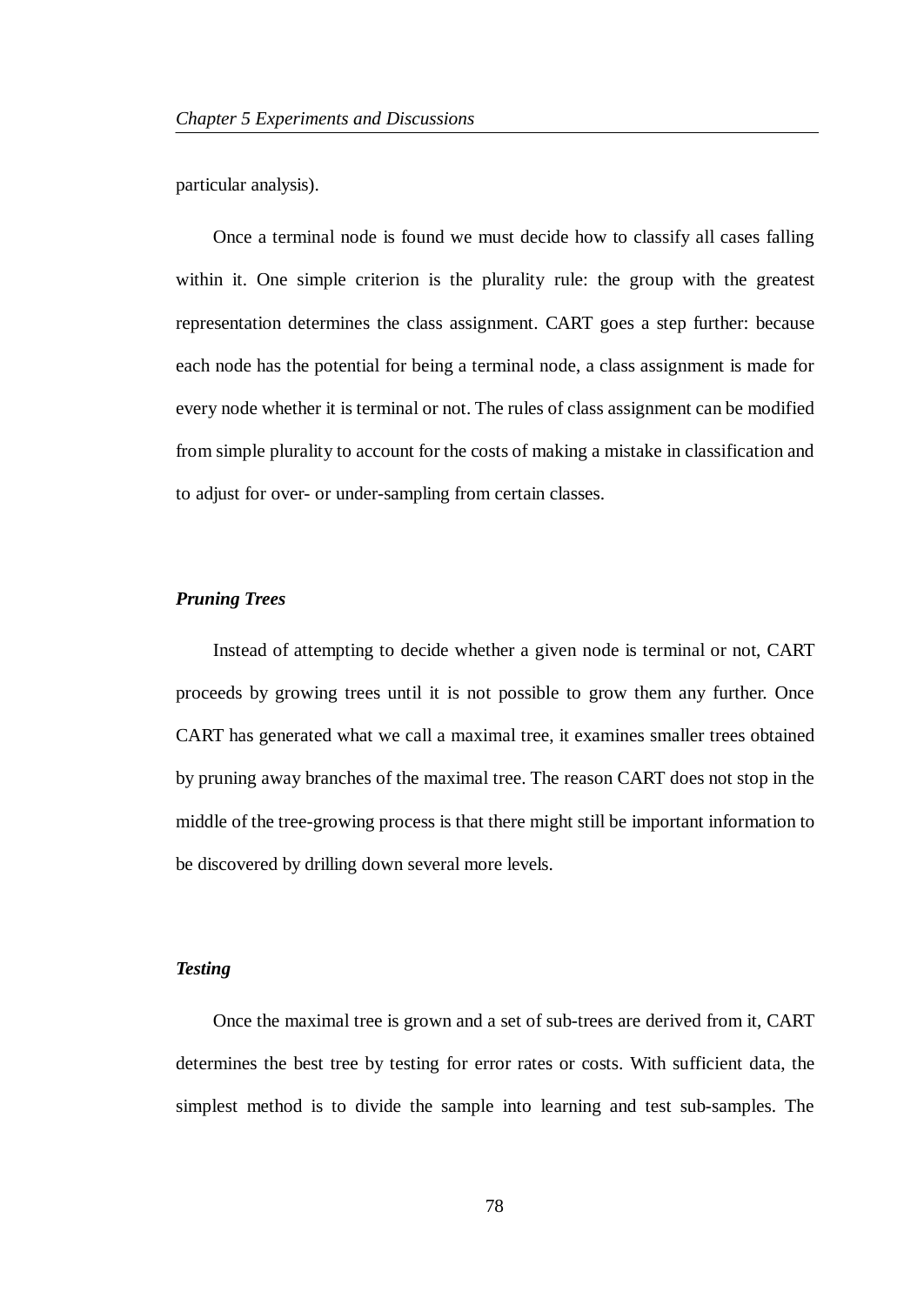learning sample is used to grow an overly-large tree. The test sample is then used to estimate the rate at which cases are misclassified (possibly adjusted by misclassification costs). The misclassification error rate is calculated for the largest tree and also for every sub-tree. The best sub-tree is the one with the lowest or near-lowest cost, which may be a relatively small tree.

Some studies will not have sufficient data to allow a good-sized separate test sample. The tree-growing methodology is data intensive, requiring many more cases than classical regression. When data are in short supply, CART employs the computer-intensive technique of cross validation.

#### *Cross Validation*

CART uses two test procedures to select the "optimal" tree, which is the tree with the lowest overall misclassification cost, thus the highest accuracy. Both test disciplines, one for small datasets and one for large, are entirely automated, and they ensure the optimal tree model will accurately classify existing data and predict results. For smaller datasets and cases when an analyst does not wish to set aside a portion of the data for test purposes, CART automatically employs cross-validation. For large datasets, CART automatically selects test data or uses pre-defined test records or test files to self-validate results.

Cross validation is used if data are insufficient for a separate test sample. In such cases, CART grows a maximal tree on the entire learning sample. This is the tree that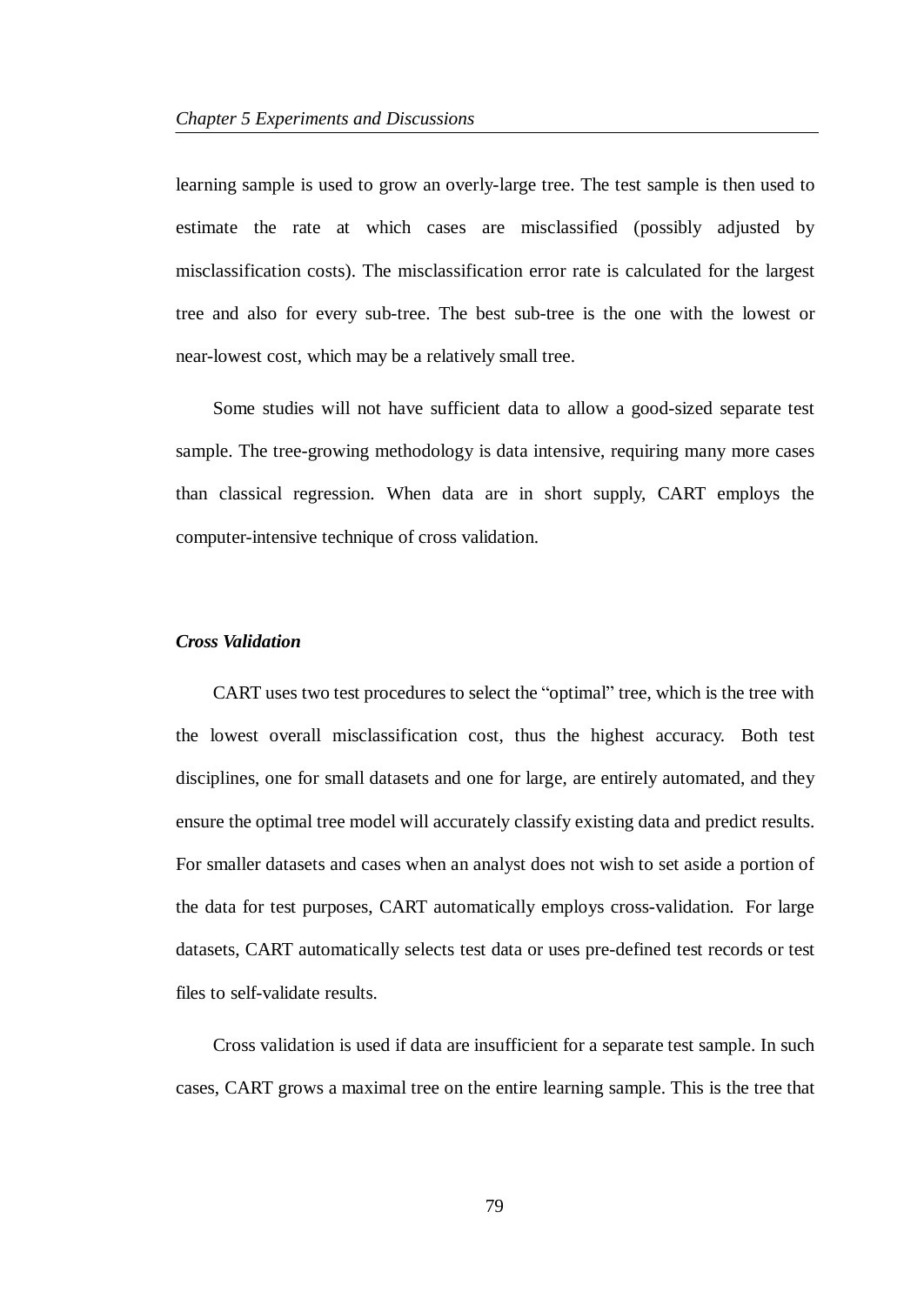will be pruned back. CART then proceeds by dividing the learning sample into 10 roughly-equal parts, each containing a similar distribution for the dependent variable. CART takes the first 9 parts of the data, constructs the largest possible tree, and uses the remaining 1/10 of the data to obtain initial estimates of the error rate of selected sub-trees. The same process is then repeated (growing the largest possible tree) on another 9/10 of the data while using a different 1/10 part as the test sample. The process continues until each part of the data has been held in reserve one time as a test sample. The results of the 10 mini-test samples are then combined to form error rates for trees of each possible size; these error rates are applied to the tree based on the entire learning sample.

#### **5.3.2 Bayesian Belief Network Modeling**

The HUGIN System is a tool enabling one to construct model based decision support systems in domains characterized by inherent uncertainty. The models supported are *Bayesian belief networks* and their extension *influence diagrams*. The HUGIN System allows the user to define both discrete nodes and to some extent continuous nodes in the models.

Bayesian networks are often used to model domains that are characterized by inherent uncertainty. This uncertainty can be due to imperfect understanding of the domain, incomplete knowledge of the state of the domain at the time where a given task is to be performed, randomness in the mechanisms governing the behaviour of the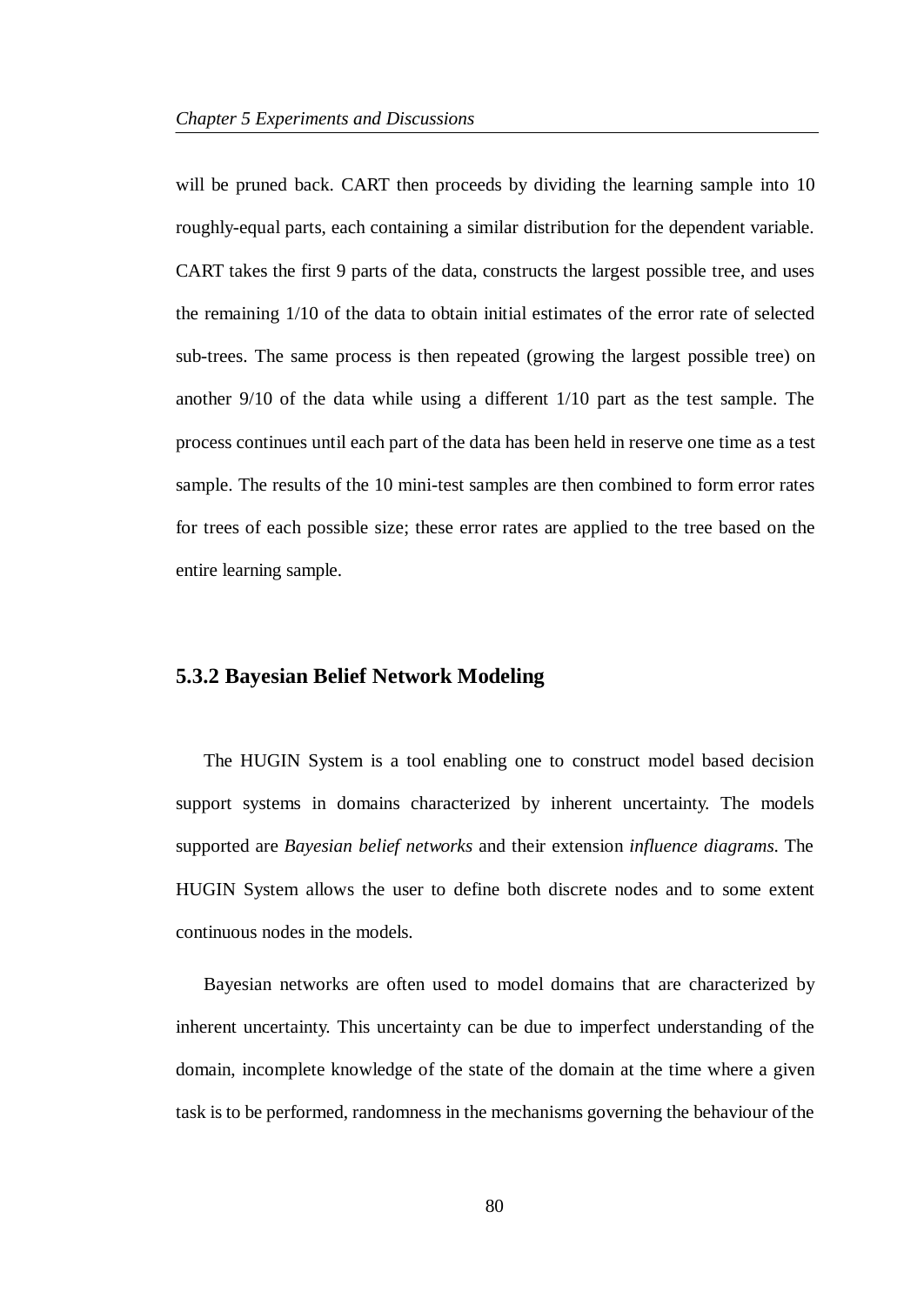domain, or a combination of these.)

Formally, a Bayesian belief network can be defined as follows: A Bayesian belief network is a directed acyclic graph with the following properties:

- Each node represents a random variable.
- Each node representing a variable *A* with parent nodes representing variables  $B_1, B_2, \ldots, B_n$  is assigned a conditional probability table (cpt):

$$
P(A|B_1, B_2, \ldots, B_n)
$$

The nodes represent random variables, and the edges represent probabilistic dependencies between variables. These dependences are quantified through a set of conditional probability tables (CPTs): Each variable is assigned a CPT of the variable given its parents. For variables without parents, this is an unconditional (also called a marginal) distribution.

Inference in a Bayesian network means computing the conditional probability for some variables given information (evidence) on other variables. This is easy when all available evidence is on variables that are ancestors of the variable(s) of interest. But when evidence is available on a descendant of the variable(s) of interest, we have to perform inference against the direction of the edges. To this end, we employ Bayes' Theorem:

$$
P(A|B) = \frac{P(B|A)P(A)}{P(B)}
$$

An influence diagram is a belief network augmented with decisions and utilities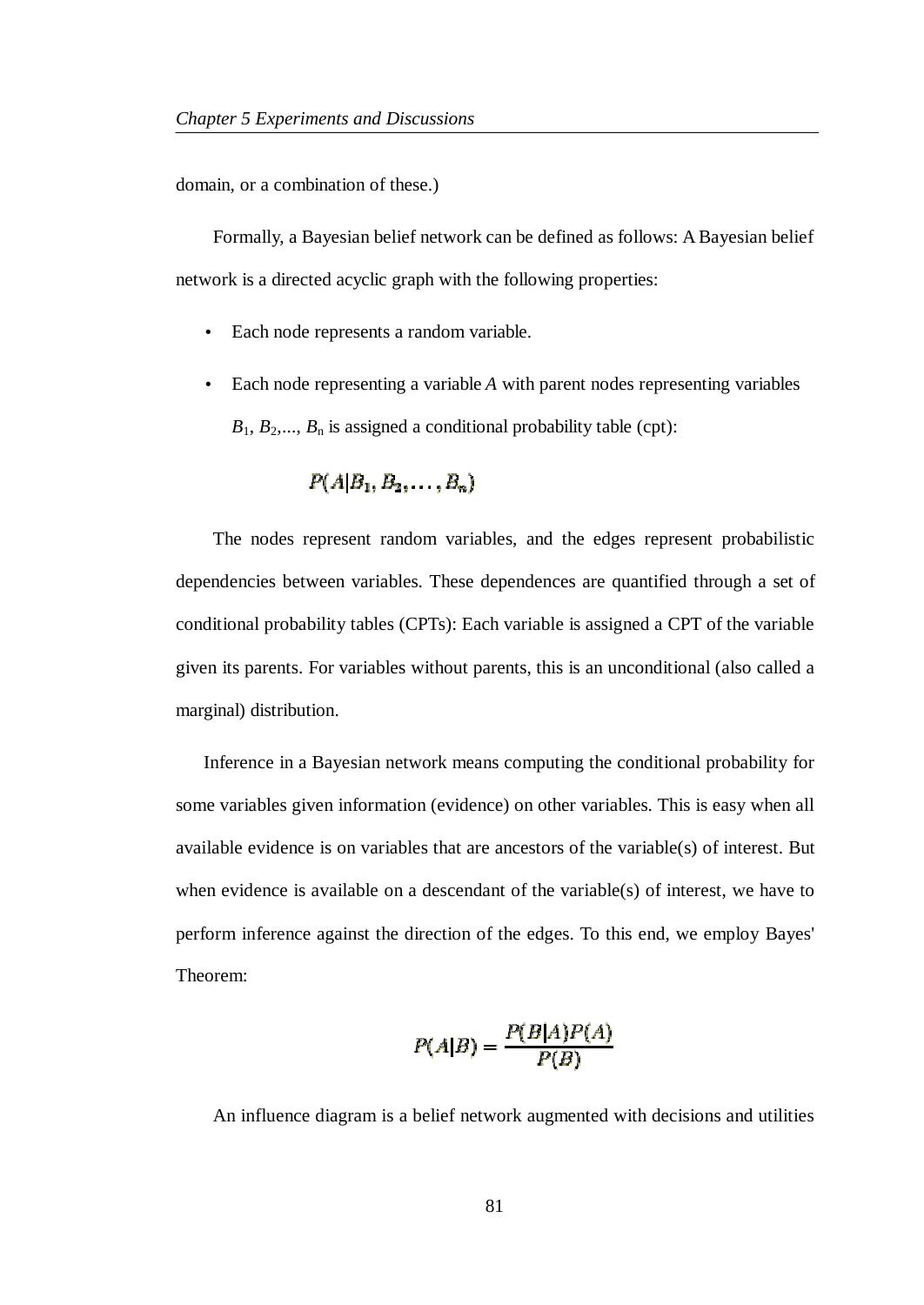(the random variables of an influence diagram are often called chance variables). Edges into decision nodes indicate time precedence: an edge from a random variable to a decision variable indicates that the value of the random variable is known when the decision will be taken, and an edge from one decision variable to another indicates the chronological ordering of the corresponding decisions. The network must be acyclic, and there must exist a directed path that contains all decision nodes in the network.

We have developed a prototype BBN to show the potential of one of the quality prediction models: BBN, and illustrated their useful properties using real metrics data from the project. The quality prediction BBN example is shown in Figure 5.1. The node probability is determined by the metrics and the testing data, see Table 5.1. Figure 5.1 also shows the execution of the BBN model using the Hugin Explorer tool [35].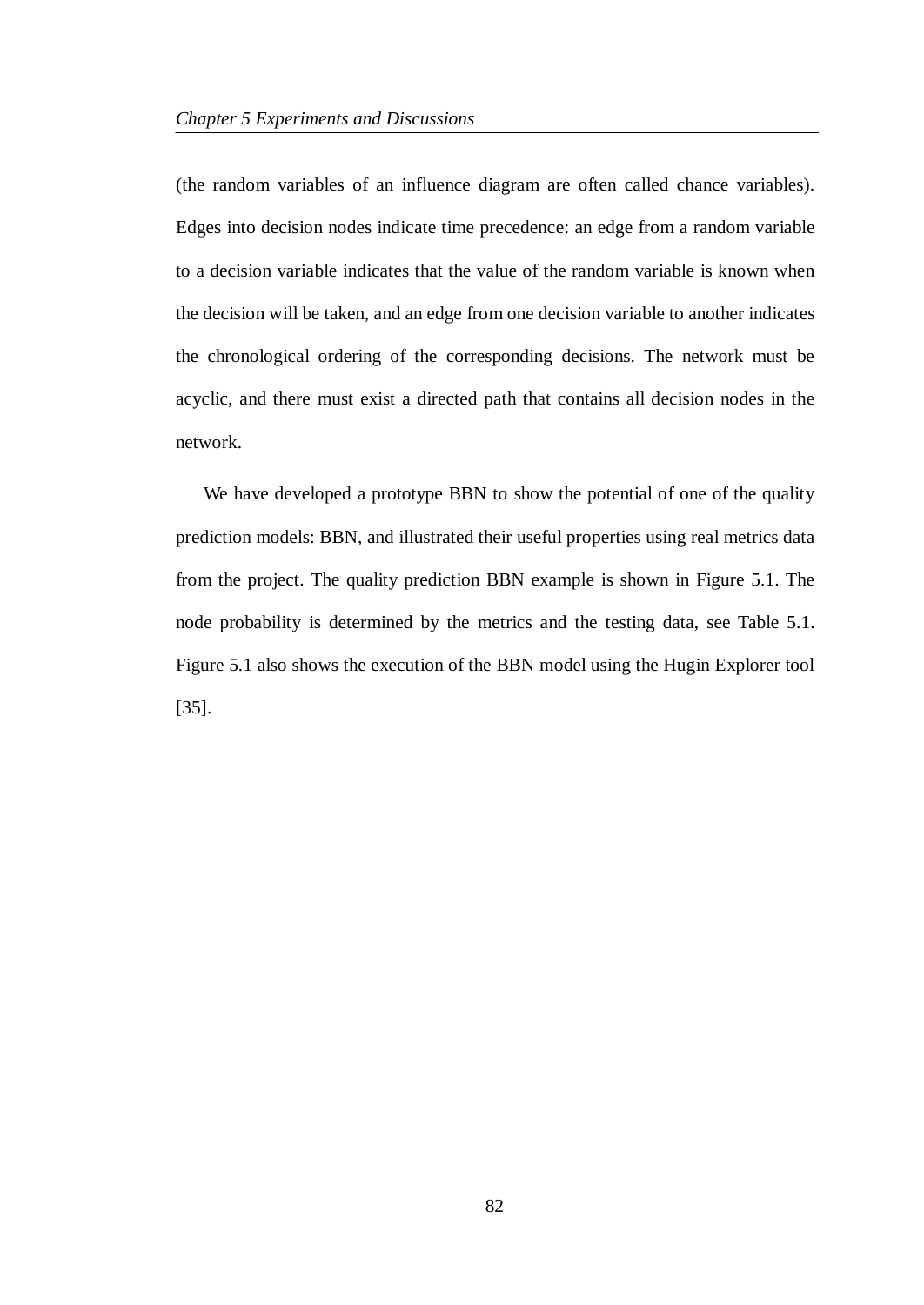

Figure 5.1 The quality prediction BBN model and execution demonstration.

## **5.4 Experiment Results**

#### **5.3.1 Classification Tree Results Using CART**

We apply the metrics and testing results in Table 5.1 to the CART tool, and get the classification tree results of predicting the quality variable "Fail". Table 5.2 is the option setting when we construct the tree modeling. The tree constructed is shown as Figure 5.2, and the relative importance of each metric is listed in Table 5.3.

The detailed information and the report of running CART can be found in Appendix A.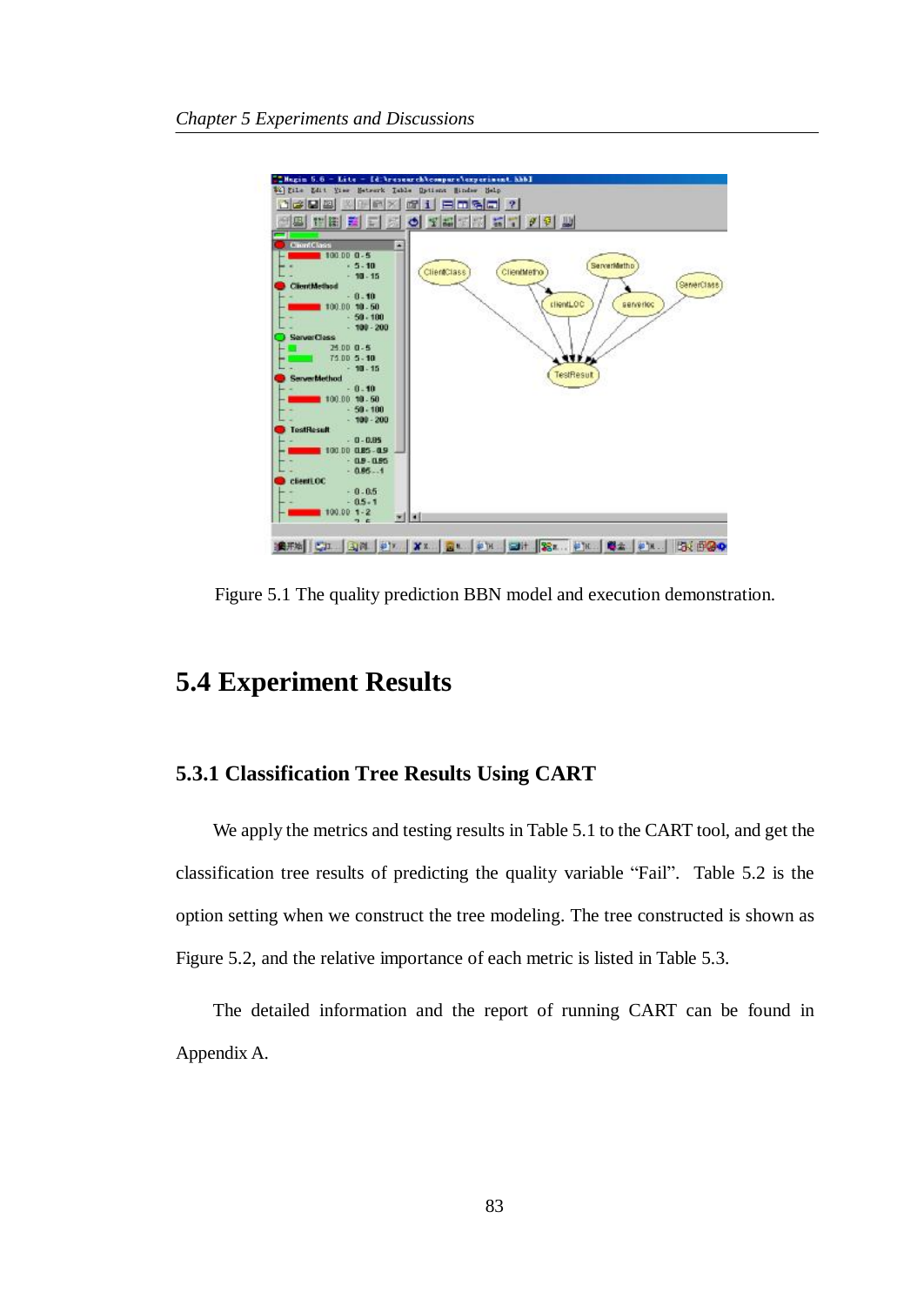| Construction Rule<br>Estimation Method<br>Tree Selection<br>Linear Combinations                                                                                                                                                                                                                                                                                                                                                                                                                                                                                                                                                                                                                                                                                                       | Least Absolute Deviation<br>Exploratory - Resubstitution<br>$0.000$ se rule<br>N∩                        |                                                                                                                                                                                         |
|---------------------------------------------------------------------------------------------------------------------------------------------------------------------------------------------------------------------------------------------------------------------------------------------------------------------------------------------------------------------------------------------------------------------------------------------------------------------------------------------------------------------------------------------------------------------------------------------------------------------------------------------------------------------------------------------------------------------------------------------------------------------------------------|----------------------------------------------------------------------------------------------------------|-----------------------------------------------------------------------------------------------------------------------------------------------------------------------------------------|
| Initial value of the complexity parameter<br>Minimum size below which node will not be split<br>Node size above which sub-sampling will be used<br>Maximum number of surrogates used for missing values<br>Number of surrogate splits printed<br>Number of competing splits printed<br>Maximum number of trees printed in the tree sequence<br>Max. number of cases allowed in the learning sample<br>Maximum number of cases allowed in the test sample<br>Max # of nonterminal nodes in the largest tree grown<br>Max. no. of categorical splits including surrogates<br>Max. number of linear combination splits in a tree<br>Maximum depth of largest tree grown<br>(Actual depth of largest tree grown<br>Maximum size of memory available<br>(Actual size of memory used in run | (Actual # of nonterminal nodes in largest tree grown<br>(Actual number cat. + linear combination splits) | $= 0.000$<br>$= 2$<br>$= 18$<br>$= 1$<br>$= 1$<br>$= 5$<br>$= 10$<br>$= 18$<br>$= 0$<br>$= 38$<br>$= 10)$<br>$= 1$<br>$= 0$<br>0)<br>$=$<br>$= 13$<br>$= 7)$<br>$= 9000000$<br>$= 5356$ |

Table 5.2 Option Setting when constructing the classification tree

| Metrics       | Relative<br>Importance     | Number Of<br>Categories | Minimum<br>Category |
|---------------|----------------------------|-------------------------|---------------------|
| CMETHOD       | 100.000                    |                         |                     |
| TLOC          | 45.161                     |                         |                     |
| <b>SCLASS</b> | 43.548                     |                         |                     |
| <b>CLOC</b>   | 33.871                     |                         |                     |
| <b>SLOC</b>   | 4.839                      |                         |                     |
| SMETHOD       | 0.000                      |                         |                     |
| CCLASS        | 0.000                      |                         |                     |
|               | N of the learning sample = | 18                      |                     |

Table 5.3 Variable importance in classification tree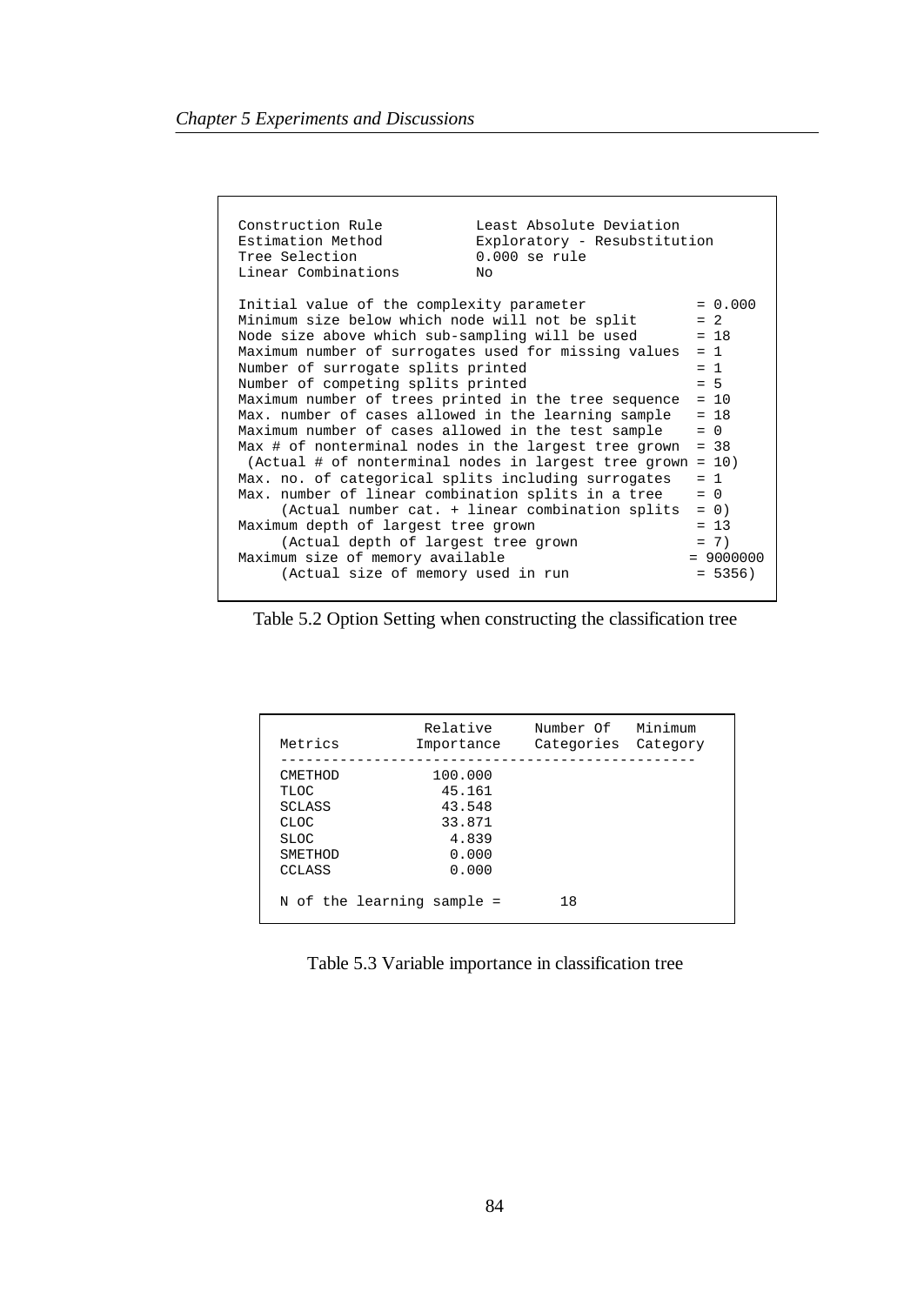

Figure 5.2 Classification tree structure

| Parent<br>Node | Wgt Count | Count | Median | MeanAbsDev | Complexity |
|----------------|-----------|-------|--------|------------|------------|
|                | 1.00      | 1     | 13.000 | 0.000      | 17.000     |
| 2              | 2.00      | 2     | 35.000 | 2.500      | 17.000     |
| 3              | 1.00      |       | 6.000  | 0.000      | 6.333      |
| 4              | 1.00      | 1     | 2.000  | 0.000      | 2.500      |
| 5              | 1.00      |       | 7.000  | 0.000      | 4.000      |
| 6              | 6.00      | 6     | 3.000  | 0.500      | 4.000      |
| 7              | 3.00      | 3     | 4.000  | 0.000      | 3.000      |
| 8              | 1.00      |       | 17.000 | 0.000      | 14.000     |
| 9              | 2.00      | 2     | 2.000  | 0.500      | 8,000      |

Table 5.4 Terminal node information in classification tree

From Figure 5.2, we can see that the 18 learning samples are classified into 9 groups (terminal nodes), whose information are listed in Table 5.4. The most important vector wasthe number of methods in the client program (CMethod), and the next three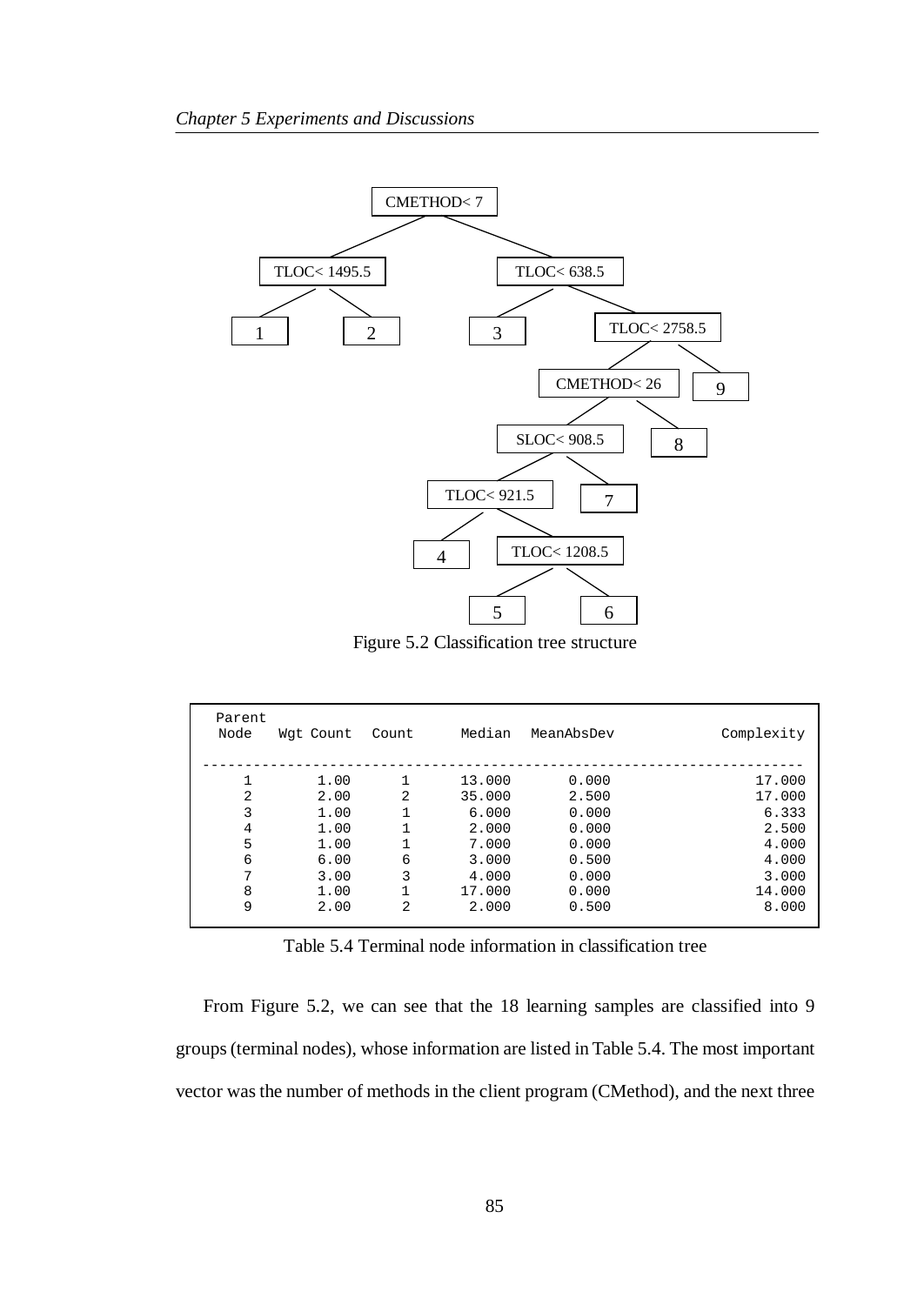most important vectors were TLOC, SCLASS and CLOC. From the node information, we can observe that the most non fault-prone nodes are those programs with 638.5<TLOC<921.5 and 7<CMETHOD<26 and SLOC<908.5, or CEMTHOD>7 and TLOC<638.5. The relationship between classification results and three main metrics was analyzed and listed in Table 5.5.

| Terminal Node  | Mean Faults | <b>CMethod</b> | <b>TLOC</b>     | <b>SLOC</b>   |
|----------------|-------------|----------------|-----------------|---------------|
|                |             | $7 - 26$       | $638.5 - 921.5$ | $\leq$ =908.5 |
| 9              | 2           | >7             | $\leq 638.5$    |               |
| 6              | 3           | $7 - 26$       | 1208.5~2758.5   | $\leq$ =908.5 |
| 7              |             | $7 - 26$       | $638.5 - 921.5$ | >908.5        |
| 3              |             | >7             | $\leq 638.5$    |               |
| 5              |             | $7 - 26$       | $638.5 - 921.5$ | $\leq$ =908.5 |
|                | 13          | $\leq$ =7      | $\leq$ =1495.5  |               |
| 8              | 17          | >26            | $638.5 - 921.5$ |               |
| $\mathfrak{D}$ | 35          | $\leq$ =7      | >1495.5         |               |

Table 5.5 Relationship between classification results and 3 main metrics

#### **5.3.2 BBN Results Using Hugin**

We constructed an influence diagram for the CORBA programs according to the metrics and testing results collected in the testing procedure, as shown in Figure 5.3. The "TestResult" here is the variable "Fail" in Table 5.1. The reason why we chose the simplest diagram here to let each metric influences the testing result directly is that, we assume that each of these metrics has its own impacts on the testing result, even if there are some redundancy or interaction between these metrics. We would not omit any important relationships using such diagram, and it should be a good starting point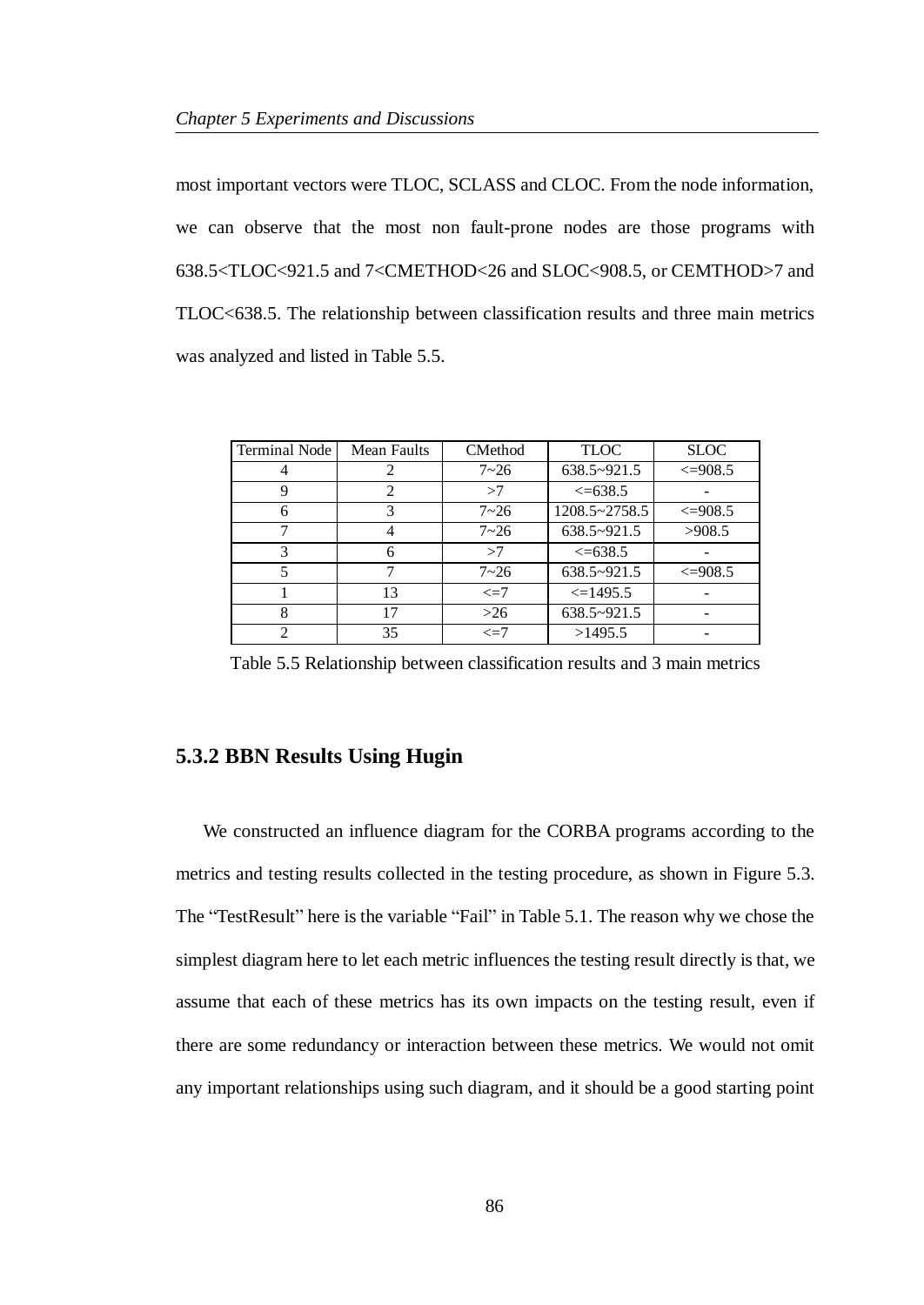for our analysis.

Once the influence diagram is constructed, we input the probability of metrics and testing results collected in our test procedures, as shown in Figure 5.4.



Figure 5.3 The Influence Diagram of the BBN model



Figure 5.4 The probability description of nodes in BBN model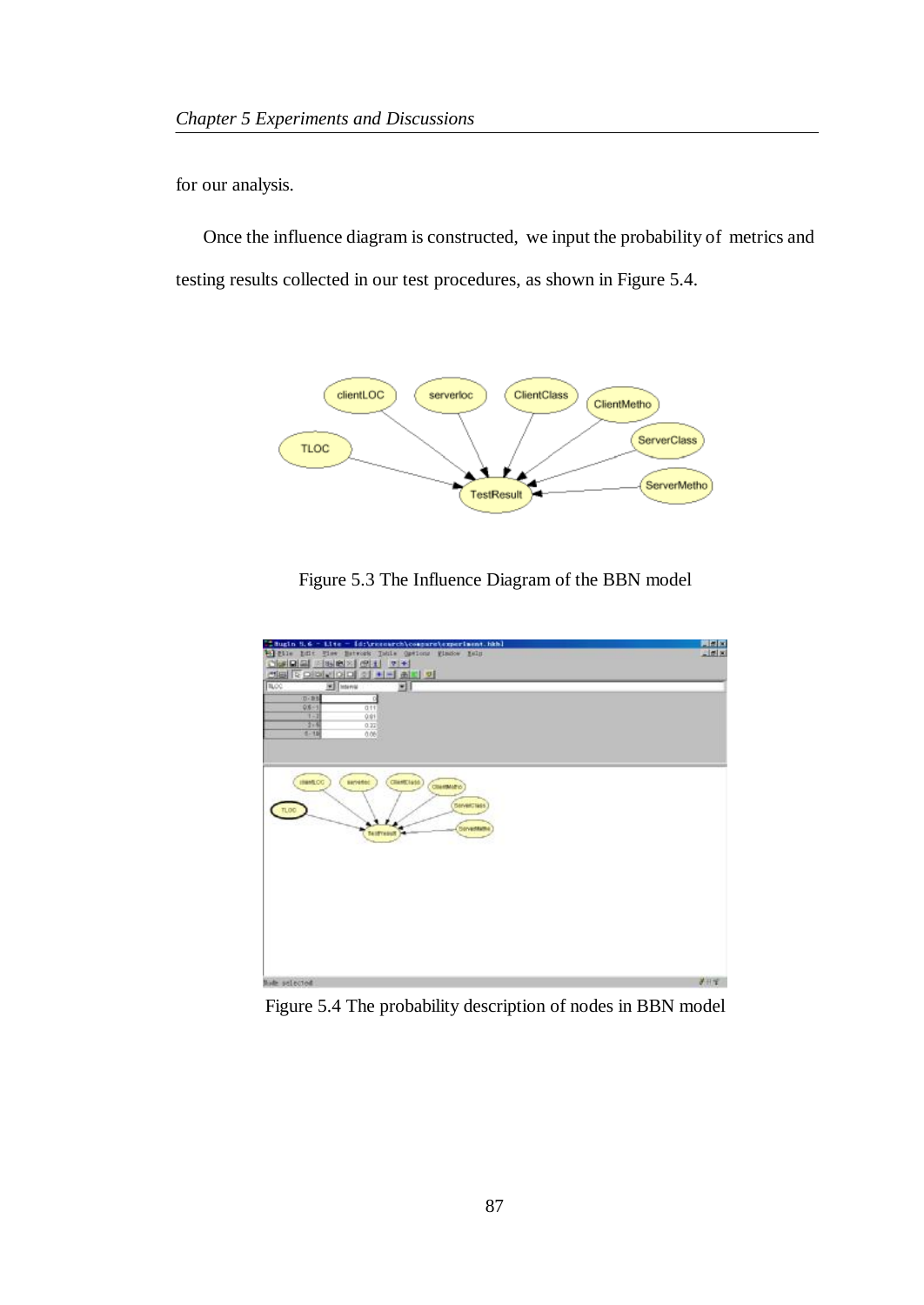

according to the quality indicator (sum propagation)

The running result of Hugin tool are shown in Figure 5.5 and Figure 5.6, where (a) is the original probability distribution of different metrics and testing results; (b) is the probability distribution of the metrics when the number of faults is less than 5; (c) is the probability distribution of the metrics when the number of faults is between 5 and 10. Figure 5.5 is the results of summation propagation, and Figure 5.6 is the results of max propagation.

The sum propagation shows the true probability of state of nodes with the total summation 1. For the max propagation, if a state of a node belongs to the most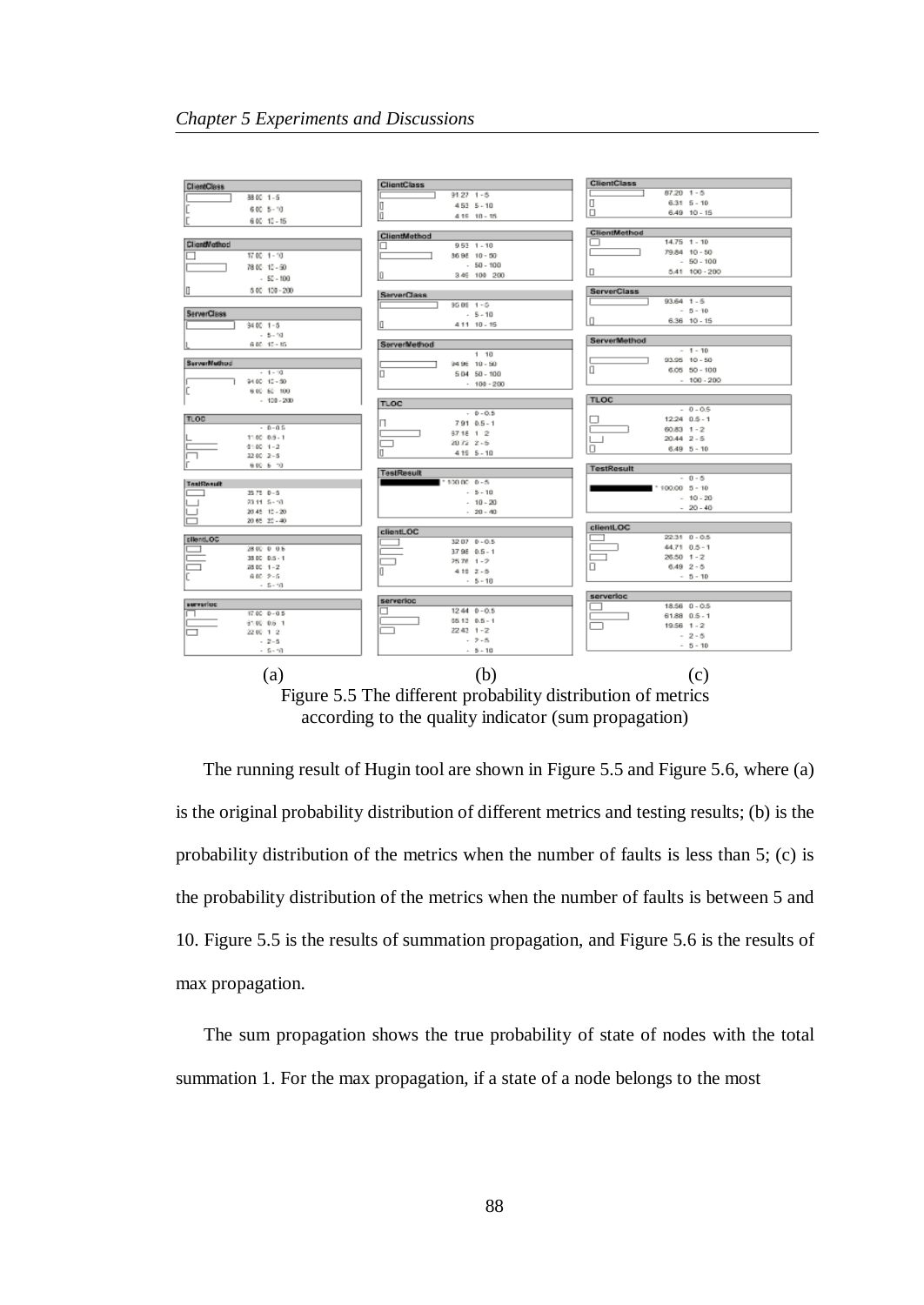

Figure 5.6 The different probability distribution of metrics according to the quality indicator (max propagation)

probable configuration it is given the value 100. All other states are given the relative value of the probability of the most probable configuration they found in comparison to the most probable configuration. That is, assume a node N has two states a and b, and b belongs to the most probable configuration of the entire BBN which has the probability 0.002. Then, b is given the value 100. Now, assume that the most probable configuration which a belongs to has probability 0.0012. Then, a is given the value 60.

Using max propagation instead of sum propagation, we can find the probability of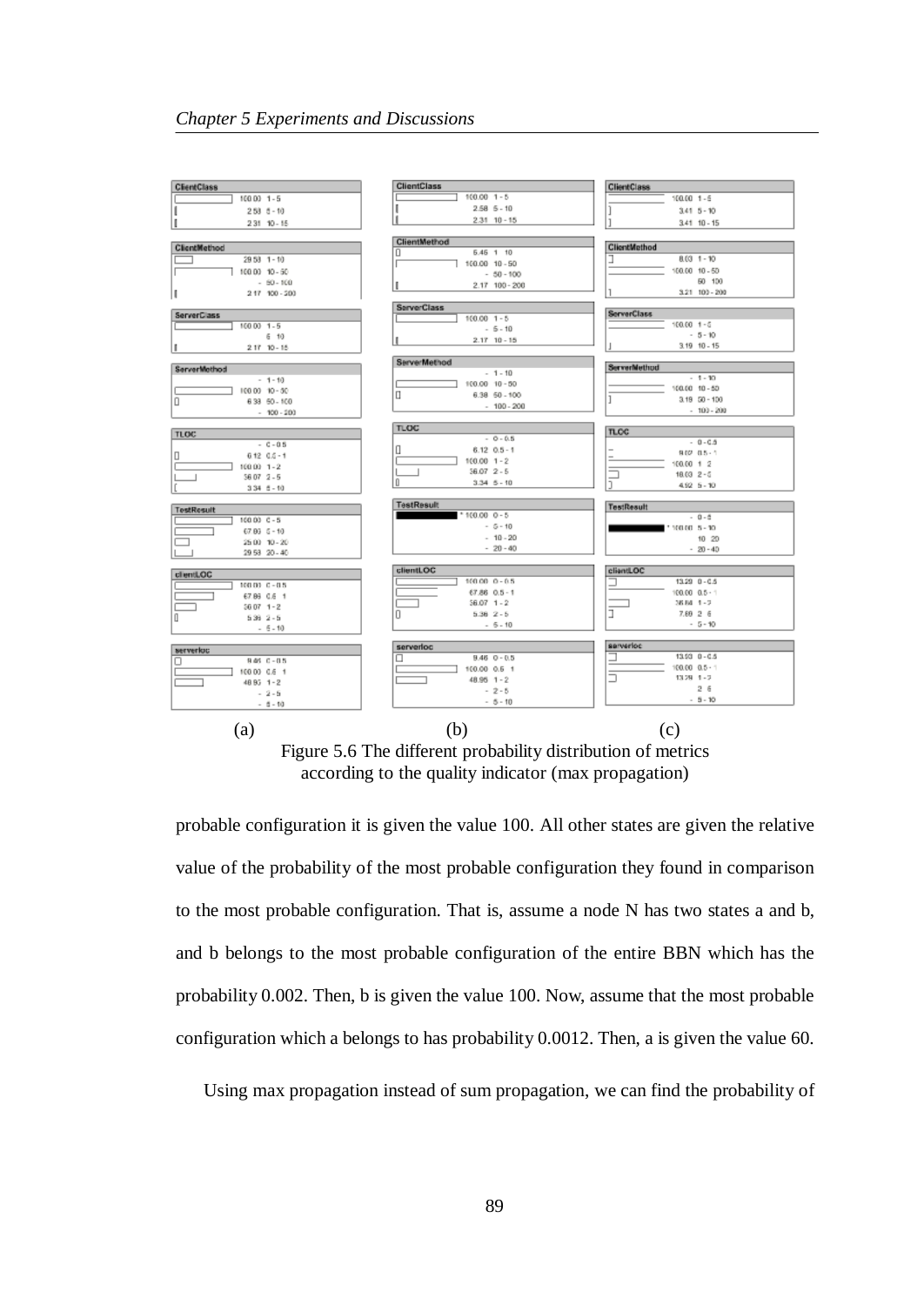the most likely combination of states under the assumption that the entered evidence holds. In each node, a state having the value 100.00 belongs to a most likely combination of states.

From the Figure 5.6(b), we can find the best combination of the metrics with respect to the corresponding testing results, as listed in Table 5.6. For test result between 0 and 5, the ranges of CMethod, TLOC and SLOC are very close to the results of classification tree in Table 5.5.

| TestResult | <b>CCLASS</b> | <b>CMethod</b> | <b>SCLASS</b> | SMethod | <b>TLOC</b> | <b>CLOC</b> | SLOC   |
|------------|---------------|----------------|---------------|---------|-------------|-------------|--------|
| $0 - 5$    | $1  5$        | $10-50$        |               | 10-50   | $1-2K$      | $0 - 0.5K$  | 0.5-1K |
| $5-10$     | l-5           | $10-50$        |               | 10-50   | $1-2L$      | $0.5 - 1K$  | 0.5-1K |

Table 5.6 Relationship between test result and metrics in BBN

## **5.5 Comparison and Discussion**

In our experiment, we used some real CORBA programs as the testing data and applied them to two quality prediction models: classification tree model and Bayesian Belief Network model. We adopted two commercial tools: CART and Hugin systems to implement the two models accordingly. From the experimental results listed above, we compared the quality prediction ability of the two models.

First, classification tree model predicts the quality of a program by constructing a tree model according to the collected metrics. If the learning sample is large enough, the prediction result of classification tree would be very accurate. It means that we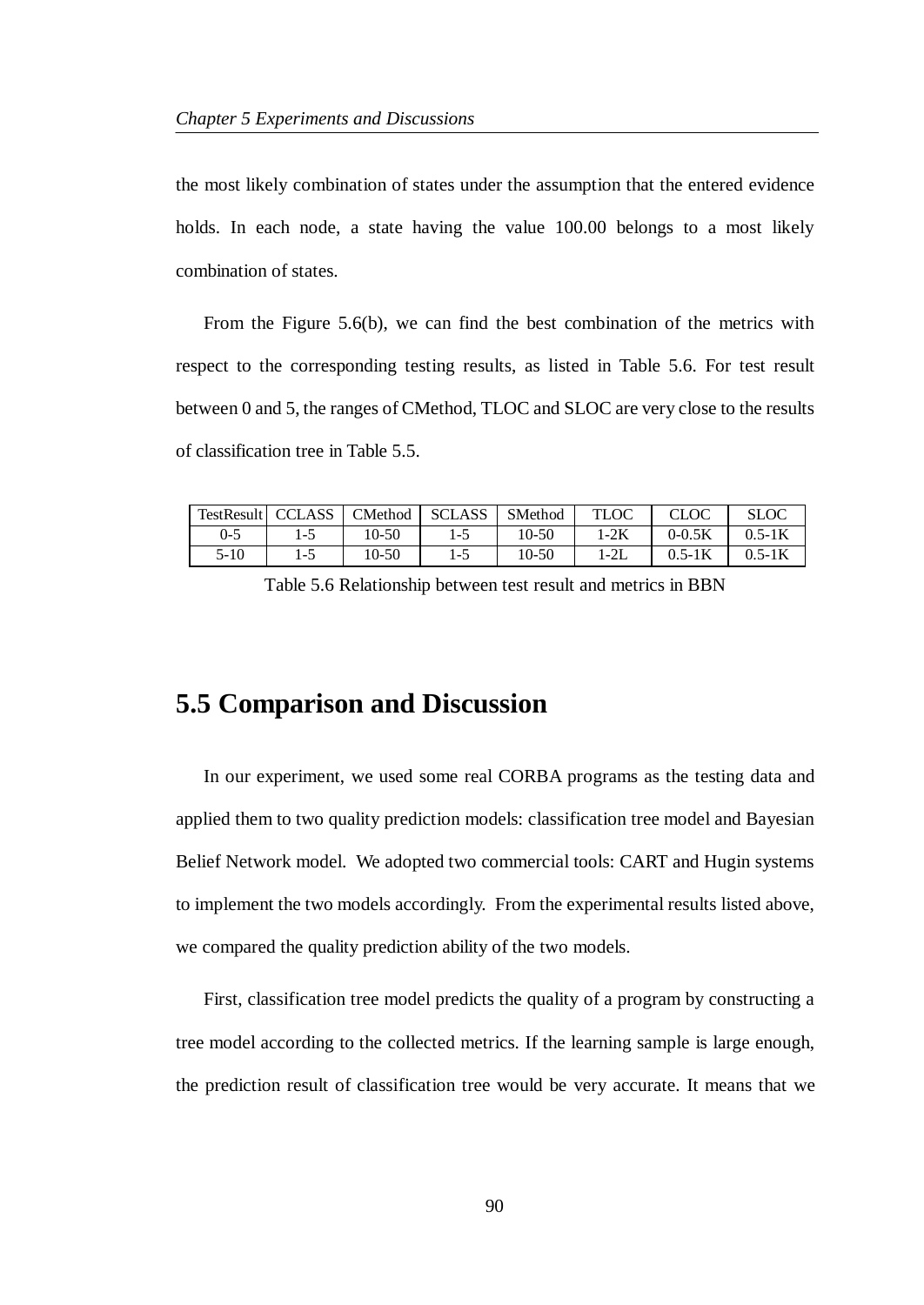could predict the quality of a program by its metrics accurately according to the classification tree model.

However, the disadvantage of classification tree modeling is that it needs large learning data and more data descriptions. In our case, the classification tree result will be more accurate if we had used more programs for learning, and more metrics could be collected to describe the features of various aspects for the given programs.

As BBN constructs the influence diagram of the dependency relationship of the metrics and testing result, it can predict the range of testing results by giving the combination of different metrics. Also, it can suggest the best combination of metrics, which is more clear in BBN than in classification tree modeling, if we want to reduce the testing result to a specific range.

The obvious disadvantage of BBN model is that user should know the dependent relationship very well in his specific domain before he can construct a correct influence diagram and get the prediction result. But this kind of expert acknowledge is usually not available before the prediction results.

In our experiment, as the testing data is restricted, only 18 programs were used to construct the models and validate the prediction. To make the comparison more accurate and fair, we will adopt more programs as test data in our future work. Also, if we could collect data from real systems based on components, we could apply these models to the components as well as the whole systems to get the relationship of their qualities.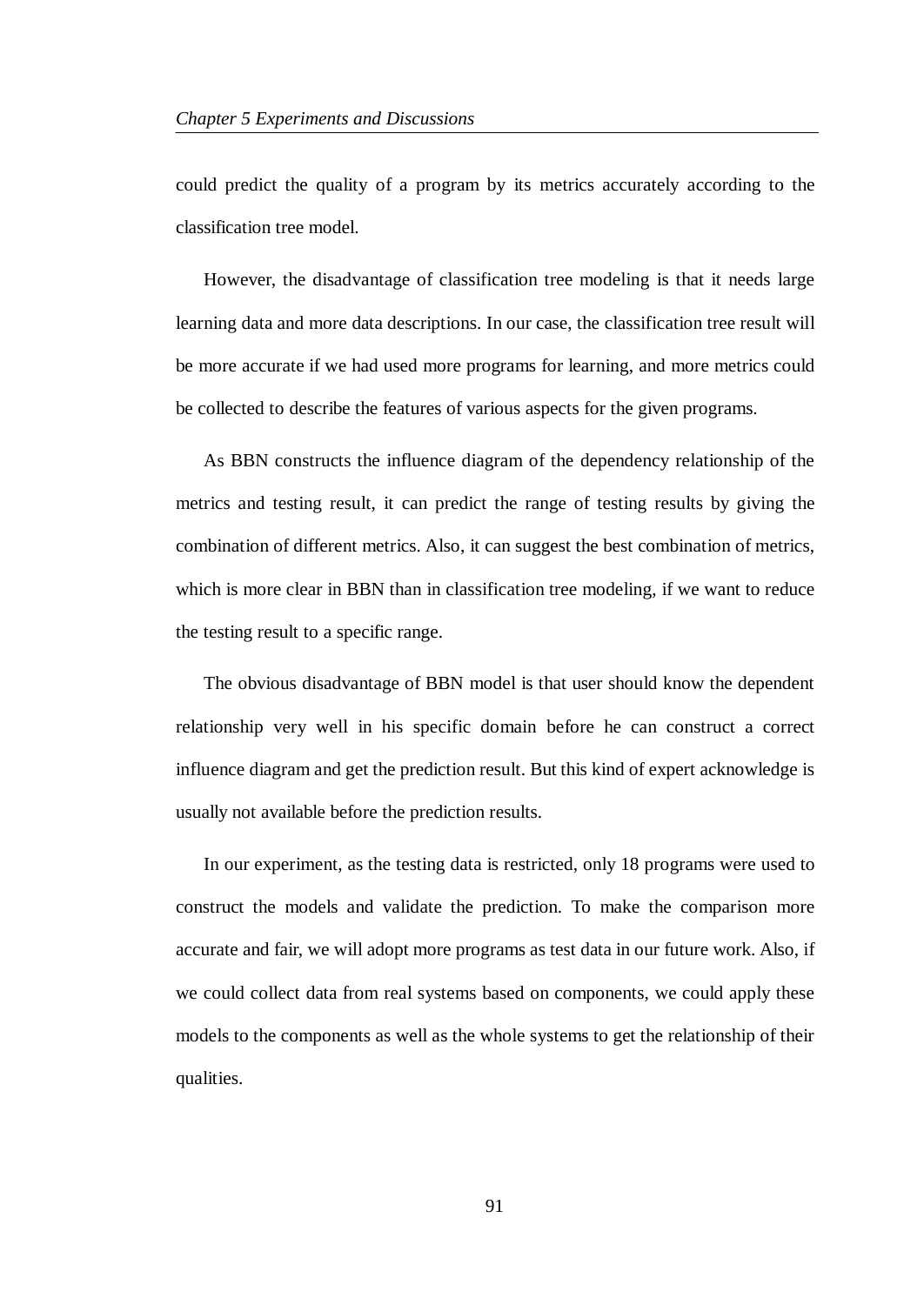## **Chapter 6**

## **Conclusion**

The scale of modern software systems are getting increasingly large and complex. They are not easy to control, resulting in high development cost, low productivity, unmanageable software quality and high risk to move to new technology. Consequently, there is a growing demand of searching for a new, efficient, and cost-effective software development paradigm.

One of the most promising solutions today is the component-based software development (CBSD) approach. This approach is based on the idea that software systems can be developed by selecting appropriate off-the-shelf components and then assembling them with a well-defined software architecture. As CBSD is to build software systems using a combination of components including off-the-shelf components, components developed in-house and components developed contractually, the over quality of the final system greatly depends on the quality of the selected components. We need to first measure the quality of a component before we could certify it. Software metrics are designed to measure different attributes of a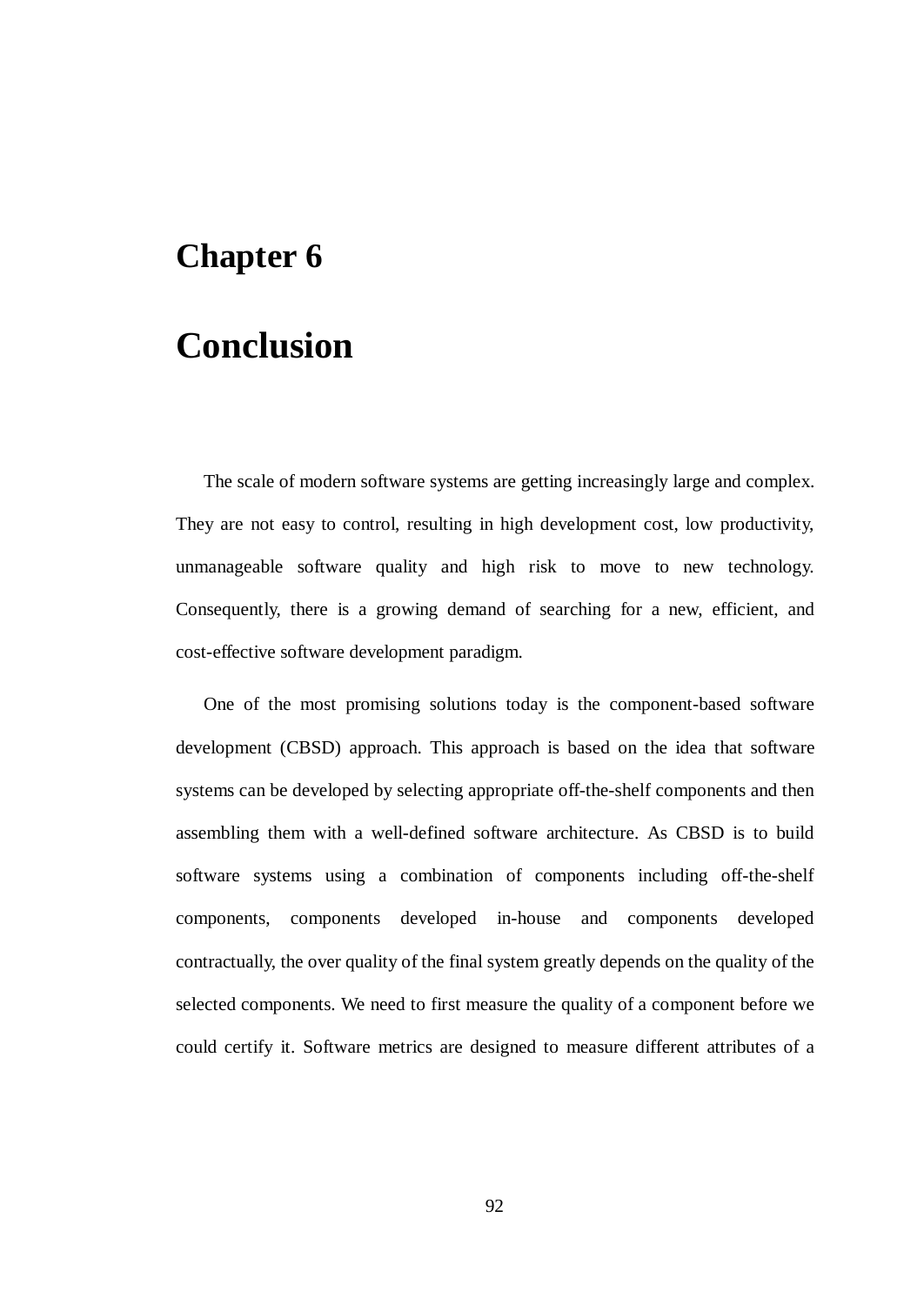software system and development process, indicating different levels of quality in the final product .

In order to make use of the results of software metrics, several different techniques have been developed to describe the predictive relationship between software metrics and the classification of the software components into fault-prone and non fault-prone categories. These techniques include discriminant analysis, classification trees, pattern recognition, Bayesian network, case-based reasoning (CBR), and regression tree models.

From our observations, conventional Software Quality Assurance (SQA) techniques are not applicable to CBSD due to its special features. For this reason, we investigate the most efficient and effective quality assurance approach suitable to CBSD in our research.

First, we propose a QA model for component-based software development, which covers eight main processes in CBSD: component requirement analysis, component development, component certification, component customization, and system architecture design, integration, testing, and maintenance.

We also propose the Component-based Program Analysis and Reliability Evaluation (ComPARE) environment to evaluate the quality of software systems in component-based programming technology. ComPARE automates the collection of different metrics, the selection of different prediction models, the formulation of user-defined models, and the validation of the established models according to fault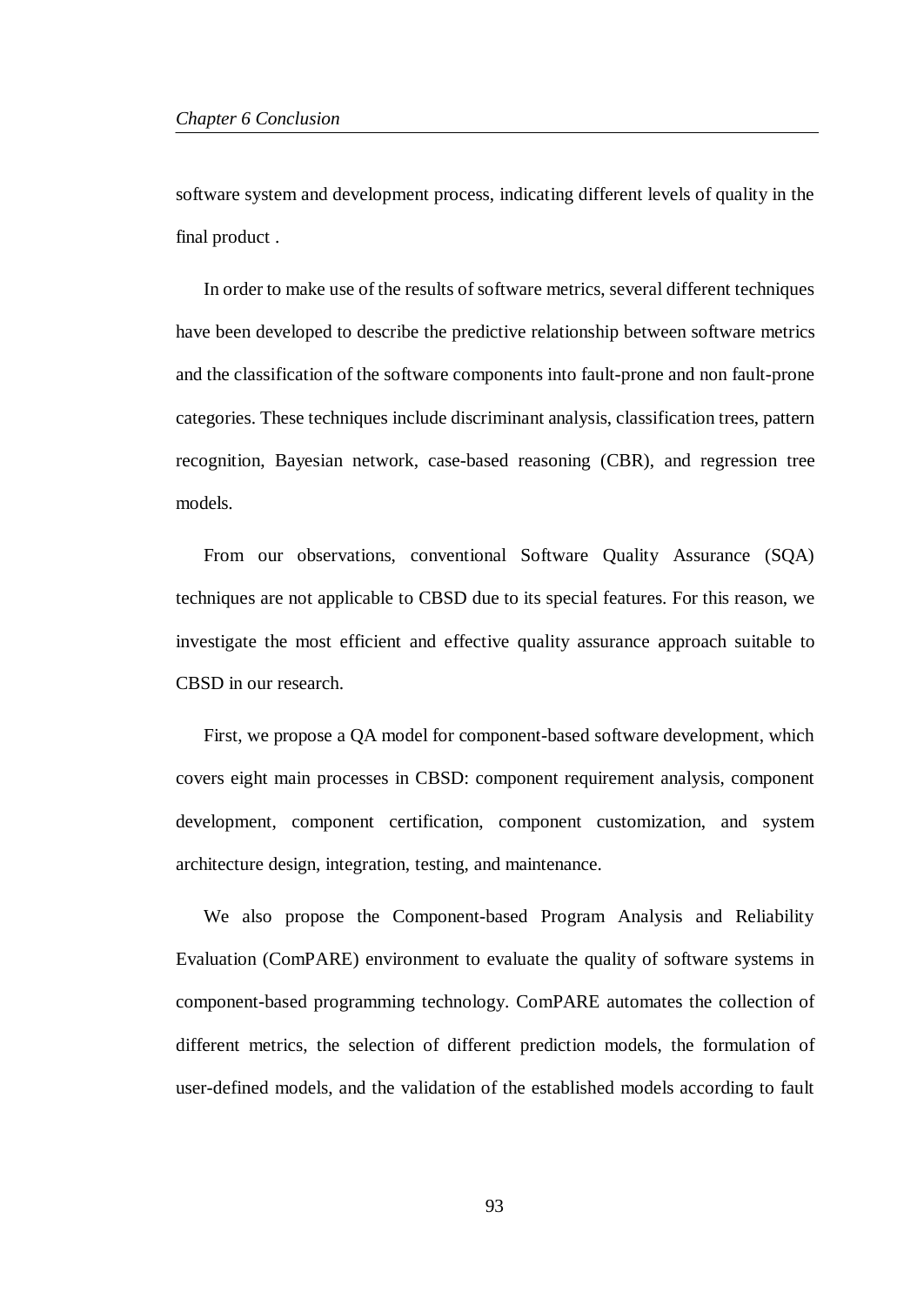data collected in the development process. Different from other existing tools, ComPARE takes dynamic metrics into account (such as code coverage and performance metrics), integrates them with process metrics and more static code metrics for object-oriented programs (such as complexity metrics, coupling and cohesion metrics, inheritance metrics), and provides different models for integrating these metrics to an overall estimation with higher accuracy.

Finally, we apply different quality predicted techniques on some component-based programs in real world. From the analysis of these predicted results, we also have some discussions on the quality prediction models, which is capable to apply to component-based software systems.

However, as the testing data is restricted in our experiment, only 18 programs are used to construct the models and validate the prediction. To make the comparison more accurate and fair, we will adopt more programs as test data in our future work. Also, in case that we can collect real systems based on components, we can apply these models the components as well as the whole systems to get the relationship of their qualities. We can also consider to adopt other existing quality prediction models to these component-based software system in order to give most appropriate models applicable to CBSD.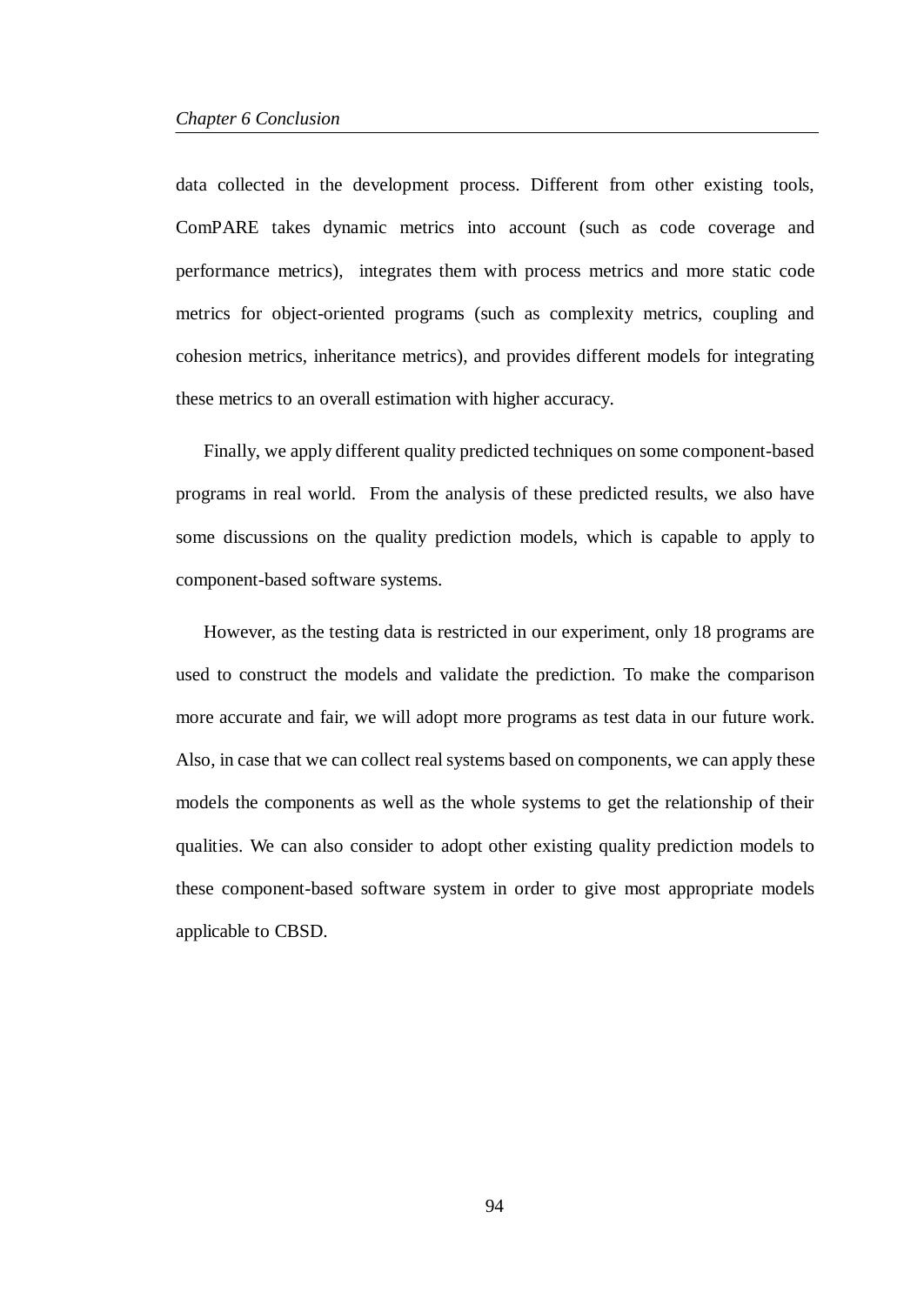# **Appendix A**

# Classification Tree Report of CART

CART VERSION 4.0.0.20

Case weights not supported for LAD rule.

 RECORDS READ: 19 RECORDS DELETED, DEPENDENT VARIABLE MISSING: 1 RECORDS WRITTEN IN LEARNING SAMPLE: 18

<a name="12"></a>

 LEARNING SAMPLE VARIABLE STATISTICS ===================================

| VARIABLE       |                    | LEARN            |
|----------------|--------------------|------------------|
| <b>TLOC</b>    | MEAN               | 1905.556         |
|                | SD                 | 1132.905         |
|                | Ν                  | 18.000           |
|                | SUM                | 34300.000        |
| <b>CLOC</b>    | MEAN               | 1071.667         |
|                | SD                 | 989.644          |
|                | N                  | 18.000           |
|                | SUM                | 19290.000        |
| <b>SLOC</b>    | $\tt MEAN$         | 833.889          |
|                | SD                 | 289.280          |
|                | Ν                  | 18.000           |
|                | SUM                | 15010.000        |
| CCLASS         | MEAN               | 4.000            |
|                | SD                 | 2.612            |
|                | Ν                  | 18,000<br>72.000 |
| <b>CMETHOD</b> | <b>SUM</b><br>MEAN | 23.611           |
|                | SD                 | 36.398           |
|                | Ν                  | 18.000           |
|                | SUM                | 425.000          |
| <b>SCLASS</b>  | MEAN               | 4.611            |
|                | SD <sub>1</sub>    | 4.828            |
|                | Ν                  | 18.000           |
|                | <b>SUM</b>         | 83.000           |
| SMETHOD        | MEAN               | 33.278           |
|                | SD                 | 10.670           |
|                | Ν                  | 18.000           |
|                | <b>SUM</b>         | 599.000          |
| FAIL           | MEAN               | 7.778            |
|                | SD                 | 9.932            |
|                | N                  | 18.000           |
|                | SUM                | 140.000          |
|                |                    |                  |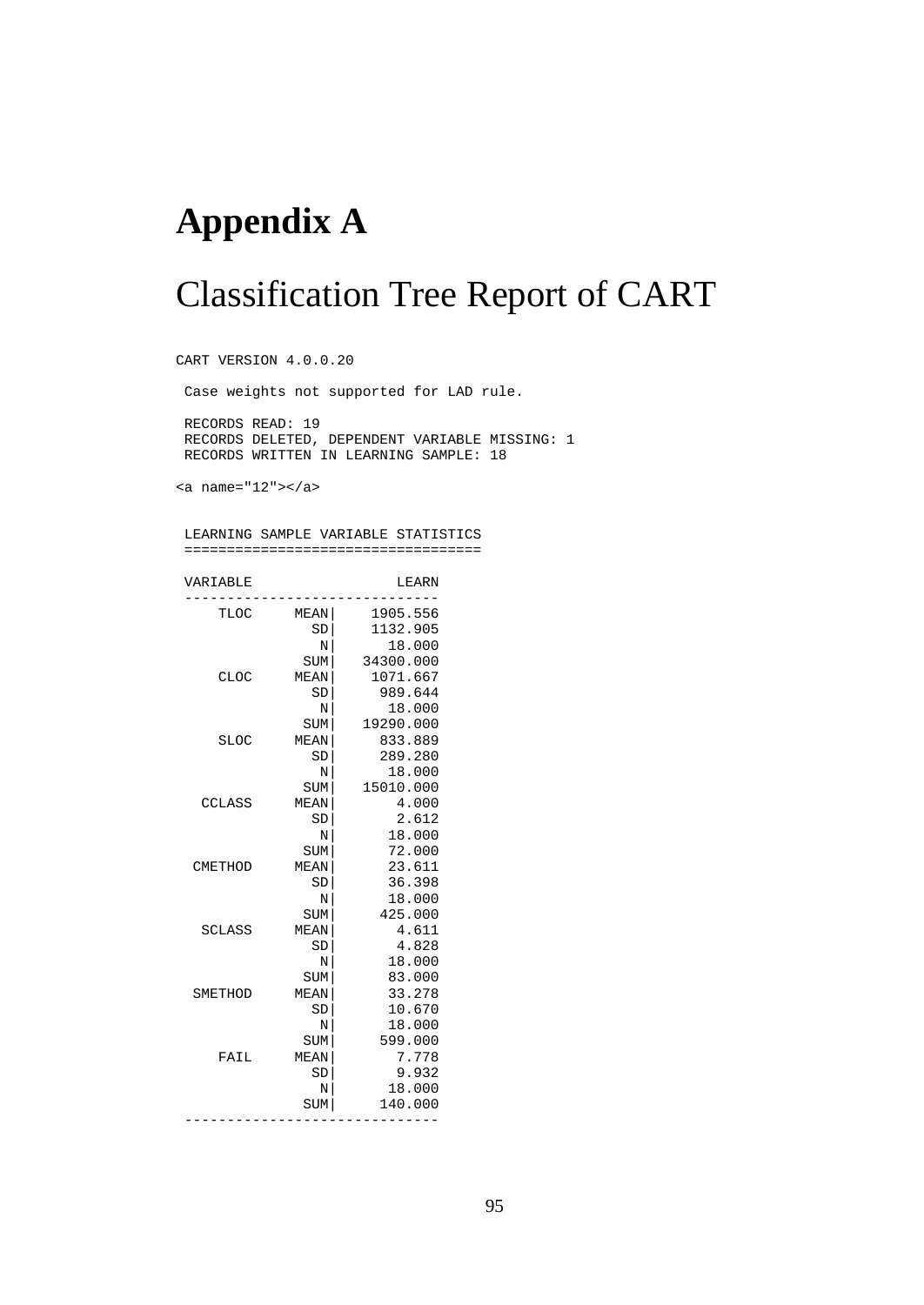CURRENT MEMORY REQUIREMENTS<br>TOTAL: 4555. TOTAL: 4555. DATA: 144 ANALYSIS: 4411. AVAILABLE: 9000000. SURPLUS: 8995445. BUILD PREPROCESSOR CPU TIME: 00:00:00.16 THE DATA ARE BEING READ ... 18 Observations in the learning sample. FILE: D:\RESEARCH\ComPARE\test-data\test-data.XLS[xls7] CART IS RUNNING. EXPLORATORY BUILD CPU TIME: 00:00:00.05 Tree constructed with complexity parameter = 0.000 <a name="13"></a> ============= TREE SEQUENCE ============= Dependent variable: FAIL Terminal Resubstitution Complexity Relative Rho Tree Nodes Relative Error Parameter Complexity Squared ---------------------------------------------------------------- 1 9 0.090 0.000 0.000 0.910 2 7 0.140 2.500 0.025 0.860  $\begin{array}{cccccccc} 1 & 9 & 0.090 & 0.000 & 0.000 & 0.910 \ 2 & 7 & 0.140 & 2.500 & 0.025 & 0.860 \ 3 & 6 & 0.170 & 3.000 & 0.030 & 0.830 \ 4 & 3 & 0.360 & 6.333 & 0.063 & 0.640 \ 5 & 2 & 0.530 & 17.000 & 0.170 & 0.470 \ 6 & 1 & 1.000 & 47.000 & 0.470 & 0.000 \end{array}$  4 3 0.360 6.333 0.063 0.640 5 2 0.530 17.000 0.170 0.470 6 1 1.000 47.000 0.470 0.000 Initial median = 4.000 Initial mean absolute deviation = 5.556 RESUBSTITUTION RELATIVE ERROR VS. NUMBER OF NODES --------------------------------------------------------------  $1.000$  |\* | |  $0.886$  | | | 0.773 | | | |  $0.659$  | | |  $0.545$  | \* | |  $0.431$  | | \* |  $0.318$  | | |  $0.204$  |  $\star$   $\star$   $\star$  $0.090$  | \*|

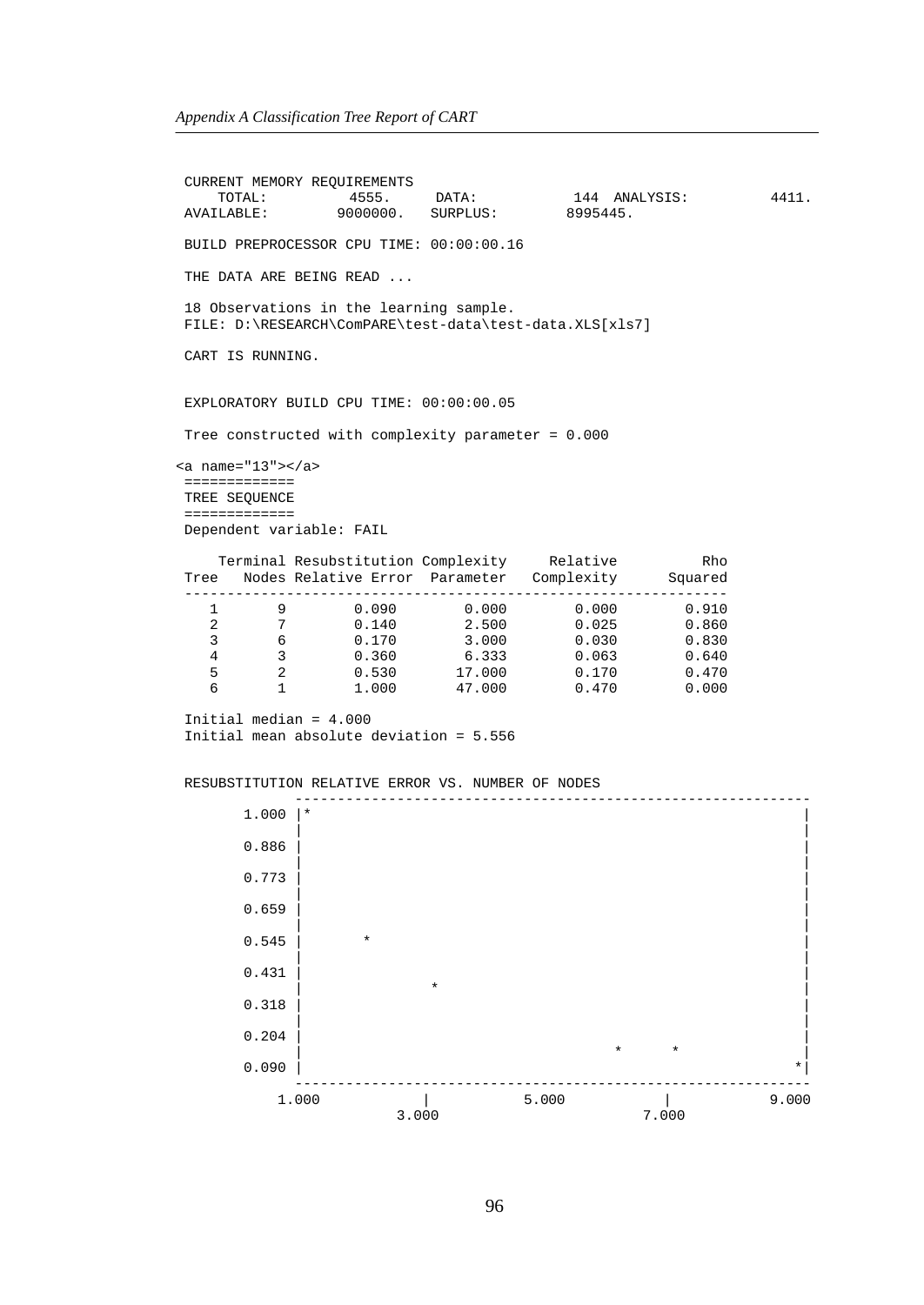

 NODE INFORMATION ================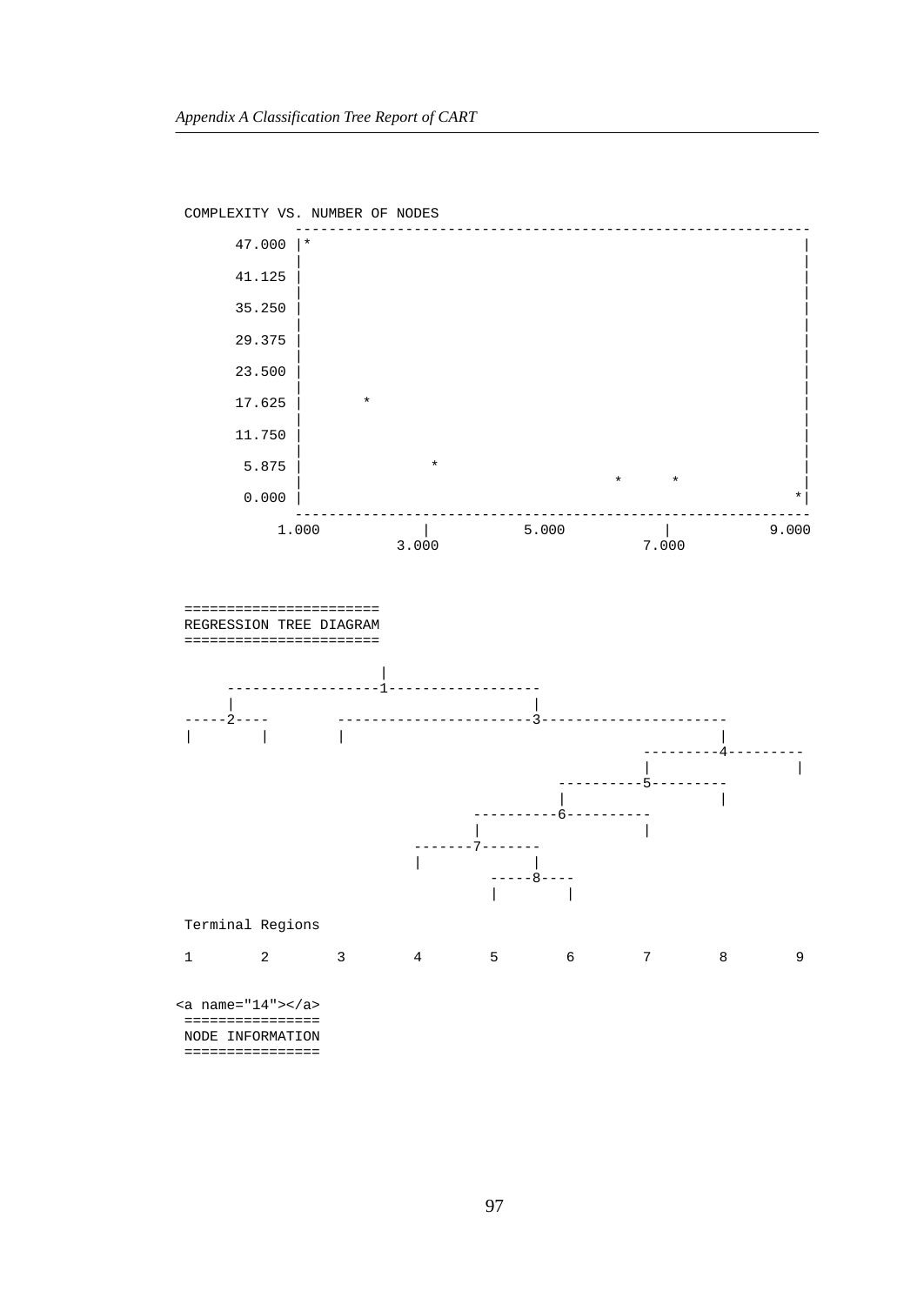|                             |                         |                                                   |                 |                           | *************************************  |                 |          |
|-----------------------------|-------------------------|---------------------------------------------------|-----------------|---------------------------|----------------------------------------|-----------------|----------|
|                             |                         |                                                   | Node 1: CMETHOD |                           |                                        |                 |          |
|                             |                         | $\star$                                           |                 | N: 18                     |                                        | $\star$         |          |
|                             |                         |                                                   |                 |                           | ************************************** |                 |          |
|                             |                         |                                                   |                 |                           |                                        |                 |          |
|                             |                         | ******************************                    |                 |                           | *******************************        |                 |          |
|                             |                         | Node 2                                            |                 |                           |                                        | Node 3          |          |
| $^\star$                    |                         | N: 3                                              | $\star$         | $\star$                   |                                        | N: 15           | $\star$  |
|                             |                         |                                                   |                 |                           |                                        |                 |          |
|                             |                         |                                                   |                 |                           |                                        |                 |          |
| Node 1 was split on CMETHOD |                         |                                                   |                 |                           |                                        |                 |          |
|                             |                         | A case goes left if CMETHOD <= 7.000              |                 |                           |                                        |                 |          |
|                             |                         | Improvement = 2.611 Complexity Threshold = 47.000 |                 |                           |                                        |                 |          |
| Node                        | Cases                   | Wgt Count                                         |                 | Median                    | MeanAbsDev                             |                 |          |
| $\mathbf 1$                 | 18                      | 18.00                                             |                 | 4.000                     | 5.556                                  |                 |          |
| $\overline{2}$              | $\overline{\mathbf{3}}$ | 3.00                                              |                 | 30.000                    | 7.333                                  |                 |          |
| 3                           | 15                      | 15.00                                             |                 | 3.000                     | 2.067                                  |                 |          |
|                             |                         |                                                   |                 |                           |                                        |                 |          |
|                             | Surrogate               | Split                                             |                 |                           |                                        | Assoc.          | Improve. |
|                             | 1 SCLASS r              | 14.000                                            |                 |                           |                                        | 0.333           | 1.500    |
|                             |                         |                                                   |                 |                           |                                        |                 |          |
|                             | Competitor              | Split                                             |                 |                           |                                        |                 | Improve. |
| 1 SCLASS                    |                         | 14.000                                            |                 |                           |                                        |                 | 1.500    |
| 2 SMETHOD                   |                         | 21.500                                            |                 |                           |                                        |                 | 0.278    |
| 3 TLOC                      |                         | 2638.000                                          |                 |                           |                                        |                 | 0.222    |
| 4 SLOC                      |                         | 768.500                                           |                 |                           |                                        |                 | 0.167    |
| 5 CCLASS                    |                         | 10.000                                            |                 |                           |                                        |                 | 0.167    |
|                             |                         |                                                   |                 |                           |                                        |                 |          |
|                             |                         |                                                   |                 |                           |                                        |                 |          |
|                             |                         |                                                   |                 |                           |                                        |                 |          |
|                             |                         |                                                   |                 |                           |                                        |                 |          |
|                             |                         |                                                   |                 |                           |                                        |                 |          |
|                             |                         |                                                   |                 |                           | ************************************** |                 |          |
|                             |                         | $\star$                                           | Node 2: TLOC    |                           |                                        | $\star$         |          |
|                             |                         | $\star$                                           |                 | N: 3                      |                                        | $\star$         |          |
|                             |                         |                                                   |                 |                           | ************************************** |                 |          |
|                             |                         |                                                   |                 |                           |                                        |                 |          |
|                             |                         | =================================                 |                 |                           | ================================       |                 |          |
| $=$                         |                         | Terminal Node 1                                   | $=$             | $=$                       |                                        | Terminal Node 2 | $=$      |
| $=$                         |                         | N: 1                                              | $=$             | $\mathbf{r} = \mathbf{r}$ |                                        | N:2             | $=$      |
|                             |                         | -------------------------------                   |                 |                           | =================================      |                 |          |
|                             |                         |                                                   |                 |                           |                                        |                 |          |
| Node 2 was split on TLOC    |                         |                                                   |                 |                           |                                        |                 |          |
|                             |                         | A case goes left if TLOC <= 1495.500              |                 |                           |                                        |                 |          |
| Improvement =               | 0.944                   |                                                   |                 |                           | Complexity Threshold = $17.000$        |                 |          |
|                             |                         |                                                   |                 |                           |                                        |                 |          |
| Node                        | Cases                   | Wgt Count                                         |                 | Median                    | MeanAbsDev                             |                 |          |
| 2                           | 3                       | 3.00                                              |                 | 30.000                    | 7.333                                  |                 |          |
| $-1$                        | $\mathbf{1}$            | 1.00                                              |                 | 13.000                    | $\bullet$                              |                 |          |
| $-2$                        | 2                       | 2.00                                              |                 | 35.000                    | 2.500                                  |                 |          |
|                             |                         |                                                   |                 |                           |                                        |                 |          |
|                             | Surrogate               | Split                                             |                 |                           |                                        | Assoc.          | Improve. |
| 1 CLOC                      | S                       | 672.500                                           |                 |                           |                                        | 1.000           | 0.944    |
|                             |                         |                                                   |                 |                           |                                        |                 |          |
|                             | Competitor              | Split                                             |                 |                           |                                        |                 | Improve. |
| 1 CLOC                      |                         | 672.500                                           |                 |                           |                                        |                 | 0.944    |
| 2 SCLASS                    |                         | 1.500                                             |                 |                           |                                        |                 | 0.944    |
| 3 SLOC                      |                         | 932.500                                           |                 |                           |                                        |                 | 0.278    |
| 4 SMETHOD                   |                         | 29.500                                            |                 |                           |                                        |                 | 0.278    |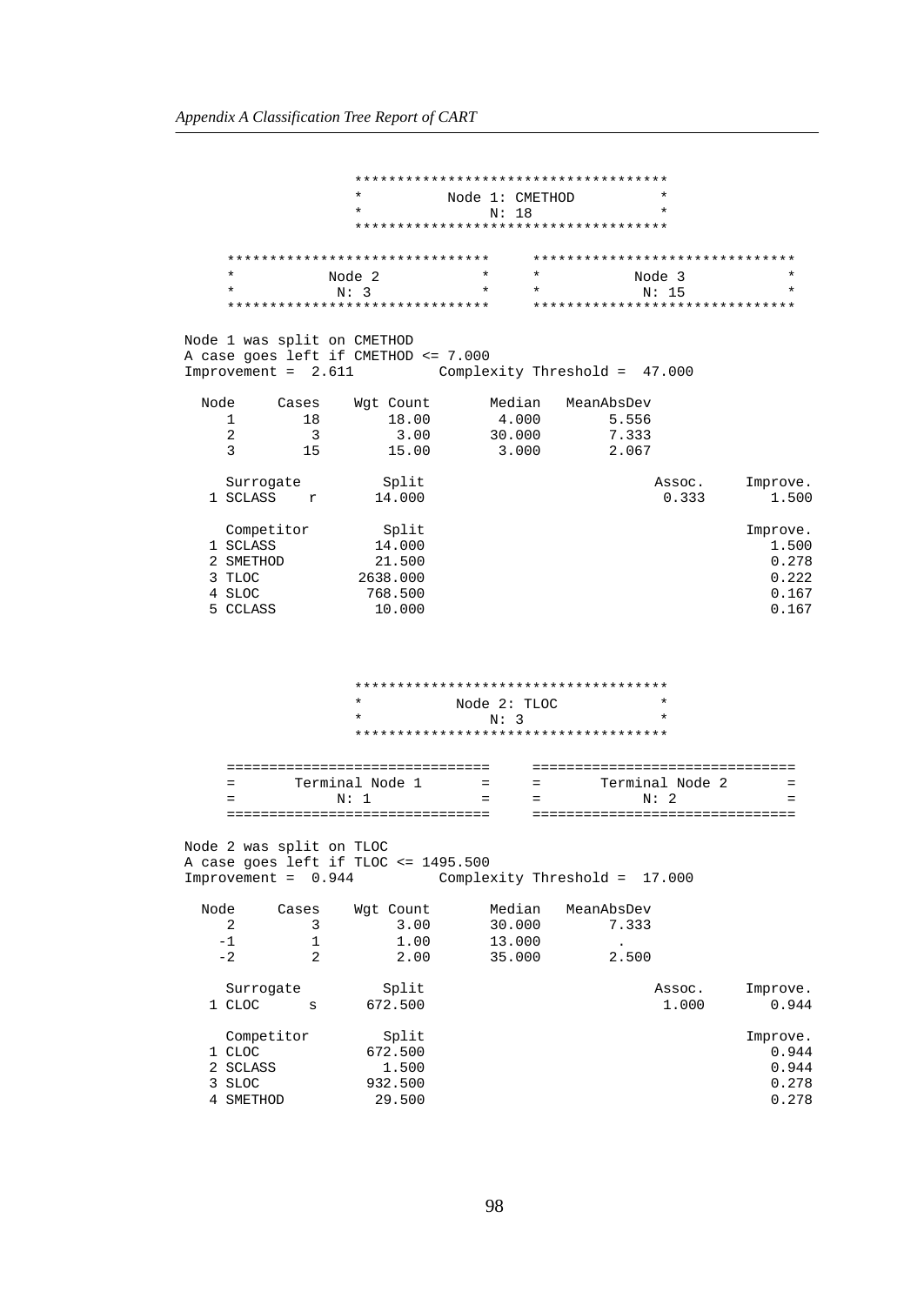|                          |                          |                                                        | *************************************           |                                                  |                |
|--------------------------|--------------------------|--------------------------------------------------------|-------------------------------------------------|--------------------------------------------------|----------------|
|                          |                          |                                                        | Node 3: TLOC                                    |                                                  |                |
|                          |                          |                                                        | N: 15                                           |                                                  |                |
|                          |                          |                                                        | **************************************          |                                                  |                |
|                          |                          |                                                        |                                                 | *******************************                  |                |
|                          |                          | =================================<br>Terminal Node 3 = |                                                 | Node 4                                           | $\star$        |
| $=$                      |                          | N: 1                                                   | $\star$<br>$=$                                  | N: 14                                            | $^\star$       |
|                          |                          | ==================================                     |                                                 | *******************************                  |                |
|                          |                          |                                                        |                                                 |                                                  |                |
| Node 3 was split on TLOC |                          |                                                        |                                                 |                                                  |                |
|                          |                          | A case goes left if TLOC <= 638.500                    |                                                 |                                                  |                |
|                          |                          |                                                        |                                                 | Improvement = 0.167 Complexity Threshold = 6.333 |                |
|                          |                          |                                                        |                                                 |                                                  |                |
| Node                     | Cases                    | Wgt Count                                              | Median MeanAbsDev                               |                                                  |                |
| 3                        | 15                       | 15.00                                                  | 3.000                                           | 2.067                                            |                |
| $-3$                     | $\overline{\phantom{a}}$ | 1.00                                                   | 6.000                                           | $\sim 10^{-10}$ km $^{-1}$                       |                |
| $4\degree$               | 14                       | 14.00                                                  | 3.000                                           | 2.000                                            |                |
|                          |                          |                                                        |                                                 |                                                  |                |
|                          | Surrogate                | Split                                                  |                                                 | Assoc.                                           | Improve.       |
|                          | 1 CLOC s                 | 269.000                                                |                                                 | 1.000                                            | 0.167          |
|                          |                          |                                                        |                                                 |                                                  |                |
|                          | Competitor               | Split                                                  |                                                 |                                                  | Improve.       |
| 1 CLOC                   |                          | 269,000                                                |                                                 |                                                  | 0.167          |
| 2 SLOC                   |                          | 908.500                                                |                                                 |                                                  | 0.111          |
| 3 CCLASS                 |                          | 10.000                                                 |                                                 |                                                  | 0.111          |
| 4 CMETHOD<br>5 SCLASS    |                          | 96.500                                                 |                                                 |                                                  | 0.111<br>0.111 |
|                          |                          | 3.500                                                  |                                                 |                                                  |                |
|                          |                          |                                                        |                                                 |                                                  |                |
|                          |                          |                                                        |                                                 |                                                  |                |
|                          |                          |                                                        |                                                 |                                                  |                |
|                          |                          |                                                        |                                                 |                                                  |                |
|                          |                          |                                                        |                                                 |                                                  |                |
|                          |                          |                                                        | *************************************           |                                                  |                |
|                          |                          | $\star$                                                | Node 4: TLOC                                    | $\star$                                          |                |
|                          |                          |                                                        | N: 14<br>************************************** |                                                  |                |
|                          |                          |                                                        |                                                 |                                                  |                |
|                          |                          | *******************************                        |                                                 | ==================================               |                |
| $^\star$                 |                          | Node 5                                                 | $\ast$<br>$=$                                   | Terminal Node 9                                  | $=$            |
| $\ast$                   |                          | N: 12                                                  | $\star$                                         | N:2                                              | $=$            |
|                          |                          | *******************************                        |                                                 | ==================================               |                |
|                          |                          |                                                        |                                                 |                                                  |                |
| Node 4 was split on TLOC |                          |                                                        |                                                 |                                                  |                |
|                          |                          | A case goes left if TLOC <= 2758.500                   |                                                 |                                                  |                |
| $Improvement = 0.111$    |                          |                                                        |                                                 | Complexity Threshold = $8.000$                   |                |
|                          |                          |                                                        |                                                 |                                                  |                |
| Node                     | Cases                    | Wgt Count                                              | Median                                          | MeanAbsDev                                       |                |
| 4                        | 14                       | 14.00                                                  | 3.000                                           | 2.000                                            |                |
| 5                        | 12                       | 12.00                                                  | 3.000                                           | 2.083                                            |                |
| -9                       | 2                        | 2.00                                                   | 2.000                                           | 0.500                                            |                |
|                          |                          |                                                        |                                                 |                                                  |                |
|                          | Surrogate                | Split                                                  |                                                 | Assoc.                                           | Improve.       |
| 1 CMETHOD                | S                        | 25.500                                                 |                                                 | 0.500                                            | 0.056          |
|                          |                          |                                                        |                                                 |                                                  |                |
|                          | Competitor               | Split                                                  |                                                 |                                                  | Improve.       |
| 1 CLOC<br>2 SLOC         |                          | 3234.000<br>908.500                                    |                                                 |                                                  | 0.111<br>0.111 |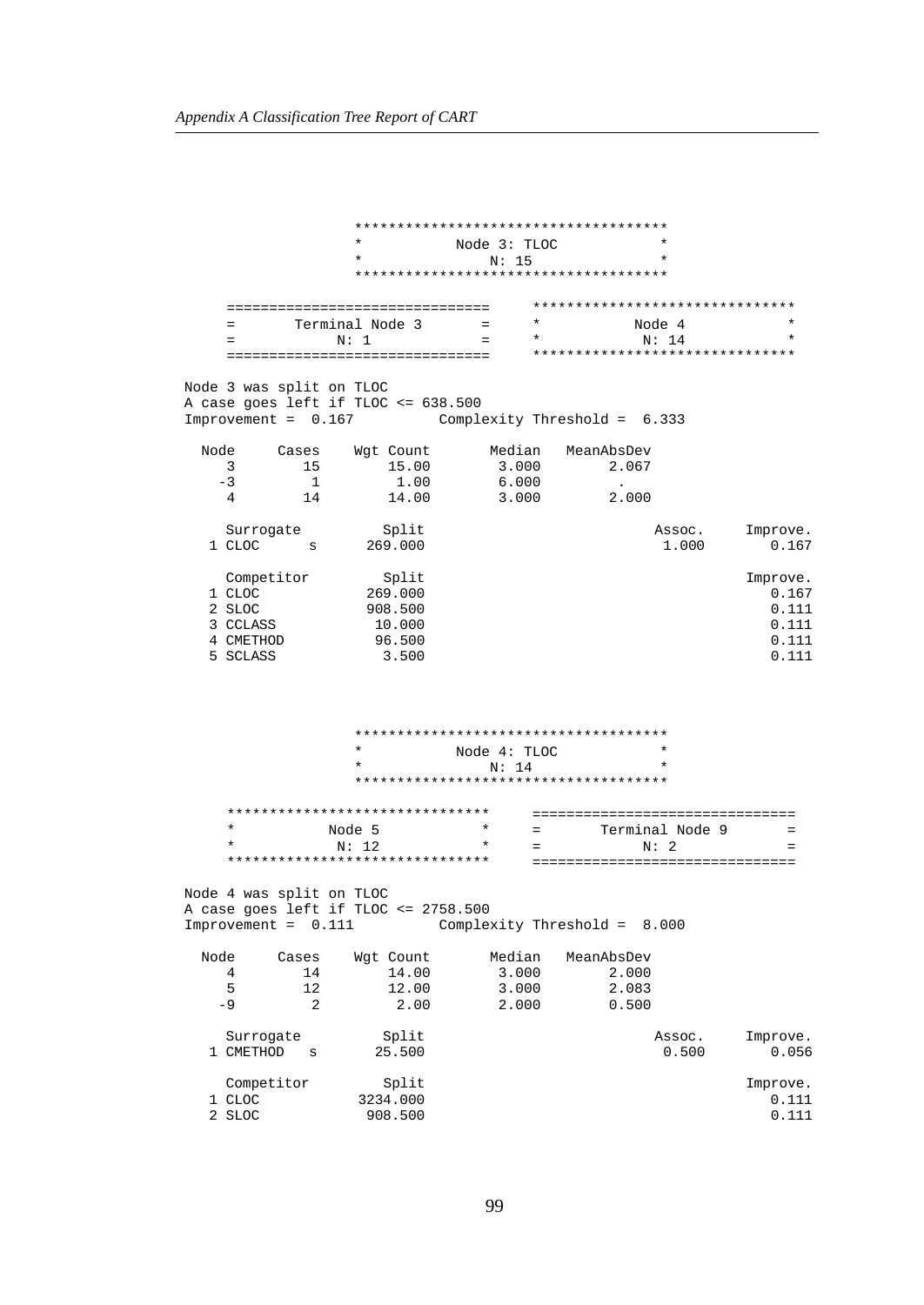| 3 CCLASS<br>4 CMETHOD<br>5 SCLASS |                | 10.000<br>96.500<br>3.500                |                 |        |                                                  | 0.111<br>0.111<br>0.056 |
|-----------------------------------|----------------|------------------------------------------|-----------------|--------|--------------------------------------------------|-------------------------|
|                                   |                |                                          |                 |        | *************************************            |                         |
|                                   |                | $\ast$                                   | Node 5: CMETHOD |        | $^\star$                                         |                         |
|                                   |                | $\star$                                  |                 | N: 12  | $\star$                                          |                         |
|                                   |                |                                          |                 |        | *************************************            |                         |
|                                   |                | *******************************          |                 |        | =================================                |                         |
|                                   |                | Node 6                                   |                 |        | Terminal Node 8                                  | $=$                     |
| $^\star$                          |                | N: 11<br>******************************* | $\ast$          |        | N: 1                                             | $\equiv$                |
|                                   |                |                                          |                 |        | =================================                |                         |
| Node 5 was split on CMETHOD       |                |                                          |                 |        |                                                  |                         |
|                                   |                | A case goes left if CMETHOD <= 26.000    |                 |        |                                                  |                         |
| $Improvement = 0.778$             |                |                                          |                 |        | Complexity Threshold = $14.000$                  |                         |
| Node                              | Cases          | Wgt Count                                |                 |        | Median MeanAbsDev                                |                         |
| 5                                 | 12             | 12.00                                    |                 | 3.000  | 2.083                                            |                         |
| 6                                 | 11             | 11.00                                    |                 | 3.000  | 1.000                                            |                         |
| -8                                | $\overline{1}$ | 1.00                                     |                 | 17.000 |                                                  |                         |
|                                   | Competitor     | Split                                    |                 |        |                                                  | Improve.                |
| 1 SLOC                            |                | 908.500                                  |                 |        |                                                  | 0.222                   |
| 2 TLOC                            |                | 1625.500                                 |                 |        |                                                  | 0.111                   |
| 3 CLOC                            |                | 555.500                                  |                 |        |                                                  | 0.111                   |
| 4 SCLASS                          |                | 3.500                                    |                 |        |                                                  | 0.111                   |
| 5 SMETHOD                         |                | 21.500                                   |                 |        |                                                  | 0.056                   |
|                                   |                |                                          |                 |        |                                                  |                         |
|                                   |                |                                          |                 |        |                                                  |                         |
|                                   |                |                                          |                 |        |                                                  |                         |
|                                   |                | $\star$                                  | Node 6: SLOC    |        | *************************************<br>$\star$ |                         |
|                                   |                | $\star$                                  |                 | N: 11  | $\star$                                          |                         |
|                                   |                |                                          |                 |        | **************************************           |                         |
|                                   |                |                                          |                 |        |                                                  |                         |
| $\star$                           |                | *******************************          | $^\star$        |        | ================================                 |                         |
|                                   |                | Node 7<br>N: 8                           |                 | $=$    | Terminal Node 7<br>N: 3                          | $=$                     |
|                                   |                | *******************************          |                 |        | ================================                 |                         |
|                                   |                |                                          |                 |        |                                                  |                         |
| Node 6 was split on SLOC          |                |                                          |                 |        |                                                  |                         |
|                                   |                | A case goes left if SLOC <= 908.500      |                 |        |                                                  |                         |
| Improvement = $0.167$             |                |                                          |                 |        | Complexity Threshold = $3.000$                   |                         |
| Node                              | Cases          | Wgt Count                                |                 | Median | MeanAbsDev                                       |                         |
| 6                                 | 11             | 11.00                                    |                 | 3.000  | 1.000                                            |                         |
| 7                                 | 8              | 8.00                                     |                 | 3.000  | 1.000                                            |                         |
| $-7$                              | 3              | 3.00                                     |                 | 4.000  | $\cdot$                                          |                         |
|                                   | Surrogate      | Split                                    |                 |        | Assoc.                                           | Improve.                |
| 1 TLOC                            | S              | 1625.500                                 |                 |        | 0.333                                            | 0.056                   |
|                                   |                |                                          |                 |        |                                                  |                         |
|                                   | Competitor     | Split                                    |                 |        |                                                  | Improve.                |
| 1 TLOC                            |                | 921.500                                  |                 |        |                                                  | 0.056                   |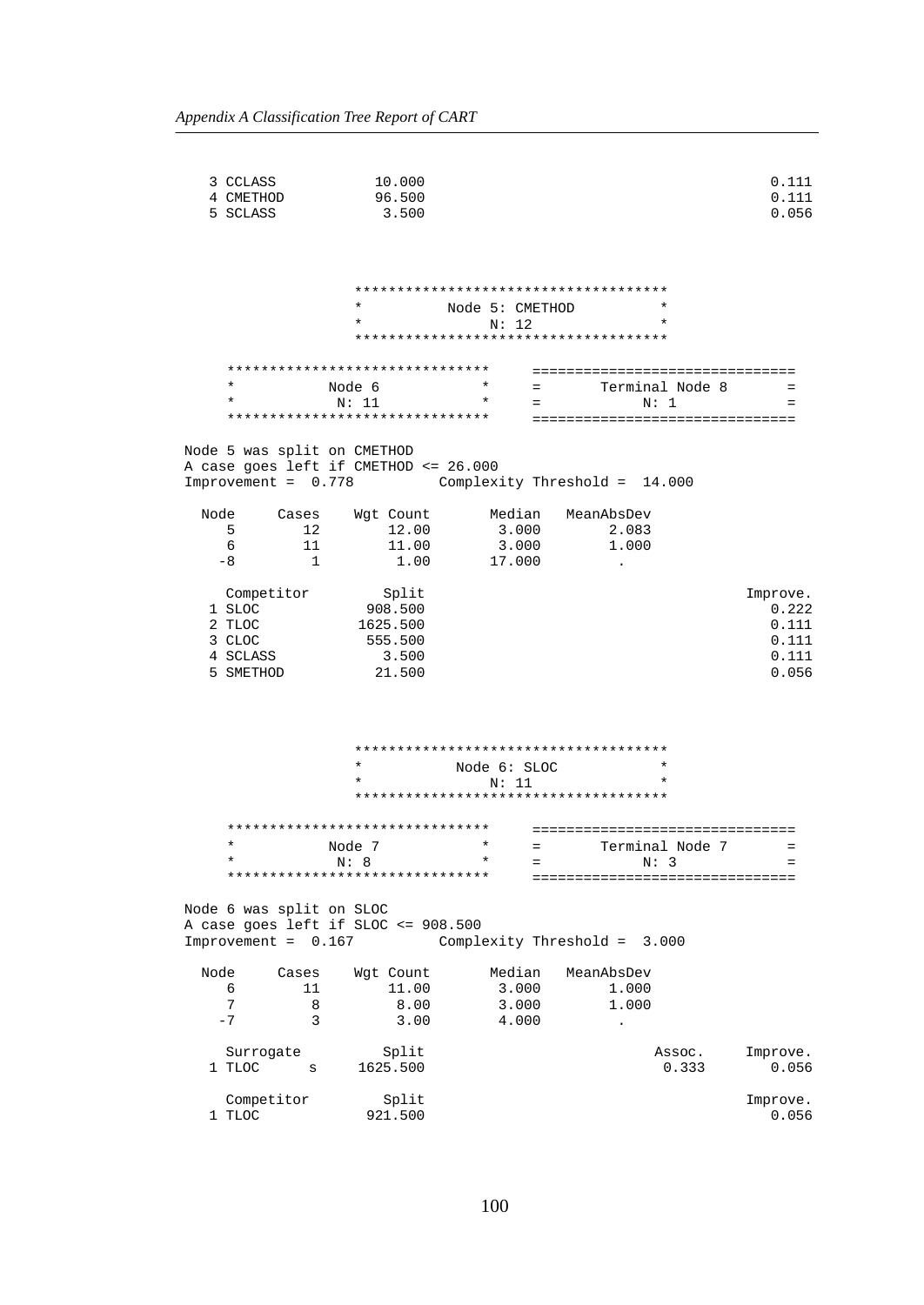| 2 CLOC<br>3 CMETHOD<br>4 SCLASS<br>5 SMETHOD                                                                        |                                           | 378.500<br>11.500<br>3.500<br>21.500 |                                   |         |                                                                                                                  |                      | 0.056<br>0.056<br>0.056<br>0.056 |
|---------------------------------------------------------------------------------------------------------------------|-------------------------------------------|--------------------------------------|-----------------------------------|---------|------------------------------------------------------------------------------------------------------------------|----------------------|----------------------------------|
|                                                                                                                     |                                           |                                      |                                   |         | *************************************                                                                            |                      |                                  |
|                                                                                                                     | $^\star$                                  |                                      | Node 7: TLOC                      |         |                                                                                                                  | $\ast$               |                                  |
|                                                                                                                     |                                           |                                      | N: 8                              |         |                                                                                                                  | $\star$              |                                  |
|                                                                                                                     |                                           |                                      |                                   |         | **************************************                                                                           |                      |                                  |
|                                                                                                                     | =================================         |                                      |                                   |         | *******************************                                                                                  |                      |                                  |
|                                                                                                                     | Terminal Node 4                           |                                      | <b>Service State</b>              | $\star$ |                                                                                                                  | Node 8               | $\star$                          |
| $=$                                                                                                                 | N: 1<br>================================= |                                      | $=$                               | $\star$ | *******************************                                                                                  | N: 7                 | $\star$                          |
| Node 7 was split on TLOC<br>A case goes left if TLOC <= 921.500<br>Improvement = 0.056 Complexity Threshold = 2.500 |                                           |                                      |                                   |         |                                                                                                                  |                      |                                  |
| Node<br>7                                                                                                           | Cases                                     | Wgt Count<br>8.00                    | 3.000                             |         | Median MeanAbsDev<br>1,000                                                                                       |                      |                                  |
| -4                                                                                                                  | 8<br>1                                    | 1.00                                 | 2.000                             |         | $\sim 100$ km s $^{-1}$                                                                                          |                      |                                  |
| 8                                                                                                                   | 7                                         | 7.00                                 | 3.000                             |         | 1.000                                                                                                            |                      |                                  |
| Surrogate<br>1 CLOC s                                                                                               |                                           | Split<br>378.500                     |                                   |         |                                                                                                                  | Assoc.<br>1.000      | Improve.<br>0.056                |
| Competitor                                                                                                          |                                           | Split                                |                                   |         |                                                                                                                  |                      | Improve.                         |
| 1 CLOC                                                                                                              |                                           | 378.500                              |                                   |         |                                                                                                                  |                      | 0.056                            |
| 2 CMETHOD                                                                                                           |                                           | 11.500                               |                                   |         |                                                                                                                  |                      | 0.056                            |
| 3 SCLASS                                                                                                            |                                           | 4.500                                |                                   |         |                                                                                                                  |                      | 0.056                            |
|                                                                                                                     | $\star$<br>$^\star$                       |                                      | Node 8: TLOC<br>N: 7              |         | *************************************<br>**************************************                                  | $^\star$<br>$^\star$ |                                  |
|                                                                                                                     | =================================         |                                      |                                   |         | ================================                                                                                 |                      |                                  |
| $=$                                                                                                                 | Terminal Node 5                           |                                      | $=$                               | $=$     |                                                                                                                  | Terminal Node 6      | $=$                              |
| $=$                                                                                                                 | N: 1<br>================================= |                                      | $=$                               | $=$     |                                                                                                                  | N: 6                 | $=$                              |
| Node 8 was split on TLOC<br>A case goes left if TLOC <= 1208.500<br>$Improvement = 0.222$<br>Node<br>8<br>-5<br>-6  | Cases<br>7<br>1<br>6                      | Wgt Count<br>7.00<br>1.00<br>6.00    | Median<br>3.000<br>7.000<br>3.000 |         | =================================<br>Complexity Threshold = $4.000$<br>MeanAbsDev<br>1.000<br>$\bullet$<br>0.500 |                      |                                  |

<a name="15"></a>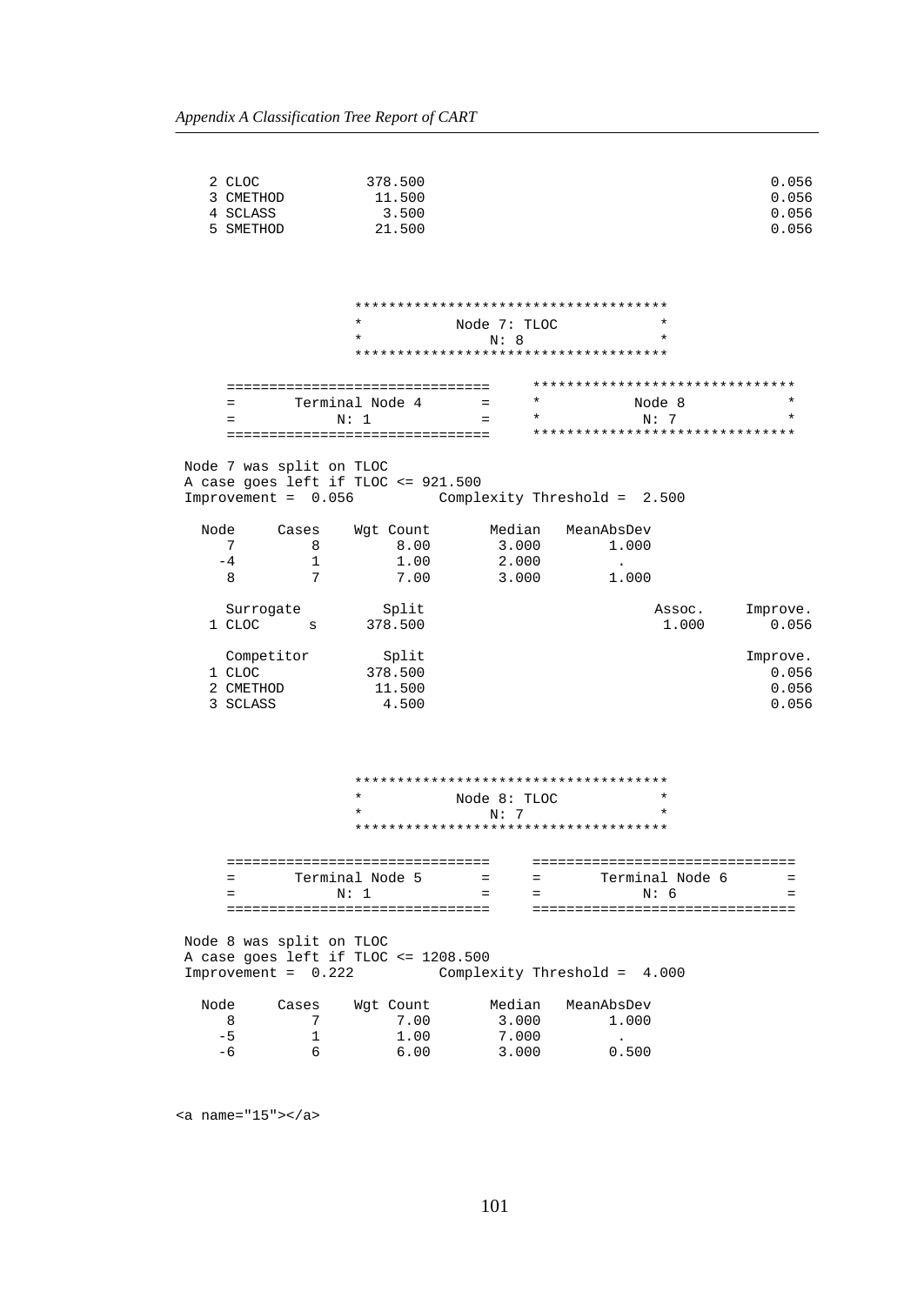========================= TERMINAL NODE INFORMATION =========================

Parent

| Node          |                                                                      |                                   | Wgt Count Count Median MeanAbsDev                            |       | Complexity |
|---------------|----------------------------------------------------------------------|-----------------------------------|--------------------------------------------------------------|-------|------------|
| 1             | 1.00                                                                 | $1 \qquad \qquad$                 | 13.000                                                       | 0.000 | 17.000     |
| 2             | 2.00                                                                 | $\overline{2}$ and $\overline{2}$ | 35.000                                                       | 2.500 | 17.000     |
| 3             | 1.00                                                                 | $1 \quad \blacksquare$            | 6.000                                                        | 0.000 | 6.333      |
| 4             | 1.00                                                                 | $\mathbf{1}$                      | 2.000                                                        | 0.000 | 2.500      |
| 5             | 1.00                                                                 | $\mathbf{1}$                      | 7.000                                                        | 0.000 | 4.000      |
| 6             | 6.00                                                                 | 6                                 | 3.000                                                        | 0.500 | 4.000      |
| 7             | 3.00                                                                 | 3                                 | 4.000                                                        | 0.000 | 3.000      |
| 8             | 1.00                                                                 | $\mathbf{1}$                      | 17.000                                                       | 0.000 | 14.000     |
| 9             | 2.00                                                                 | 2                                 | 2.000                                                        | 0.500 | 8.000      |
|               | $ name="16">===================VARIABLE IMPORTANCE=================$ |                                   |                                                              |       |            |
|               |                                                                      |                                   | Relative Number Of Minimum<br>Importance Categories Category |       |            |
| CMETHOD       |                                                                      | 100.000                           |                                                              |       |            |
| <b>TLOC</b>   |                                                                      | 45.161                            |                                                              |       |            |
| <b>SCLASS</b> |                                                                      | 43.548                            |                                                              |       |            |
| <b>CLOC</b>   |                                                                      | 33.871                            |                                                              |       |            |
| <b>SLOC</b>   |                                                                      | 4.839                             |                                                              |       |            |
| SMETHOD       |                                                                      | 0.000                             |                                                              |       |            |

N of the learning sample = 18

CCLASS 0.000

<a name="17"></a> =============== OPTION SETTINGS ===============

Construction Rule Least Absolute Deviation<br>Extimation Method Exploratory - Resubstitute Exploratory - Resubstitution<br>0.000 se rule Tree Selection 1.<br>
Linear Combinations 1.000 No Linear Combinations

Initial value of the complexity parameter  $= 0.000$ <br>Minimum size below which node will not be split  $= 2$ <br>Node size above which  $= 2$ Minimum size below which node will not be split Node size above which sub-sampling will be used  $= 18$ Maximum number of surrogates used for missing values = 1 Number of surrogate splits printed = 1 Number of competing splits printed = 5 Maximum number of trees printed in the tree sequence = 10 Max. number of cases allowed in the learning sample = 18 Maximum number of cases allowed in the test sample  $= 0$  Max # of nonterminal nodes in the largest tree grown = 38 (Actual # of nonterminal nodes in largest tree grown = 10) Max. no. of categorical splits including surrogates  $= 1$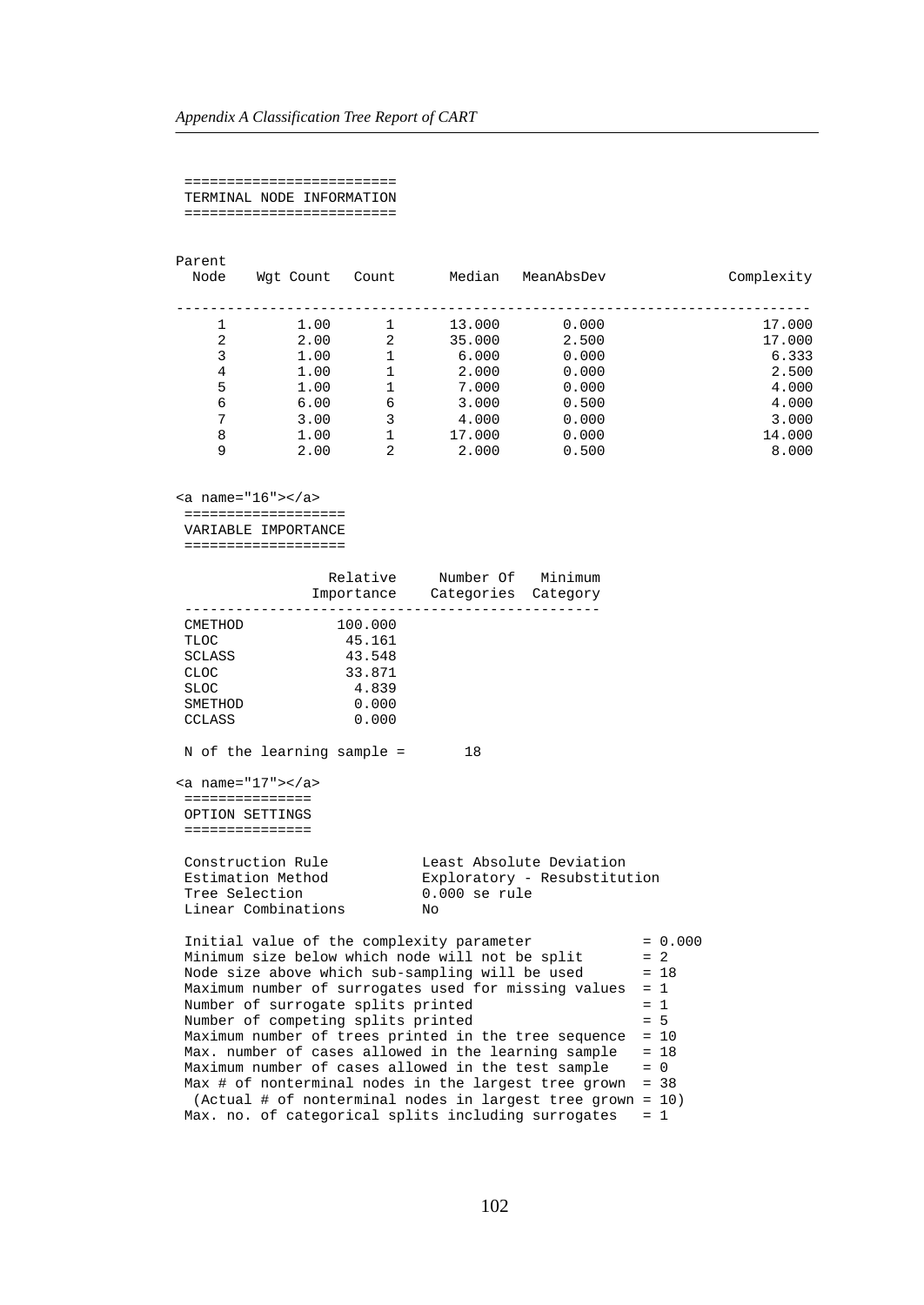| Max. number of linear combination splits in a tree | $= 0$       |
|----------------------------------------------------|-------------|
| (Actual number cat. + linear combination splits)   | $= 0)$      |
| Maximum depth of largest tree grown                | $= 1.3$     |
| (Actual depth of largest tree grown                | $= 7)$      |
| Maximum size of memory available                   | $= 9000000$ |
| (Actual size of memory used in run                 | $= 5356$    |

TOTAL CPU TIME: 00:00:00.22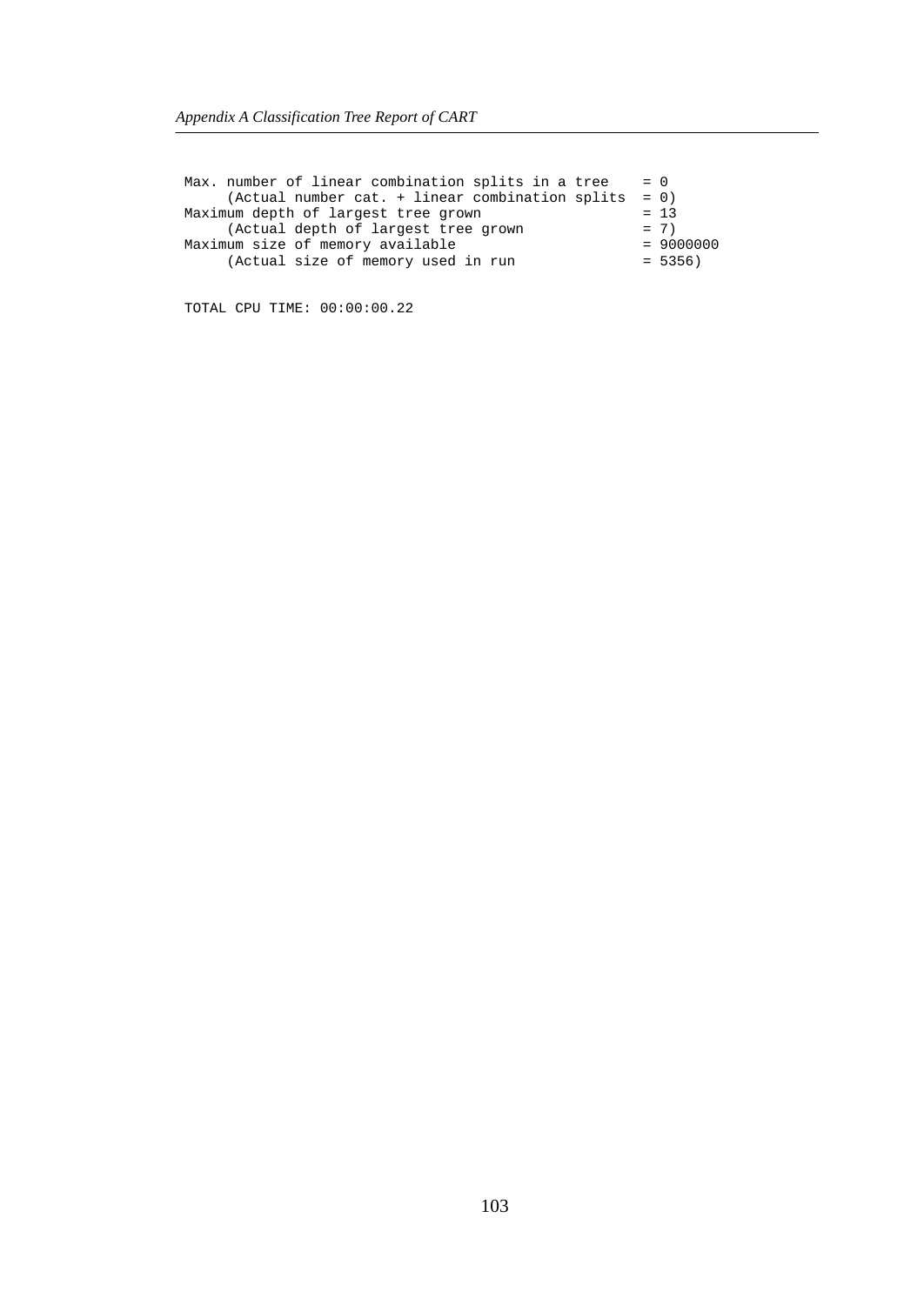## **Appendix B**

## Publication List

- 1. "Component-Based Software Engineering: Technologies, Development Frameworks, and Quality Assurance," **Xia Cai**, M.R.Lyu, K.F.Wong and R. Ko, Proceedings of Seventh Asia-Pacific Software Engineering Conference (APSEC 2000), Singapore, Dec. 2000, pp.372-379.
- 2. "ComPARE: A Generic Quality Assessment Environment for Component-Based Software Systems," **Xia Cai**, M.R.Lyu, K.F.Wong and M.Wong, Proceedings of The 2001 International Symposium on Information Systems and Engineering (ISE'2001), Las Vegas, USA, Jun. 2001, pp. 348-354.
- 3. "Component-based Embedded Software Engineering: Development Framework, Quality Assurance and A Generic Assessment Environment", **Xia Cai**, M.R.Lyu and K.F.Wong, Accepted by the Special Issue of International Journal of Software Engineering & Knowledge Engineering (IJSEKE) on Embedded Software Engineering, Apr. 2002.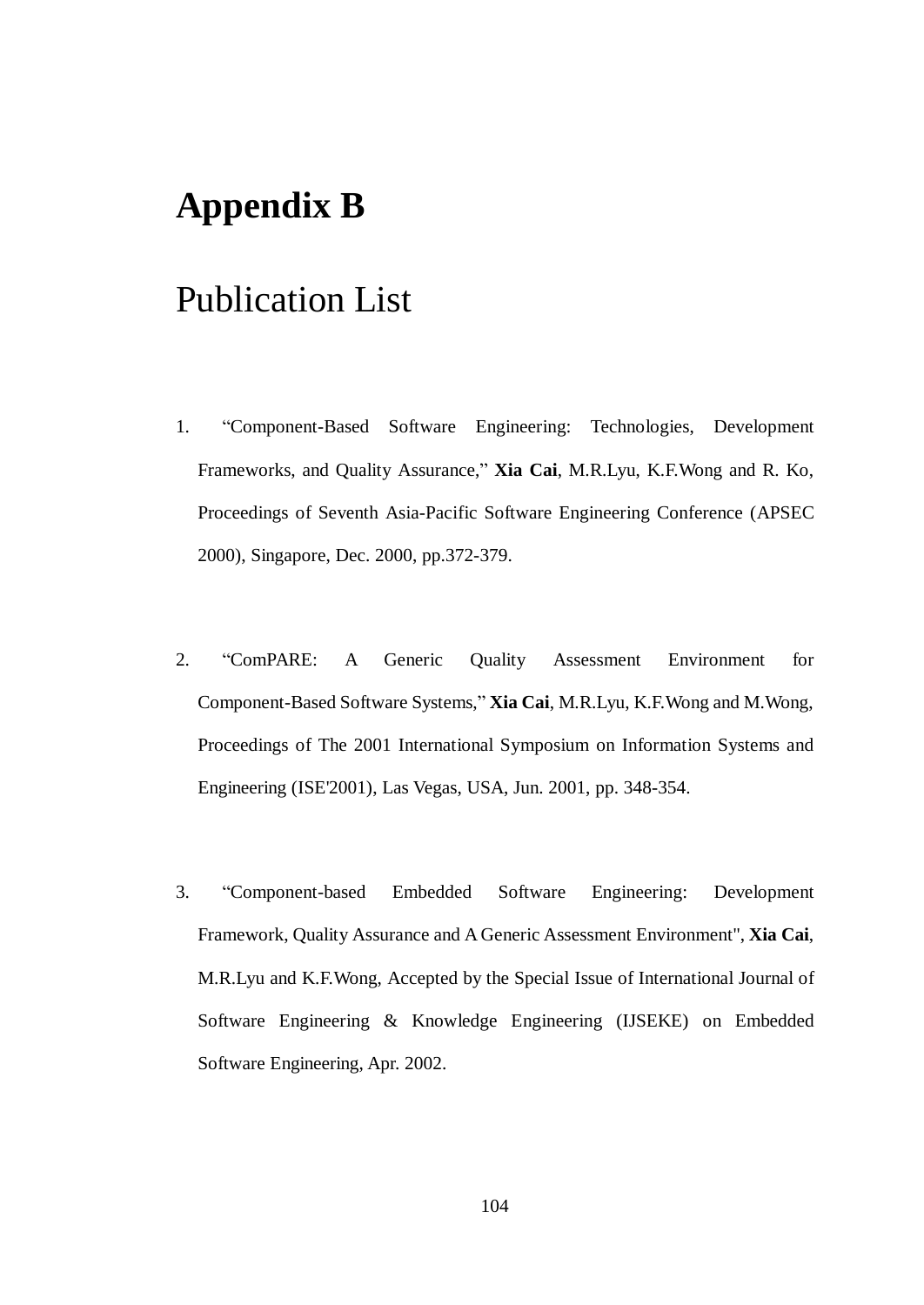## **Bibliography**

- [1] A.W.Brown, K.C. Wallnau, "The Current State of CBSE," IEEE Software, Volume: 15 5, Sept.-Oct. 1998, pp. 37 – 46.
- [2] M. L. Griss, "Software Reuse Architecture, Process, and Organization for Business Success," Proceedings of Eighth Israeli Conference on Computer Systems and Software Engineering, 1997, pp. 86-98.
- [3] P.Herzum, O.Slims, "Business Component Factory AComprehensive Overview of Component-Based Development for the Enterprise," OMG Press, 2000.
- [4] Hong Kong Productivity Council, <http://www.hkpc.org/itd/servic11.htm> ,April, 2000.
- [5] IBM: <http://www4.ibm.com/software/ad/sanfrancisco>, Mar, 2000.
- [6] I.Jacobson, M. Christerson, P.Jonsson, G. Overgaard, "Object-Oriented Software Engineering: A Use Case Driven Approach," Addison-Wesley Publishing Company, 1992.
- [7] W. Kozaczynski, G. Booch, "Component-based software Engineering," IEEE Software Volume: 155, Sept.-Oct. 1998, pp. 34–36.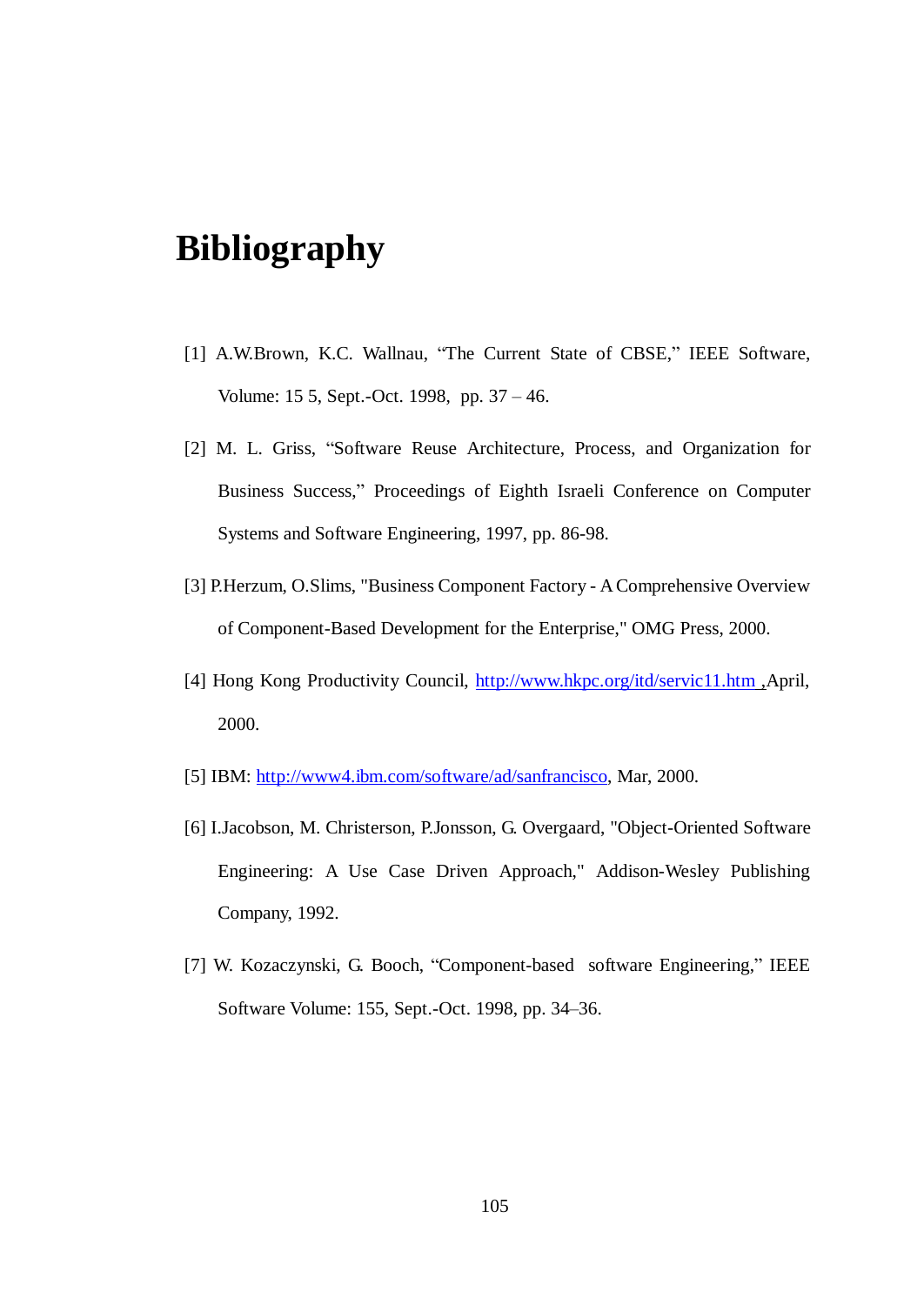- [8] M.R.Lyu (ed.), Handbook of Software Reliability Engineering, McGraw-Hill, New York, 1996.
- [9] Microsoft: [http://www.microsoft.com/com,](http://www.microsoft.com/com) Nov. 2001.
- [10] J.Q. Ning, K. Miriyala, W. Kozaczynski,, "An Architecture-Driven, Business-Specific, and Component-Based Approach to Software Engineering," Proceedings of Third International Conference on Software Reuse: Advances in Software Reusability, 1994, pp. 84 -93.
- [11] OMG: [http://www.omg.org/corba,](http://www.omg.org/corba) Nov. 2001.
- [12] G. Pour, "Component-based Software Development Approach: New Opportunities and Challenges," Proceedings of Technology of Object-Oriented Languages, 1998, TOOLS 26, pp. 375-383.
- [13] G. Pour, "Enterprise JavaBeans, JavaBeans & XML Expanding the Possibilities for Web-Based Enterprise Application Development," Proceedings Technology of Object-Oriented Languages and Systems, 1999, TOOLS 31, pp.282-291.
- [14] G.Pour, M. Griss, J. Favaro, "Making the Transition to Component-Based Enterprise Software Development: Overcoming the Obstacles – Patterns for Success," Proceedings of Technology of Object-Oriented Languages and systems, 1999, pp. 419.
- [15] G.Pour, "Software Component Technologies: JavaBeans and ActiveX," Proceedings of Technology of Object-Oriented Languages and systems, 1999,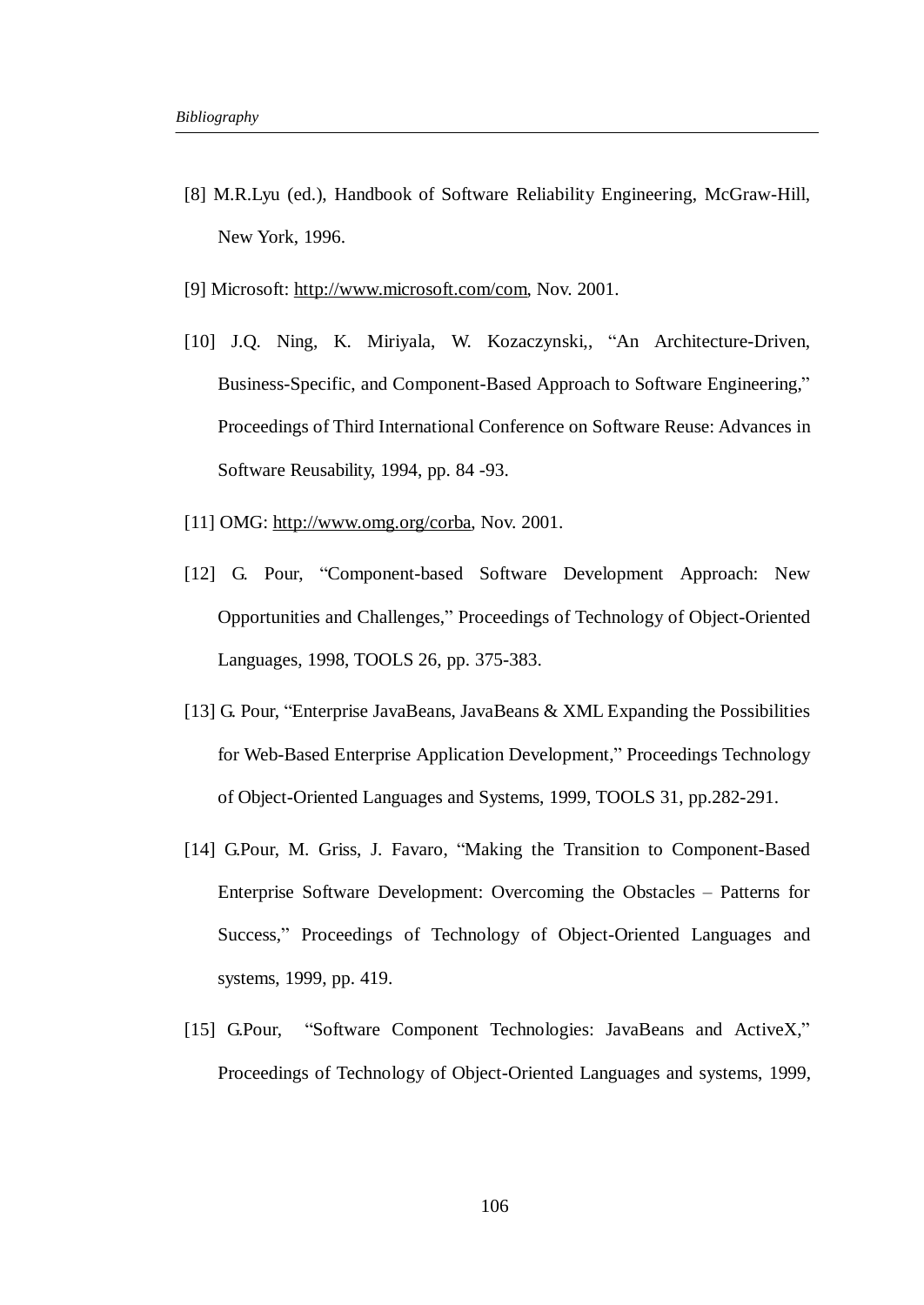pp. 398.

- [16] C. Rajaraman, M.R. Lyu,"Reliability and Maintainability Related Software Coupling Metrics in C++ Programs," Proceedings of Third IEEE International Symposium on Software Reliability Engineering (ISSRE'92), 1992, pp. 303-311.
- [17] C. Rajaraman, M.R. Lyu, "Some Coupling Measures for C++ Programs," Proceedings of TOOLS USA 92 Conference, August 1992, pp. 225-234.
- [18] C.Szyperski, "Component Software: Beyond Object-Oriented Programming," Addison-Wesley, New York, 1998.
- [19] SUN [http://developer.java.sun.com/developer,](http://developer.java.sun.com/developer)Mar. 2000
- [20] Y.M.Wang, O.P.Damani, W.J. Lee, "Reliability and Availability Issues in Distributed Component Ojbect Model (DCOM)," Proceedings of Fourth International Workshop on Community Networking, 1997, pp. 59 –63.
- [21] S.M. Yacoub, B. Cukic, H.H. Ammar, "A Component-Based Approach to Reliability Analysis of Distributed Systems," Proceedings of the 18th IEEE Symposium on Reliable Distributed Systems, 1999, pp. 158 –167.
- [22] S.M.Yacoub, B. Cukic, H.H.Ammar, "A Scenario-Based Reliability Analysis of Component-based Embedded Software," Proceedings of 10th International Symposium on Software Reliability Engineering, 1999, pp. 22 –31.
- [23] S.S.Yau, B. Xia, "Object-Oriented Distributed Component Software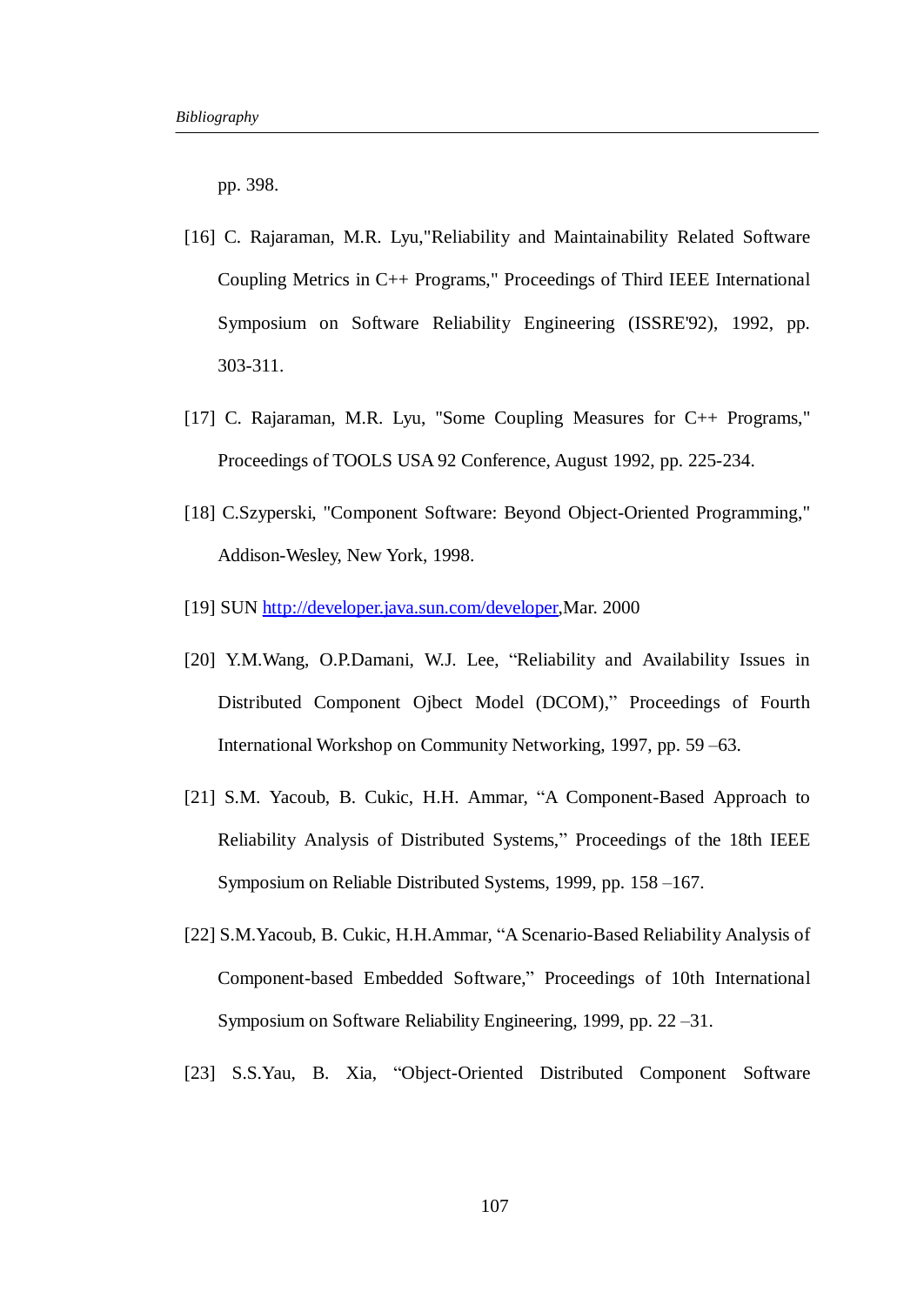Development based on CORBA," Proceedings of COMPSAC'98, 1998, pp. 246-251.

- [24] C.H.Schmauch, "ISO9000 for Software Developers,", ASQC Quality Press, 1994
- [25] J.Voas and J.Payne, "Dependability Certification of Software Components," *The Journal of Systems and Software,* 52, pp.165-172, 2000,
- [26] N. E. Fenton and N. Ohlsson, "Quantitative Analysis of Faults and Failures in a Complex Software System," *IEEE Transactions on Software Engineering,* SE-26(8), pp.797–814, Aug. 2000.
- [27] S.S.Gokhale and M.R.Lyu, "Regression Tree Modeling for the Prediction of Software Quality," *Proceedings of Third ISSAT International Conference on Reliability and Quality in Design,* Anaheim, California, March 1997.
- [28] Metamata: [http://www.metamata.com/metrics.html,](http://www.metamata.com/metrics.html) Nov. 2001.
- [29] Jprobe: [http://www.sitraka.com/software/jprobe/,](http://www.sitraka.com/software/jprobe/) Nov. 2001.
- [30] J.Munson and T.Khoshgoftaar, "The Detection of Fault-Prone Programs," *IEEE Transactions on Software Engineering,* SE-18(5), May 1992.
- [31] A. A. Porter and R. W. Selby, "Empirically Guided Software Development Using Metric-Based Classification Trees," *IEEE Software,* pp. 46-53, Mar.1990.
- [32] L.C.Briand, V.R.Basili and C.Hetmanski, "Developing Interpretable Models for Optimized Set Reduction for Identifying High-Risk Software Components,"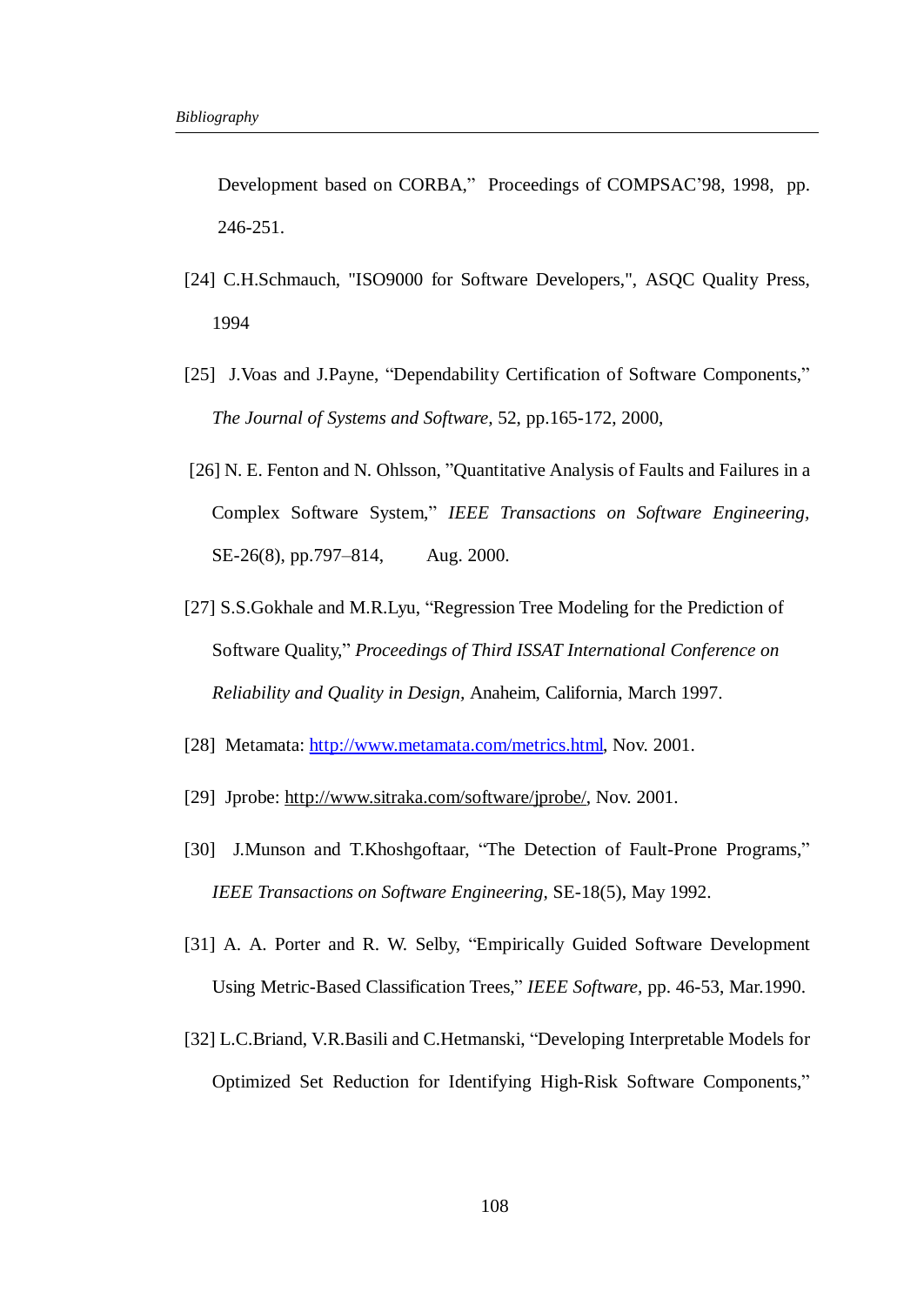*IEEE Transactions on Software Engineering,* SE-19(11), pp.1028-1034, Nov.1993.

- [33] N.E.Fenton and M.Neil, "A Critique of Software Defect Prediction Models**,"**  *IEEE Transactions on Software Engineering,* SE-25(5), pp.675-689, Oct. 1999.
- [34] K.E.Emam, S.Benlarbi, N.Goel and S.N.Rai, "Comparing Case-Based Reasoning Classifiers for Predicting High Risk Software Components," *The Journal of systems and Software,* 55, pp.301-320, 2001.
- [35] <http://www.hugin.com>, Nov. 2001.
- [36] M.R.Lyu, J.S.Yu, E.Keramidas and S.R.Dalal, "ARMOR: Analyzer for Reducing Module Operational Risk," *Proceedings of Twenty-Fifth International Symposium on Fault-Tolerant Computing* (FTCS-25), pp.137-142, 1995.
- [37] A.A.Keshlaf and K.Hashim, "A Model and Prototype Tool to Manage Software Risks**,"** *Proceedings of First Asia-Pacific Conference on Quality Software,*  pp.297-305, 2000.
- [38] J.F.Patenaude, E.Merlo, M.Dagenais and B.Lague, "Extending Software Quality Assessment Techniques to Java Systems**,"** *Proceedings of Seventh International Workshop on Program Comprehension,* pp.49-56, 1999.
- [39] T.Systa, Y.Ping and H.Muller, "Analyzing Java Software by Combining Metrics and Program Visualization**,"** *Proceedings of Fourth European Software*